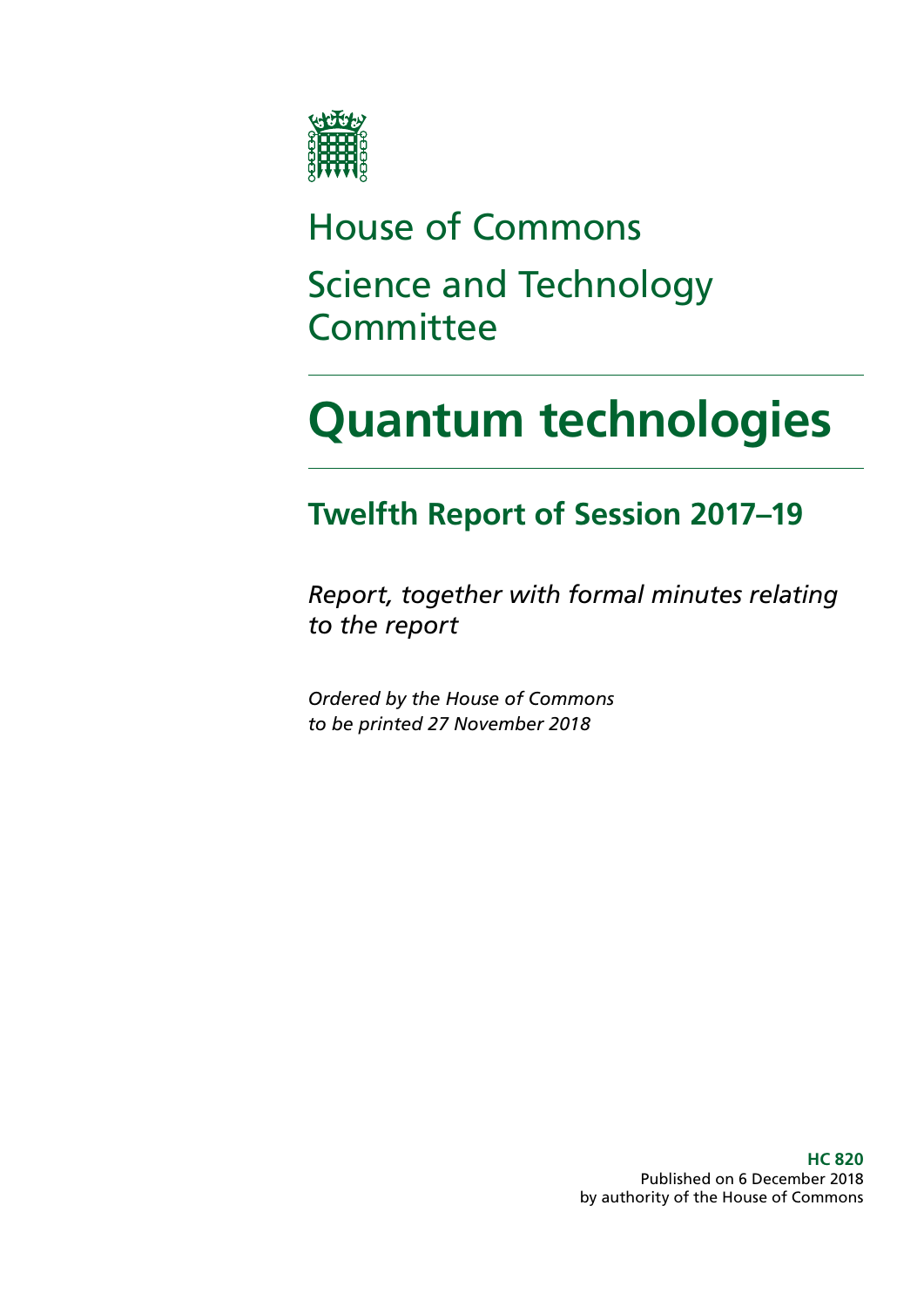#### **Science and Technology Committee**

The Science and Technology Committee is appointed by the House of Commons to examine the expenditure, administration and policy of the Government Office for Science and associated public bodies.

#### **Current membership**

[Norman Lamb MP](https://www.parliament.uk/biographies/commons/norman-lamb/1439) (*Liberal Democrat*, *North Norfolk*) (Chair) [Vicky Ford MP](https://www.parliament.uk/biographies/commons/vicky-ford/4674) (*Conservative, Chelmsford*) [Bill Grant MP](https://www.parliament.uk/biographies/commons/bill-grant/4605) (*Conservative, Ayr, Carrick and Cumnock*) [Darren Jones MP](https://www.parliament.uk/biographies/commons/darren-jones/4621) (*Labour, Bristol North West*) [Liz Kendall MP](https://www.parliament.uk/biographies/commons/liz-kendall/4026) (*Labour, Leicester West*) [Stephen Metcalfe MP](https://www.parliament.uk/biographies/commons/stephen-metcalfe/4092) (*Conservative, South Basildon and East Thurrock*) [Carol Monaghan MP](https://www.parliament.uk/biographies/commons/carol-monaghan/4443) (*Scottish National Party, Glasgow North West*) [Damien Moore MP](https://www.parliament.uk/biographies/commons/damien-moore/4669) (*Conservative, Southport*) [Neil O'Brien MP](https://www.parliament.uk/biographies/commons/neil-o) (*Conservative, Harborough*) [Graham Stringer MP](https://www.parliament.uk/biographies/commons/graham-stringer/449) (*Labour, Blackley and Broughton*) [Martin Whitfield MP](https://www.parliament.uk/biographies/commons/martin-whitfield/4626) (*Labour, East Lothian*)

#### **Powers**

The Committee is one of the departmental select committees, the powers of which are set out in House of Commons Standing Orders, principally in SO No 152. These are available on the internet via [www.parliament.uk.](https://www.parliament.uk/)

#### **Publication**

Committee reports are published on the Committee's website at [www.parliament.uk/science](https://www.parliament.uk/business/committees/committees-a-z/commons-select/science-and-technology-committee/) and in print by Order of the House.

Evidence relating to this report is published on the relevant [inquiry page](https://www.parliament.uk/business/committees/committees-a-z/commons-select/science-and-technology-committee/inquiries/parliament-2017/quantum-technologies-17-19/) of the Committee's website.

#### **Committee staff**

The current staff of the Committee are: Danielle Nash (Clerk), Zoë Grünewald (Second Clerk), Dr Harry Beeson (Committee Specialist), Dr Elizabeth Rough (Committee Specialist), Martin Smith (Committee Specialist), Sonia Draper (Senior Committee Assistant), Julie Storey (Committee Assistant), and Joe Williams (Media Officer).

#### **Contacts**

All correspondence should be addressed to the Clerk of the Science and Technology Committee, House of Commons, London SW1A 0AA. The telephone number for general inquiries is: 020 7219 2793; the Committee's e-mail address is: [scitechcom@parliament.uk.](mailto:scitechcom%40parliament.uk?subject=)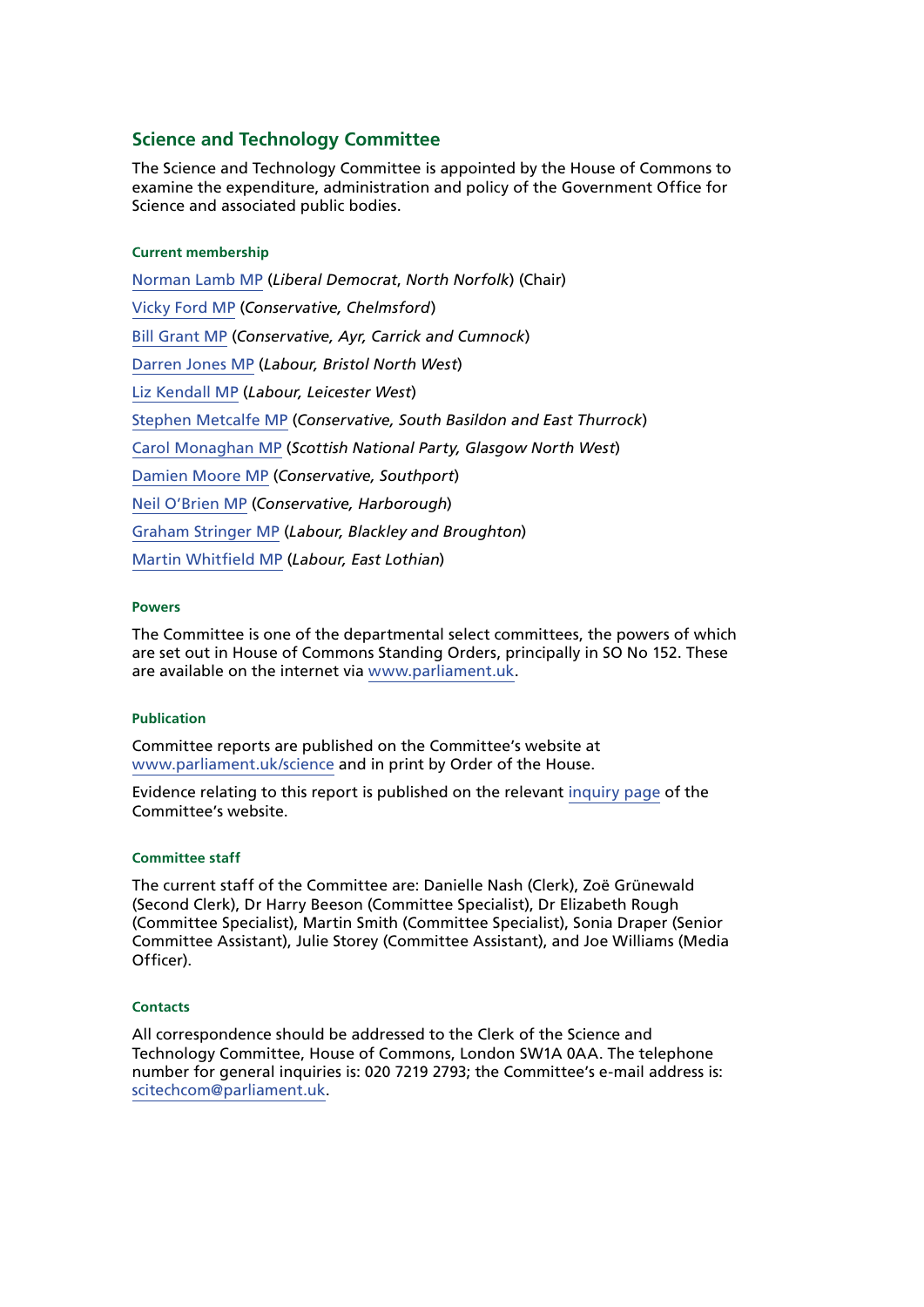### **Contents**

| <b>Summary</b> |                                                             | 3  |
|----------------|-------------------------------------------------------------|----|
| 1              | <b>Introduction</b>                                         | 6  |
|                | Background                                                  | 6  |
|                | Our inquiry                                                 | 6  |
| $\overline{2}$ | <b>Quantum Technologies and their Applications</b>          | 8  |
|                | Quantum technologies                                        | 8  |
|                | Quantum sensors and metrology                               | 9  |
|                | Quantum-enhanced imaging                                    | 10 |
|                | <b>Quantum communications</b>                               | 10 |
|                | Quantum computing                                           | 11 |
|                | <b>Technological readiness</b>                              | 12 |
|                | The National Quantum Technologies Programme                 | 13 |
|                | Continuing the National Programme                           | 15 |
| 3              | <b>Continuing the National Programme-Governance</b>         | 17 |
|                | Representation                                              | 18 |
|                | Structure                                                   | 20 |
|                | Strategy                                                    | 21 |
| 4              | <b>Continuing the National Programme-Innovation Centres</b> | 24 |
|                | Learning from the Catapult Centres                          | 28 |
|                | The national quantum computing centre                       | 29 |
| 5              | <b>Continuing the National Programme-Funding</b>            | 30 |
|                | Demonstrator projects and Government procurement            | 34 |
|                | The Small Business Research Initiative                      | 37 |
| 6              | <b>Continuing the National Programme-Skills</b>             | 40 |
|                | Qualification levels                                        | 43 |
|                | Technical education and continuing professional development | 44 |
| 7              | The societal implications of quantum technologies           | 47 |
|                | Potential societal impacts                                  | 47 |
|                | Responsible research and innovation                         | 51 |
|                | Foreign direct investment                                   | 55 |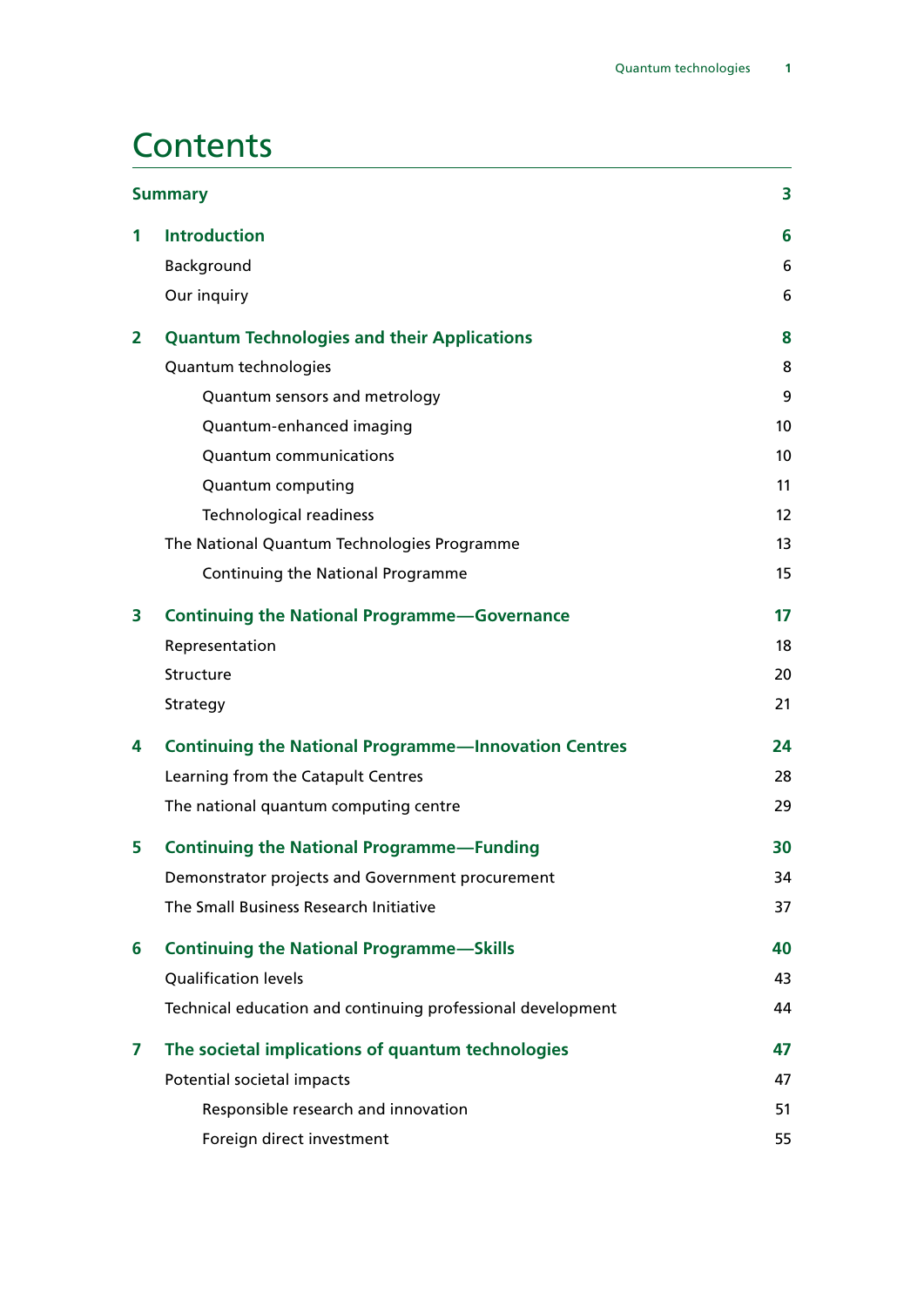| <b>Conclusions and recommendations</b>                           | 61  |
|------------------------------------------------------------------|-----|
| <b>Formal Minutes</b>                                            | 69  |
| <b>Witnesses</b>                                                 | 70  |
| <b>Published written evidence</b>                                | 71  |
| List of Reports from the Committee during the current Parliament | 72. |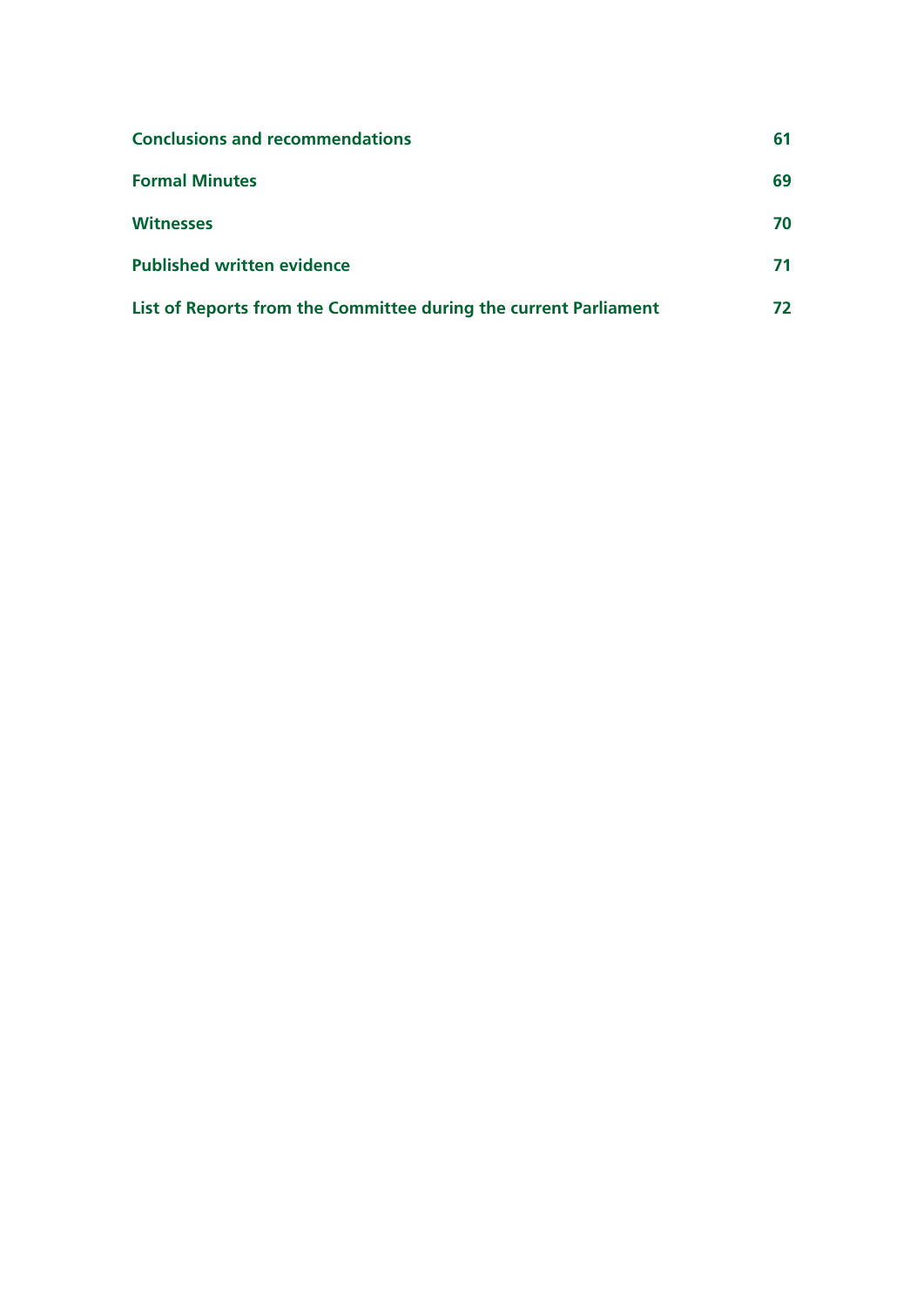### <span id="page-4-0"></span>Summary

Quantum technologies are a group of technologies that make use of the sometimes counter-intuitive behaviour governed by quantum physics, which usually becomes most apparent at very small length-scales. Examples include world-changing technologies such as lasers and computers. Intensive research over the past few decades has improved the extent to which quantum behaviour can be reliably controlled and put to use, enabling the development of a new generation of quantum technologies with superior or sometimes revolutionary capabilities compared to conventional alternatives. This new generation encompasses a variety of technologies, such as quantum clocks, sensors, cameras, computers and communications systems, the first of which are being commercialised now.

Quantum technologies offer the potential for significant economic growth and improved capabilities across multiple industry sectors. The first phase of the National Quantum Technologies Programme has placed the UK in a world-leading position. The Government announced £235m funding for quantum technologies in the 2018 Budget, taking total funding for the next phase of the National Quantum Technologies Programme to £315m. We welcome the Government's decision to support a second phase of the National Quantum Technologies Programme with this funding, which is broadly commensurate with the Strategic Advisory Board's estimated requirements.

Although the first phase of the National Quantum Technologies Programme is widely seen to have been successful, we believe that there is room for improvement in the coordination across the Programme. The Government should establish a new Executive Board to oversee the second phase of the National Quantum Technologies Programme. The new Board should have a clearly defined mission statement and be held accountable for delivering on it. The mission statement should include an overall aim to support the development of a UK quantum technologies industry that delivers the maximum economic, national security and societal benefit for the UK public as a whole. The new Board should comprise representatives from academia, small and medium-sized enterprises, large companies, standards bodies, regulators and the Government, including from national security and defence organisations.

The Executive Board should produce a detailed roadmap, or series of roadmaps, for the future potential markets for quantum technologies in the UK, in consultation with appropriate experts from the market sectors identified. The roadmap should assess the likely size and timeframe of each potential market, as well as the technological developments, infrastructure, workforce, supply chains and regulatory measures that are expected to be required to harness each market opportunity. The Executive Board should use the roadmap of future quantum technology markets to identify potential obstacles to the development and commercialisation of quantum technologies in the UK and to define a strategy to overcome these. The strategy should be published and updated alongside the roadmap and include clear, measurable milestones, to be reviewed annually.

We heard wide support for the establishment of Innovation Centres, first proposed by the Government Office for Science, in the second phase of the National Quantum Technologies Programme. The announcements made confirming the extension of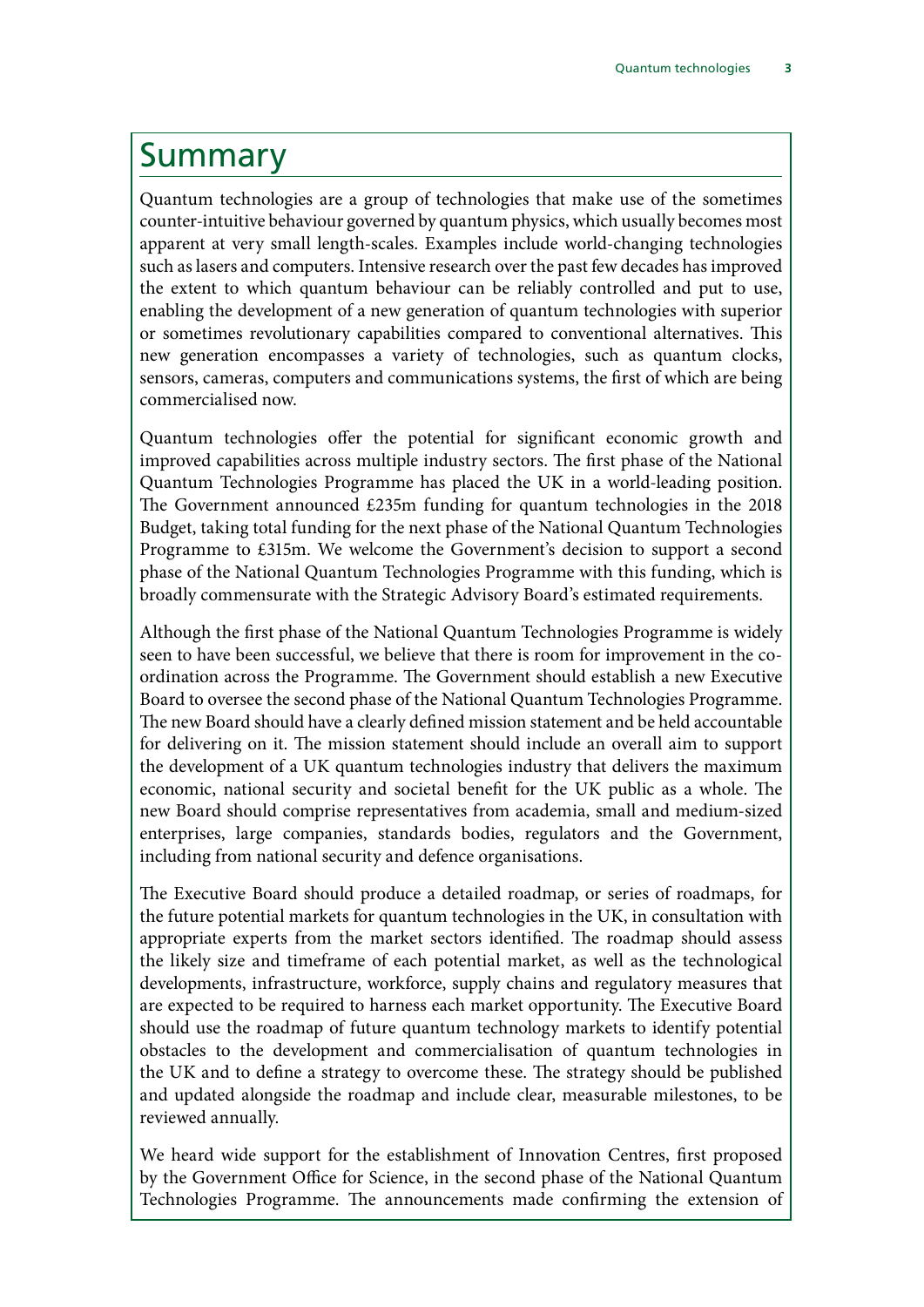the National Programme into a second phase did not, however, reference Innovation Centres. In its response to this Report, the Government should confirm its intention to set up Innovation Centres and outline how many it intends to establish, which sectors they will cover and what the timeline is for their establishment. While we support the use of suitable existing infrastructure to house Innovation Centres where it can deliver what is required more quickly and at a reduced cost, this should not dilute the concept of Innovation Centres or weaken the drive to establish them as soon as possible.

Innovation Centres should provide access to facilities for developing, manufacturing, testing and validating quantum technologies, as well as act as focal points around which collaboration and supply chains can consolidate. This will require Innovation Centres to exist, at least in part, as physical centres rather than as 'virtual networks'. The Executive Board must additionally ensure that there is good co-ordination between the new Innovation Centres and the Hubs and ensure that technologies are supported through research, development and commercialisation and to provide strategic oversight so that activities in Innovation Centres and Hubs complement each other.

Awareness across industry of the potential for quantum technologies, in particular in the short-term, needs to be improved. The new Executive Board should engage with businesses and industry bodies that are not yet actively pursuing opportunities presented by quantum technologies, articulating the near-term capabilities expected of such technologies and investigating what specific product requirements and technology demonstrations are needed to drive uptake in different sectors. We commend the Ministry of Defence for its support for quantum technology demonstrator projects. Similar opportunities exist for other Government departments. In collaboration with the Chief Scientific Adviser network, the new Executive Board should identify opportunities for Government Departments to support quantum technology demonstrator projects and encourage their uptake by assessing the positive impacts that such projects could achieve for the department and for the UK quantum technologies industry, if successful. We also recommend that the Government fully adopts the recommendations of the Connell Review. The Government should additionally establish a QuantumTech Catalyst to drive public sector organisations' use of the Small Business Research Initiative for quantum technologies, in the same way that the GovTech Catalyst has for digital technologies.

There is significant concern in the quantum technology community that the future development of quantum technologies in the UK could be constrained by the lack of a suitably skilled workforce. This skills shortage is not unique to the UK, and the existing training programmes provided under the National Quantum Technologies Programme are well-regarded, but increasing and improving the training offered must be a priority for the second phase of the National Programme. The second phase of the National Programme must ensure that appropriate training is available at undergraduate, technician and apprenticeship level, alongside continued provision at PhD level. It should provide training opportunities for established workers as well as for those entering the workforce.

The new Executive Board, in co-operation with UKRI, should engage with companies working on quantum technologies or closely related fields to help tailor the content of doctoral training programmes to ensure that they provide the balance of skills needed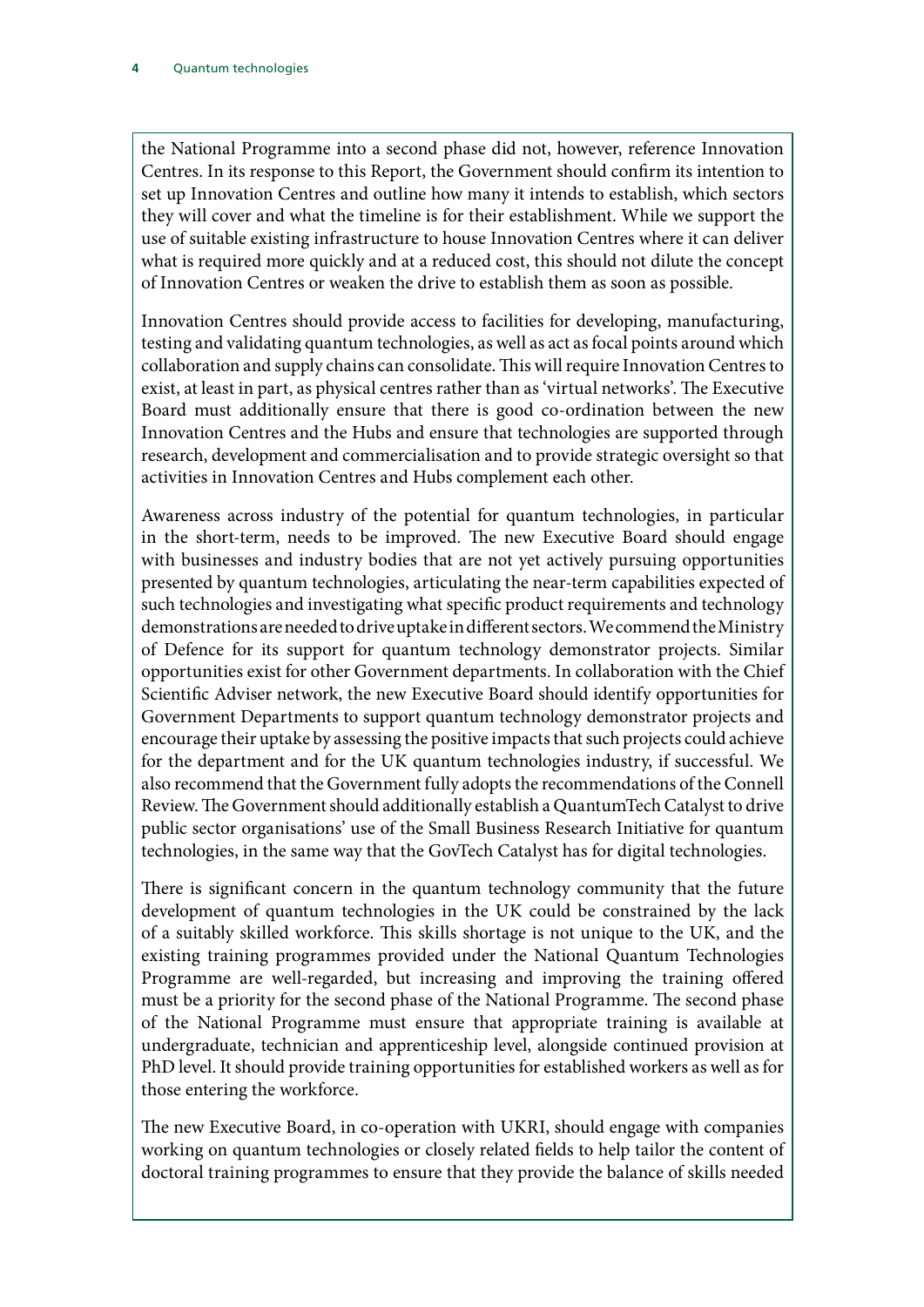by industry. UKRI should find ways to make the terms on which industry can input into training programmes more flexible, to facilitate increased engagement. In exchange, UKRI should seek contributions from industry to fund additional studentships.

As with most new technologies, quantum technologies present a variety of potential benefits and risks to society. The National Quantum Technologies Programme's Responsible Research and Innovation (RRI) work should continue into its second phase. All of the National Quantum Technologies Hubs and Innovation Centres should identify an RRI lead responsible for co-ordinating RRI work across the Hub and to act as the primary point of contact for internal and external stakeholders on RRI matters within six months of this Report being published. Each Hub should publish a review of the potential societal impacts of quantum technologies in their sector within a year of this Report being published, to be updated annually.

Quantum technologies have important implications for national security as well as for economic prosperity. The Government must ensure that the second phase of the National Quantum Technologies Programme gives equal priority to benefitting the UK's national security and its prosperity. There should be good co-ordination between military and civil aspects of future quantum technologies in all components of the second phase of the National Programme. Although foreign investment in the UK is almost always benign and welcome, there is the potential for certain transactions that increase foreign influence over British entities to pose significant threats to national security. In addition to the voluntary regime for national security and investment recently proposed by the Government, we recommend that the Government establishes a mandatory notification regime for enterprises researching, developing, producing or supplying services involving quantum technologies, when they are first approached by foreign entities with offers of investment.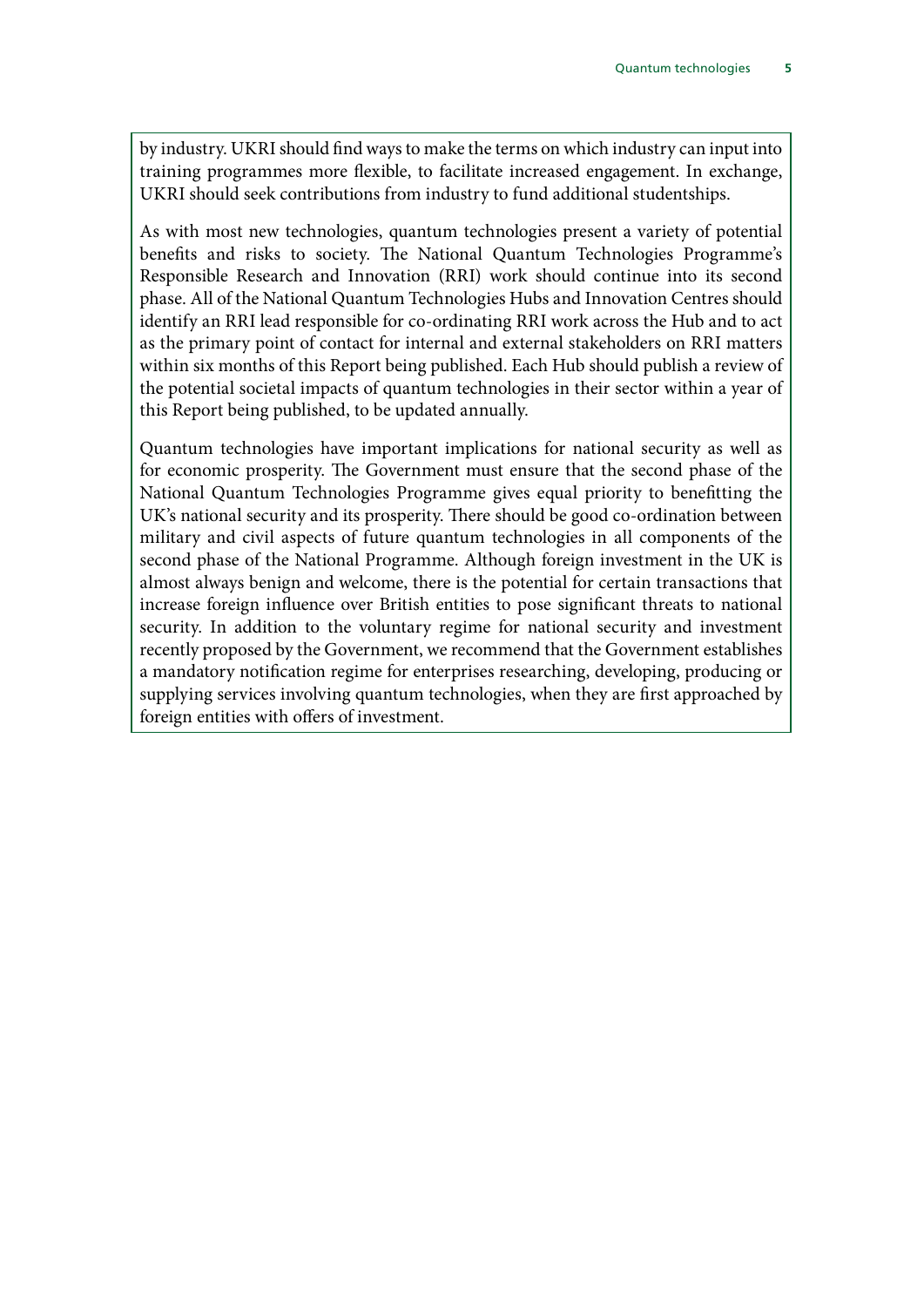## <span id="page-7-0"></span>**1** Introduction

#### **Background**

1. Quantum technologies are a group of technologies that make use of the sometimes counter-intuitive behaviour governed by quantum physics, $<sup>1</sup>$  and already include world-</sup> changing technologies such as lasers and computers. Intensive research over the past few decades has improved the extent to which quantum behaviour can be reliably controlled and put to use, enabling the development of a new generation of quantum technologies with superior or sometimes revolutionary capabilities compared to conventional alternatives. This new generation encompasses a variety of technologies, such as quantum clocks, sensors, cameras and communications systems, the first of which are nearing commercialisation now.

2. In the 2013 Autumn Statement, the UK government announced an investment of £270m over five years into a National Quantum Technologies Programme "to support translation of the UK's world leading quantum research into application and new industries".2 The National Programme comprised four National Hubs, spread across multiple networks of universities, as well as Centres for Doctoral Training, funding for innovation and demonstrator projects, and the establishment of a Quantum Metrology Institute at the National Physical Laboratory. The initial funding allocated to the National Programme was due to come to an end in 2019.<sup>3</sup>

3. The Government Office for Science published a review of quantum technologies in 2016, at the mid-point of the initial funding schedule for the National Programme.<sup>4</sup> The report made eleven recommendations, including a conclusion that "there is a strong case for continuing the UK National Quantum Technologies Programme to maintain our world-leading position in a promising and now globally emerging area of technology".<sup>5</sup> With the 2019 end-date for the funding of the first phase of the National Programme approaching, we decided to launch an inquiry to assess the opportunity of quantum technologies, the progress of the National Quantum Technologies Programme to date, the case for continuing the Programme into a second phase and, if appropriate, to explore what a second phase of the National Programme should entail.

#### **Our inquiry**

4. We received over 30 pieces of written evidence and took oral evidence from 26 witnesses, including academics, research and technology organisations, learned societies, small and medium-sized enterprises, large corporations, representatives from the National Quantum Technologies Programme and the Minister of State for Universities, Science, Research and Innovation. We also visited the University of Strathclyde and the University

<sup>1</sup> Behaviour allowed by quantum mechanics includes objects behaving both as particles and waves, existing in a combination of states simultaneously (for example, simultaneously spinning clockwise and anticlockwise), and apparently interacting with distant objects instantaneously.

<sup>2</sup> HM Treasury, ['Autumn Statement 2013](https://assets.publishing.service.gov.uk/government/uploads/system/uploads/attachment_data/file/263942/35062_Autumn_Statement_2013.pdf)' (2013), para 1.210 3 UK Research and Innovation ([QUT0023\)](http://data.parliament.uk/writtenevidence/committeeevidence.svc/evidencedocument/science-and-technology-committee/quantum-technologies/written/81338.html), para 2

<sup>4</sup> Government Office for Science, '[The Quantum Age: technological opportunities'](https://assets.publishing.service.gov.uk/government/uploads/system/uploads/attachment_data/file/564946/gs-16-18-quantum-technologies-report.pdf) (2016); The Government Office for Sciencea dvises the Prime Minister and members of the Cabinet "to ensure that government policies and decisions are informed by the best scientific evidence and strategic long-term thinking"—['About us](https://www.gov.uk/government/organisations/government-office-for-science/about)', Government Office for Science, accessed 15 November 2018

<sup>5</sup> Government Office for Science, '[The Quantum Age: technological opportunities'](https://assets.publishing.service.gov.uk/government/uploads/system/uploads/attachment_data/file/564946/gs-16-18-quantum-technologies-report.pdf) (2016), p10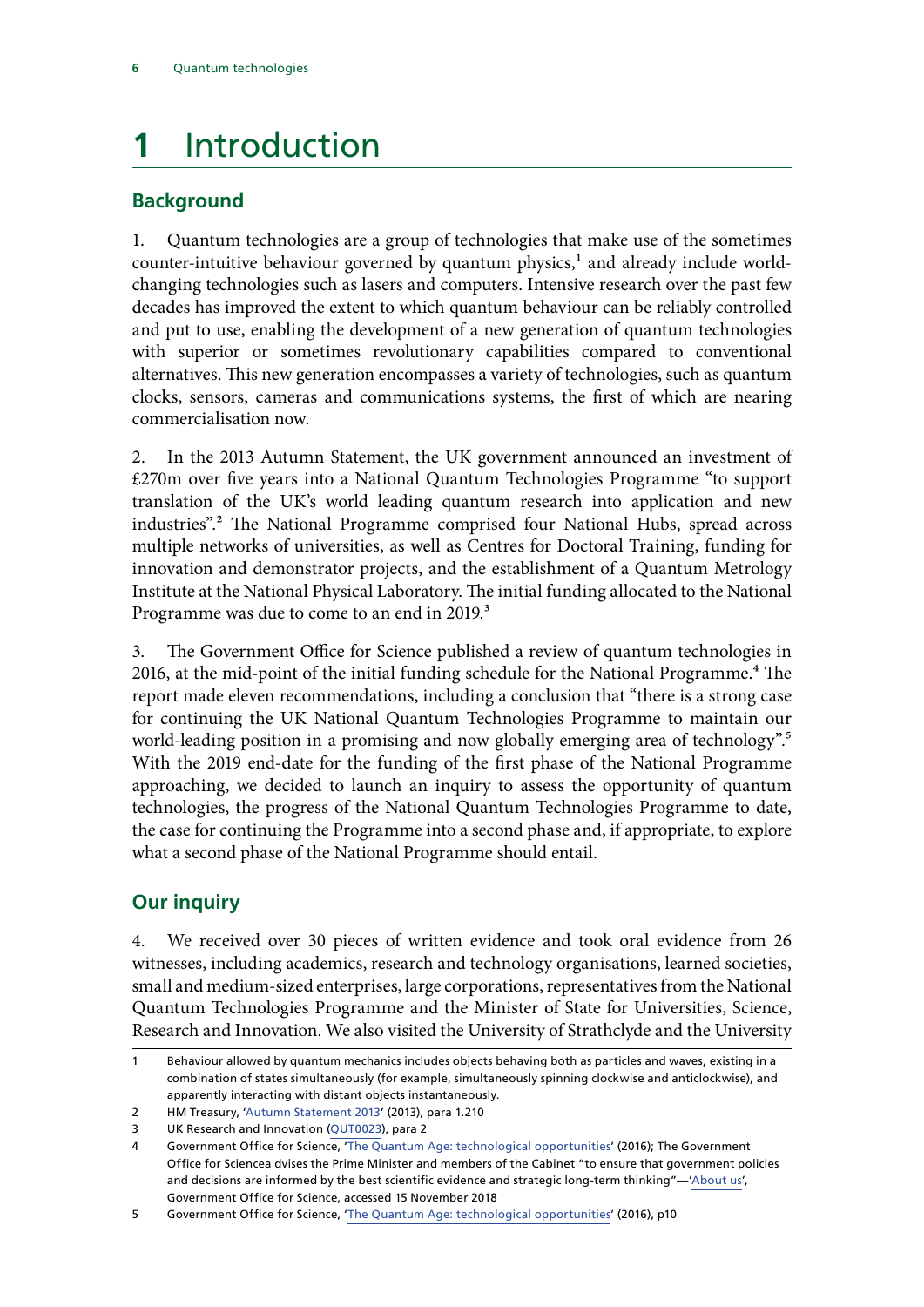of Glasgow to learn more about work being undertaken as part of the National Quantum Technologies Programme. To assist us in our work, we appointed Professor Peter Dobson, Visiting Professor at University College London and King's College London, to act as our Specialist Advisor for this inquiry.<sup>6</sup> We are grateful to everyone who contributed to our inquiry.

5. In this Report, we consider the opportunities for economic growth and societal benefit presented by quantum technologies, as well as the potential risks that must be managed, and make recommendations to the Government regarding the future of the National Quantum Technologies Programme. Specifically:

- Chapter 2 examines quantum technologies and their likely applications, and reviews the progress of the National Quantum Technologies Programme so far and the case for continuing the Programme into a second phase;
- Chapters 3, 4, 5 and 6 set out what the second phase of the National Quantum Technologies Programme should encompass, focusing on governance, Innovation Centres, funding and skills respectively; and
- Chapter 7 discusses the potential benefits and risks to society posed by quantum technologies, and how these can best be managed.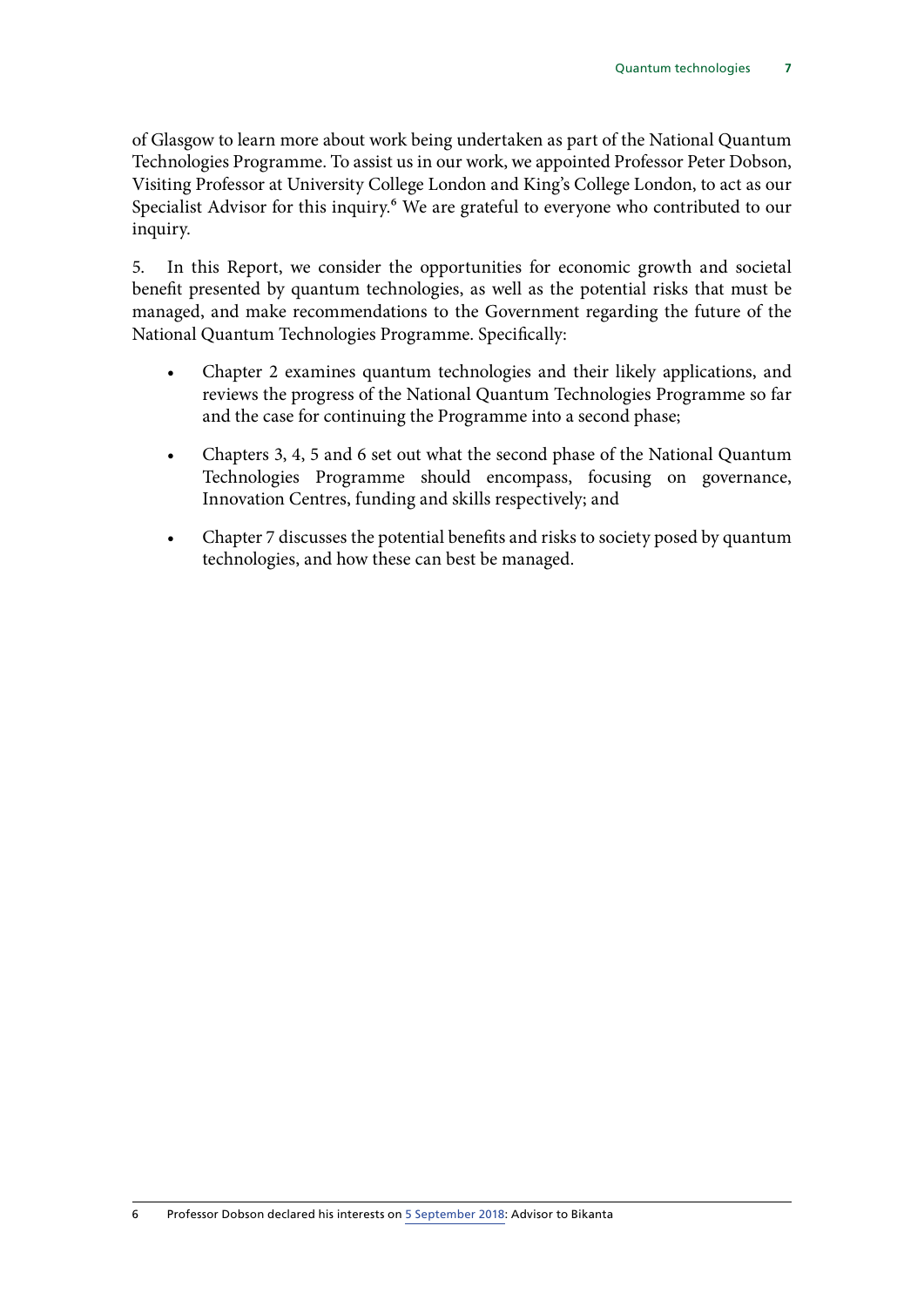# <span id="page-9-0"></span>**2** Quantum Technologies and their Applications

6. This Chapter outlines what quantum technologies are and summarises their potential applications, their level of development and what consideration is being given to the wider impact they may have on society.

#### **Quantum technologies**

7. Under certain conditions, typically found at very small length-scales,<sup>7</sup> the classical laws of physics that govern everyday behaviour are observed to break down, and the less intuitive rules of quantum physics must be used to predict behaviour instead. This behaviour can be very different from that observed in everyday life, with objects behaving both as particles and waves, existing in a combination of states simultaneously (for example, simultaneously spinning clockwise and anticlockwise), and apparently interacting with distant objects instantaneously.8 Professor David Delpy, Chair of the National Quantum Technologies Programme's Strategic Advisory Board, told us that to some extent every technology is a quantum technology, "since everything is made up of atoms, which, of course, obey quantum laws".9 Quantum technologies are generally considered, however, to be those that "harness quantum physics to gain a functionality or performance which [...] cannot be explained by classical physics".<sup>10</sup>

8. Quantum physics started to be understood at the beginning of the 20<sup>th</sup> Century, and it already underpins important technologies such as most electronic devices, lasers, global positioning satellite systems and computers. Despite the significant impact of these existing technologies, the National Quantum Technologies Programme has said that "over the past hundred years we have barely scratched the surface of what quantum technologies can achieve".<sup>11</sup> Research into quantum physics has steadily improved the extent to which the subtler aspects of quantum behaviour can be reliably controlled and put to use, leading to the emergence of a new generation of technologies currently under development. Professor Sir Peter Knight, Emeritus Professor at Imperial College London, explained further:

> We have been using quantum [effects] in lasers, semiconductors and so on for many years. They are quantum enabled, but they do not necessarily exploit what is called quantum coherence. Quantum coherence is the weird ability to put things into superpositions of both here and there […] We are working out ways in which we can get a technological application of the oddities of superpositions, entanglement and so on. That is why sometimes it is called 'quantum 2.0'. It is the next stage [for quantum technologies].<sup>12</sup>

9 [Q2](http://data.parliament.uk/writtenevidence/committeeevidence.svc/evidencedocument/science-and-technology-committee/quantum-technologies/oral/84595.html)

12 [Q2](http://data.parliament.uk/writtenevidence/committeeevidence.svc/evidencedocument/science-and-technology-committee/quantum-technologies/oral/84595.html)

<sup>7</sup> The rules of quantum physics must be applied most commonly to predict behaviour that occurs on the scale of individual atoms, although quantum behaviour can be observed at everyday length-scales under other conditions, for example at extremely low temperatures—Richard Feynman, Robert Leighton and Matthew Sands, '[The Feynman Lectures on Physics'](http://www.feynmanlectures.caltech.edu/) (1963), sections I-2–3 and III-4–6

<sup>8</sup> Government Office for Science, '[The Quantum Age: technological opportunities'](https://assets.publishing.service.gov.uk/government/uploads/system/uploads/attachment_data/file/564946/gs-16-18-quantum-technologies-report.pdf) (2016), p17

<sup>10</sup> Engineering and Physical Sciences Research Council, '[Quantum technologies'](https://epsrc.ukri.org/research/ourportfolio/themes/quantumtech/), accessed 11 July 2018

<sup>11</sup> UK National Quantum Technologies Programme, '[Quantum technologies'](http://uknqt.epsrc.ac.uk/about/quantum-technologies/), accessed 13 July 2018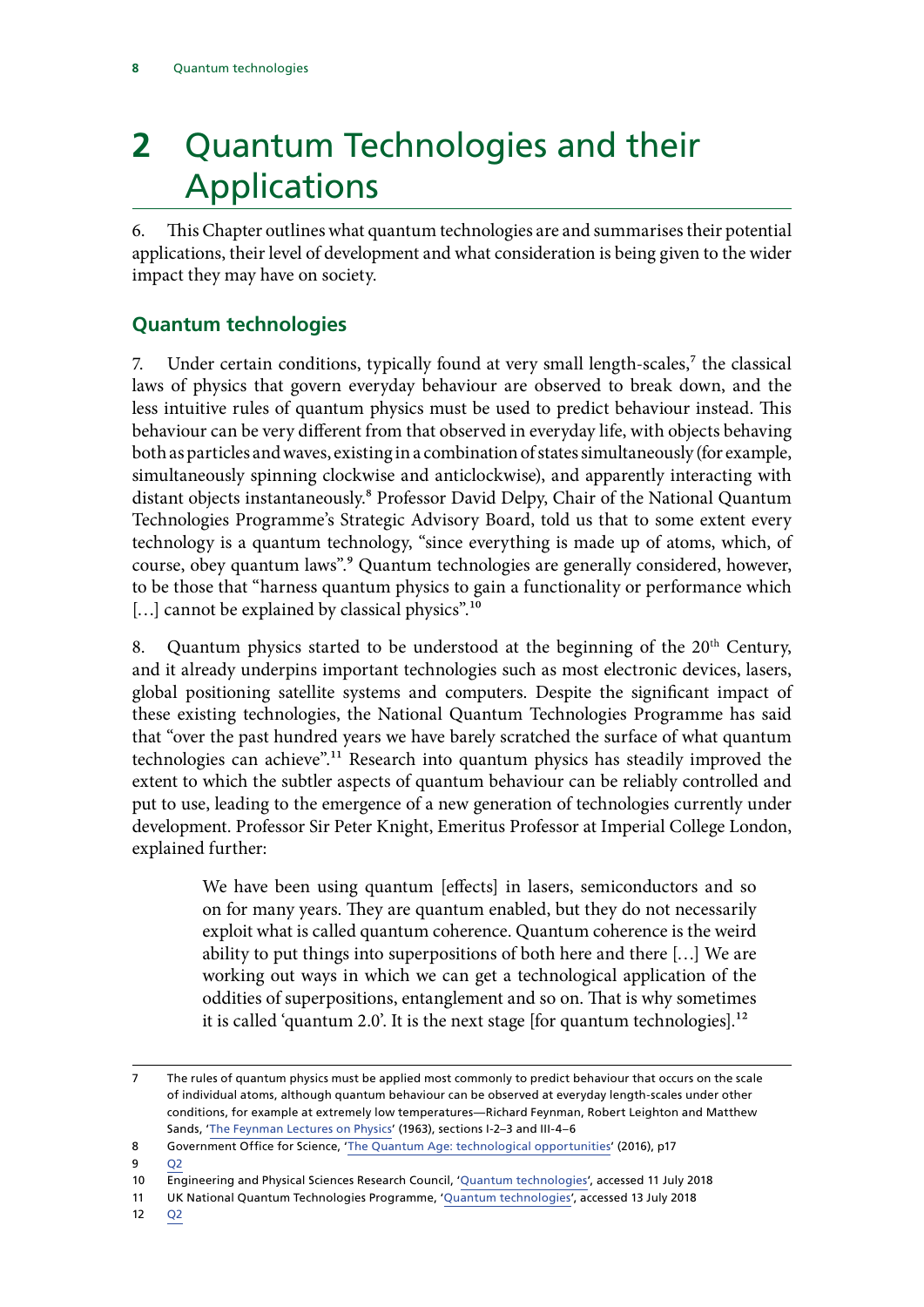<span id="page-10-0"></span>This second generation of quantum technologies comprises different technologies with a variety of applications. The National Quantum Technologies Programme has organised these into four overall fields:

- quantum sensing and metrology;
- quantum-enhanced imaging;
- quantum communications; and
- quantum computing.<sup>13</sup>

Uses in each of these fields are outlined below.

#### *Quantum sensors and metrology*

9. Professor Knight explained that achieving the "quantum coherence" needed for the next generation of quantum technologies was "really hard", because the more components a quantum system contains, the more effectively it "talks" to its surrounding environment and this interaction with the outside environment must be carefully controlled to preserve the coherence.<sup>14</sup> However, he noted that "defects in one place [can] become advantages in others", explaining that this extreme sensitivity to the external environment is a quality that "makes a really great sensor".<sup>15</sup> Hence one initial use for quantum technologies is for sensing and measuring things such as electric, magnetic and gravitational fields, air pressure or the presence of specific chemicals, with extreme accuracy.16 Indeed, Professor Delpy specified that quantum sensors offer "a way of approaching the real, fundamental limits of measurement and sensing".17

10. The range of quantities that can be measured offers a diversity of potential applications for quantum sensors. Professor Kai Bongs, Director of the Quantum Technology Hub for Sensors and Metrology, gave examples of applications in the construction and healthcare sectors to illustrate the potential uses for quantum sensors:

> On infrastructure productivity, we see large potential in removing uncertainty about underground conditions as a major risk in infrastructure projects, and in helping rail projects such as HS2 or the development of houses on brownfield sites to go quicker. In the healthcare domain, magnetic sensors allow you to look into the brain and learn about brain functionality, and open up pathways for new diagnostics that range from concentration deficits in children to dementia in the ageing society.<sup>18</sup>

The National Quantum Technologies Programme has additionally highlighted opportunities for quantum sensors in natural resources discovery, environmental monitoring and earthquake prediction, navigation and defence.<sup>19</sup>

18 [Q223](http://data.parliament.uk/writtenevidence/committeeevidence.svc/evidencedocument/science-and-technology-committee/quantum-technologies/oral/86927.html)

<sup>13</sup> UK National Quantum Technologies Programme, '[UKNQT Hubs](http://uknqt.epsrc.ac.uk/about/uknqt-hubs/)', accessed 13 July 2018

<sup>14</sup> [Q2; the surrounding environment encompasses anything that could disturb the quantum system in question,](http://data.parliament.uk/writtenevidence/committeeevidence.svc/evidencedocument/science-and-technology-committee/quantum-technologies/oral/84595.html)  [such as neighbouring atoms or electric or magnetic fields](http://data.parliament.uk/writtenevidence/committeeevidence.svc/evidencedocument/science-and-technology-committee/quantum-technologies/oral/84595.html)

<sup>15</sup> [Q2](http://data.parliament.uk/writtenevidence/committeeevidence.svc/evidencedocument/science-and-technology-committee/quantum-technologies/oral/84595.html)

<sup>16</sup> Government Office for Science, '[The Quantum Age: technological opportunities'](https://assets.publishing.service.gov.uk/government/uploads/system/uploads/attachment_data/file/564946/gs-16-18-quantum-technologies-report.pdf) (2016), p38

<sup>17 02</sup> 

<sup>19</sup> UK National Quantum Technologies Programme, '[A roadmap for quantum technologies in the UK](https://epsrc.ukri.org/newsevents/pubs/quantumtechroadmap/)' (2015), pp13–14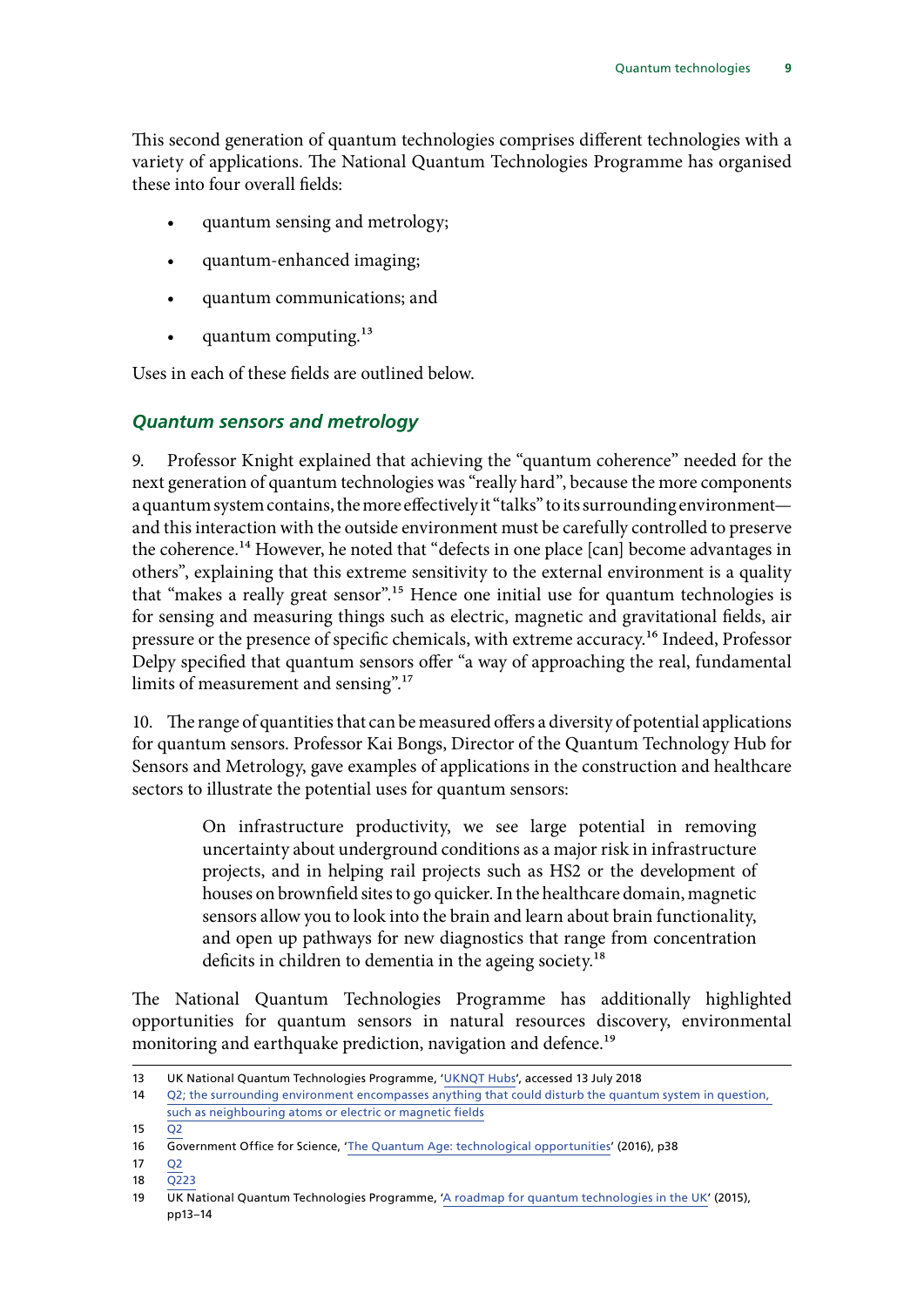#### <span id="page-11-0"></span>*Quantum-enhanced imaging*

11. Increased control of quantum effects also offers opportunities to improve upon the capabilities and resolution of conventional imaging systems. In its 2016 report on quantum technologies, the Government Office for Science highlighted several examples of potential quantum-enhanced imaging systems and their possible applications, including:

- cameras capable of imaging through obscuring material such as dirty water or fog, one use of which may be to help guide autonomous vehicles;
- cameras that can see around corners, with military and civilian uses;
- cameras that can take 3D images, with applications including prototype development in manufacturing and improved robot capability;
- cheap, portable sensors for imaging invisible gases, which could be used to detect leaks; and
- medical imaging systems that avoid the need for harmful radiation.<sup>20</sup>

#### *Quantum communications*

12. Professor Tim Spiller, Director of the Quantum Communications Hub, told us that the motivation behind quantum communications technologies is "all about [providing] secure communications".<sup>21</sup> The technologies being developed for communication seek to make use of the fact that the quantum properties of an object cannot be measured without being "unavoidably and irrevocably disturbed from their original state".<sup>22</sup> This means that if two communicators exchange messages with each other using the quantum properties of an object that they send between themselves (for example, the wave properties of a beam of light), there is a guarantee that any method used to intercept the message would be detectable. Therefore, in theory, quantum technology can provide communications systems that would be completely secure against any current or future interception technologies.<sup>23</sup>

13. Prototype quantum communications systems have already been used in real-world applications, for example in the Geneva Canton elections of 2007 and at the 2010 FIFA World Cup.<sup>24</sup> These involved short-range communication over dedicated connections between two pre-determined points. Goals for the quantum communications community now include:

- reducing the cost, size and power consumption of the devices needed for quantum communication;
- integrating quantum communications technologies into existing telecommunications devices;
- developing networks of quantum communication systems; and
- developing systems that can communicate over open space rather than through optical fibre.<sup>25</sup>

<sup>20</sup> Government Office for Science, '[The Quantum Age: technological opportunities'](https://assets.publishing.service.gov.uk/government/uploads/system/uploads/attachment_data/file/564946/gs-16-18-quantum-technologies-report.pdf) (2016), pp29–36

<sup>21 0136</sup> 

<sup>22</sup> UK Quantum Technology Hub, ['Annual Report 2014–15'](http://uknqt.epsrc.ac.uk/files/quantumcommshubannualreport/) (2015), p6

<sup>23</sup> Government Office for Science, [The Quantum Age: technological opportunities'](https://assets.publishing.service.gov.uk/government/uploads/system/uploads/attachment_data/file/564946/gs-16-18-quantum-technologies-report.pdf) (2016), p50

<sup>24</sup> '[Quantum cryptography to protect Swiss election](https://www.newscientist.com/article/dn12786-quantum-cryptography-to-protect-swiss-election/)', New Scientist and ['Durban's high tech stadium'](https://www.fifa.com/worldcup/news/durban-high-tech-stadium-1217593), FIFA, both accessed 20 July 2018

<sup>25</sup> Quantum Communications Hub ([QUT0009](http://data.parliament.uk/writtenevidence/committeeevidence.svc/evidencedocument/science-and-technology-committee/quantum-technologies/written/80929.html)) and Quantum Communications Hub, ['Annual Report 2016–17'](http://uknqt.epsrc.ac.uk/files/quantum-communications-hub-annual-report-16-17/) (2017)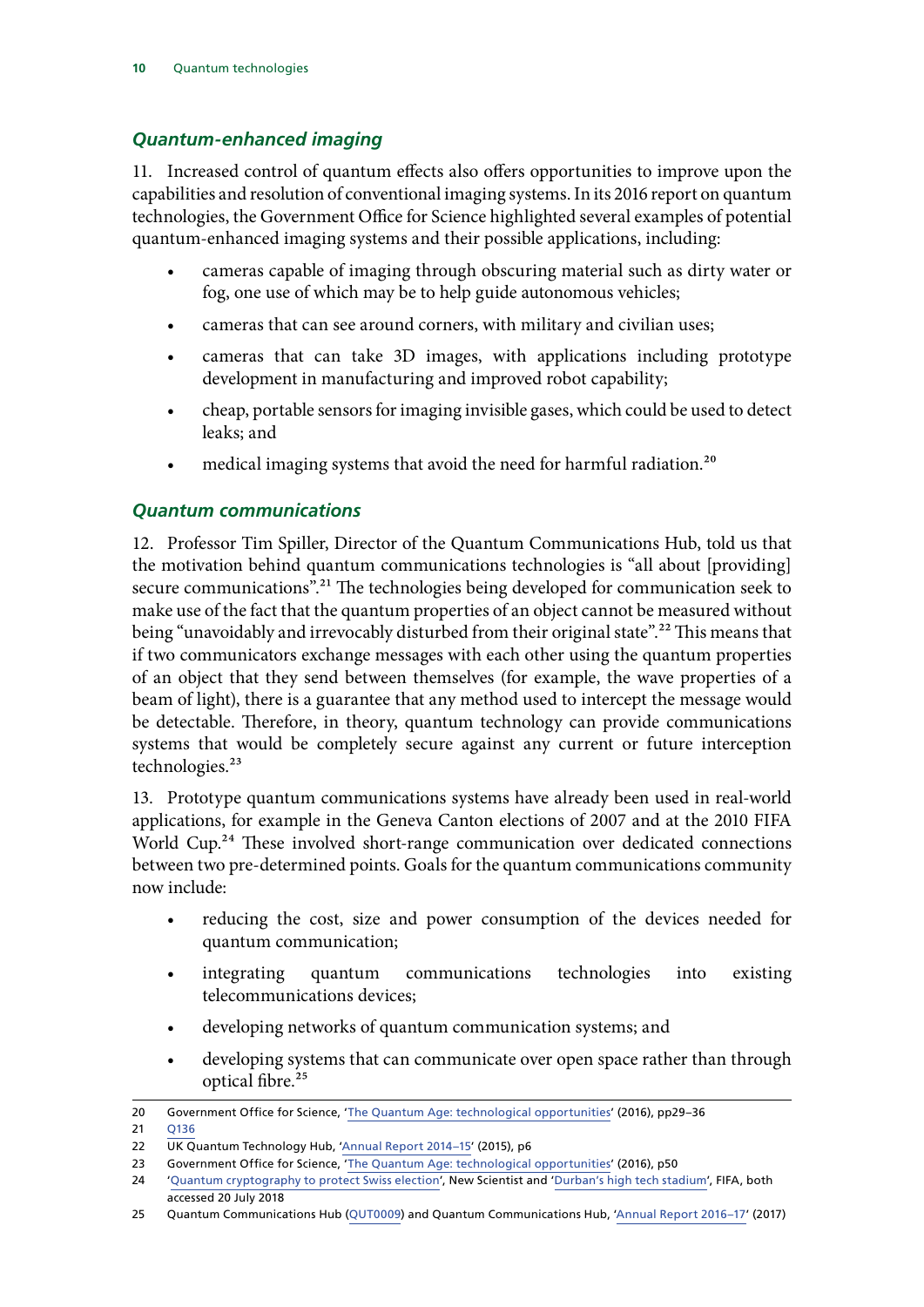#### <span id="page-12-0"></span>*Quantum computing*

14. Conventional computers store and process information using vast numbers of components that can each be in one of two states, usually labelled as '1' or '0' (or alternatively 'on' or 'off'). These components are typically simple electronic devices, often just several thousandths of the width of a human hair in size,<sup>26</sup> with each one storing one piece, or 'bit', of information. Quantum computers exploit quantum effects to replace these 'bits' with 'qubits', which can each exist in a combination of '0' and '1' simultaneously (a 'qubit' is just a bit that exhibits quantum behaviour). The ability of qubits to be in multiple states at once means that a quantum computer can try large numbers of solutions to a problem simultaneously, offering enormous reductions in computing times for certain kinds of calculations. For example, whereas a conventional computer would take millions of years to work through all the possible combinations of a digital 'key' to access secured information, a quantum computer could try them all at once and arrive at the solution in a few seconds.27 Emphasising this point, Professor Ian Walmsley, Director of the Networked Quantum Information Technologies Hub, told us that the "quantum computer is as different from the modern-day computer as the modern computer is from the abacus".<sup>28</sup>

15. As described above, quantum computers offer radically improved performance over conventional computers for solving certain kinds of problems. Some of the anticipated applications for this capability include:

- simulating chemical behaviour to enhance drug or materials discovery;<sup>29</sup>
- optimising logistical arrangements, such as task allocation in the NHS or the management of supply chains;<sup>30</sup> and
- increasing the speed and capacity of data analysis, enabling improvements in artificial intelligence.<sup>31</sup>

The Networked Quantum Information Technologies Hub told us that many of these potential applications are "speculative", but that "history suggests that disruptive technology indeed creates new products and services that are socially desirable".<sup>32</sup> Professor Winfried Hensinger, of the University of Sussex, similarly told us that "it is very unlikely that we fully understand all the opportunities quantum computers pose" but drew comparisons to the unknown applications of conventional computers when they were first built.<sup>33</sup> Despite the uncertainty surrounding the ultimate uses of quantum computers, Jonathan Flint, President-Elect of the Institute of Physics, described them as "rightly the poster child" of quantum technologies due to the "huge implications" if successfully developed.<sup>34</sup>

- 30 Manchester Metropolitan University [\(QUT0003](http://data.parliament.uk/writtenevidence/committeeevidence.svc/evidencedocument/science-and-technology-committee/quantum-technologies/written/80865.html)), para 13
- 31 Royal Academy of Engineering ([QUT0012](http://data.parliament.uk/writtenevidence/committeeevidence.svc/evidencedocument/science-and-technology-committee/quantum-technologies/written/80961.html))
- 32 Networked Quantum Information Technologies Hub [\(QUT0006\)](http://data.parliament.uk/writtenevidence/committeeevidence.svc/evidencedocument/science-and-technology-committee/quantum-technologies/written/80906.html), para 13.2
- 33 [Q228](http://data.parliament.uk/writtenevidence/committeeevidence.svc/evidencedocument/science-and-technology-committee/quantum-technologies/oral/86927.html)
- 34 [Q79](http://data.parliament.uk/writtenevidence/committeeevidence.svc/evidencedocument/science-and-technology-committee/quantum-technologies/oral/84595.html)

<sup>26</sup> The steady miniaturisation of these components over the last 50 years has driven 'Moore's Law', the observation that the number of them on a computer chip doubles every two years, with commensurate exponential improvement in computing capability over time. However, this progress is expected to end soon, as the components reach the fundamental size limit of a single atom. Quantum computers are hoped to be able to continue improvements in computing capability.

<sup>27</sup> Government Office for Science, '[The Quantum Age: technological opportunities'](https://assets.publishing.service.gov.uk/government/uploads/system/uploads/attachment_data/file/564946/gs-16-18-quantum-technologies-report.pdf) (2016), p16

<sup>28</sup> [Q225](http://data.parliament.uk/writtenevidence/committeeevidence.svc/evidencedocument/science-and-technology-committee/quantum-technologies/oral/86927.html)

<sup>29</sup> UCL Quantum Science and Technology Institute ([QUT0008](http://data.parliament.uk/writtenevidence/committeeevidence.svc/evidencedocument/science-and-technology-committee/quantum-technologies/written/80927.html)), para 5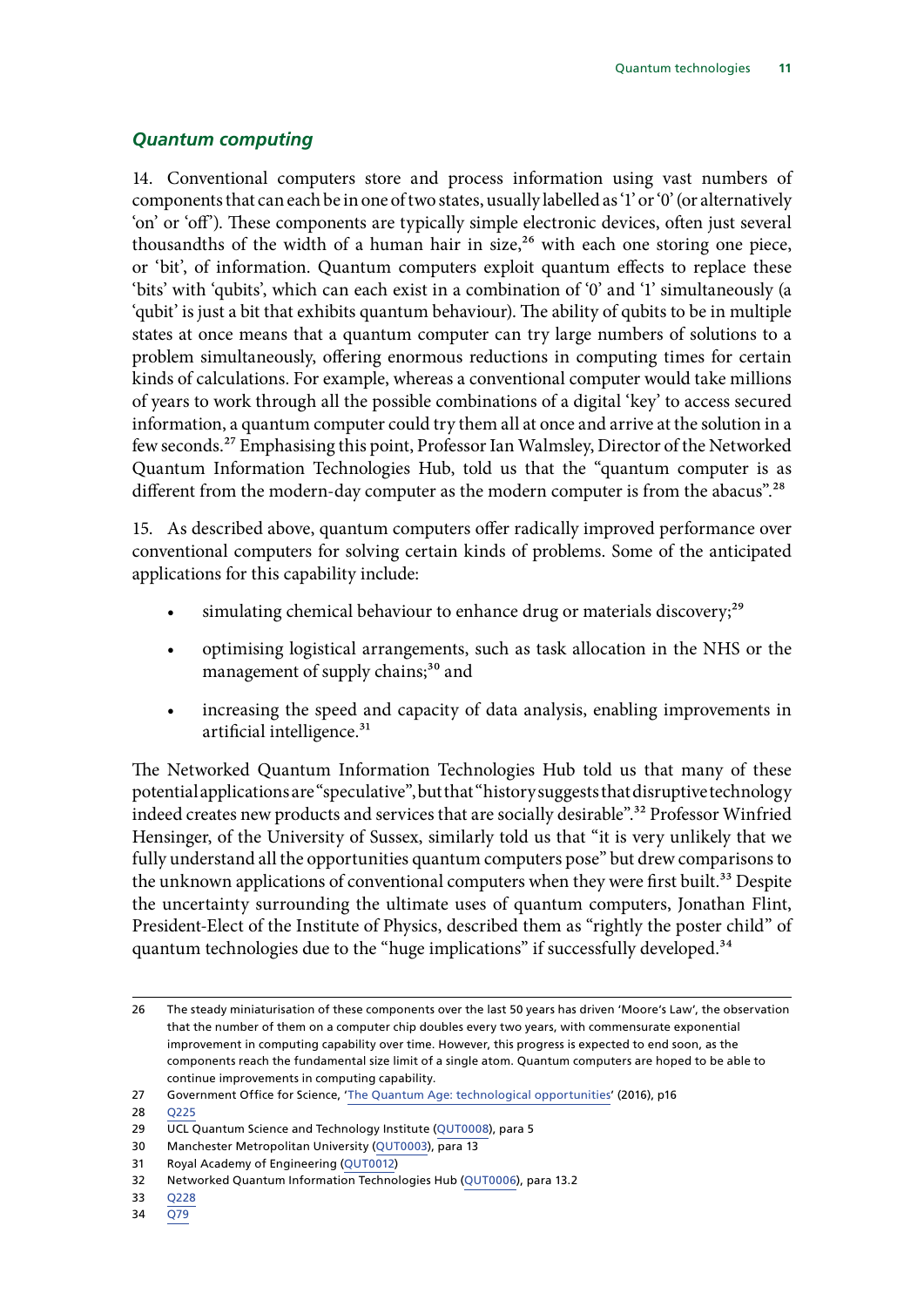#### <span id="page-13-0"></span>*Technological readiness*

16. In 2015, the National Quantum Technologies Programme's Strategic Advisory Board published a roadmap for quantum technology development, which estimated the commercialisation of different application areas over timescales ranging from within five to over 20 years.<sup>35</sup> Although the different quantum technologies and application areas are at different stages of development, the University of Strathclyde told us that in broad terms, society stands "on the cusp" of a second "quantum revolution".36 The UCL Quantum Science and Technology Institute similarly told us that quantum technologies are "currently undergoing a profound transition, as the field's balance starts to shift from [being] academically-driven towards commercial-driven research […] where systems integration and engineering are the key challenges".<sup>37</sup> Teledyne e2v noted, however, that these challenges will take time to overcome, cautioning that:

> Although there are very encouraging demonstrations of future capabilities it is true that in many areas there is much more to be done to reach the delivery of real products and services with superior performance exceeding that of incumbent solutions.<sup>38</sup>

17. Quantum computers are widely considered to be the quantum technology furthest from market,<sup>39</sup> although Professor John Morton, of University College London, noted that progress on this front had recently been made quicker than expected.40 Professor Walmsley told us that early-stage, very small-scale quantum computers already existed, but that "there is a very wide range of opinions" on when a fully scalable quantum computer will be available; he estimated that "it will be five to ten years before the next generation of real computers begins to emerge".41 Professor Morton told us that the development of a quantum computer "able to solve a problem that the world's fastest super-computer cannot solve" is expected by 2019, but clarified that "it will not be a useful [problem], and we expect it to stimulate a lot of work over the next, say, three years to find useful problems that such computers can solve".<sup>42</sup>

18. Although the market opportunity for quantum technologies lies predominantly in the future, we heard that business investment and procurement was already taking place. Professor Trevor Cross, Chief Technology Officer at Teledyne e2v, told us that his company had started taking orders for quantum technology components,<sup>43</sup> while M Squared told us that "the first commercial outcomes from our portfolio of Innovate UK programmes are

<sup>35</sup> National Quantum Technologies Programme Strategic Advisory Board, ['A roadmap for quantum technologies in](https://epsrc.ukri.org/newsevents/pubs/quantumtechroadmap/)  [the UK](https://epsrc.ukri.org/newsevents/pubs/quantumtechroadmap/)' (2015)

<sup>36</sup> University of Strathclyde ([QUT0004](http://data.parliament.uk/writtenevidence/committeeevidence.svc/evidencedocument/science-and-technology-committee/quantum-technologies/written/80895.html))

<sup>37</sup> UCL Quantum Science and Technology Institute ([QUT0008](http://data.parliament.uk/writtenevidence/committeeevidence.svc/evidencedocument/science-and-technology-committee/quantum-technologies/written/80927.html)), para 19

<sup>38</sup> Teledyne e2v ([QUT0016\)](http://data.parliament.uk/writtenevidence/committeeevidence.svc/evidencedocument/science-and-technology-committee/quantum-technologies/written/80995.html); A review of the development timescales of various technologies found that the time taken for market deployment and commercialisation is often comparable or even greater than the time taken for invention, development and demonstration—Gross *et al.*, '[How long does innovation and commercialisation](https://www.sciencedirect.com/science/article/pii/S0301421518305901?openDownloadIssueModal=true)  [in the energy sectors take? Historical case studies of the timescale from invention to widespread](https://www.sciencedirect.com/science/article/pii/S0301421518305901?openDownloadIssueModal=true) [commercialisation in energy supply and end use technology'](https://www.sciencedirect.com/science/article/pii/S0301421518305901?openDownloadIssueModal=true), Energy Policy vol 123 (2018)

<sup>39</sup> For example, see: UCL Quantum Science and Technology Institute [\(QUT0008\)](http://data.parliament.uk/writtenevidence/committeeevidence.svc/evidencedocument/science-and-technology-committee/quantum-technologies/written/80927.html), para 23; Quantum Technology Hub for Sensors and Metrology [\(QUT0013\)](http://data.parliament.uk/writtenevidence/committeeevidence.svc/evidencedocument/science-and-technology-committee/quantum-technologies/written/80962.html); and Professor Sir Peter Knight ([QUT0015](http://data.parliament.uk/writtenevidence/committeeevidence.svc/evidencedocument/science-and-technology-committee/quantum-technologies/written/80985.html))

<sup>40</sup> [Q80](http://data.parliament.uk/writtenevidence/committeeevidence.svc/evidencedocument/science-and-technology-committee/quantum-technologies/oral/84595.html)

<sup>41</sup> [Q227](http://data.parliament.uk/writtenevidence/committeeevidence.svc/evidencedocument/science-and-technology-committee/quantum-technologies/oral/86927.html); this broadly tallies with UK Quantum National Technologies Programme, '[A roadmap for quantum](https://epsrc.ukri.org/newsevents/pubs/quantumtechroadmap/)  [technologies in the UK'](https://epsrc.ukri.org/newsevents/pubs/quantumtechroadmap/) (2015) and written evidence from Dr Ashley Montanaro *et al*. [\(QUT0005\)](http://data.parliament.uk/writtenevidence/committeeevidence.svc/evidencedocument/science-and-technology-committee/quantum-technologies/written/80900.html), para 7 and the UCL Quantum Science and Technology Institute ([QUT0008](http://data.parliament.uk/writtenevidence/committeeevidence.svc/evidencedocument/science-and-technology-committee/quantum-technologies/written/80927.html)), para 23 but Dstl has published a more conservative estimate of after 2030—Dstl, '[UK Quantum Technology Landscape 2016'](http://uknqt.epsrc.ac.uk/files/ukquantumtechnologylandscape2016/) (2016)

<sup>42</sup> [Q80](http://data.parliament.uk/writtenevidence/committeeevidence.svc/evidencedocument/science-and-technology-committee/quantum-technologies/oral/84595.html)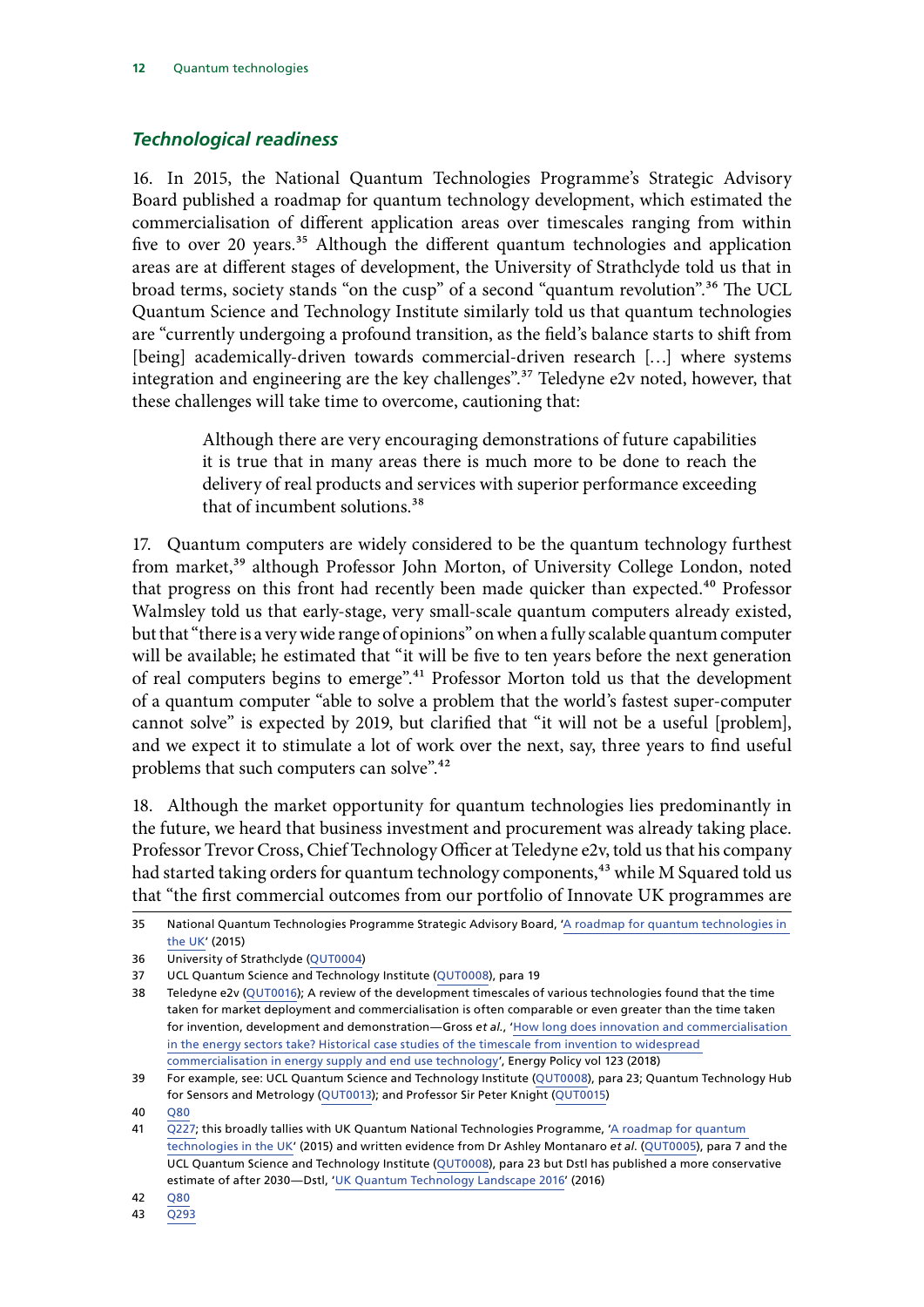<span id="page-14-0"></span>now being offered to existing customers".<sup>44</sup> Airbus told us that the potential of quantum technologies to help them deliver "greater performing, more efficient and environmentally friendly aircraft" had led them to establish a Quantum Technology Application Centre at its facility in South Wales.<sup>45</sup> The University of Bristol told us that for every £1 invested in their Quantum Engineering Technology Labs, companies spun out from the centre had already raised  $£1.70.^{46}$ 

#### **The National Quantum Technologies Programme**

19. In the 2013 Autumn Statement, the Government announced an investment of £270m over five years into a National Quantum Technologies Programme, "to support translation of the UK's world leading quantum research into application and new industries".<sup>47</sup> As part of this programme, the Engineering and Physical Sciences Research Council invested £120m into a national network of four new Quantum Technology Hubs, each spread over multiple universities in the UK. $48$  The four Hubs were tasked with "tackling the key technological challenges that need to be overcome to realise the promise of quantum technologies",<sup>49</sup> and covered the four application areas outlined in paragraphs 9 to 15 of this Report: sensors and metrology; imaging; communications; and networked information technology. In addition to the Hubs, the programme has provided:

- £50m for innovation, including industry-led feasibility studies, collaborative research and development projects and the creation of a cross-sectoral Quantum Technologies Special Interest Group, which aims to explore market opportunities and build UK supply chains;
- £49m for training and skills, which has enabled the establishment of three Centres for Doctoral Training in quantum technology and three Training and Skills Hubs in quantum systems engineering;
- £30m for quantum technology demonstrator projects overseen by the Defence Science and Technology Laboratory, in areas such as gravity imaging and quantum navigation;
- £29m to establish a Quantum Metrology Institute, based at the National Physical Laboratory, to provide the measurement expertise and facilities needed to develop quantum technologies; and
- £16.5m for Quantum Technologies Fellowships, awarded to 14 key researchers and their teams to address the challenges of translating quantum science through technology to eventual application, as well as develop their own skills and careers<sup>50</sup>

<sup>44</sup> M Squared ([QUT0024\)](http://data.parliament.uk/writtenevidence/committeeevidence.svc/evidencedocument/science-and-technology-committee/quantum-technologies/written/81354.html)

<sup>45</sup> Airbus [\(QUT0001](http://data.parliament.uk/writtenevidence/committeeevidence.svc/evidencedocument/science-and-technology-committee/quantum-technologies/written/80089.html))

<sup>46</sup> QET Labs, University of Bristol ([QUT0019](http://data.parliament.uk/writtenevidence/committeeevidence.svc/evidencedocument/science-and-technology-committee/quantum-technologies/written/81019.html)), para 6

<sup>47</sup> HM Treasury, ['Autumn Statement 2013](https://assets.publishing.service.gov.uk/government/uploads/system/uploads/attachment_data/file/263942/35062_Autumn_Statement_2013.pdf)' (2013), para 1.210

<sup>48</sup> UK National Quantum Technologies Programme, '[UKNQT Hubs](http://uknqt.epsrc.ac.uk/about/uknqt-hubs/)', accessed 11 July 2018

<sup>49</sup> National Quantum Technologies Programme, ['Delivering the National Strategy for Quantum Technologies](http://uknqt.epsrc.ac.uk/files/deliveringnationalstrategy/)' (2016), p3

<sup>50</sup> UK Research and Innovation ([QUT0023\)](http://data.parliament.uk/writtenevidence/committeeevidence.svc/evidencedocument/science-and-technology-committee/quantum-technologies/written/81338.html), Annex 1 and National Quantum Technologies Programme, ['Delivering](http://uknqt.epsrc.ac.uk/files/deliveringnationalstrategy/)  [the National Strategy for Quantum Technologies'](http://uknqt.epsrc.ac.uk/files/deliveringnationalstrategy/) (2016), p2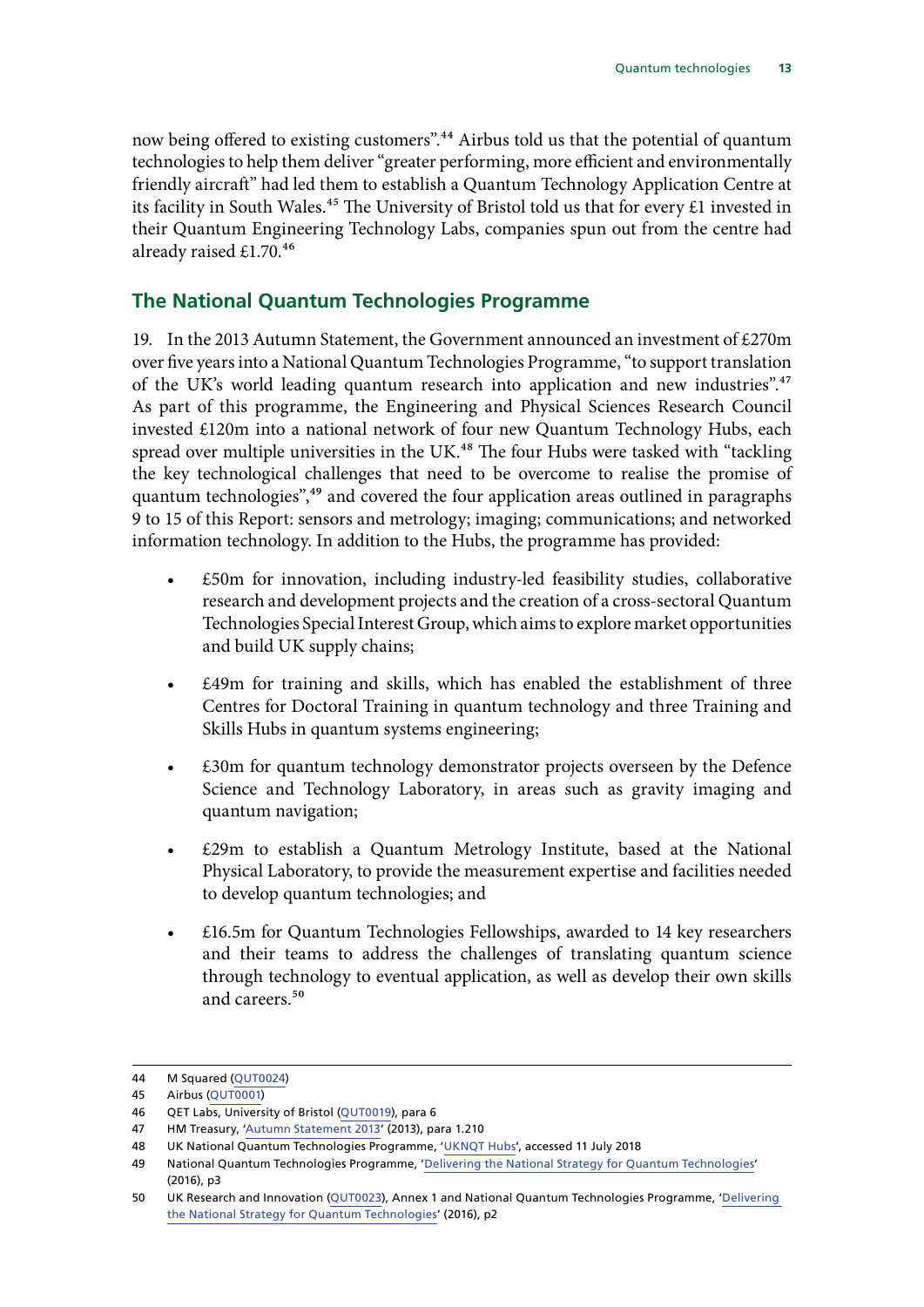20. The National Programme is overseen by a Strategic Advisory Board comprising representatives from academia, industry, Government and the four hubs.<sup>51</sup> This Board published a national strategy for quantum technologies in 2015, which set out five key aims:

- enabling a strong foundation of capability in the UK;
- stimulating applications and market opportunity in the UK;
- growing a skilled UK workforce;
- creating the right social and regulatory context; and
- maximising benefit to the UK through international engagement.<sup>52</sup>

Despite the five-year duration of the initial funding from Government, the strategy set out action required over a 20-year period.

21. With the initial funding for the National Quantum Technologies Programme due to end in 2019,<sup>53</sup> we heard that the programme had achieved broad success and placed the UK's quantum technology sector in a world-leading position.<sup>54</sup> Jonathan Flint, President-Elect of the Institute of Physics, told us that of the many academic and industrial collaboration programmes he had been involved in "the quantum programme is one of the best, it is certainly the most productive".<sup>55</sup>

22. The Programme has so far involved at least 225 companies and attracted around £130m of external funding, over £36m of which has come from the private sector.<sup>56</sup> Professor Knight, who sits on the National Programme's Strategic Advisory Board, suggested that the programme's success was demonstrated by the similar efforts other countries were now planning.<sup>57</sup> UK Research and Innovation told us that "the first phase of the National Programme has exceeded expectations in turning [the UK's] scientific strengths into early stage technologies".<sup>58</sup> The main criticisms of the National Programme related to the lack of progress that some, such as Teledyne e2v, felt had been achieved on recommendations made for the Programme by the Government Office for Science in 2016.59 The main recommendations for which a lack of progress was highlighted included:

• confirmation of the National Programme's continuation beyond 2019;

<sup>51</sup> '[Strategic Advisory Board](http://uknqt.epsrc.ac.uk/about/governance/strategic-advisory-board/)', National Quantum Technologies Programme, accessed 9 October 2018

<sup>52</sup> National Quantum Technologies Programme Strategic Advisory Board, '[National Strategy for Quantum](https://epsrc.ukri.org/newsevents/pubs/quantumtechstrategy/)  [Technologies](https://epsrc.ukri.org/newsevents/pubs/quantumtechstrategy/)' (2015), p4

<sup>53</sup> UK Research and Innovation ([QUT0023\)](http://data.parliament.uk/writtenevidence/committeeevidence.svc/evidencedocument/science-and-technology-committee/quantum-technologies/written/81338.html), para 2

<sup>54</sup> For example, see: Airbus [\(QUT0001](http://data.parliament.uk/writtenevidence/committeeevidence.svc/evidencedocument/science-and-technology-committee/quantum-technologies/written/80089.html)); QuantIC ([QUT0002](http://data.parliament.uk/writtenevidence/committeeevidence.svc/evidencedocument/science-and-technology-committee/quantum-technologies/written/80838.html)), paras 6 and 21; Networked Quantum Information Technologies Hub ([QUT0006](http://data.parliament.uk/writtenevidence/committeeevidence.svc/evidencedocument/science-and-technology-committee/quantum-technologies/written/80906.html)), para 3; University of Sussex ([QUT0007\)](http://data.parliament.uk/writtenevidence/committeeevidence.svc/evidencedocument/science-and-technology-committee/quantum-technologies/written/80907.html), para 5.2; Professor Sir Peter Knight [\(QUT0015\)](http://data.parliament.uk/writtenevidence/committeeevidence.svc/evidencedocument/science-and-technology-committee/quantum-technologies/written/80985.html); Fraunhofer UK Research Ltd ([QUT0021](http://data.parliament.uk/writtenevidence/committeeevidence.svc/evidencedocument/science-and-technology-committee/quantum-technologies/written/81021.html)), section 3; Ministry of Defence ([QUT0026\)](http://data.parliament.uk/writtenevidence/committeeevidence.svc/evidencedocument/science-and-technology-committee/quantum-technologies/written/85434.html), para 4; [Q182](http://data.parliament.uk/writtenevidence/committeeevidence.svc/evidencedocument/science-and-technology-committee/quantum-technologies/oral/86312.html)

<sup>55</sup> [Q83](http://data.parliament.uk/writtenevidence/committeeevidence.svc/evidencedocument/science-and-technology-committee/quantum-technologies/oral/84595.html)

<sup>56</sup> Professor Sir Peter Knight ([QUT0015](http://data.parliament.uk/writtenevidence/committeeevidence.svc/evidencedocument/science-and-technology-committee/quantum-technologies/written/80985.html)); [Q356](http://data.parliament.uk/writtenevidence/committeeevidence.svc/evidencedocument/science-and-technology-committee/quantum-technologies/oral/89730.html)

<sup>57</sup> [Q52](http://data.parliament.uk/writtenevidence/committeeevidence.svc/evidencedocument/science-and-technology-committee/quantum-technologies/oral/84595.html); programmes similar to the UK's National Quantum Technologies Programme have been proposed or initiated in the USA, the EU and Canada—US Congress, House of Representatives Bill 6227, ['National Quantum](https://science.house.gov/sites/republicans.science.house.gov/files/documents/HR6227NationalQuantumInititaveAct_0.pdf)  [Initiative Act'](https://science.house.gov/sites/republicans.science.house.gov/files/documents/HR6227NationalQuantumInititaveAct_0.pdf) (2018); EU Quantum Flagship, ['Quantum Technologies Flagship Final Report'](https://qt.eu/resources/) (2017) and ['Quantum](https://www.nrc-cnrc.gc.ca/eng/solutions/collaborative/quantum/quantum_canada.html)  [Canada'](https://www.nrc-cnrc.gc.ca/eng/solutions/collaborative/quantum/quantum_canada.html), National Research Council Canada, accessed 10 October 2018

<sup>58</sup> UK Research and Innovation ([QUT0023\)](http://data.parliament.uk/writtenevidence/committeeevidence.svc/evidencedocument/science-and-technology-committee/quantum-technologies/written/81338.html), para 6

<sup>59</sup> For example, see: QuantIC ([QUT0002\)](http://data.parliament.uk/writtenevidence/committeeevidence.svc/evidencedocument/science-and-technology-committee/quantum-technologies/written/80838.html), para 5; Institute of Physics ([QUT0010\)](http://data.parliament.uk/writtenevidence/committeeevidence.svc/evidencedocument/science-and-technology-committee/quantum-technologies/written/80942.html), para 3; Teledyne e2v ([QUT0016\)](http://data.parliament.uk/writtenevidence/committeeevidence.svc/evidencedocument/science-and-technology-committee/quantum-technologies/written/80995.html); [Qq51](http://data.parliament.uk/writtenevidence/committeeevidence.svc/evidencedocument/science-and-technology-committee/quantum-technologies/oral/84595.html) and [311–312](http://data.parliament.uk/writtenevidence/committeeevidence.svc/evidencedocument/science-and-technology-committee/quantum-technologies/oral/86927.html)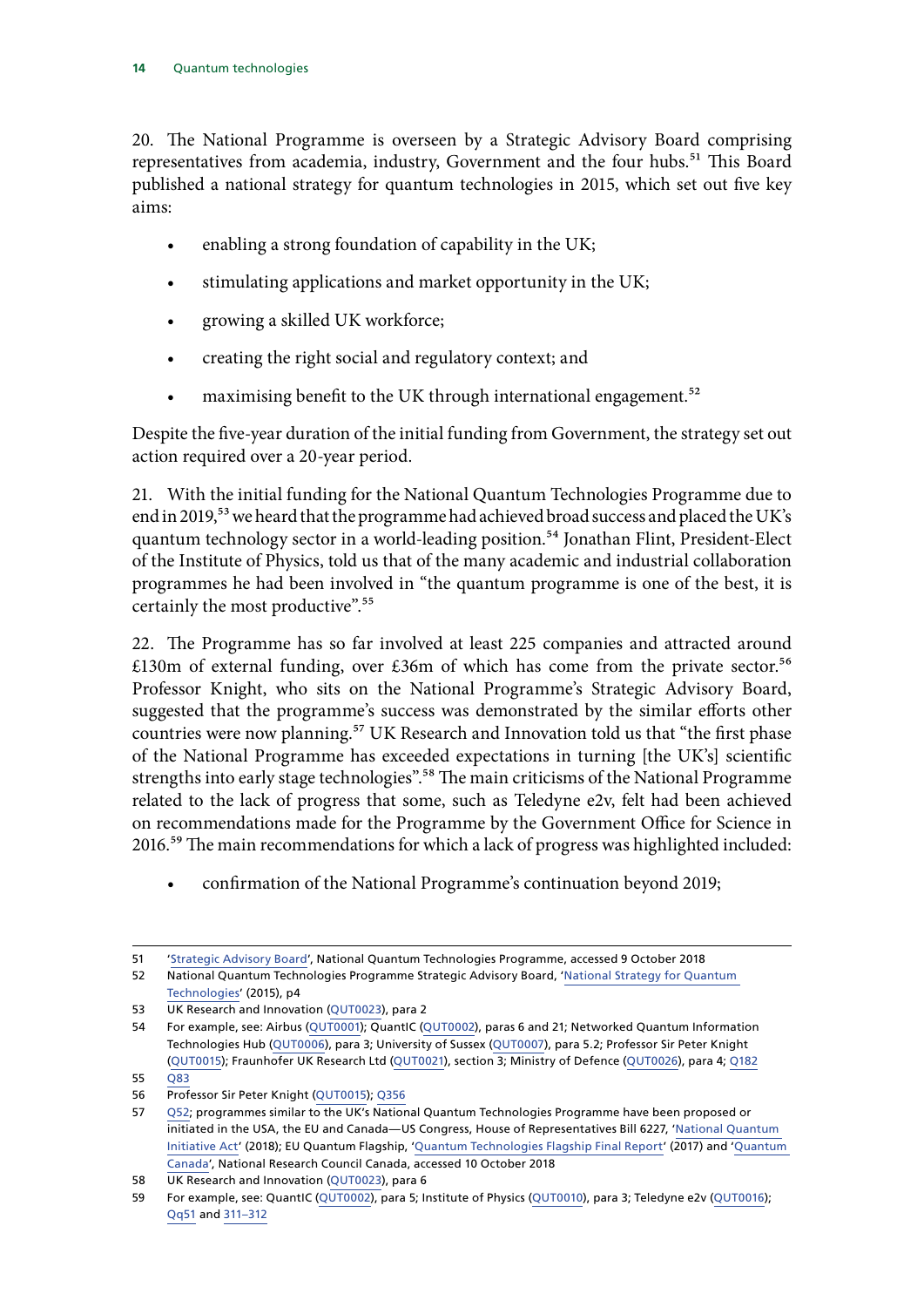- <span id="page-16-0"></span>• the establishment of 'Innovation Centres' to drive the commercialisation of quantum technologies; and
- the creation of a new body to co-ordinate the Programme's different activities "more effectively".<sup>60</sup>

Professor Delpy explained that, for those recommendations that could not be rapidly addressed, the National Programme's Strategic Advisory Board had drawn up plans for future action, but that delivering upon these plans would be dependent upon continuation of the National Programme.<sup>61</sup>

#### *Continuing the National Programme*

23. In keeping with the Government Office for Science's recommendation to continue the National Quantum Technologies Programme, Professor Delpy told us that the Programme's Strategic Advisory Board had submitted a bid to the Government setting out plans for a second phase of the National Programme.<sup>62</sup> Professor Knight explained that the priorities for this second phase would be to support "the skill base, the research base and the Innovation Centres".<sup>63</sup> The funding required for the bid was estimated to be around  $£338m.<sup>64</sup>$ 

24. We heard a great deal of support for continuation of the National Programme from across the quantum technologies community, with a variety of arguments for its continuation offered.<sup>65</sup> The quantum technology community also made clear the urgency with which a decision on the programme's future was required.<sup>66</sup> We therefore wrote to the Chancellor of the Exchequer in July and September 2018, outlining our support for a second phase of the National Quantum Technologies Programme and urging the Government to make a decision on the Strategic Advisory Board's bid as soon as possible.<sup>67</sup>

25. Responding to our letter from July 2018, the Chancellor announced in September 2018 the allocation of an £80m extension to funding for the National Quantum Technology Hubs, subject to business case approval.<sup>68</sup> Professor Sir Mark Walport, Chief Executive of UKRI, explained that this meant that the Hubs were "essentially being funded at a

64 [Q30](http://data.parliament.uk/writtenevidence/committeeevidence.svc/evidencedocument/science-and-technology-committee/quantum-technologies/oral/84595.html)

<sup>60</sup> Government Office for Science, '[The Quantum Age: technological opportunities'](https://assets.publishing.service.gov.uk/government/uploads/system/uploads/attachment_data/file/564946/gs-16-18-quantum-technologies-report.pdf) (2016), pp9–14

<sup>61</sup> [Q51](http://data.parliament.uk/writtenevidence/committeeevidence.svc/evidencedocument/science-and-technology-committee/quantum-technologies/oral/84595.html)

<sup>62</sup>  $\overline{Qq25-26}$ 

<sup>63</sup> [Q30](http://data.parliament.uk/writtenevidence/committeeevidence.svc/evidencedocument/science-and-technology-committee/quantum-technologies/oral/84595.html)

<sup>65</sup> See, for example: QuantIC ([QUT0002\)](http://data.parliament.uk/writtenevidence/committeeevidence.svc/evidencedocument/science-and-technology-committee/quantum-technologies/written/80838.html), para 6; University of Strathclyde [\(QUT0004\)](http://data.parliament.uk/writtenevidence/committeeevidence.svc/evidencedocument/science-and-technology-committee/quantum-technologies/written/80895.html); Networked Quantum Information Technologies Hub ([QUT0006\)](http://data.parliament.uk/writtenevidence/committeeevidence.svc/evidencedocument/science-and-technology-committee/quantum-technologies/written/80906.html), para 3; University of Sussex ([QUT0007\)](http://data.parliament.uk/writtenevidence/committeeevidence.svc/evidencedocument/science-and-technology-committee/quantum-technologies/written/80907.html), para 1; UCL Quantum Science and Technology Institute [\(QUT0008\)](http://data.parliament.uk/writtenevidence/committeeevidence.svc/evidencedocument/science-and-technology-committee/quantum-technologies/written/80927.html), para 1; Quantum Communications Hub ([QUT0009](http://data.parliament.uk/writtenevidence/committeeevidence.svc/evidencedocument/science-and-technology-committee/quantum-technologies/written/80929.html)); Institute of Physics [\(QUT0010\)](http://data.parliament.uk/writtenevidence/committeeevidence.svc/evidencedocument/science-and-technology-committee/quantum-technologies/written/80942.html), para 7; Quantum Technology Hub for Sensors and Metrology ([QUT0013\)](http://data.parliament.uk/writtenevidence/committeeevidence.svc/evidencedocument/science-and-technology-committee/quantum-technologies/written/80962.html); Teledyne e2v ([QUT0016](http://data.parliament.uk/writtenevidence/committeeevidence.svc/evidencedocument/science-and-technology-committee/quantum-technologies/written/80995.html)) and National Physical Laboratory [\(QUT0017\)](http://data.parliament.uk/writtenevidence/committeeevidence.svc/evidencedocument/science-and-technology-committee/quantum-technologies/written/81005.html), para 10. The arguments for continuation included: the opportunity for economic and social benefit; the benefit for national security as well as prosperity; the wide applicability of quantum technologies to other technologies and different sectors; the connection with the photonics industry, a current UK strength; and the UK's world-leading position on quantum technologies.

<sup>66</sup> For example, see: University of Sussex ([QUT0007\)](http://data.parliament.uk/writtenevidence/committeeevidence.svc/evidencedocument/science-and-technology-committee/quantum-technologies/written/80907.html), para 7.1; Quantum Communications Hub [\(QUT0009\)](http://data.parliament.uk/writtenevidence/committeeevidence.svc/evidencedocument/science-and-technology-committee/quantum-technologies/written/80929.html); Institute of Physics [\(QUT0010](http://data.parliament.uk/writtenevidence/committeeevidence.svc/evidencedocument/science-and-technology-committee/quantum-technologies/written/80942.html)), para 7; [Qq25–26](http://data.parliament.uk/writtenevidence/committeeevidence.svc/evidencedocument/science-and-technology-committee/quantum-technologies/oral/84595.html), [163–164](http://data.parliament.uk/writtenevidence/committeeevidence.svc/evidencedocument/science-and-technology-committee/quantum-technologies/oral/86312.html) and [249–250](http://data.parliament.uk/writtenevidence/committeeevidence.svc/evidencedocument/science-and-technology-committee/quantum-technologies/oral/86927.html)

<sup>67</sup> [Letter](https://www.parliament.uk/documents/commons-committees/science-technology/Correspondence/180718-Chair-to-Chancellor-National-Quantum-Technologies-Programme.pdf) from Rt Hon Norman Lamb MP to Rt Hon Philip Hammond MP, 18 July 2018; [letter](https://www.parliament.uk/documents/commons-committees/science-technology/Correspondence/180912-Chair-to-Chancellor-re-quantum-technologies.pdf) from Rt Hon Norman Lamb MP to Rt Hon Philip Hammond MP, 12 September 2018

<sup>68</sup> [Letter](https://www.parliament.uk/documents/commons-committees/science-technology/Correspondence/180906-Chancellor-to-Chair-re-Quantum-technologies.pdf) from Rt Hon Philip Hammond MP to Rt Hon Norman Lamb MP, 6 September 2018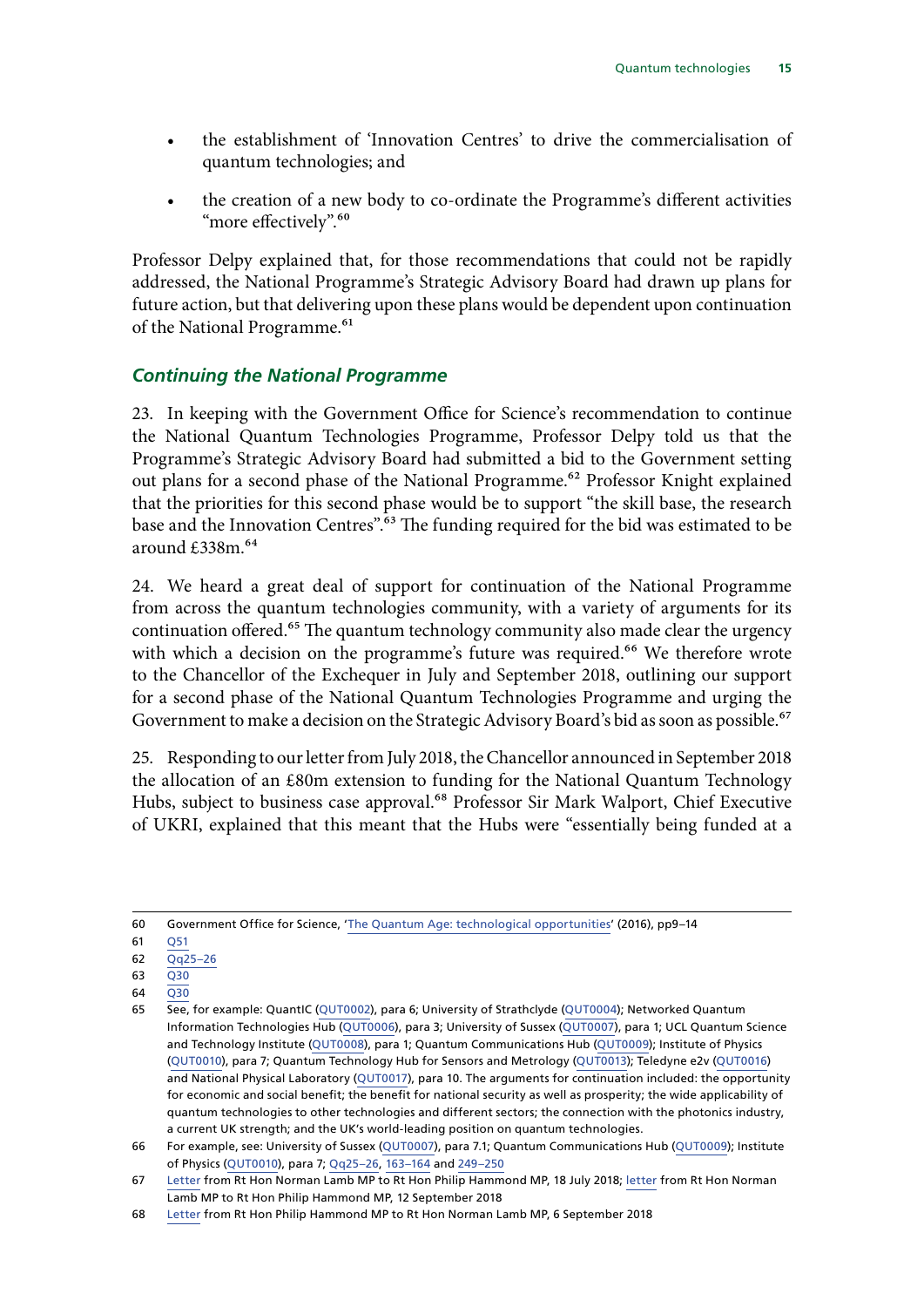continuation of the level they had before".<sup>69</sup> He clarified that the business case consideration was "routine for an investment of this scale" and would "be done well in time for the putative start of the next programme".70 The 2018 Budget subsequently announced:

> The Government will invest a further £235m to support the development and commercialisation of quantum technologies, including up to £70m from the Industrial Strategy Challenge Fund, and £35m to support a new national quantum computing centre.<sup>71</sup>

This money will also support "a new training and skills package".<sup>72</sup> Prior to us writing, the Government had already allocated £20m for a quantum technologies 'pioneer fund' to "support the development of between three and five prototype quantum-enabled devices", as well as £15m of capital investment to allow the Hubs to purchase new equipment.<sup>73</sup> Overall, this takes funding for the second phase of the National Quantum Technologies Programme to £315m, not far short of the £338m that the Programme's Strategic Advisory Board had estimated was required to complete a second phase.

26. **Quantum technologies offer the potential for significant economic growth and improved capabilities across multiple industry sectors. The first phase of the National Quantum Technologies Programme has placed the UK in a world-leading position. The Government announced £235m of funding for quantum technologies in the 2018 Budget, taking total funding for the next phase of the National Quantum Technologies Programme to £315m. We welcome the Government's decision to support a second phase of the National Quantum Technologies Programme with this funding, which is broadly commensurate with the Strategic Advisory Board's estimated requirements.**

69 [Q375](http://data.parliament.uk/writtenevidence/committeeevidence.svc/evidencedocument/science-and-technology-committee/quantum-technologies/oral/89730.html)

70 [Q357](http://data.parliament.uk/writtenevidence/committeeevidence.svc/evidencedocument/science-and-technology-committee/quantum-technologies/oral/89730.html)

72 '[New funding puts UK at the forefront of cutting edge quantum technologies'](https://www.gov.uk/government/news/new-funding-puts-uk-at-the-forefront-of-cutting-edge-quantum-technologies?utm_source=f92898eb-9ffb-49f2-8c42-461ada7d245e&utm_medium=email&utm_campaign=govuk-notifications&utm_content=immediate), Department for Business, Energy and Industrial Strategy and Department for Digital, Culture, Media and Sport, accessed 2 November 2018

<sup>71</sup> HM Treasury, '[Budget 2018'](https://assets.publishing.service.gov.uk/government/uploads/system/uploads/attachment_data/file/752202/Budget_2018_red_web.pdf) (2018), para 4.20

<sup>73</sup> UK Research and Innovation ([QUT0031](http://data.parliament.uk/writtenevidence/committeeevidence.svc/evidencedocument/science-and-technology-committee/quantum-technologies/written/91952.html)); ['UK to lead second revolution in quantum technologies](https://www.gov.uk/government/news/uk-to-lead-second-revolution-in-quantum-technologies)', UK Research and Innovation, accessed 24 October 2018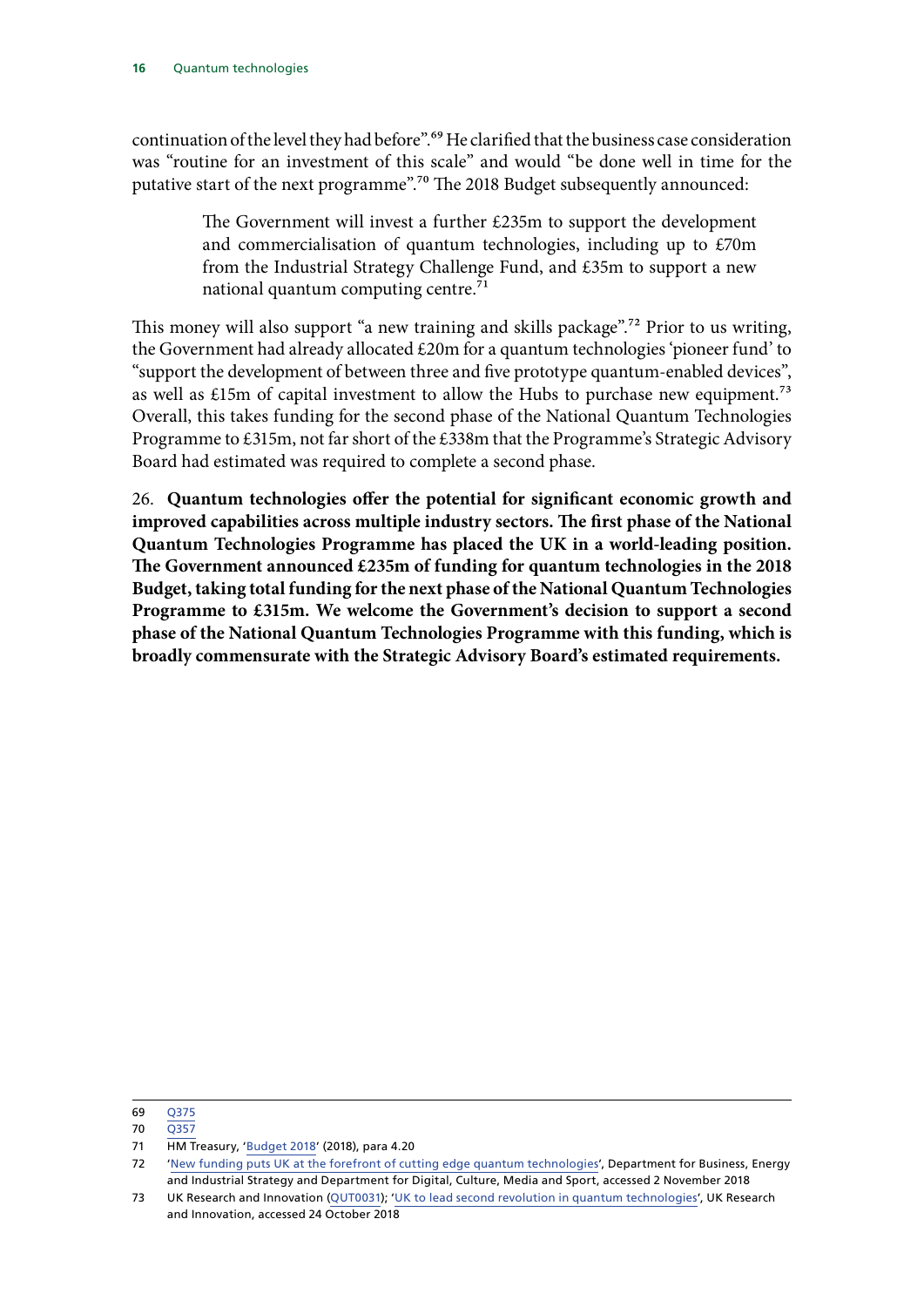### <span id="page-18-0"></span>**3** Continuing the National Programme— Governance

27. The first phase of the National Quantum Technologies Programme has been overseen by a Strategic Advisory Board.74 In its 2016 report on quantum technologies, the Government Office for Science recommended the establishment instead of "a body with the funding and sole remit to coordinate activities across the programme more effectively".<sup>75</sup> It suggested that this body "could help to prioritise spending and resources; respond to national and international developments; link government horizon-scanning to projects, competitions and demonstrators; and co-ordinate the purchase of scientific equipment".76 Professor Sir Peter Knight, who co-authored the Government Office for Science report, explained that:

> We wanted to make sure that our partners could be part of a common board, so that they could work out a strategic investment system whereby they could see alignment of where their money could go […] What we now want, with the opportunities that UKRI has, is to have an investment strategy with that common board.<sup>77</sup>

28. Although the progress achieved by the existing Strategic Advisory Board was recognised,78 we heard strong support from the quantum technology community for the establishment of a new body with expanded membership, remit, power and accountability.<sup>79</sup> Professor Trevor Cross, who sits on the current Strategic Advisory Board, told us that "it is going to be absolutely critical to set up the governance of the future programme in a different way, with executive powers", explaining that the current Board was "very much advisory and it does some good, but it does not have authority".<sup>80</sup> Dr Peter Thompson, CEO of the National Physical Laboratory, added that the establishment of a new Executive Board would also accelerate progress in the National Quantum Technologies Programme, in particular with regard to the Government Office for Science's 2016 recommendations, by providing a "single point of accountability".<sup>81</sup>

29. One of the main hopes for a new board was for greater co-ordination across the different activities of the National Programme. Professor Knight told us that the Strategic Advisory Board had already aimed to ensure that the first phase of the National Programme had "a coherence to it", with the different strands co-ordinated to support the development of quantum computers but also acting to exploit any opportunities that the intermediate technology developments offered along that route.<sup>82</sup> Indeed, some witnesses, such as the Networked Quantum Information Technologies Hub and the National Physical Laboratory, identified the coherence of the first phase of the National Programme as one of the distinguishing features of the UK quantum technologies 'ecosystem' compared

<sup>74</sup> '[Strategic Advisory Board](http://uknqt.epsrc.ac.uk/about/governance/strategic-advisory-board/)', National Quantum Technologies Programme, accessed 12 November 2018

<sup>75</sup> Government Office for Science, '[The Quantum Age: technological opportunities'](https://assets.publishing.service.gov.uk/government/uploads/system/uploads/attachment_data/file/564946/gs-16-18-quantum-technologies-report.pdf) (2016), p14

<sup>76</sup> Government Office for Science, '[The Quantum Age: technological opportunities'](https://assets.publishing.service.gov.uk/government/uploads/system/uploads/attachment_data/file/564946/gs-16-18-quantum-technologies-report.pdf) (2016), p60

<sup>77</sup> [Q47](http://data.parliament.uk/writtenevidence/committeeevidence.svc/evidencedocument/science-and-technology-committee/quantum-technologies/oral/84595.html)

<sup>78</sup> University of Sussex ([QUT0007](http://data.parliament.uk/writtenevidence/committeeevidence.svc/evidencedocument/science-and-technology-committee/quantum-technologies/written/80907.html)), para 6.1

<sup>79</sup> See, for example: UCL Quantum Science and Technology Institute [\(QUT0008\)](http://data.parliament.uk/writtenevidence/committeeevidence.svc/evidencedocument/science-and-technology-committee/quantum-technologies/written/80927.html), para 7; Quantum Technology Hub for Sensors and Metrology [\(QUT0013\)](http://data.parliament.uk/writtenevidence/committeeevidence.svc/evidencedocument/science-and-technology-committee/quantum-technologies/written/80962.html); National Physical Laboratory [\(QUT0017\)](http://data.parliament.uk/writtenevidence/committeeevidence.svc/evidencedocument/science-and-technology-committee/quantum-technologies/written/81005.html), para 33; [Qq159,](http://data.parliament.uk/writtenevidence/committeeevidence.svc/evidencedocument/science-and-technology-committee/quantum-technologies/oral/86312.html) [255–256](http://data.parliament.uk/writtenevidence/committeeevidence.svc/evidencedocument/science-and-technology-committee/quantum-technologies/oral/86927.html) and [305](http://data.parliament.uk/writtenevidence/committeeevidence.svc/evidencedocument/science-and-technology-committee/quantum-technologies/oral/86927.html)

<sup>80</sup> [Qq285](http://data.parliament.uk/writtenevidence/committeeevidence.svc/evidencedocument/science-and-technology-committee/quantum-technologies/oral/86927.html) and [305](http://data.parliament.uk/writtenevidence/committeeevidence.svc/evidencedocument/science-and-technology-committee/quantum-technologies/oral/86927.html)

<sup>81</sup> [Q312](http://data.parliament.uk/writtenevidence/committeeevidence.svc/evidencedocument/science-and-technology-committee/quantum-technologies/oral/86927.html)

<sup>82</sup> [Q5](http://data.parliament.uk/writtenevidence/committeeevidence.svc/evidencedocument/science-and-technology-committee/quantum-technologies/oral/84595.html)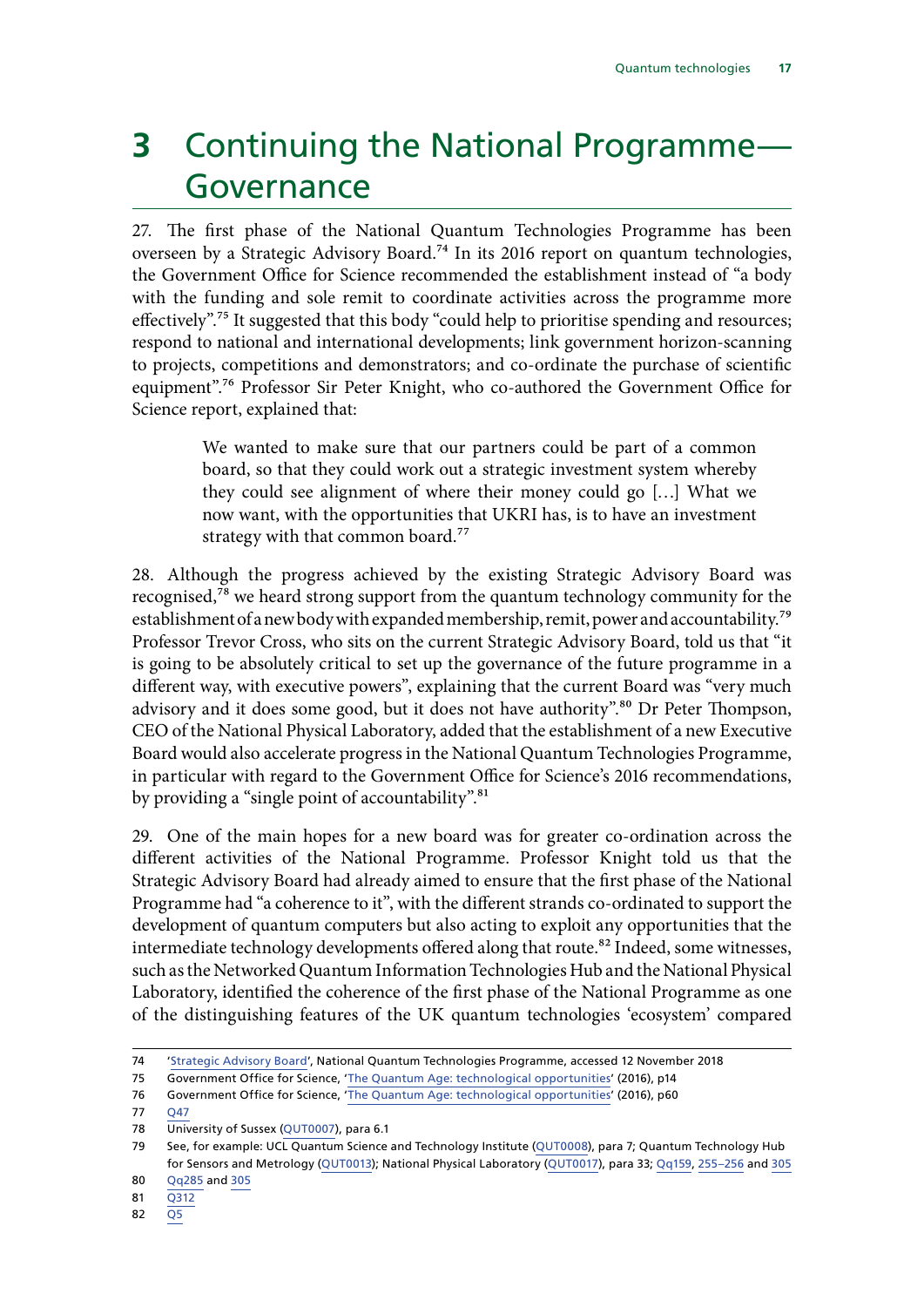<span id="page-19-0"></span>to those of other countries.<sup>83</sup> However, many emphasised the scope for improved coordination.84 In particular, the co-ordination between the academically-focused and translational strands of the Programme was highlighted as an element to improve. Dr Andrew Shields, Quantum Technologies Research and Development Lead for Toshiba Research Europe Ltd, called for "a much better-integrated programme, which integrates academia, industry and Government partners", as:

> In phase one, we really had two programmes: the [Engineering and Physical Sciences Research Council's] academic programme and the Innovate UK programme for industry. They have not been joined up all that much actually; they have had very different scales, as we have mentioned. They had very different timescales as well—the academic programme has been a five-year programme, whereas the industry projects have typically been a year or 18 months.<sup>85</sup>

30. The funding for the next phase of the National Quantum Technologies Programme has been awarded in several tranches and through different mechanisms.<sup>86</sup> Professor Sir Mark Walport, Chief Executive of UK Research and Innovation, explained that although the Strategic Advisory Board's bid for the second phase was "a single overall ask, it was in a series of different buckets".<sup>87</sup> In addition to this fragmented decision-making process, Professor Ian Walmsley, Director of the Networked Quantum Information Technologies Hub, noted that the second phase of the National Programme would oversee a broader range of activities than the first phase, adding to the need for greater co-ordination.<sup>88</sup>

31. **Although the first phase of the National Quantum Technologies Programme is widely seen to have been successful, we believe that there is room for improvement in the co-ordination across the Programme as it moves into a second phase, in particular between its more academically-focused and its more commercially-focused activities.**

#### **Representation**

32. The National Programme's current Strategic Advisory Board comprises representatives from academia, industry, funding councils and the Government.<sup>89</sup> However, several witnesses, including Professor Trevor Cross of Teledyne e2v and Professor Sir Michael Pepper of the Royal Academy of Engineering, argued that industry should have a stronger role in directing the next phase of the National Programme.<sup>90</sup> QuantIC, the Hub for

<sup>83</sup> QuantIC ([QUT0002\)](http://data.parliament.uk/writtenevidence/committeeevidence.svc/evidencedocument/science-and-technology-committee/quantum-technologies/written/80838.html), para 21; Networked Quantum Information Technologies Hub [\(QUT0006\)](http://data.parliament.uk/writtenevidence/committeeevidence.svc/evidencedocument/science-and-technology-committee/quantum-technologies/written/80906.html), para 7.2; Quantum Technology Hub for Sensors and Metrology [\(QUT0013\)](http://data.parliament.uk/writtenevidence/committeeevidence.svc/evidencedocument/science-and-technology-committee/quantum-technologies/written/80962.html); National Physical Laboratory [\(QUT0017\)](http://data.parliament.uk/writtenevidence/committeeevidence.svc/evidencedocument/science-and-technology-committee/quantum-technologies/written/81005.html), para 42; M Squared ([QUT0024\)](http://data.parliament.uk/writtenevidence/committeeevidence.svc/evidencedocument/science-and-technology-committee/quantum-technologies/written/81354.html)

<sup>84</sup> See, for example: UCL Quantum Science and Technology Institute [\(QUT0008\)](http://data.parliament.uk/writtenevidence/committeeevidence.svc/evidencedocument/science-and-technology-committee/quantum-technologies/written/80927.html), para 7; Institute of Physics [\(QUT0010\)](http://data.parliament.uk/writtenevidence/committeeevidence.svc/evidencedocument/science-and-technology-committee/quantum-technologies/written/80942.html), para 4; Quantum Technology Hub for Sensors and Metrology ([QUT0013](http://data.parliament.uk/writtenevidence/committeeevidence.svc/evidencedocument/science-and-technology-committee/quantum-technologies/written/80962.html)); Teledyne e2v ([QUT0016\)](http://data.parliament.uk/writtenevidence/committeeevidence.svc/evidencedocument/science-and-technology-committee/quantum-technologies/written/80995.html); QET Labs ([QUT0019](http://data.parliament.uk/writtenevidence/committeeevidence.svc/evidencedocument/science-and-technology-committee/quantum-technologies/written/81019.html)), para 18; [Qq255](http://data.parliament.uk/writtenevidence/committeeevidence.svc/evidencedocument/science-and-technology-committee/quantum-technologies/oral/86927.html), [283–284](http://data.parliament.uk/writtenevidence/committeeevidence.svc/evidencedocument/science-and-technology-committee/quantum-technologies/oral/86927.html)

<sup>85</sup> [Q283](http://data.parliament.uk/writtenevidence/committeeevidence.svc/evidencedocument/science-and-technology-committee/quantum-technologies/oral/86927.html); Professor Trevor Cross, who sits on the national programme's Strategic Advisory Board, said he agreed "totally"—[Q283](http://data.parliament.uk/writtenevidence/committeeevidence.svc/evidencedocument/science-and-technology-committee/quantum-technologies/oral/86927.html)

<sup>86</sup> The £315m funding for the National Programme has been awarded through: the £20m Pioneer Fund, announced in the Industrial Strategy White Paper; £80m for continuation of the Hubs, announced on 6 September 2018; and announcements in the 2018 Budget, some of which will be delivered through future waves of the Industrial Strategy Challenge Fund.

<sup>87</sup> [Q375](http://data.parliament.uk/writtenevidence/committeeevidence.svc/evidencedocument/science-and-technology-committee/quantum-technologies/oral/89730.html)

<sup>88</sup> [Q255](http://data.parliament.uk/writtenevidence/committeeevidence.svc/evidencedocument/science-and-technology-committee/quantum-technologies/oral/86927.html)

<sup>89</sup> '[The Quantum Technologies Strategic Advisory Board Membership](http://uknqt.epsrc.ac.uk/about/governance/strategic-advisory-board/the-quantum-technologies-strategic-advisory-board-membership/)', National Quantum Technologies Programme, accessed 5 November 2018

<sup>90</sup> For example, see: Quantum Technology Hub for Sensors and Metrology [\(QUT0013\)](http://data.parliament.uk/writtenevidence/committeeevidence.svc/evidencedocument/science-and-technology-committee/quantum-technologies/written/80962.html); [Qq18](http://data.parliament.uk/writtenevidence/committeeevidence.svc/evidencedocument/science-and-technology-committee/quantum-technologies/oral/84595.html), [77](http://data.parliament.uk/writtenevidence/committeeevidence.svc/evidencedocument/science-and-technology-committee/quantum-technologies/oral/84595.html), [285](http://data.parliament.uk/writtenevidence/committeeevidence.svc/evidencedocument/science-and-technology-committee/quantum-technologies/oral/86927.html), [304–305](http://data.parliament.uk/writtenevidence/committeeevidence.svc/evidencedocument/science-and-technology-committee/quantum-technologies/oral/86927.html)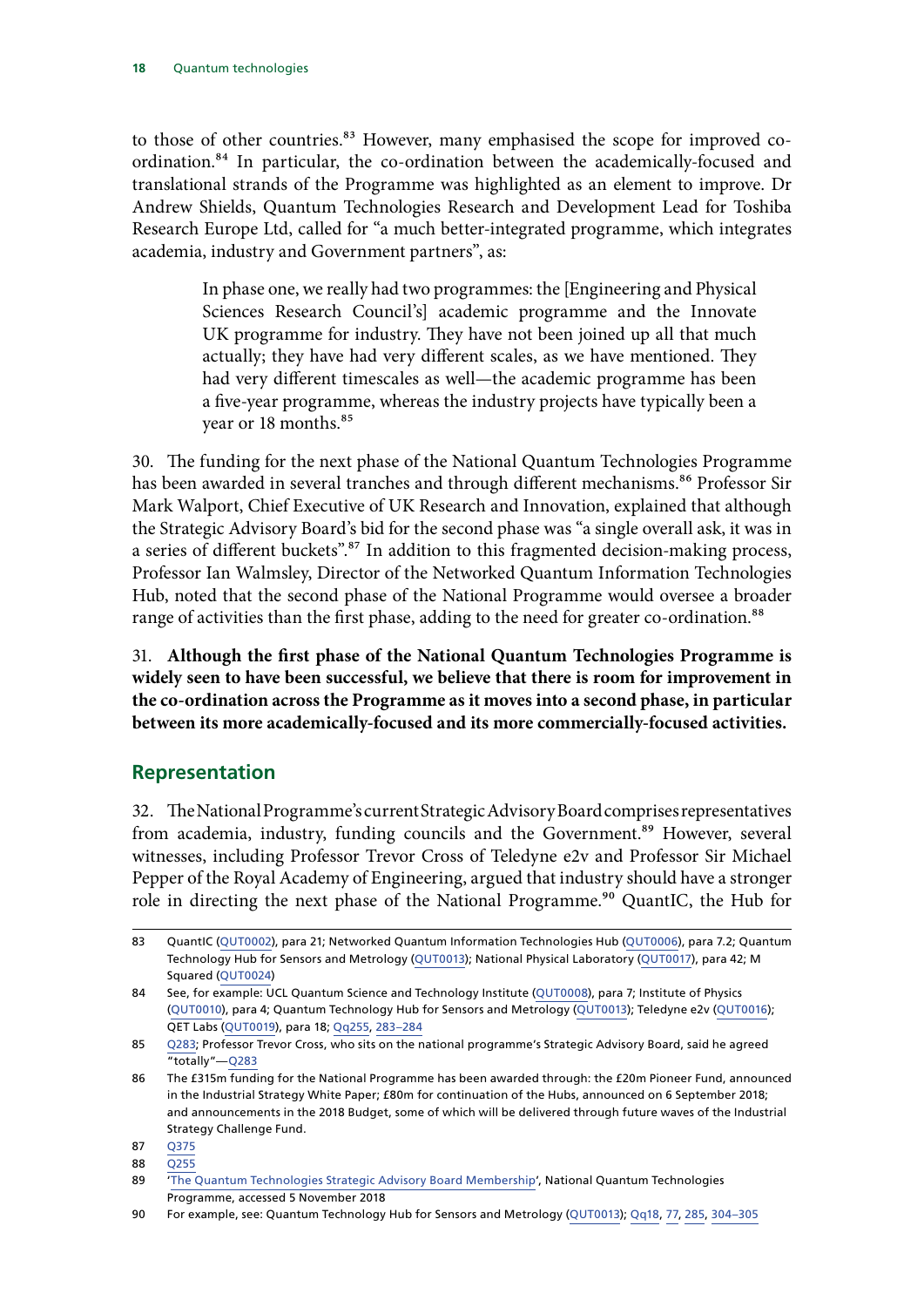quantum-enhanced imaging, told us that industry input into the direction of the National Programme would grow increasingly important as the programme's focus turned more explicitly towards commercialisation of quantum technologies.<sup>91</sup> The Quantum Technology Hub for Sensors and Metrology added that if industry was to provide an increased proportion of the funding for the second phase of the National Programme, which the Government had said would be required,<sup>92</sup> then it would expect increased influence over the direction of the programme.<sup>93</sup> Professor Cross agreed, saying that industry would want collective influence over research that targeted specific commercial application, which he thought should make up about 60% of the second phase of the National Programme.<sup>94</sup> Indeed, Sam Gyimah MP, Minister of State for Universities, Science, Research and Innovation, agreed that "if commercialisation or capturing economic benefit is key, having industry help to drive that decision is particularly relevant to success".95

33. The Royal Academy of Engineering noted the importance also of "collaboration between UK industry, research and the regulatory bodies […] for the UK to gain a competitive advantage by leading the development of global standards".<sup>96</sup> Dr Thompson similarly told us that it was "absolutely critical" that standards bodies "work with industry to shape the standards to enable UK industry to succeed in future".<sup>97</sup> Professor David Delpy, Chair of the National Programme's Strategic Advisory Board, explained that the standardisation of components was "the difference between quantum science and a real quantum industry".<sup>98</sup>

34. Many quantum technologies are 'dual-use', meaning that they have military and civil applications. The potential military applications of quantum technologies, and the consequent importance of these technologies to the UK's defence capabilities, are discussed further in paragraphs 101 to 107 of this Report. In addition to making the direction and progress of the UK quantum industry relevant to national security as well as national prosperity, this also has implications for academics and companies working on quantum technologies. For example, the Institute of Physics explained that:

> Dual-use status may impose restrictions on the trade of some quantum technologies—in particular, the US International Traffic in Arms Regulations (ITAR) place strict limitations on the use of US-developed defence-related knowledge and technology, including those of relevance to quantum technologies […] Training in the issues associated with both US and UK export controls for dual-use technologies has been delivered through the [National Quantum Technologies Programme] to mitigate potential risks, and should be continued as part of any future programme.<sup>99</sup>

<sup>91</sup> QuantIC ([QUT0002\)](http://data.parliament.uk/writtenevidence/committeeevidence.svc/evidencedocument/science-and-technology-committee/quantum-technologies/written/80838.html), para 8

<sup>92</sup> Government Office for Science, '[The Quantum Age: technological opportunities'](https://assets.publishing.service.gov.uk/government/uploads/system/uploads/attachment_data/file/564946/gs-16-18-quantum-technologies-report.pdf) (2016), p10; [Qq356, 360](http://data.parliament.uk/writtenevidence/committeeevidence.svc/evidencedocument/science-and-technology-committee/quantum-technologies/oral/89730.html) and [373](http://data.parliament.uk/writtenevidence/committeeevidence.svc/evidencedocument/science-and-technology-committee/quantum-technologies/oral/89730.html)

<sup>93</sup> Quantum Technology Hub for Sensors and Metrology [\(QUT0013\)](http://data.parliament.uk/writtenevidence/committeeevidence.svc/evidencedocument/science-and-technology-committee/quantum-technologies/written/80962.html)

<sup>94</sup> [Qq285](http://data.parliament.uk/writtenevidence/committeeevidence.svc/evidencedocument/science-and-technology-committee/quantum-technologies/oral/86927.html) and [305](http://data.parliament.uk/writtenevidence/committeeevidence.svc/evidencedocument/science-and-technology-committee/quantum-technologies/oral/86927.html)

<sup>95</sup> [Q369](http://data.parliament.uk/writtenevidence/committeeevidence.svc/evidencedocument/science-and-technology-committee/quantum-technologies/oral/89730.html)

<sup>96</sup> Royal Academy of Engineering ([QUT0012](http://data.parliament.uk/writtenevidence/committeeevidence.svc/evidencedocument/science-and-technology-committee/quantum-technologies/written/80961.html)); see also Institute of Physics ([QUT0010](http://data.parliament.uk/writtenevidence/committeeevidence.svc/evidencedocument/science-and-technology-committee/quantum-technologies/written/80942.html)), para 15; QET Labs, at the University of Bristol, similarly told us that "effective communication and collaboration is required between all related regulatory bodies, academia and industry in order to avoid unnecessary barriers to the development of the industry"—QET Labs, University of Bristol [\(QUT0019\)](http://data.parliament.uk/writtenevidence/committeeevidence.svc/evidencedocument/science-and-technology-committee/quantum-technologies/written/81019.html), para 27

<sup>97</sup> [Q317](http://data.parliament.uk/writtenevidence/committeeevidence.svc/evidencedocument/science-and-technology-committee/quantum-technologies/oral/86927.html)

<sup>98</sup> [Q5](http://data.parliament.uk/writtenevidence/committeeevidence.svc/evidencedocument/science-and-technology-committee/quantum-technologies/oral/84595.html)

<sup>99</sup> Institute of Physics ([QUT0010](http://data.parliament.uk/writtenevidence/committeeevidence.svc/evidencedocument/science-and-technology-committee/quantum-technologies/written/80942.html)), para 30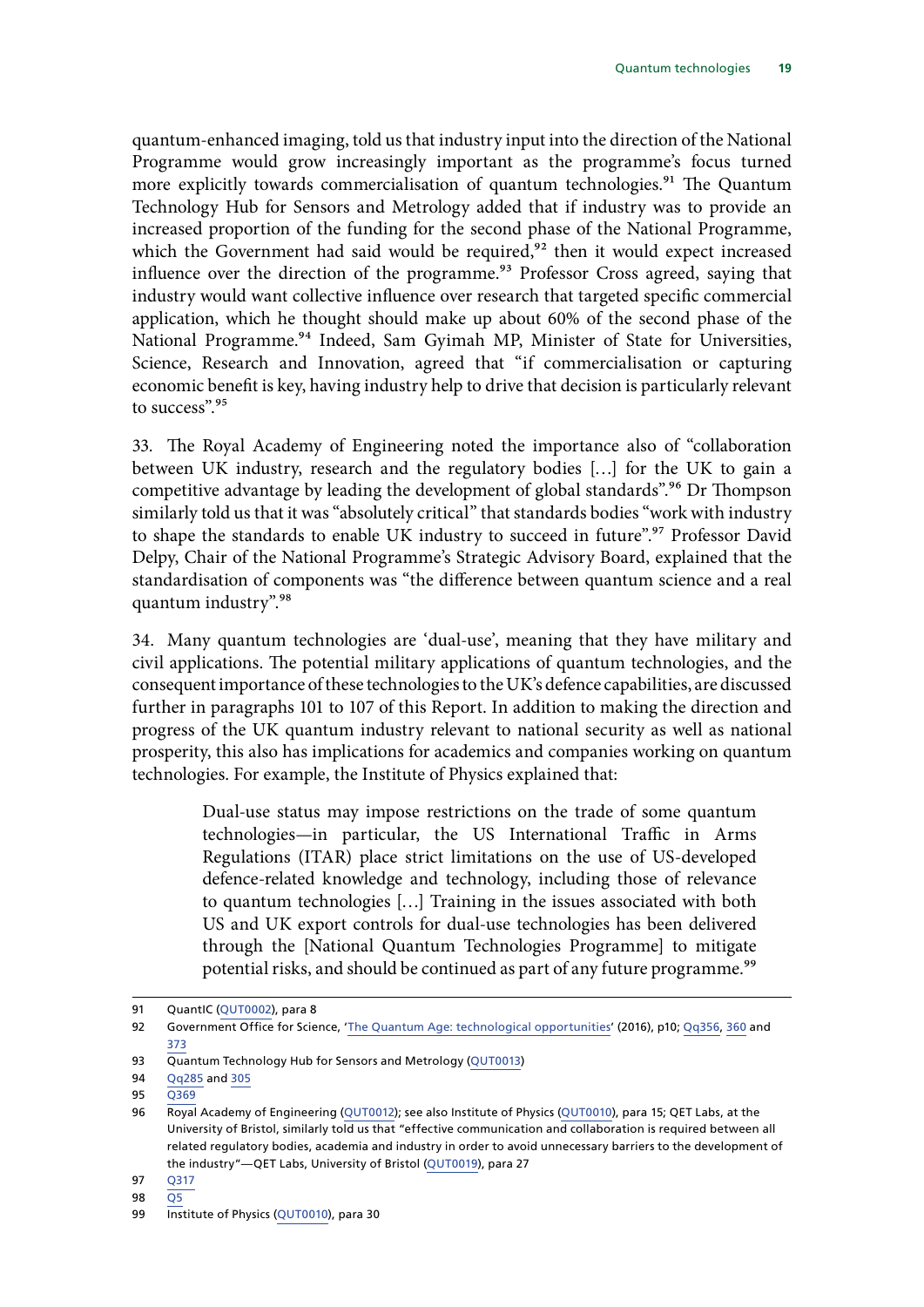<span id="page-21-0"></span>The Ministry of Defence told us that it "maintains a keen awareness of developments" in quantum technologies through its close relationship with the National Quantum Technologies Programme.<sup>100</sup> The Networked Quantum Information Technologies Hub similarly told us that "the current governance of the National Quantum Technologies Programme includes advisors from the Defence Science and Technology Laboratory and the Government Communications Headquarters among others to whom we look to help recognise [matters arising from the dual-use nature of quantum technologies] and their implications on the actions within the Hub".<sup>101</sup> However, the University of Sussex suggested that:

> Bolstering the participation of the Defence Science and Technology Laboratory in the National Quantum Technology Hubs will help addressing the challenges arising from dual-use applications at the early stage in their development.<sup>102</sup>

35. **The governing body of the second phase of the National Quantum Technologies Programme should engage with, and seek guidance from, academia, industry, regulators, standards bodies and Government bodies overseeing national security and defence. Industry should have a strong collective influence on the decisions of the governing body, in keeping with the increased role and investment expected of industry as quantum technologies achieve market readiness.**

#### **Structure**

36. Professor David Delpy, Chair of the National Quantum Technology Programme's current Strategic Advisory Board, outlined how he thought the new board should be set up and operate:

> We need a high-level executive board, possibly even a director, but I would not want to see that embedded in Government. The whole advantage of this programme is that it is a mix of industry, academia, Government Departments and other institutions that have worked extremely well together. They have found a way of working and it would be nice to keep it outside, rather than embedding it within UK Research and Innovation, the Department for Business, Energy and Industrial Strategy or some other Government Department.<sup>103</sup>

He suggested the Energy Technologies Institute as one example that a new board could build upon.<sup>104</sup> The Energy Technologies Institute is a public-private partnership between global energy and engineering companies and the UK Government, with a board made up of representatives from both.<sup>105</sup>

<sup>100</sup> Ministry of Defence ([QUT0029\)](http://data.parliament.uk/writtenevidence/committeeevidence.svc/evidencedocument/science-and-technology-committee/quantum-technologies/written/89361.html), para 4

<sup>101</sup> Networked Quantum Information Technologies Hub [\(QUT0006\)](http://data.parliament.uk/writtenevidence/committeeevidence.svc/evidencedocument/science-and-technology-committee/quantum-technologies/written/80906.html), para 12.1

<sup>102</sup> University of Sussex ([QUT0007](http://data.parliament.uk/writtenevidence/committeeevidence.svc/evidencedocument/science-and-technology-committee/quantum-technologies/written/80907.html)), para 10.3

<sup>103</sup> [Q67](http://data.parliament.uk/writtenevidence/committeeevidence.svc/evidencedocument/science-and-technology-committee/quantum-technologies/oral/84595.html)

<sup>104</sup> [Q48](http://data.parliament.uk/writtenevidence/committeeevidence.svc/evidencedocument/science-and-technology-committee/quantum-technologies/oral/84595.html)

<sup>105</sup> ['About the ETI](https://www.eti.co.uk/about)', Energy Technologies Institute, accessed 9 November 2018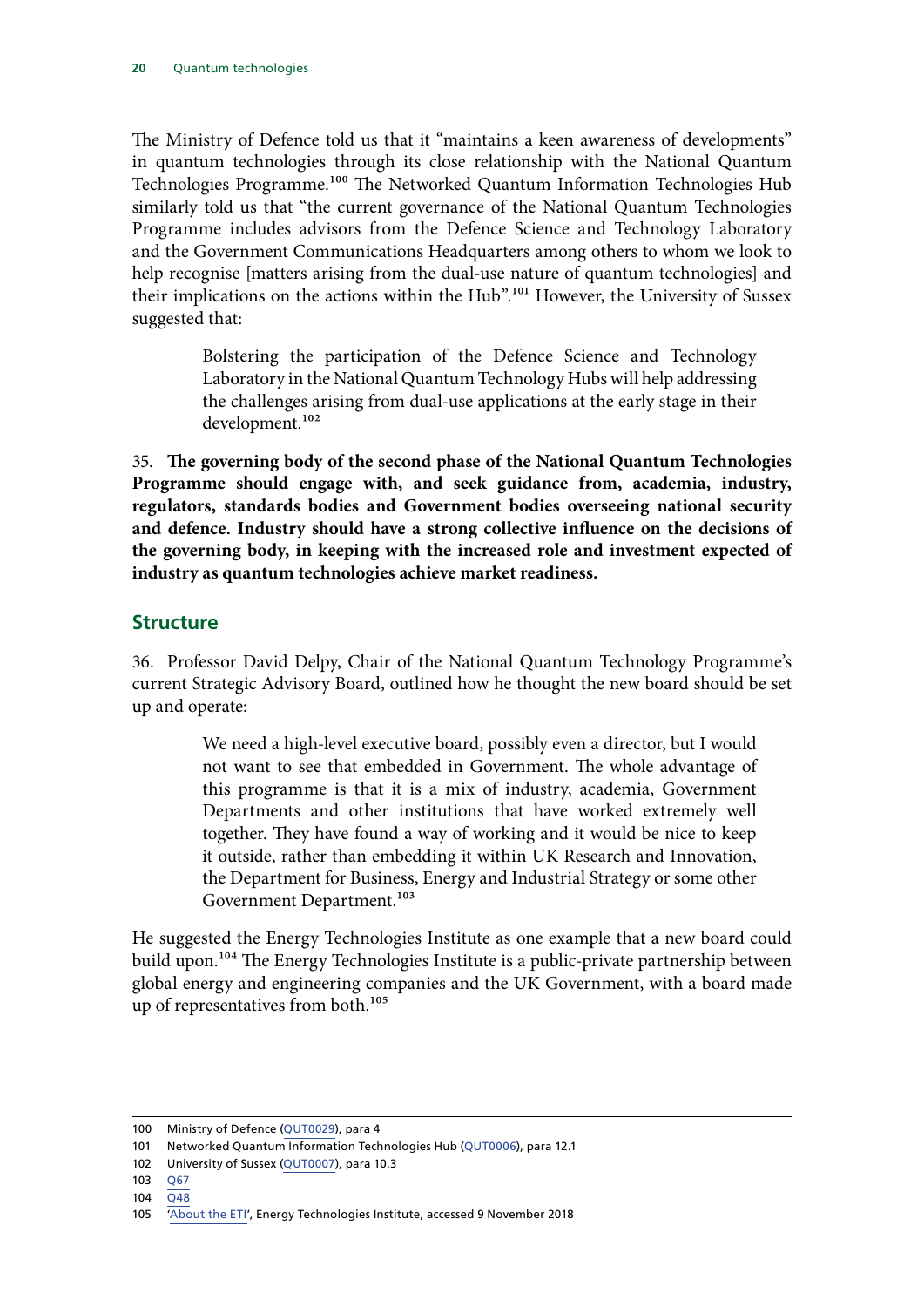<span id="page-22-0"></span>37. Professor Sir Mark Walport told us that a challenge director had been appointed for the quantum technologies challenge, who would "be working very closely with the advisory board for the quantum technologies".<sup>106</sup> Sir Mark indicated that this was one part of an ongoing process to bring the National Quantum Technologies Programme under a "single governance model".<sup>107</sup> However, the Science Minister told us that the "situation is evolving" and that the final governance model of the programme had not yet been decided.108

38. **We have heard strong support from across the UK quantum technologies community for the establishment of a new governance structure for the second phase of the National Quantum Technologies Programme.** *The Government should establish a new Executive Board to oversee the second phase of the National Quantum Technologies Programme within three months of this Report's publication. The new Board should have the power to make decisions over the delivery of the second phase of the National Programme, and a corresponding level of control over the funding allocated to the next phase of the National Programme. It should have a clearly defined mission statement and be held accountable for delivering on it. The mission statement should include an overall aim to support the development of a UK quantum technologies industry that delivers the maximum economic, national security and societal benefit for the UK public as a whole. The new Board should comprise representatives from academia, small and medium-sized enterprises, large companies, standards bodies, regulators and the Government, including from national security and defence organisations.*

#### **Strategy**

39. During the course of our inquiry, several witnesses referred to the benefits of conducting a review of the current quantum technologies 'ecosystem', or of assessing the specific market opportunities for quantum technologies and what would be required to realise these opportunities.<sup>109</sup> The Institute of Physics, for example, suggested that a "review of the landscape" would help to identify "emerging areas" that had not been included under the scope of the first phase of the National Programme, but which might now "benefit from access to programmatic support and strategic alignment".<sup>110</sup> Teledyne e2v told us that "future investments should mainly be targeted towards specific market and customer needs", which could be identified through reviews of market opportunities:

> Rigorous market assessments must be undertaken and shared within the UK community, to ensure that technologies are directed towards genuine market needs. Proposals for investment should be reviewed by experts in that market—for example for medical applications: medical practitioners, clinical scientists and industry technologists.<sup>111</sup>

<sup>106</sup> [Q399](http://data.parliament.uk/writtenevidence/committeeevidence.svc/evidencedocument/science-and-technology-committee/quantum-technologies/oral/89730.html)

<sup>107</sup> [Q399](http://data.parliament.uk/writtenevidence/committeeevidence.svc/evidencedocument/science-and-technology-committee/quantum-technologies/oral/89730.html)

<sup>108</sup> [Q405](http://data.parliament.uk/writtenevidence/committeeevidence.svc/evidencedocument/science-and-technology-committee/quantum-technologies/oral/89730.html)

<sup>109</sup> For example, see: Institute of Physics ([QUT0010](http://data.parliament.uk/writtenevidence/committeeevidence.svc/evidencedocument/science-and-technology-committee/quantum-technologies/written/80942.html)), para 22; Teledyne e2v ([QUT0016\)](http://data.parliament.uk/writtenevidence/committeeevidence.svc/evidencedocument/science-and-technology-committee/quantum-technologies/written/80995.html); M Squared ([QUT0024\)](http://data.parliament.uk/writtenevidence/committeeevidence.svc/evidencedocument/science-and-technology-committee/quantum-technologies/written/81354.html); [Qq46,](http://data.parliament.uk/writtenevidence/committeeevidence.svc/evidencedocument/science-and-technology-committee/quantum-technologies/oral/84595.html) [184–185](http://data.parliament.uk/writtenevidence/committeeevidence.svc/evidencedocument/science-and-technology-committee/quantum-technologies/oral/86312.html) and [305](http://data.parliament.uk/writtenevidence/committeeevidence.svc/evidencedocument/science-and-technology-committee/quantum-technologies/oral/86927.html)

<sup>110</sup> Institute of Physics ([QUT0010](http://data.parliament.uk/writtenevidence/committeeevidence.svc/evidencedocument/science-and-technology-committee/quantum-technologies/written/80942.html)), para 22

<sup>111</sup> Teledyne e2v ([QUT0016\)](http://data.parliament.uk/writtenevidence/committeeevidence.svc/evidencedocument/science-and-technology-committee/quantum-technologies/written/80995.html)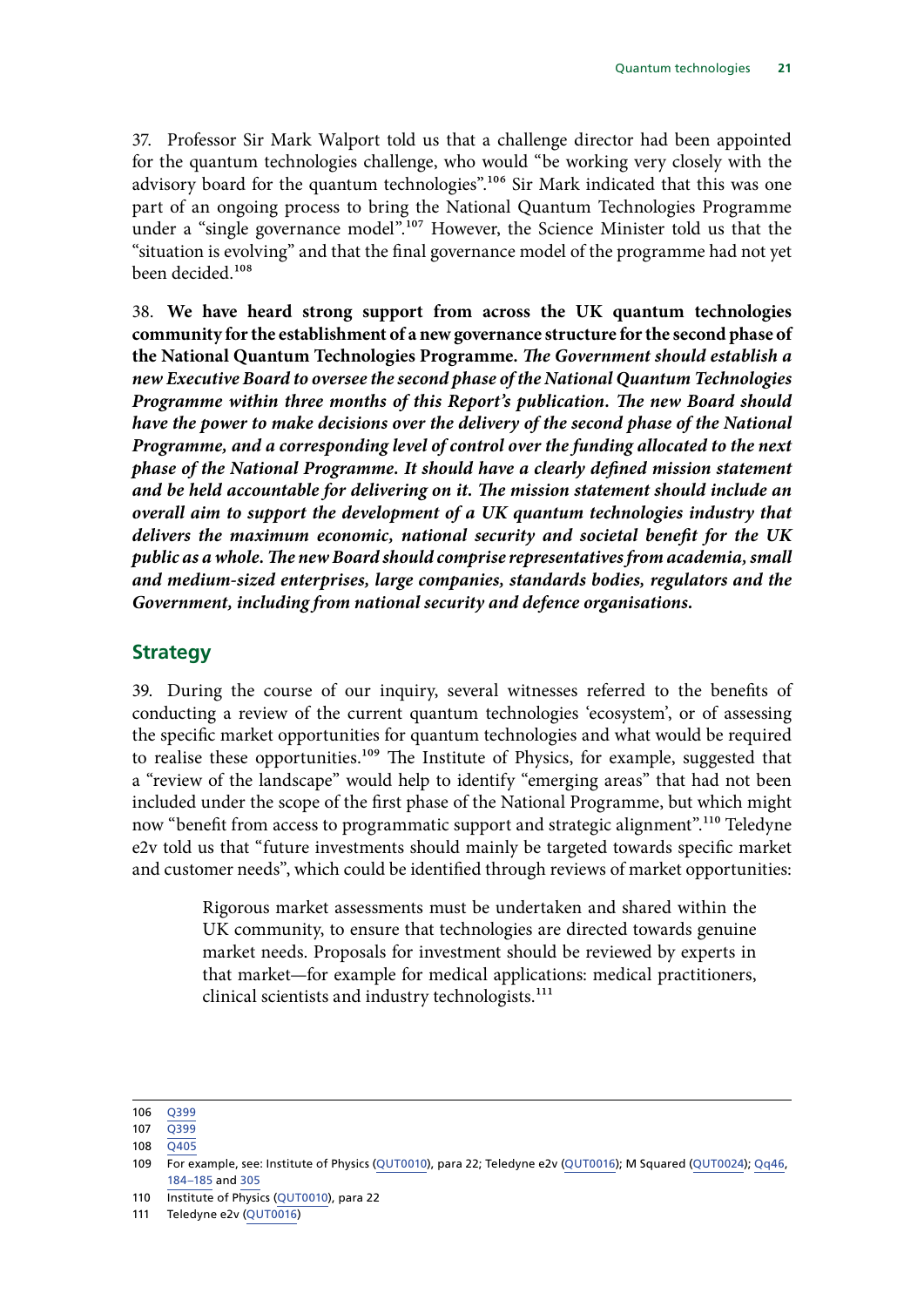Dr Andrew Shields, Quantum Technologies R&D Lead at Toshiba Research Europe Ltd, similarly recommended "a national roadmap that details when the applications [for quantum technologies] will be realised and how the technology has to evolve to meet those applications".<sup>112</sup> Such a roadmap could additionally assess the infrastructure and skills that would be needed to meet targeted applications.<sup>113</sup>

40. In addition to the benefits of a roadmap for planning and co-ordinating the National Programme, M Squared, a photonic and quantum technology developer, suggested that a similar "system of benchmarking" would be "of great advantage to the UK government, academics and industry leaders".114 M Squared's CEO, Dr Graeme Malcolm, explained that such a system should serve to "give everybody, including the industry and the hubs, some sort of dashboard of how we are doing".<sup>115</sup> This would also provide a way to monitor the progress of the second phase of the National Programme.

41. The Strategic Advisory Board published a brief roadmap of future quantum technology markets in 2015, and some individual Hubs were working on roadmaps specific to their sector.<sup>116</sup> However, it appears that a detailed roadmap covering all potential applications and markets for quantum technologies is not currently developed. Professor Delpy contrasted the situation for quantum technologies with those of more established industries:

> If we had a sector council, as there is in automotive, there would be a 20 year roadmap that would identify a series of demonstrators that we need, as Rolls-Royce has for 50 years. In this area, where we are developing an industry, we do not have roadmaps of the same precision.<sup>117</sup>

The Science Minister informed us that the Department for Business, Energy and Industrial Strategy and the Department for Digital, Media, Culture and Sport were jointly conducting a review of quantum technologies, which would "look at what support is necessary to realise the commercial benefits and support responsible development".<sup>118</sup> It is not clear to what extent this could contribute to the development of a roadmap for the future development of the UK quantum technologies industry.

42. *The Executive Board should produce a detailed roadmap, or series of roadmaps, for the future potential markets for quantum technologies in the UK, in consultation with appropriate experts from the market sectors identified. The roadmap should assess the likely size and timeframe of each potential market, as well as the technological developments, infrastructure, workforce, supply chains and regulatory measures that are expected to be required to harness each market opportunity. The roadmap should cover the next twenty years and be updated annually. It should be publicly available, with a first iteration completed within one year of this Report's publication.*

<sup>112</sup> [Q305](http://data.parliament.uk/writtenevidence/committeeevidence.svc/evidencedocument/science-and-technology-committee/quantum-technologies/oral/86927.html)

<sup>113</sup> Institute of Physics ([QUT0010](http://data.parliament.uk/writtenevidence/committeeevidence.svc/evidencedocument/science-and-technology-committee/quantum-technologies/written/80942.html)), para 20; [Q185](http://data.parliament.uk/writtenevidence/committeeevidence.svc/evidencedocument/science-and-technology-committee/quantum-technologies/oral/86312.html)

<sup>114</sup> M Squared ([QUT0024\)](http://data.parliament.uk/writtenevidence/committeeevidence.svc/evidencedocument/science-and-technology-committee/quantum-technologies/written/81354.html)

<sup>115</sup> [Q184](http://data.parliament.uk/writtenevidence/committeeevidence.svc/evidencedocument/science-and-technology-committee/quantum-technologies/oral/86312.html)

<sup>116</sup> National Quantum Technologies Programme Strategic Advisory Board, ['A roadmap for quantum technologies in](https://epsrc.ukri.org/newsevents/pubs/quantumtechroadmap/)  [the UK](https://epsrc.ukri.org/newsevents/pubs/quantumtechroadmap/)' (2015) and, for example, Networked Quantum Information Technologies Hub, '[Technical Roadmap for](https://nqit.ox.ac.uk/sites/www.nqit.ox.ac.uk/files/2016-11/NQIT%20Technical%20Roadmap.pdf)  [Fault-Tolerant Quantum Computing'](https://nqit.ox.ac.uk/sites/www.nqit.ox.ac.uk/files/2016-11/NQIT%20Technical%20Roadmap.pdf) (2016)

<sup>117</sup> [Q46](http://data.parliament.uk/writtenevidence/committeeevidence.svc/evidencedocument/science-and-technology-committee/quantum-technologies/oral/84595.html)

<sup>118</sup> [Q382](http://data.parliament.uk/writtenevidence/committeeevidence.svc/evidencedocument/science-and-technology-committee/quantum-technologies/oral/89730.html)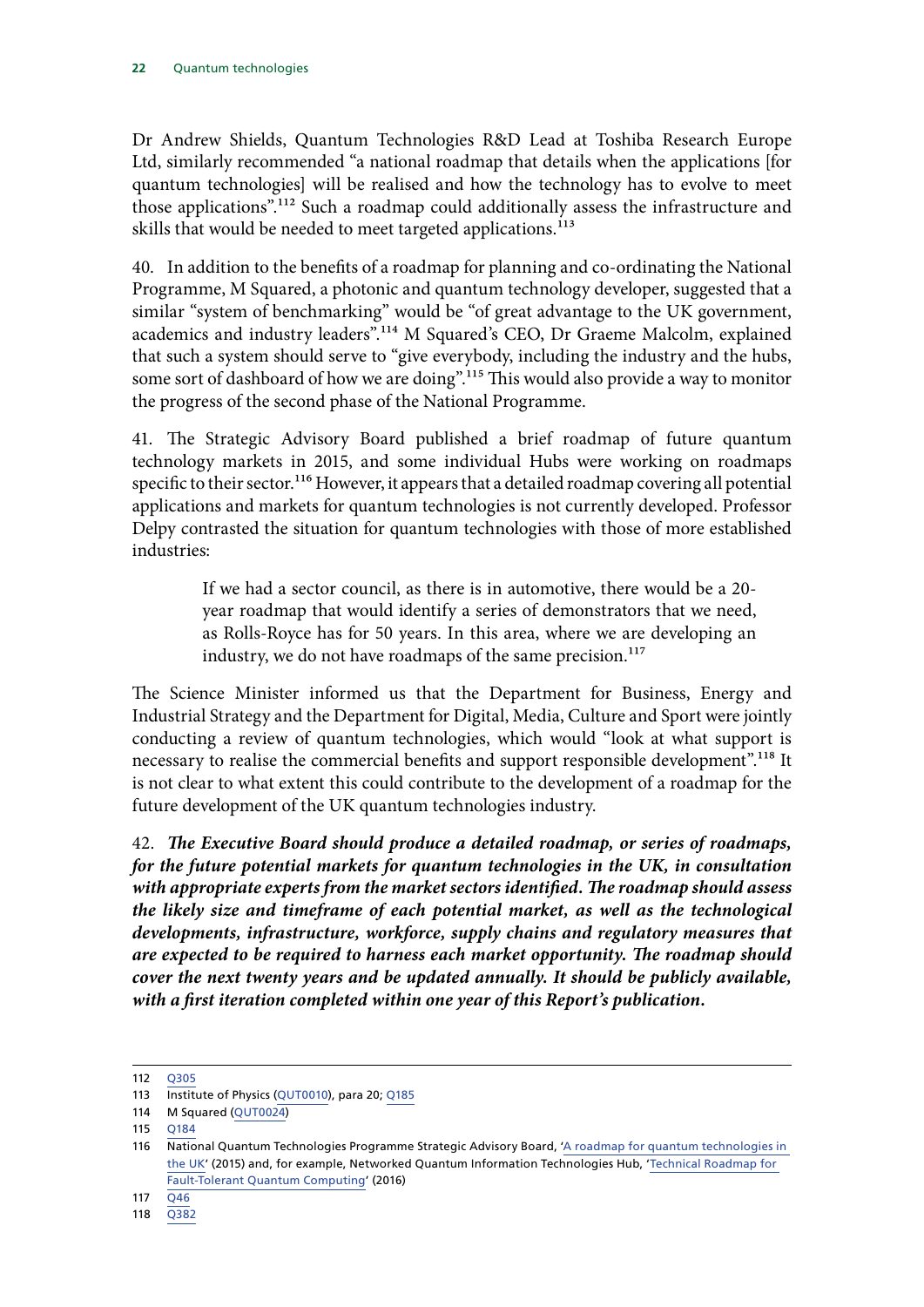43. *The Executive Board should use the roadmap(s) of future quantum technology markets to identify potential obstacles to the development and commercialisation of quantum technologies in the UK and to define a strategy to overcome these. The strategy should be published and updated alongside the roadmap and include clear, measurable milestones, to be reviewed annually.*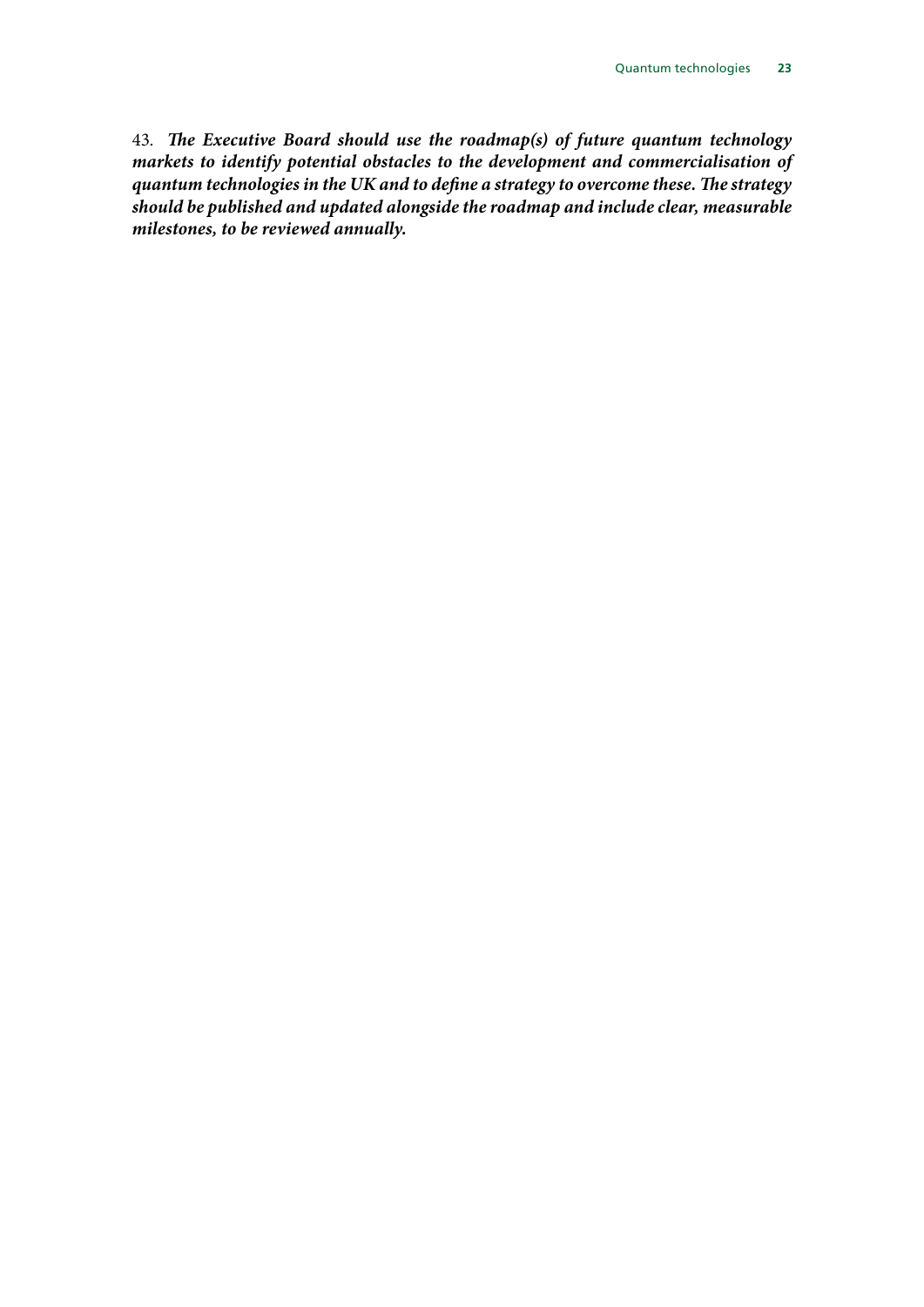### <span id="page-25-0"></span>**4** Continuing the National Programme— Innovation Centres

44. One of the main recommendations made by the Government Office for Science for the National Quantum Technologies Programme was to establish 'Innovation Centres' to "go beyond the scope of the current Quantum Technology Hubs, involving the colocation of academic and industrial partners with the requirement for matched funding from industry".119 Professor Sir Peter Knight, who co-authored the Government Office for Science's report, expanded upon their planned role:

> The Innovation Centres are fulfilling a need that industry has for specialist facilities. Currently, the smaller companies may not have those. If the bigger companies have them, they do not have the time to invest in them [… The Centres] will be a single place where industry can come to test some of the demonstrators that have already started to come out of the existing phase 1 programme […] The Innovation Centres will bring together in one place the industrial users—the people who have the application—the researchers who developed the original lab-scale proof-of-principle demonstrators and, ideally, the skilled workers who are coming through both the skills hubs and the Centres for Doctoral Training.<sup>120</sup>

Professor John Morton, Director of the UCL Quantum Science and Technology Institute, described a similar role for what he wanted to see from the Innovation Centres.<sup>121</sup>

45. We heard wide support for the establishment of Innovation Centres, with a range of benefits that they could deliver identified by witnesses including the Institute of Physics and BT.<sup>122</sup> Several witnesses shared Professor Knight's vision that Innovation Centres could provide the shared facilities required by industry (such as manufacturing, testing and validation equipment), $123$  as well as representing physical focal points bringing together researchers, innovators, businesses, a skilled workforce and others, and around which supply chains could consolidate.<sup>124</sup> BT told us that Innovation Centres should additionally provide market analysis and business support services to those trying to develop finished commercial products.125 Professor Ian Walmsley, Director of the Networked Quantum Information Technologies Hub, added that Innovation Centres could support innovative start-up companies by acting as a client for intermediate technologies:

<sup>119</sup> Government Office for Science, '[The Quantum Age: technological opportunities'](https://assets.publishing.service.gov.uk/government/uploads/system/uploads/attachment_data/file/564946/gs-16-18-quantum-technologies-report.pdf) (2016), p13

<sup>120</sup> [Q41](http://data.parliament.uk/writtenevidence/committeeevidence.svc/evidencedocument/science-and-technology-committee/quantum-technologies/oral/84595.html)

<sup>121</sup> [Qq99–100](http://data.parliament.uk/writtenevidence/committeeevidence.svc/evidencedocument/science-and-technology-committee/quantum-technologies/oral/84595.html)

<sup>122</sup> For example, see: QuantIC ([QUT0002\)](http://data.parliament.uk/writtenevidence/committeeevidence.svc/evidencedocument/science-and-technology-committee/quantum-technologies/written/80838.html), paras 22–23; Networked Quantum Information Technologies Hub [\(QUT0006\)](http://data.parliament.uk/writtenevidence/committeeevidence.svc/evidencedocument/science-and-technology-committee/quantum-technologies/written/80906.html), para 3; UCL Quantum Science and Technology Institute ([QUT0008](http://data.parliament.uk/writtenevidence/committeeevidence.svc/evidencedocument/science-and-technology-committee/quantum-technologies/written/80927.html)), para 6; Institute of Physics [\(QUT0010\)](http://data.parliament.uk/writtenevidence/committeeevidence.svc/evidencedocument/science-and-technology-committee/quantum-technologies/written/80942.html), para 12; Quantum Technology Hub for Sensors and Metrology ([QUT0013](http://data.parliament.uk/writtenevidence/committeeevidence.svc/evidencedocument/science-and-technology-committee/quantum-technologies/written/80962.html)); Teledyne e2v ([QUT0016\)](http://data.parliament.uk/writtenevidence/committeeevidence.svc/evidencedocument/science-and-technology-committee/quantum-technologies/written/80995.html); UK Diamond Quantum Technology Community Informal Group ([QUT0025\)](http://data.parliament.uk/writtenevidence/committeeevidence.svc/evidencedocument/science-and-technology-committee/quantum-technologies/written/84053.html); BT Group [\(QUT0032](http://data.parliament.uk/writtenevidence/committeeevidence.svc/evidencedocument/science-and-technology-committee/quantum-technologies/written/92106.html)), para 1; [Qq260](http://data.parliament.uk/writtenevidence/committeeevidence.svc/evidencedocument/science-and-technology-committee/quantum-technologies/oral/86927.html) and [288](http://data.parliament.uk/writtenevidence/committeeevidence.svc/evidencedocument/science-and-technology-committee/quantum-technologies/oral/86927.html)

<sup>123</sup> QuantIC ([QUT0002\)](http://data.parliament.uk/writtenevidence/committeeevidence.svc/evidencedocument/science-and-technology-committee/quantum-technologies/written/80838.html), para 23; [Qq100](http://data.parliament.uk/writtenevidence/committeeevidence.svc/evidencedocument/science-and-technology-committee/quantum-technologies/oral/84595.html) and [211](http://data.parliament.uk/writtenevidence/committeeevidence.svc/evidencedocument/science-and-technology-committee/quantum-technologies/oral/86312.html)

<sup>124</sup> QuantIC ([QUT0002\)](http://data.parliament.uk/writtenevidence/committeeevidence.svc/evidencedocument/science-and-technology-committee/quantum-technologies/written/80838.html), para 22; Institute of Physics [\(QUT0010](http://data.parliament.uk/writtenevidence/committeeevidence.svc/evidencedocument/science-and-technology-committee/quantum-technologies/written/80942.html)), para 12; Quantum Technology Hub for Sensors and Metrology ([QUT0013](http://data.parliament.uk/writtenevidence/committeeevidence.svc/evidencedocument/science-and-technology-committee/quantum-technologies/written/80962.html)); BT Group [\(QUT0032\)](http://data.parliament.uk/writtenevidence/committeeevidence.svc/evidencedocument/science-and-technology-committee/quantum-technologies/written/92106.html), para 4; [Q41](http://data.parliament.uk/writtenevidence/committeeevidence.svc/evidencedocument/science-and-technology-committee/quantum-technologies/oral/84595.html)

<sup>125</sup> BT Group ([QUT0032\)](http://data.parliament.uk/writtenevidence/committeeevidence.svc/evidencedocument/science-and-technology-committee/quantum-technologies/written/92106.html), para 6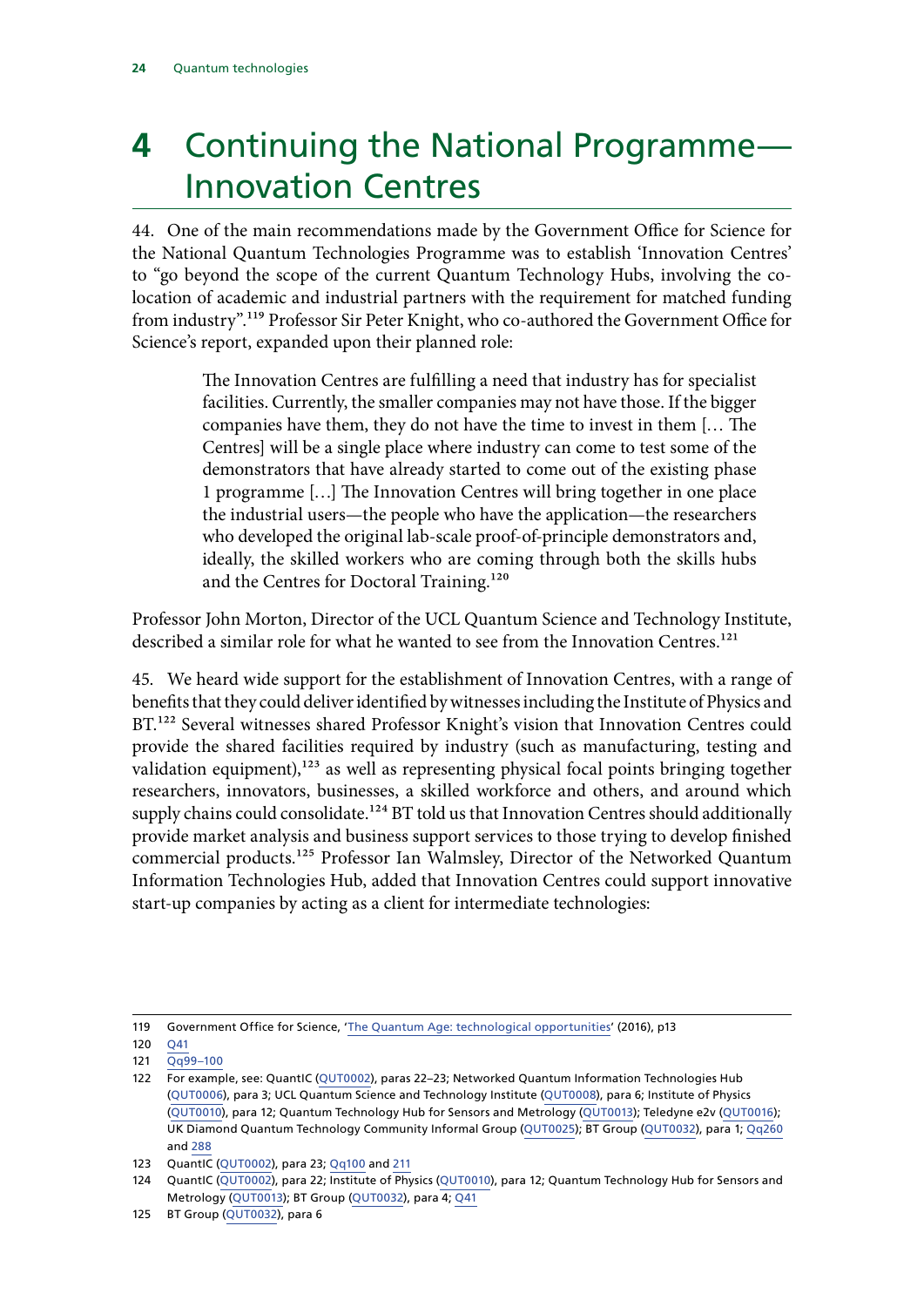How do [start-up] companies find a business model for an instrument or a machine that is still 10 years in the future? For us, part of the answer is that if there is a national centre for quantum computing—one of these innovation centres where such a device is built—it becomes a business model for both the hardware and software companies to be involved.<sup>126</sup>

46. QuantIC, the national Hub for quantum-enhanced imaging, told us that "integration of the Hubs with Innovation Centres is essential to avoid the creation of artificial barriers in the technology development and innovation pipeline".<sup>127</sup> Professor Tim Spiller, Director of the Quantum Communications Hub, similarly warned that the separate roles of the existing Hubs and any new Innovation Centres might hinder the development of quantum technologies through to commercial application:

> I have two cautionary issues with separate Innovation Centres. The first one is that I remember when Innovate UK was called the Technology Strategy Board and they focused on the very high technology levels and the Engineering and Physical Sciences Research Council focused on the very low ones and there was a big gap in the middle. I am afraid that if we have Innovation Centres and Hubs that are focused on research and innovation, there is a danger of that gap […] The other issue with separate [Hubs and Centres] is that you have many interface points where you do tech transfer between a Hub or an academic group and an Innovation Centre and someone has to manage all of those transfer points if there are going to be separate entities.<sup>128</sup>

QuantIC's Programme Manager, Dr Sara Diegoli, agreed that Professor Spiller's concerns were legitimate, but told us that "if the Hubs are maintained in the current translational role and they are not moved in their remit towards the science basis, that interface could be made to work between the Hubs and the Innovation Centres".129 Professor Spiller indicated that the National Programme could overcome the potential challenges he had identified, but that it would require co-ordination and alertness to the problem.<sup>130</sup> Professor Kai Bongs, Director of the Quantum Technology Hub for Sensors and Metrology, outlined a similar vision:

> What is very, very important is that [Innovation Centres] enable smooth links between the academic-funded programme of the quantum Hubs and the industry side […] so that they fill in gaps and we have intrinsically interlinked participation from both the industry and the academic sides, which could be by personnel or by co-location.<sup>131</sup>

<sup>126</sup> [Q271](http://data.parliament.uk/writtenevidence/committeeevidence.svc/evidencedocument/science-and-technology-committee/quantum-technologies/oral/86927.html)

<sup>127</sup> QuantIC ([QUT0002\)](http://data.parliament.uk/writtenevidence/committeeevidence.svc/evidencedocument/science-and-technology-committee/quantum-technologies/written/80838.html)

<sup>128</sup> [Qq147–149](http://data.parliament.uk/writtenevidence/committeeevidence.svc/evidencedocument/science-and-technology-committee/quantum-technologies/oral/86312.html)

<sup>129</sup>  $\overline{O150}$ 

<sup>130</sup>  $\sqrt{Qq148-149}$  and [159](http://data.parliament.uk/writtenevidence/committeeevidence.svc/evidencedocument/science-and-technology-committee/quantum-technologies/oral/86312.html); Professor Walmsley similarly indicated that the addition of Innovation Centres to the National Quantum Technologies Programme was one reason why the Programme would benefit from a coordinating, executive governing body—[Q255](http://data.parliament.uk/writtenevidence/committeeevidence.svc/evidencedocument/science-and-technology-committee/quantum-technologies/oral/86927.html)

<sup>131</sup> [Q242](http://data.parliament.uk/writtenevidence/committeeevidence.svc/evidencedocument/science-and-technology-committee/quantum-technologies/oral/86927.html); the Networked Quantum Information Technologies Hub similarly told us that "the proposed continuation of the Technology Hubs and the creation of the new Innovation Centres should include close coordination between the two entities"—Networked Quantum Information Technologies Hub ([QUT0006](http://data.parliament.uk/writtenevidence/committeeevidence.svc/evidencedocument/science-and-technology-committee/quantum-technologies/written/80906.html)), para 10.4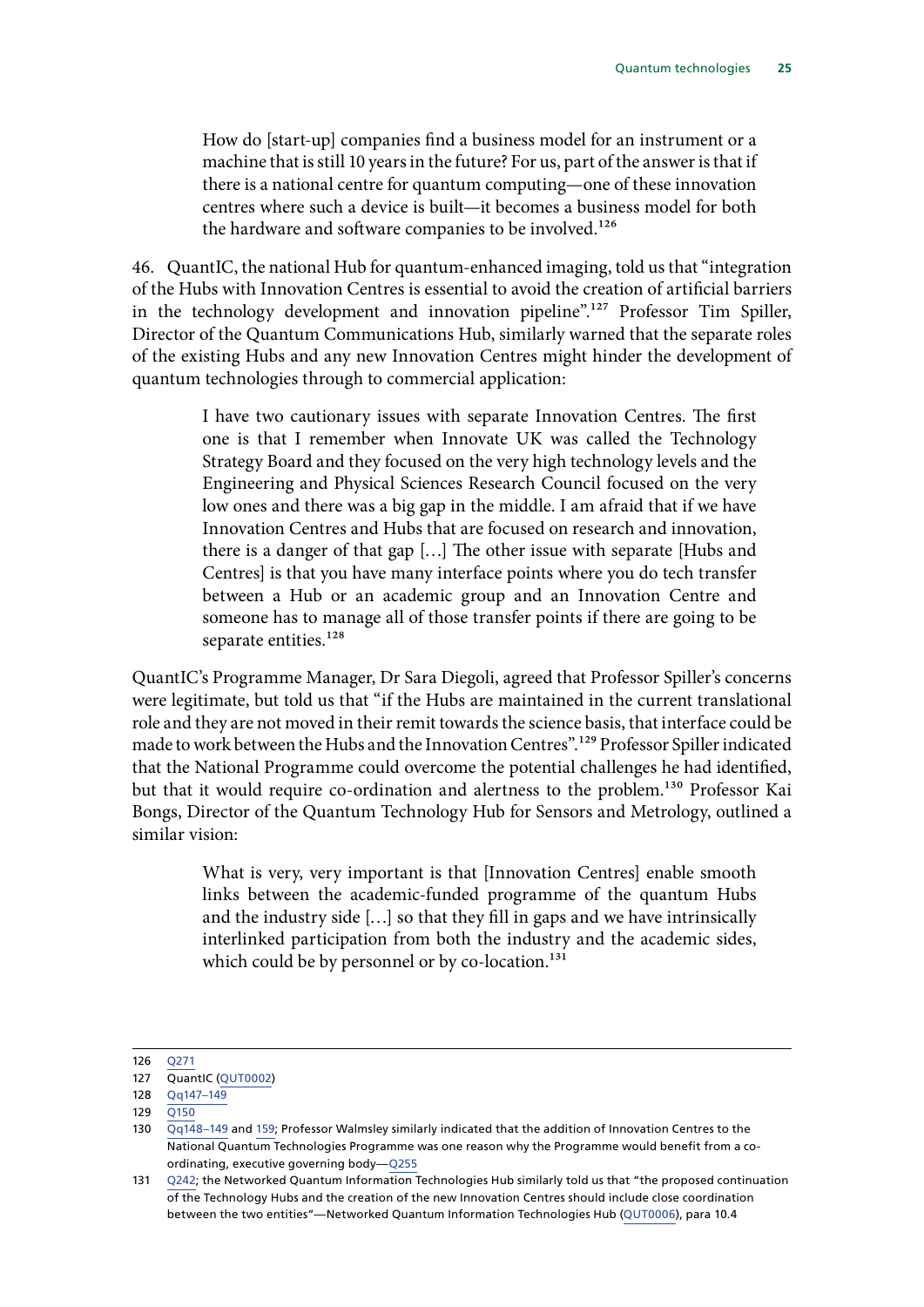47. Professor Cross told us that there was "an enduring logic" to the four application areas around which the Hubs were organised, and suggested that although there "might not be 100% alignment with the Hubs", "it is not a bad idea to think that you need [one or more Innovation Centres] in each of those spaces".<sup>132</sup> The point was made repeatedly, however, that end-users of quantum technologies cared only about the performance of a product using quantum technology, rather than the underlying technology.133 In keeping with this, BT told us that Innovation Centres should be established to address specific industry sectors, rather than focusing on specific quantum technologies.<sup>134</sup> Dr Mark Bentall, Head of Technology Development and Innovation at Airbus Defence and Space, confirmed that "from a system integrator point of view, our focus is quite narrowly on our market".<sup>135</sup> Illustrating that multiple quantum technologies could offer useful applications in a single sector, BT told us that "there is already a line of sight to exploitation in the telecoms sector for quantum key distribution, quantum clocks and timing and quantum sensing solutions".<sup>136</sup> They acknowledged, however, that a sector-based approach may not be appropriate for less mature quantum technologies.<sup>137</sup>

48. Another point of discussion regarded where Innovation Centres should be sited. Although the importance of good co-ordination between the Hubs and the Innovation Centres was emphasised by many witnesses, Professor Knight clarified that "it should not be assumed that the Innovation Centres will be based at the Hubs".138 Indeed, Teledyne e2v told us that it was their "firm opinion that some of these [Innovation] Centres should be located close to industry rather than as extensions of University activity and the current Hubs", as:

> In turning the science into products and services from which we can make money, a huge amount of intellectual property as well as manufacturing capability will come out of the industrial base. A lot of industries, and sometimes that includes small and medium-sized enterprises too, are more comfortable working with industrial partners, because the culture is much more driven towards getting those products produced in a way that can be sold and used.<sup>139</sup>

Professor Bongs agreed that there would be an advantage in Innovation Centres being located close to areas of existing manufacturing capability, in particular.<sup>140</sup> Professor Walmsley noted, however, that "the character of the Innovation Centres and the specific location could be quite different" across the different application areas that they targeted, highlighting in particular the long-term approach that would be required for quantum computing.141 Indeed, the need for different Innovation Centres to play different roles and operate differently in different sectors was made clear to us throughout our inquiry.<sup>142</sup>

135 [Q282](http://data.parliament.uk/writtenevidence/committeeevidence.svc/evidencedocument/science-and-technology-committee/quantum-technologies/oral/86927.html)

138 [Q41](http://data.parliament.uk/writtenevidence/committeeevidence.svc/evidencedocument/science-and-technology-committee/quantum-technologies/oral/84595.html)

<sup>132</sup> [Q289](http://data.parliament.uk/writtenevidence/committeeevidence.svc/evidencedocument/science-and-technology-committee/quantum-technologies/oral/86927.html)

<sup>133</sup> For example, see: [Qq142](http://data.parliament.uk/writtenevidence/committeeevidence.svc/evidencedocument/science-and-technology-committee/quantum-technologies/oral/86312.html), [147](http://data.parliament.uk/writtenevidence/committeeevidence.svc/evidencedocument/science-and-technology-committee/quantum-technologies/oral/86312.html) and [188](http://data.parliament.uk/writtenevidence/committeeevidence.svc/evidencedocument/science-and-technology-committee/quantum-technologies/oral/86312.html)

<sup>134</sup> BT Group ([QUT0032\)](http://data.parliament.uk/writtenevidence/committeeevidence.svc/evidencedocument/science-and-technology-committee/quantum-technologies/written/92106.html), para 4

<sup>136</sup> BT Group ([QUT0032\)](http://data.parliament.uk/writtenevidence/committeeevidence.svc/evidencedocument/science-and-technology-committee/quantum-technologies/written/92106.html), para 5

<sup>137</sup> BT Group ([QUT0032\)](http://data.parliament.uk/writtenevidence/committeeevidence.svc/evidencedocument/science-and-technology-committee/quantum-technologies/written/92106.html), para 5

<sup>139</sup> Teledyne e2v ([QUT0016\)](http://data.parliament.uk/writtenevidence/committeeevidence.svc/evidencedocument/science-and-technology-committee/quantum-technologies/written/80995.html) and [Q287](http://data.parliament.uk/writtenevidence/committeeevidence.svc/evidencedocument/science-and-technology-committee/quantum-technologies/oral/86927.html)

<sup>140</sup> [Q270](http://data.parliament.uk/writtenevidence/committeeevidence.svc/evidencedocument/science-and-technology-committee/quantum-technologies/oral/86927.html)

<sup>141</sup> [Qq246–247](http://data.parliament.uk/writtenevidence/committeeevidence.svc/evidencedocument/science-and-technology-committee/quantum-technologies/oral/86927.html)

<sup>142</sup> For example, see: [Qq100,](http://data.parliament.uk/writtenevidence/committeeevidence.svc/evidencedocument/science-and-technology-committee/quantum-technologies/oral/84595.html) [152](http://data.parliament.uk/writtenevidence/committeeevidence.svc/evidencedocument/science-and-technology-committee/quantum-technologies/oral/86312.html), [154](http://data.parliament.uk/writtenevidence/committeeevidence.svc/evidencedocument/science-and-technology-committee/quantum-technologies/oral/86312.html), [242](http://data.parliament.uk/writtenevidence/committeeevidence.svc/evidencedocument/science-and-technology-committee/quantum-technologies/oral/86927.html), [246](http://data.parliament.uk/writtenevidence/committeeevidence.svc/evidencedocument/science-and-technology-committee/quantum-technologies/oral/86927.html), [270](http://data.parliament.uk/writtenevidence/committeeevidence.svc/evidencedocument/science-and-technology-committee/quantum-technologies/oral/86927.html) and [290](http://data.parliament.uk/writtenevidence/committeeevidence.svc/evidencedocument/science-and-technology-committee/quantum-technologies/oral/86927.html)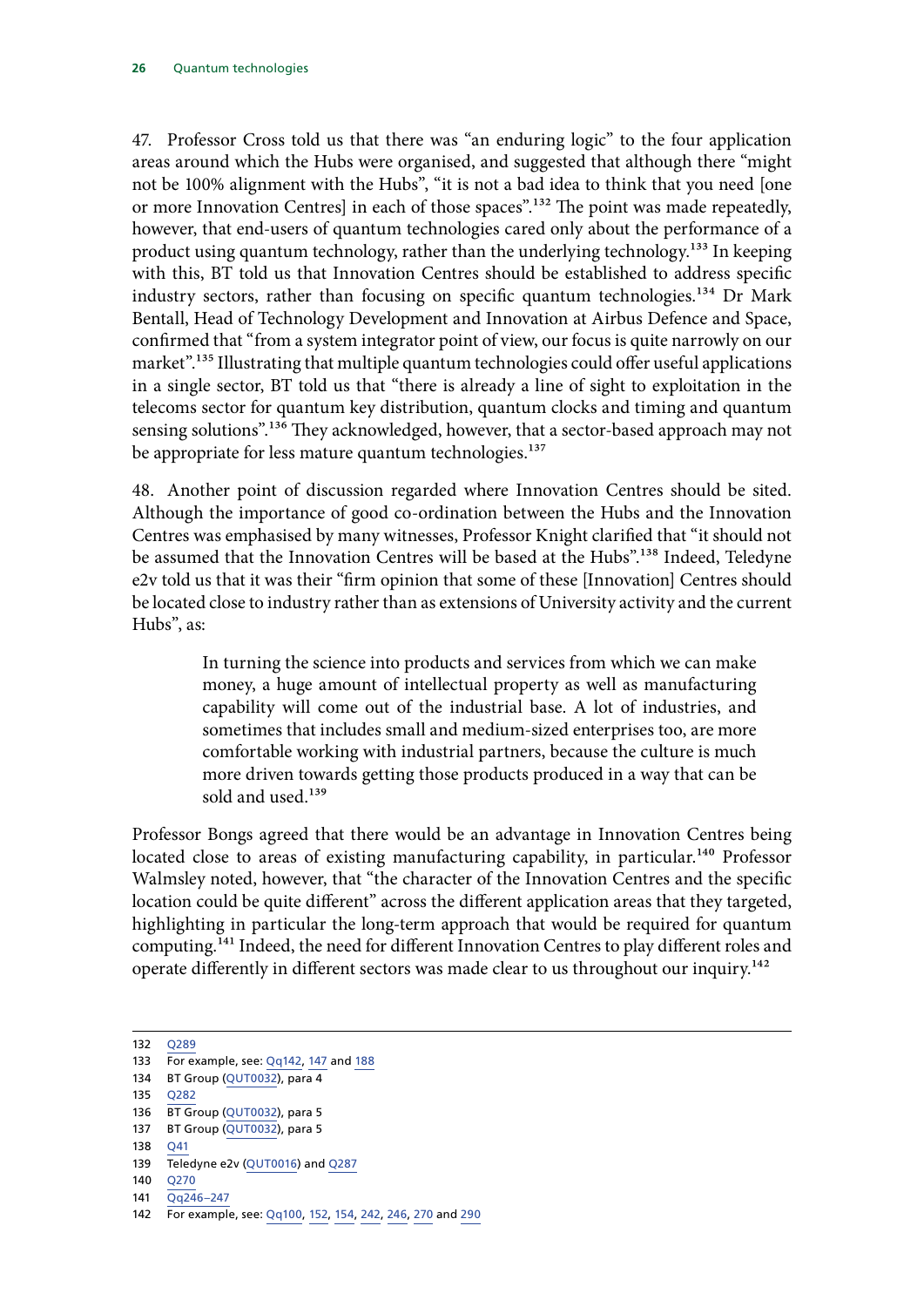49. UK Research and Innovation told us that "the establishment of Innovation Centres to provide shared resources for innovation in quantum technologies is a priority as we consider how we build on the first phase of the National Programme".<sup>143</sup> However, Professor Sir Mark Walport, Chief Executive of UKRI, clarified that the plans for Innovation Centres had evolved since they were first recommended in 2016, and argued that the focus should be on providing "environments where industry and academia can work together" rather than delivering new "bricks and mortar".<sup>144</sup>

50. The announcement of funding for the second phase of the National Quantum Technologies Programme in the 2018 Budget detailed only "£35m to support a new national quantum computing centre" and made no reference to Innovation Centres.<sup>145</sup> Professor Walport told us in September 2018 that UKRI was "very interested" to see what proposals for Innovation Centres would come forward from industry.146 The Minister, Sam Gyimah MP, agreed and added that "we should leave space for industry to shape how the Innovation Centres, or whatever we call them, evolve".<sup>147</sup> Professor Walmsley, however, warned us that although the timing for decisions on the Innovation Centres was not "as critical as for the Hubs", their planning nevertheless "ought to move rapidly […] we need to be getting that on the agenda".<sup>148</sup>

51. **We agree with UK Research and Innovation that the establishment of Innovation Centres is a "priority" for the National Programme going forward. The announcements made confirming the extension of the National Quantum Technologies Programme into a second phase did not, however, reference Innovation Centres and proposed something comparable only in the quantum computing domain. Although the new quantum computing centre is welcome, it is worth noting that quantum computing is the quantum technology furthest from market. The drive to advance technologies from the existing Hubs towards greater market readiness—for example, through an Innovation Centre or Innovation Centres—would therefore appear to be most urgent for other quantum technologies.**

52. *The second phase of the National Quantum Technologies Programme should establish Innovation Centres to provide access to facilities for developing, manufacturing, testing and validating quantum technologies, as well as to act as focal points around which collaboration and supply chains can consolidate. This will require Innovation Centres to exist, at least in part, as physical centres rather than as 'virtual networks'. Reflecting the need for Innovation Centres to focus on the development of commercial products, Innovation Centres should target specific market sectors rather than reflecting the different types of quantum technologies, although multiple sector-specific Innovation Centres could co-occupy sites where they require the same shared technical facilities. While we support the use of suitable existing infrastructure to house Innovation Centres where it can deliver what is required more quickly and at a reduced cost, this should not dilute the concept of Innovation Centres or weaken the drive to establish them as soon as possible. In its response to this Report, the Government should confirm its intention* 

<sup>143</sup> UK Research and Innovation ([QUT0023\)](http://data.parliament.uk/writtenevidence/committeeevidence.svc/evidencedocument/science-and-technology-committee/quantum-technologies/written/81338.html), para 19

<sup>144</sup> [Q369](http://data.parliament.uk/writtenevidence/committeeevidence.svc/evidencedocument/science-and-technology-committee/quantum-technologies/oral/89730.html)

<sup>145</sup> HM Treasury, '[Budget 2018'](https://assets.publishing.service.gov.uk/government/uploads/system/uploads/attachment_data/file/752202/Budget_2018_red_web.pdf) (2018), para 4.20; 'New funding puts UK at the forefront of cutting edge quantum [technologies'](https://www.gov.uk/government/news/new-funding-puts-uk-at-the-forefront-of-cutting-edge-quantum-technologies), Department for Business, Energy and Industrial Strategy and Department for Digital, Culture, Media and Sport, accessed 12 November 2018

<sup>146</sup> [Q369](http://data.parliament.uk/writtenevidence/committeeevidence.svc/evidencedocument/science-and-technology-committee/quantum-technologies/oral/89730.html)

<sup>147</sup> [Q369](http://data.parliament.uk/writtenevidence/committeeevidence.svc/evidencedocument/science-and-technology-committee/quantum-technologies/oral/89730.html)

<sup>148</sup> [Q248](http://data.parliament.uk/writtenevidence/committeeevidence.svc/evidencedocument/science-and-technology-committee/quantum-technologies/oral/86927.html)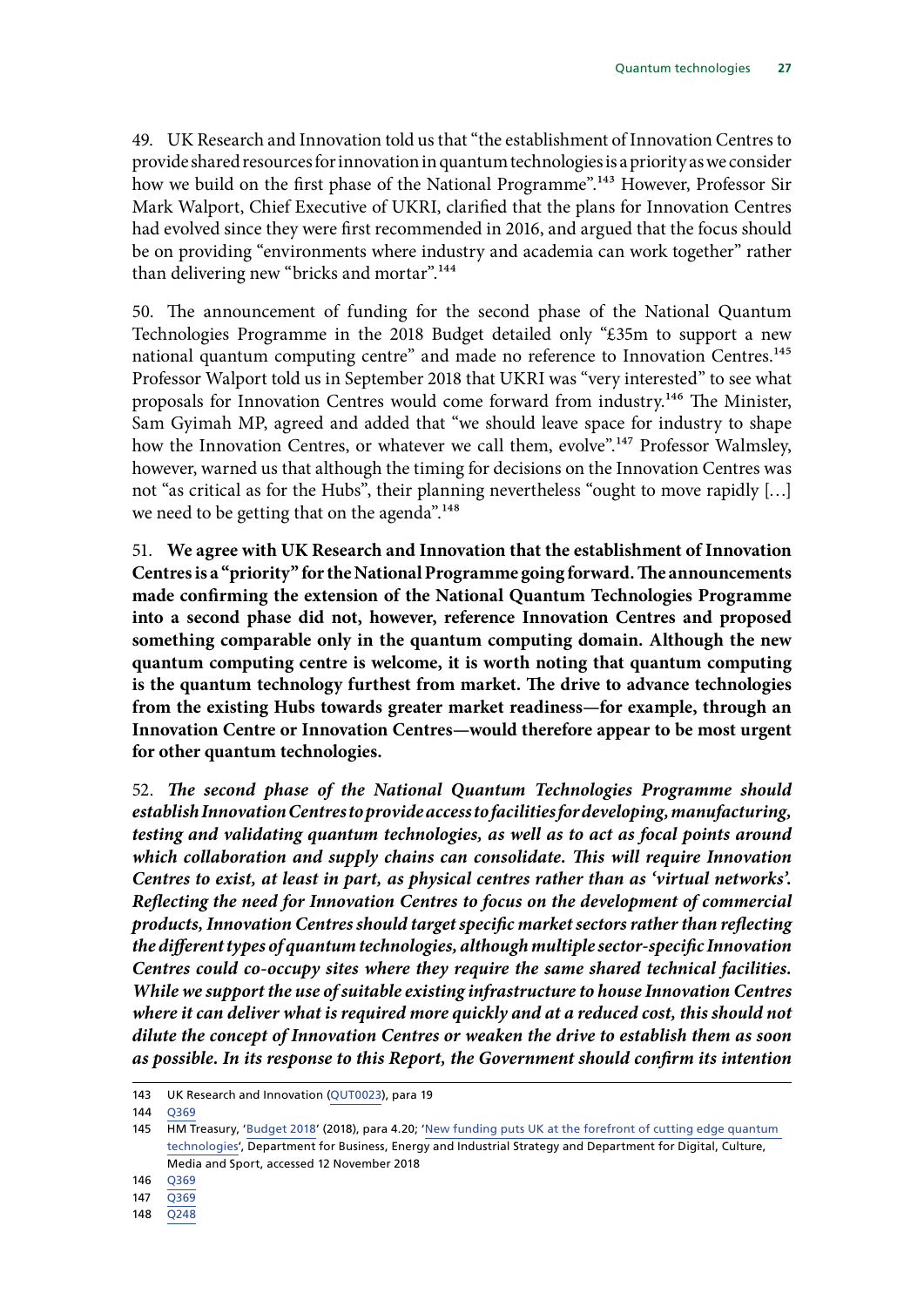<span id="page-29-0"></span>*to set up Innovation Centres and outline how many it intends to establish, which sectors they will cover and what the timeline is for their establishment. The Executive Board must ensure that there is good co-ordination between the new Innovation Centres and the Hubs and ensure that technologies are supported through research, development and commercialisation and to provide strategic oversight so that activities in Innovation Centres and Hubs complement each other.*

#### **Learning from the Catapult Centres**

53. With a focus on developing technology-based economic opportunities through shared facilities and physical centres for convening relevant stakeholders, the proposed Innovation Centres share similarities with the 'Catapult Centres' that already exist (see footnote for description of Catapult Centres).<sup>149</sup> An independent review of the Catapult Centres concluded in 2017 that although "the concept of Catapults is sound" and the Centres had achieved some success, they could have delivered greater impact had they started with a clear statement of purpose, and been subject to stronger governance mechanisms, with clearer objectives, defined performance measures and more responsive decision-making.<sup>150</sup> It made several recommendations, including for:

- all Catapult Centres to draw up "robust, focused business plans supported by measurable milestone plans that will lead to economic benefits for the UK economy through addressing clearly articulated market failures";
- all Catapult Centres to improve governance and financial and performance management arrangements "so there can be ongoing monitoring and transparent evaluation to ensure value for money to the tax payer"; and
- any new Catapult Centres to address identifiable barriers to commercialisation, ensure that stakeholders from academia, industry and are willing to participate and set out viable core objectives.<sup>151</sup>

54. **The proposed Innovation Centres bear resemblance to the Catapult Centres that already exist.** *The Government, UK Research and Innovation, and the new Executive Board of the National Quantum Technologies Programme should ensure that the planning of Innovation Centres incorporates lessons learned from the experience and assessment of the Catapult Centres. The Innovation Centres should have clear purpose statements, measurable objectives and be subject to periodic performance assessment.*

<sup>149</sup> There are ten sector-specific Catapult Centres, administered by Innovate UK to "transform the UK's capability for innovation"; they are physical centres providing a focal point for businesses, scientists and engineers as well as access to expert technical capabilities, equipment, and other resources for supporting innovation—['About](https://catapult.org.uk/about-us/about-catapult/)  [Catapult'](https://catapult.org.uk/about-us/about-catapult/), Innovate UK, accessed 8 November 2018

<sup>150</sup> Ernst & Young LLP, ['UK SBS PS17086 Catapult Network Review'](https://assets.publishing.service.gov.uk/government/uploads/system/uploads/attachment_data/file/662509/Catapult_Review_-_Publishable_Version_of_EY_Report__1_.pdf) (2017)

<sup>151</sup> Ernst & Young LLP, ['UK SBS PS17086 Catapult Network Review'](https://assets.publishing.service.gov.uk/government/uploads/system/uploads/attachment_data/file/662509/Catapult_Review_-_Publishable_Version_of_EY_Report__1_.pdf) (2017), pp14–15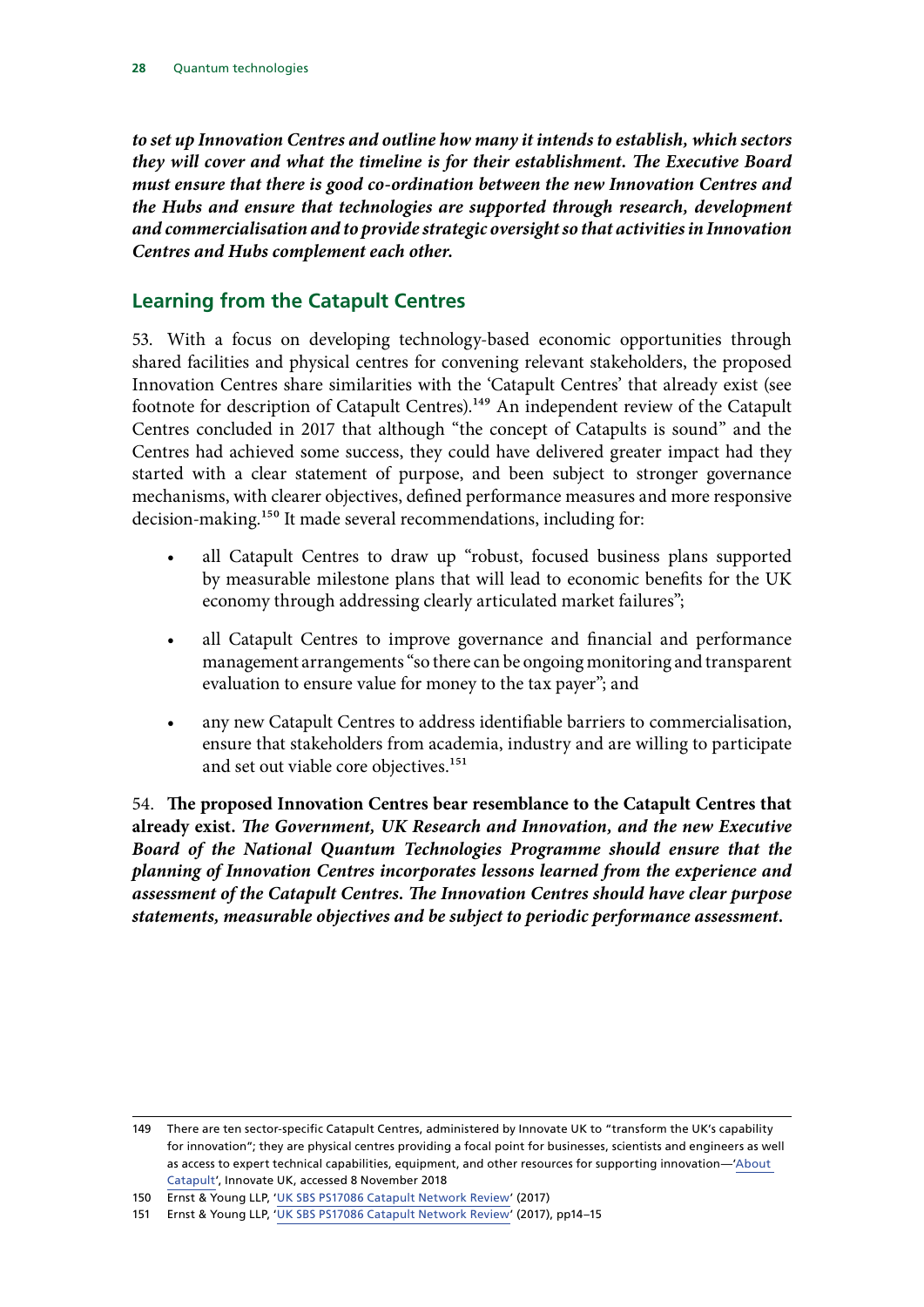#### <span id="page-30-0"></span>**The national quantum computing centre**

55. As already mentioned, the funding for the second phase of the National Quantum Technologies Programme included £35m for the establishment of a new national quantum computing centre, which appears to be comparable to an Innovation Centre in this field.<sup>152</sup> Professor Ian Walmsley, Director of the Networked Quantum Information Technologies Hub, advocated such a centre as part of a national effort to build a quantum computer:

> This is an area that is analogous to a moon shot: a once-in-a-lifetime opportunity to put the UK right at the forefront […] It is an area where significant new investment could reap very important and broad long-term rewards. That will involve not just academic institutions but Government centres that will be the places where quantum computers exist, much as the early-stage [conventional] computers did. Most importantly, it is an opportunity for new-stage companies to build the engineering expertise that is needed to drive this technology, both in hardware and, importantly, in software. The co-location of that hardware and software development seems to us to be a real opportunity for the nation.<sup>153</sup>

The importance of developing software as well as hardware for a quantum computer was raised by other witnesses,<sup>154</sup> with Dr Ashley Montanaro, of the University of Bristol, telling us that this aspect had been "under-represented" in the first phase of the National Programme.<sup>155</sup>

56. **We welcome the Government's decision to fund a new national centre for quantum computing.** *The new national quantum computing centre should focus on the development of software for quantum computers as well as hardware.*

<sup>152</sup> HM Treasury, '[Budget 2018'](https://assets.publishing.service.gov.uk/government/uploads/system/uploads/attachment_data/file/752202/Budget_2018_red_web.pdf) (2018), para 4.20; see also [Q271](http://data.parliament.uk/writtenevidence/committeeevidence.svc/evidencedocument/science-and-technology-committee/quantum-technologies/oral/86927.html)

<sup>153</sup> [Q231;](http://data.parliament.uk/writtenevidence/committeeevidence.svc/evidencedocument/science-and-technology-committee/quantum-technologies/oral/86927.html) see also [Qq246–247](http://data.parliament.uk/writtenevidence/committeeevidence.svc/evidencedocument/science-and-technology-committee/quantum-technologies/oral/86927.html)

<sup>154</sup> Dr Ashley Montanaro *et al.* ([QUT0005](http://data.parliament.uk/writtenevidence/committeeevidence.svc/evidencedocument/science-and-technology-committee/quantum-technologies/written/80900.html)); [Q83–84](http://data.parliament.uk/writtenevidence/committeeevidence.svc/evidencedocument/science-and-technology-committee/quantum-technologies/oral/84595.html)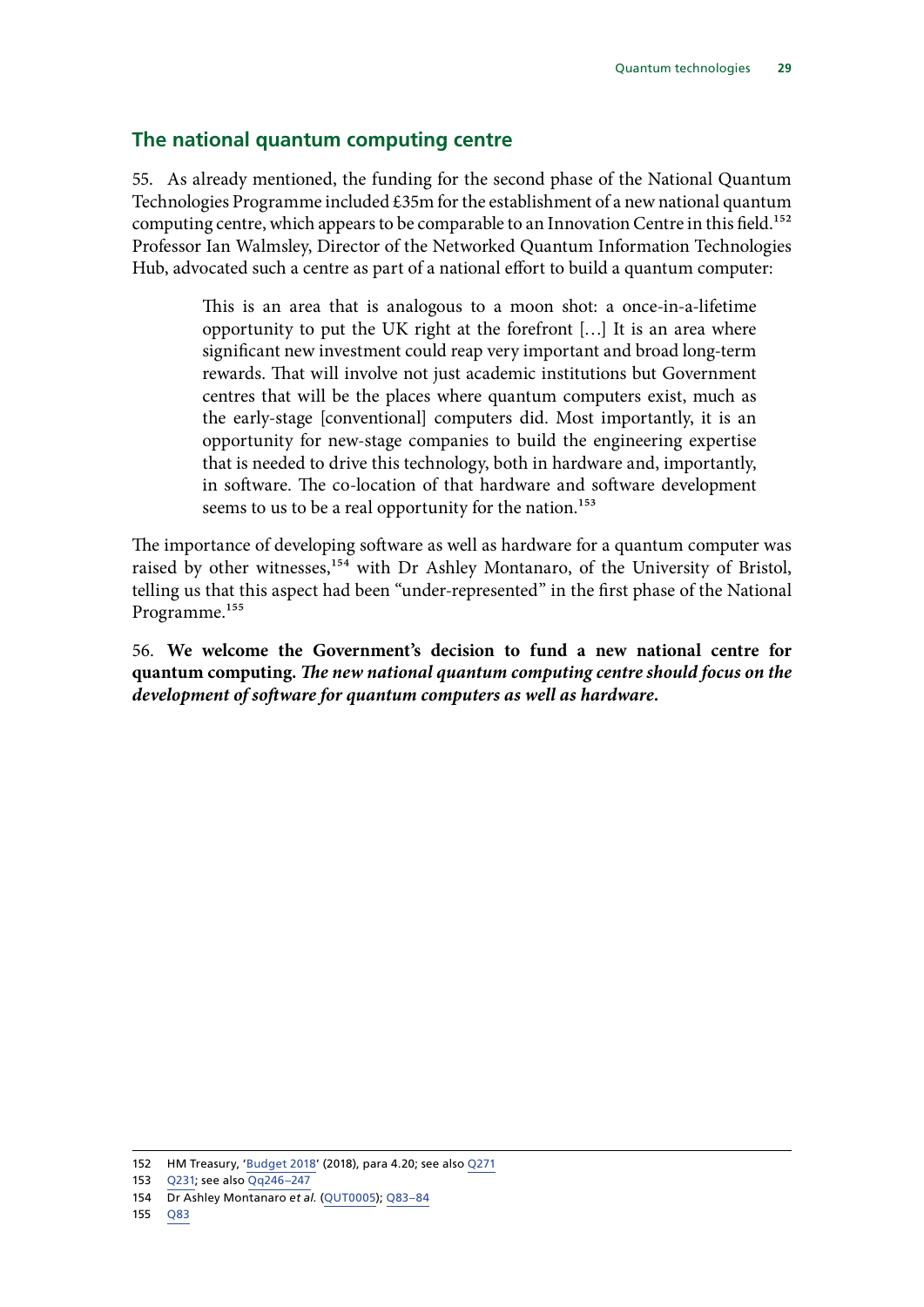### <span id="page-31-0"></span>**5** Continuing the National Programme— Funding

57. The second phase of the National Quantum Technologies Programme was allocated £315m in the 2018 Budget.<sup>156</sup> The existing Hubs will receive £80m to continue their work, while £35m will be spent on a new national quantum computing centre and up to £70m will be awarded through the Industrial Strategy Challenge Fund.<sup>157</sup> In addition to this funding for the National Quantum Technologies Programme, which focuses on developing quantum technologies for application, we heard from many witnesses of the importance of maintaining or expanding funding for the fundamental science research underpinning discoveries in quantum physics.<sup>158</sup> Professor Sir Mark Walport, Chief Executive of UKRI, assured us that decisions over funding for fundamental research and technology development were not "either/or questions" and stated that "fundamental research needs to continue".159 The Engineering and Physical Sciences Research Council, which is responsible for most fundamental quantum science research, currently intends to 'maintain' the level of funding for quantum technologies (rather than to 'grow' or 'reduce' it).160 However, Professor David Delpy, Chair of the National Programme's Strategic Advisory Board, suggested that increased funding for such research would be needed from the research councils:

> A consequence of £270m going into quantum technologies is that there is increased demand on the academic side for basic quantum science development. We need to ensure that that grows. The Engineering and Physical Sciences Research Council has been very clear that it wants to continue to commit to that, but that depends on its budget.<sup>161</sup>

The Institute of Physics recommended that the level of funding that research councils allocate to basic quantum science research "should continue to be reviewed periodically, in consultation with the research communities", noting that "it may be that as new technological solutions and devices are developed, new avenues for basic research appear".<sup>162</sup>

58. In addition to the importance of supporting fundamental and applied research, the balance between larger and smaller-scale projects was also raised during our inquiry. Some, such as Dr Andrew Shields, of Toshiba Research Europe Ltd, argued that technology development projects should be larger and have longer durations in the second phase of the National Programme.<sup>163</sup> The UCL Quantum Science and Technology Institute added that longer timescales for commercial innovation could be incentivised through changes to the corporate tax system as well as through extending the duration of Government co-

<sup>156</sup> HM Treasury, '[Budget 2018'](https://assets.publishing.service.gov.uk/government/uploads/system/uploads/attachment_data/file/752202/Budget_2018_red_web.pdf) (2018), para 4.20

<sup>157</sup> HM Treasury, '[Budget 2018'](https://assets.publishing.service.gov.uk/government/uploads/system/uploads/attachment_data/file/752202/Budget_2018_red_web.pdf) (2018), para 4.20

<sup>158</sup> For example, see: UCL Quantum Science and Technology Institute [\(QUT0008\)](http://data.parliament.uk/writtenevidence/committeeevidence.svc/evidencedocument/science-and-technology-committee/quantum-technologies/written/80927.html), paras 3 and 38; Institute of Physics [\(QUT0010\)](http://data.parliament.uk/writtenevidence/committeeevidence.svc/evidencedocument/science-and-technology-committee/quantum-technologies/written/80942.html), para 6; National Physical Laboratory [\(QUT0017\)](http://data.parliament.uk/writtenevidence/committeeevidence.svc/evidencedocument/science-and-technology-committee/quantum-technologies/written/81005.html), para 38; Dr Andrew Shields ([QUT0020\)](http://data.parliament.uk/writtenevidence/committeeevidence.svc/evidencedocument/science-and-technology-committee/quantum-technologies/written/81020.html); QET Labs, University of Bristol ([QUT0019](http://data.parliament.uk/writtenevidence/committeeevidence.svc/evidencedocument/science-and-technology-committee/quantum-technologies/written/81019.html)), para 26; [Qq68](http://data.parliament.uk/writtenevidence/committeeevidence.svc/evidencedocument/science-and-technology-committee/quantum-technologies/oral/84595.html), [83](http://data.parliament.uk/writtenevidence/committeeevidence.svc/evidencedocument/science-and-technology-committee/quantum-technologies/oral/84595.html) and [168](http://data.parliament.uk/writtenevidence/committeeevidence.svc/evidencedocument/science-and-technology-committee/quantum-technologies/oral/86312.html)

<sup>159</sup> [Q364](http://data.parliament.uk/writtenevidence/committeeevidence.svc/evidencedocument/science-and-technology-committee/quantum-technologies/oral/89730.html)

<sup>160</sup> *[Research areas: Quantum technologies theme'](https://epsrc.ukri.org/research/ourportfolio/researchareas/?selectedCategories=Themes%252EQuantum%2520technologies&pageNumber=1&resultsPerPage=100&filterSortBy=Title&filterSortOrder=asc&displayList=default)*, Engineering and Physical Sciences Research Council, accessed 9 November 2018

<sup>161</sup> [Q33](http://data.parliament.uk/writtenevidence/committeeevidence.svc/evidencedocument/science-and-technology-committee/quantum-technologies/oral/84595.html)

<sup>162</sup> Institute of Physics ([QUT0010](http://data.parliament.uk/writtenevidence/committeeevidence.svc/evidencedocument/science-and-technology-committee/quantum-technologies/written/80942.html)), para 6

<sup>163</sup> Dr Andrew Shields [\(QUT0020](http://data.parliament.uk/writtenevidence/committeeevidence.svc/evidencedocument/science-and-technology-committee/quantum-technologies/written/81020.html)); see also: UCL Quantum Science and Technology Institute ([QUT0008](http://data.parliament.uk/writtenevidence/committeeevidence.svc/evidencedocument/science-and-technology-committee/quantum-technologies/written/80927.html)), para 20; Royal Academy of Engineering ([QUT0012](http://data.parliament.uk/writtenevidence/committeeevidence.svc/evidencedocument/science-and-technology-committee/quantum-technologies/written/80961.html))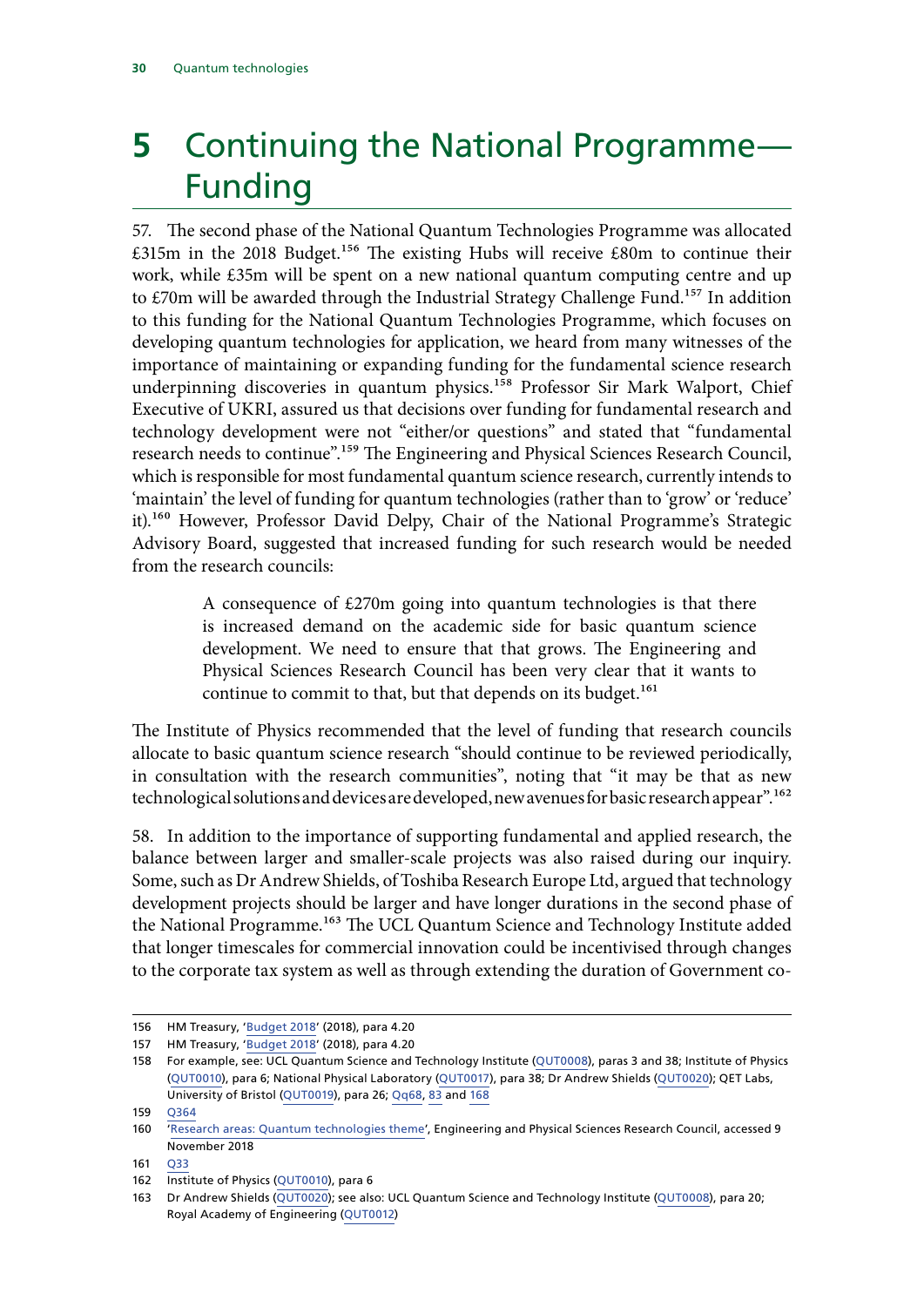funded projects.<sup>164</sup> Conversely, other witnesses warned that smaller projects would still be needed, in particular given the capacity of small to medium-sized enterprises that make up a significant proportion of the current UK quantum technologies industry.165

59. With bids for funding from the Industrial Strategy Challenge Fund subject to competitive review, Professor Walport explained that the extent to which industry was willing to invest alongside Government funding would be one important criterion in the decision-making process.<sup>166</sup> This ties in with the Government Office for Science's original recommendation to continue the National Programme with "matched private sector investment in any future phase, to increase the level of industry commitment to the programme, and to accelerate the process of commercialisation".167 Professor Delpy told us that the National Programme's Strategic Advisory Board anticipated that its £338m bid, if successful, would attract around  $£200m$  in matched funding from external partners.<sup>168</sup> However, he warned that:

> It is difficult to judge the actual commitment, because a lot of it is in kind and in the time of industrial collaborators. To be honest, it would be unfair, when we do not have an industry, to say that we need matching funding from the industry.<sup>169</sup>

QuantIC, the National Hub for quantum-enhanced imaging, similarly warned that "the development of new quantum technology is embryonic" and that "sustained government funding is required to maintain confidence":

> It is important that the next phase of the national programme seeks to leverage industrial funding, but in a way that takes into account the risks associated with early stage technology development and the immaturity of the supply chain. There is a real danger that premature cliff-edge withdrawal of public funding in the expectation that industry will fill the gap will result in a loss of competitiveness for the UK. Public funding should be tapered in recognition of the early stage risky nature of quantum technology.170

60. Professor Walport told us that he accepted Professor Delpy's concerns about expecting matched funding from a currently non-existent industry "only up to a point".<sup>171</sup> He clarified that matched funding would not be expected for "fundamental research" and that he would expect the National Programme to support co-investment "at that interface between academia [and industry] where it really is too early", but stated that:

> Far-sighted, technologically-based industry does invest in its research and development. Look at the pharmaceutical industry—it does an enormous amount of R&D on its own account in order to get new drugs and vaccines to market.172

- 171 [Q407](http://data.parliament.uk/writtenevidence/committeeevidence.svc/evidencedocument/science-and-technology-committee/quantum-technologies/oral/89730.html)
- 172 [Q407](http://data.parliament.uk/writtenevidence/committeeevidence.svc/evidencedocument/science-and-technology-committee/quantum-technologies/oral/89730.html)

<sup>164</sup> UCL Quantum Science and Technology Institute ([QUT0008](http://data.parliament.uk/writtenevidence/committeeevidence.svc/evidencedocument/science-and-technology-committee/quantum-technologies/written/80927.html)), para 15

<sup>165</sup> [Qq167](http://data.parliament.uk/writtenevidence/committeeevidence.svc/evidencedocument/science-and-technology-committee/quantum-technologies/oral/86312.html) and [205](http://data.parliament.uk/writtenevidence/committeeevidence.svc/evidencedocument/science-and-technology-committee/quantum-technologies/oral/86312.html)

<sup>166</sup>  $\overline{Oa360}$  and  $\overline{373}$  $\overline{373}$  $\overline{373}$ 

<sup>167</sup> Government Office for Science, '[The Quantum Age: technological opportunities'](https://assets.publishing.service.gov.uk/government/uploads/system/uploads/attachment_data/file/564946/gs-16-18-quantum-technologies-report.pdf) (2016), p10

<sup>168</sup> [Q31](http://data.parliament.uk/writtenevidence/committeeevidence.svc/evidencedocument/science-and-technology-committee/quantum-technologies/oral/84595.html)

<sup>169</sup> [Q31](http://data.parliament.uk/writtenevidence/committeeevidence.svc/evidencedocument/science-and-technology-committee/quantum-technologies/oral/84595.html)

<sup>170</sup> QuantIC ([QUT0002\)](http://data.parliament.uk/writtenevidence/committeeevidence.svc/evidencedocument/science-and-technology-committee/quantum-technologies/written/80838.html), para 9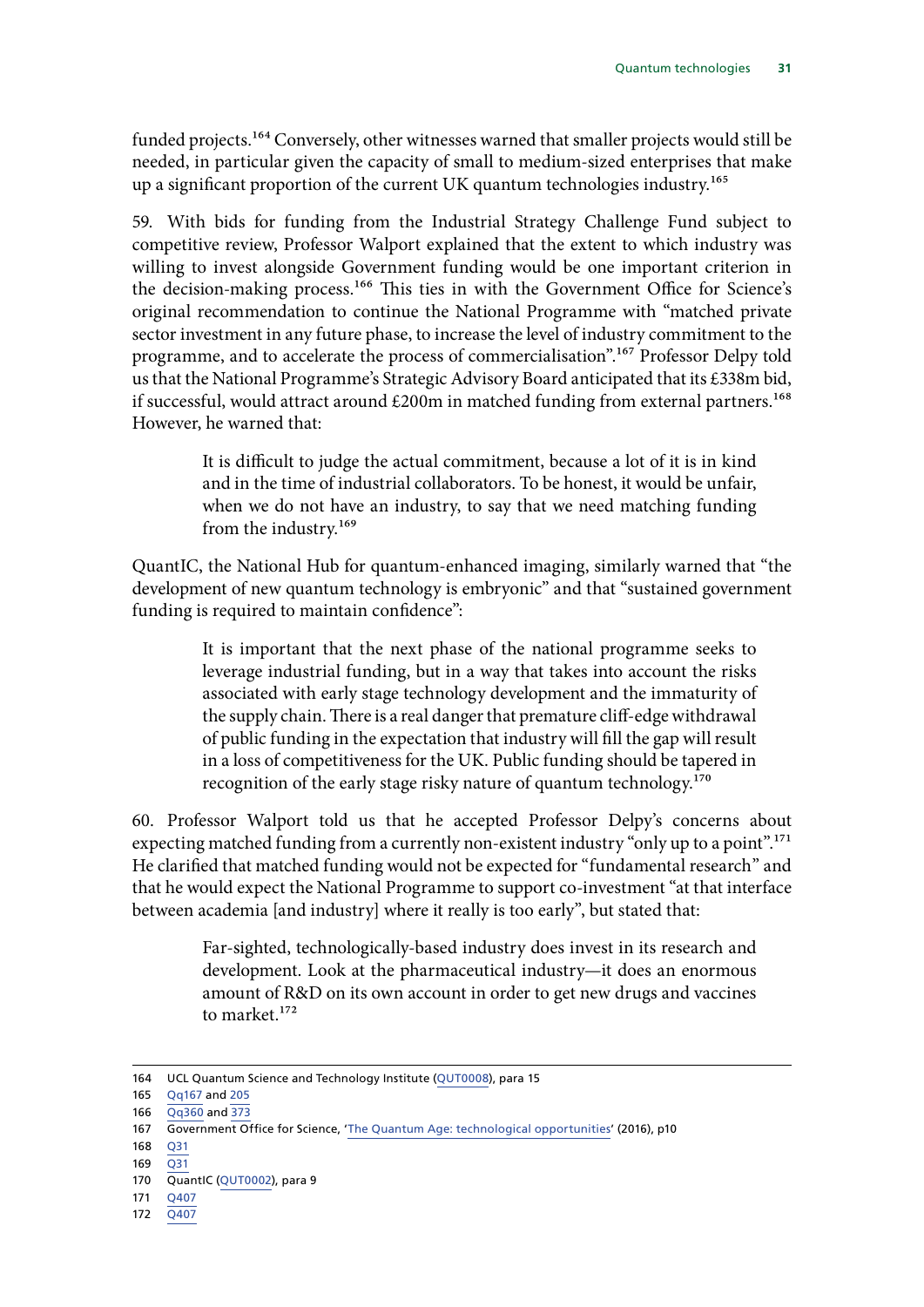M Squared, however, described the difficulties companies faced in bringing technologies to market, and the consequent risks for private sector investment:

> The reality is that whilst significant commercial opportunities can be realised over both near-term and longer-term timescales, the sector as a whole is characterised by significant technical and market risks. On the delivery side, there are highly complex systems requiring advanced engineering developments, whilst the target markets are invariably looselydefined or are so disruptive that the route to market remains to be mapped out.173

61. The National Physical Laboratory has been tasked by UK Research and Innovation with engaging with industry to explore preferred mechanisms for funding.<sup>174</sup> It suggested that other companies shared M Squared's concerns—telling us that it had encountered a "reluctance of large industry to invest in early stage research projects, even if there is a large, long-term potential benefit", with some companies saying they "would only invest in technologies that were a maximum of three years from market".<sup>175</sup> Several other witnesses not representing industry bodies, such as the Quantum Communications Hub and the Institute of Physics, also warned of the potential risks of asking more of industry than it was prepared to provide.<sup>176</sup>

62. Professor Sir Michael Pepper, representing the Royal Academy of Engineering, agreed that "the requirement for matched funding […] is a major disincentive" for industry when projects are expensive and have long-term returns. He told us that he thought Government funding should principally target "the buildings, depreciation and that sort of thing, to make it financially more attractive for companies to come in with a financial contribution".177 The UCL Quantum Science and Technology Institute recommended focusing public money on "high-risk, high-gain" projects, with matched industry investment requirements for technologies that were nearer to market.<sup>178</sup> Professor Tim Spiller, Director of the Quantum Communications Hub, added that matched funding requirements could be made less likely to deter industry investment if the rules were made more flexible. In particular, he suggested that Innovate UK should accept "in-kind contributions" instead of cash only.<sup>179</sup>

63. In addition to the broad funding strategy, we heard some concerns during our inquiry regarding specific funding rules. Projects awarded Innovate UK funding must satisfy certain requirements, including:

- at least 70% of total eligible project costs should be incurred by commercial organisations; and
- a maximum of 30% of total eligible project costs are available to research participants—if there is more than one research participant, this amount will be shared between them.<sup>180</sup>

<sup>173</sup> M Squared ([QUT0024\)](http://data.parliament.uk/writtenevidence/committeeevidence.svc/evidencedocument/science-and-technology-committee/quantum-technologies/written/81354.html)

<sup>174</sup> National Physical Laboratory ([QUT0017](http://data.parliament.uk/writtenevidence/committeeevidence.svc/evidencedocument/science-and-technology-committee/quantum-technologies/written/81005.html)), para 11

<sup>175</sup> National Physical Laboratory ([QUT0017](http://data.parliament.uk/writtenevidence/committeeevidence.svc/evidencedocument/science-and-technology-committee/quantum-technologies/written/81005.html)), para 41

<sup>176</sup> For example, see: University of Sussex ([QUT0007\)](http://data.parliament.uk/writtenevidence/committeeevidence.svc/evidencedocument/science-and-technology-committee/quantum-technologies/written/80907.html), para 7.2; Quantum Communications Hub [\(QUT0009\)](http://data.parliament.uk/writtenevidence/committeeevidence.svc/evidencedocument/science-and-technology-committee/quantum-technologies/written/80929.html); Institute of Physics [\(QUT0010](http://data.parliament.uk/writtenevidence/committeeevidence.svc/evidencedocument/science-and-technology-committee/quantum-technologies/written/80942.html)), paras 7–8; Quantum Technology Hub for Sensors and Metrology [\(QUT0013\)](http://data.parliament.uk/writtenevidence/committeeevidence.svc/evidencedocument/science-and-technology-committee/quantum-technologies/written/80962.html); [Qq165–166](http://data.parliament.uk/writtenevidence/committeeevidence.svc/evidencedocument/science-and-technology-committee/quantum-technologies/oral/86312.html)

<sup>177</sup> [Qq94–95](http://data.parliament.uk/writtenevidence/committeeevidence.svc/evidencedocument/science-and-technology-committee/quantum-technologies/oral/84595.html)

<sup>178</sup> UCL Quantum Science and Technology Institute ([QUT0008](http://data.parliament.uk/writtenevidence/committeeevidence.svc/evidencedocument/science-and-technology-committee/quantum-technologies/written/80927.html)), Executive Summary; see also: [Q92](http://data.parliament.uk/writtenevidence/committeeevidence.svc/evidencedocument/science-and-technology-committee/quantum-technologies/oral/84595.html)

<sup>179</sup> [Q165](http://data.parliament.uk/writtenevidence/committeeevidence.svc/evidencedocument/science-and-technology-committee/quantum-technologies/oral/86312.html)

<sup>180</sup> 'General guidance for grant applicants: Participation in a project', Innovate UK, accessed 9 November 2018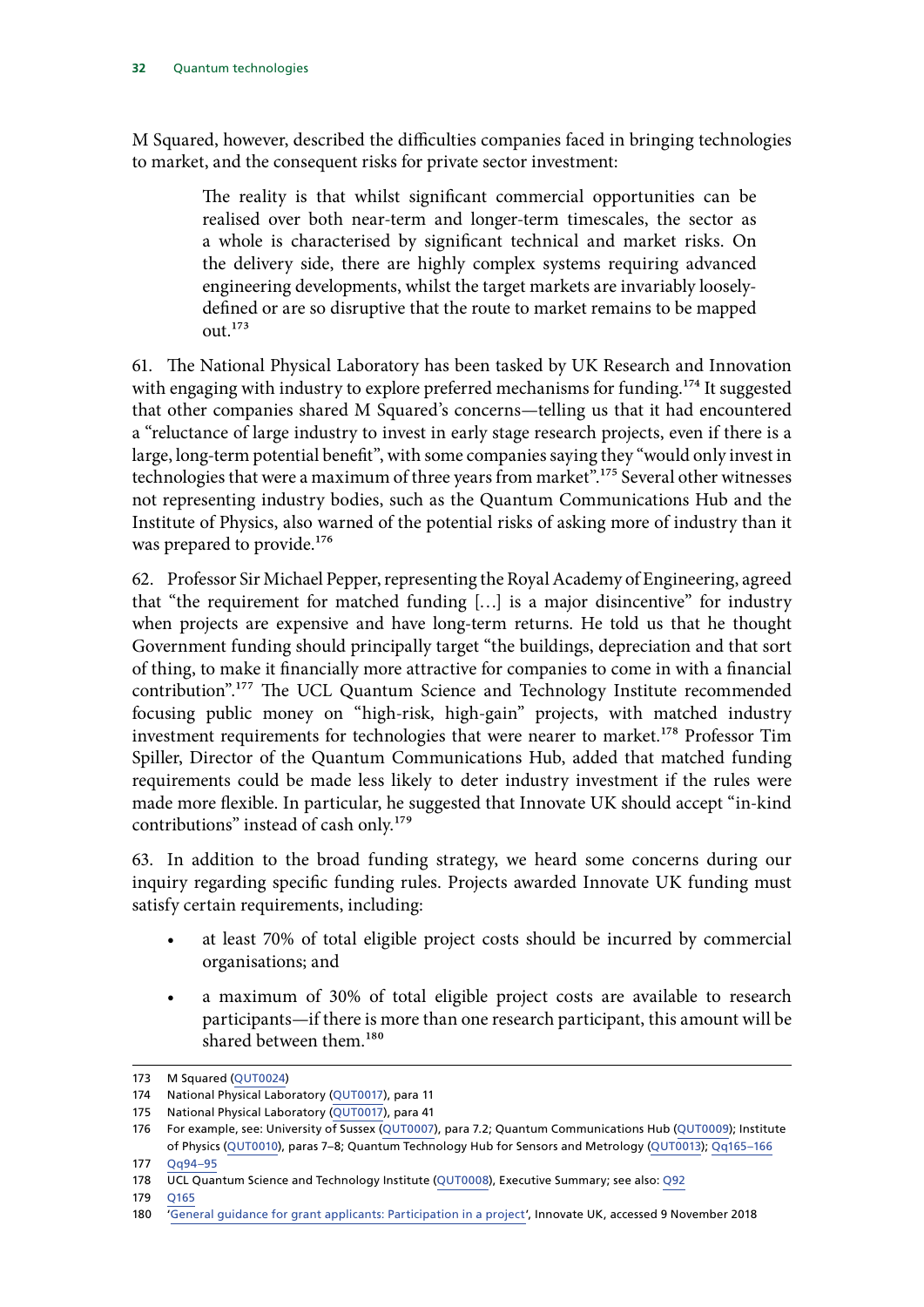Innovate UK explains in its guidance that these rules are intended to provide "funding to support and stimulate innovation in the UK economy", by "encouraging businesses to work with other commercial and research organisations".<sup>181</sup> However, Fraunhofer UK Research Ltd warned us that the 30% limit for non-commercial organisations prevented themselves and other research and technology organisations (RTOs<sup>182</sup>) from assisting some companies as fully as they could, because:

> For many of the smaller companies, undertaking 70% of a project is a daunting prospect and they may lack the expertise, [employees], and matched funds, for example, to undertake £700,000 of activity from a £1m project. Fraunhofer CAP is repeatedly asked to do more than 50% of the work and projects are being artificially trimmed in their ambition to meet the rules.<sup>183</sup>

64. Fraunhofer UK Research Ltd further warned that "the 30% limit prohibits meaningful consortia of multiple RTOs or combinations of Higher Education Institutions and RTOs working together on projects".<sup>184</sup> It advocated relaxing the rule for quantum technology projects "to enable the rapid transition of technologies from university lab, through RTO development and national lab standards to the small or medium-sized enterprise".<sup>185</sup> Dr Peter Thompson, CEO of the National Physical Laboratory (another RTO), agreed that flexibility in application of this rule could be beneficial:

> There could probably be a relaxation so that we identify absolutely what the right team is for the right programme and then look at the funding model. Sometimes it is the other way round; the right organisations cannot be part of the consortium because of the rules. We need some flexibility.186

M Squared additionally suggested that Innovate UK should review "the extent to which any one company can participate in the programme as to avoid limiting the overall investment that is made in a given funding round".<sup>187</sup>

65. UKRI explained that the 30% limit for non-commercial organisations was in place to "encourage greater industry commitment and investment to these projects as the endeavours become more sustainable".<sup>188</sup> It added:

> We continue to keep funding rules for programmes supporting the development of quantum technologies under consideration and modify these for the specific funding route if necessary. If an RTO (or any other organisation) has a compelling proposal but cannot identify a suitable

185 Fraunhofer UK Research Ltd ([QUT0021](http://data.parliament.uk/writtenevidence/committeeevidence.svc/evidencedocument/science-and-technology-committee/quantum-technologies/written/81021.html))

187 M Squared ([QUT0024\)](http://data.parliament.uk/writtenevidence/committeeevidence.svc/evidencedocument/science-and-technology-committee/quantum-technologies/written/81354.html)

<sup>181</sup> 'General guidance for grant applicants: Participation in a project', Innovate UK, accessed 9 November 2018

<sup>182</sup> Innovate UK defines research and technology organisations (RTOs) as non-profit entity "whose primary goal is to independently conduct fundamental research, industrial research or experimental development or to widely disseminate the results of such activities by way of teaching, publication or knowledge transfer"—' General guidance for grant applicants: Research organisations', Innovate UK, accessed 9 November 2018

<sup>183</sup> Fraunhofer UK Research Ltd ([QUT0021](http://data.parliament.uk/writtenevidence/committeeevidence.svc/evidencedocument/science-and-technology-committee/quantum-technologies/written/81021.html))

<sup>184</sup> Fraunhofer UK Research Ltd ([QUT0021](http://data.parliament.uk/writtenevidence/committeeevidence.svc/evidencedocument/science-and-technology-committee/quantum-technologies/written/81021.html))

<sup>186</sup> [Q306](http://data.parliament.uk/writtenevidence/committeeevidence.svc/evidencedocument/science-and-technology-committee/quantum-technologies/oral/86927.html)

<sup>188</sup> UK Research and Innovation ([QUT0031](http://data.parliament.uk/writtenevidence/committeeevidence.svc/evidencedocument/science-and-technology-committee/quantum-technologies/written/91952.html))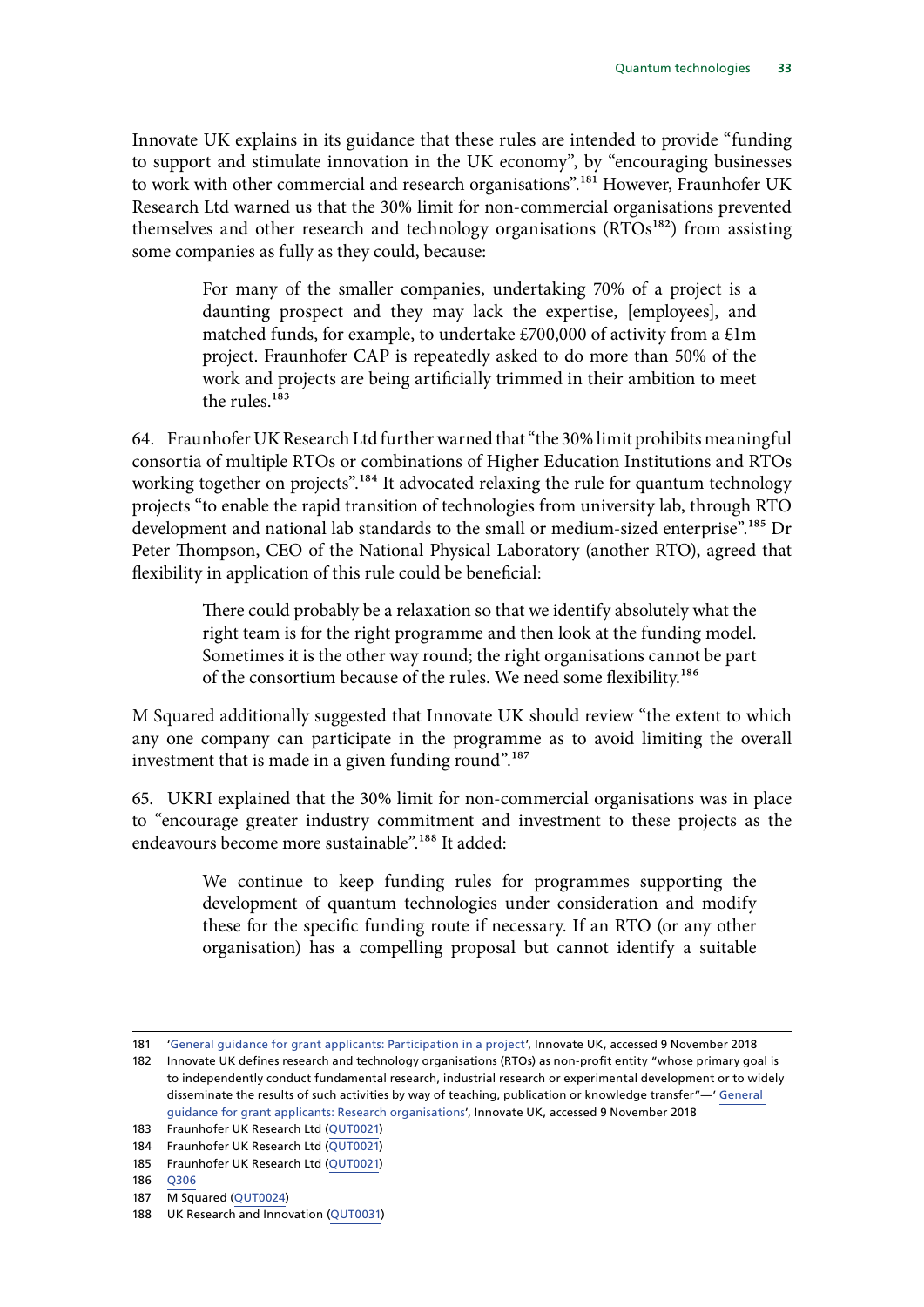<span id="page-35-0"></span>competition to seek funding, we would encourage them to talk to us, through one of our councils, so we could explore an appropriate funding route.189

66. **It is right that the Government should look to industry to contribute to funding for technology development, especially as quantum technologies grow closer to commercialisation. However, it is important that matched funding requirements do not prevent important work from going ahead. Other funding rules, such as the 30% limit on project funding awarded to non-commercial organisations, can also restrict the scope of some projects.**

67. *Innovate UK should ensure that there is flexibility in rules where State Aid rules and other relevant regulations allow it, and design the rules applying to funding calls around the aims of the project rather than designing projects around the standard rules. In particular, the 30% limit on funding that can be awarded to non-commercial organisations should be relaxed where it hampers applications for funding calls or the scope of the projects funded. UK Research and Innovation should monitor the impact of any matched funding requirements and ensure that such conditions do not detriment the development of quantum technologies in the UK. It should take into account 'inkind' contributions (such as time, access to facilities or training) from industry rather than pure investment alone, and continually review the funding environment in the UK compared to other quantum technology programmes internationally, to ensure that the UK remains competitive. The Government should prioritise spending on initiatives or capital that will benefit the development of the wider UK quantum technologies industry alongside those projects that will encourage co-investment from industry.*

68. *UK Research and Innovation, in co-operation with the new Executive Board, should regularly review the funding available to fundamental research in quantum science. As the Government aims to increase spending on research and development to 2.4% of GDP, and as the National Quantum Technologies Programme develops the application and commercialisation of quantum technologies, the Government should be ready to provide the funding required to ensure fundamental research keeps pace. UK Research and Innovation should additionally ensure that projects of a variety of scale and duration are funded, to ensure that opportunities exist for organisations of all sizes.*

#### **Demonstrator projects and Government procurement**

69. The Quantum Engineering Technology (QET) Labs, at the University of Bristol, told us that "the UK's quantum industry is in its early stages and mainly consists of a small number of start-ups",<sup>190</sup> which tend to produce components for quantum-enabled products rather than the final products themselves.191 Professor Delpy explained that the next stage of a quantum industry would involve "systems integrators" (larger companies producing final products, such as an automotive manufacturer building new cars) incorporating quantum components into their products.<sup>192</sup> Dr Graeme Malcolm, CEO of M Squared, similarly explained that a fully-developed industry would "need to have

<sup>189</sup> UK Research and Innovation ([QUT0031](http://data.parliament.uk/writtenevidence/committeeevidence.svc/evidencedocument/science-and-technology-committee/quantum-technologies/written/91952.html))

<sup>190</sup> QET Labs, University of Bristol ([QUT0019](http://data.parliament.uk/writtenevidence/committeeevidence.svc/evidencedocument/science-and-technology-committee/quantum-technologies/written/81019.html))

<sup>191</sup> See also: QuantIC, University of Glasgow [\(QUT0002](http://data.parliament.uk/writtenevidence/committeeevidence.svc/evidencedocument/science-and-technology-committee/quantum-technologies/written/80838.html)), para 12; Q15

<sup>192</sup> [Qq5,](http://data.parliament.uk/writtenevidence/committeeevidence.svc/evidencedocument/science-and-technology-committee/quantum-technologies/oral/84595.html) [15](http://data.parliament.uk/writtenevidence/committeeevidence.svc/evidencedocument/science-and-technology-committee/quantum-technologies/oral/84595.html) and [22–23](http://data.parliament.uk/writtenevidence/committeeevidence.svc/evidencedocument/science-and-technology-committee/quantum-technologies/oral/84595.html)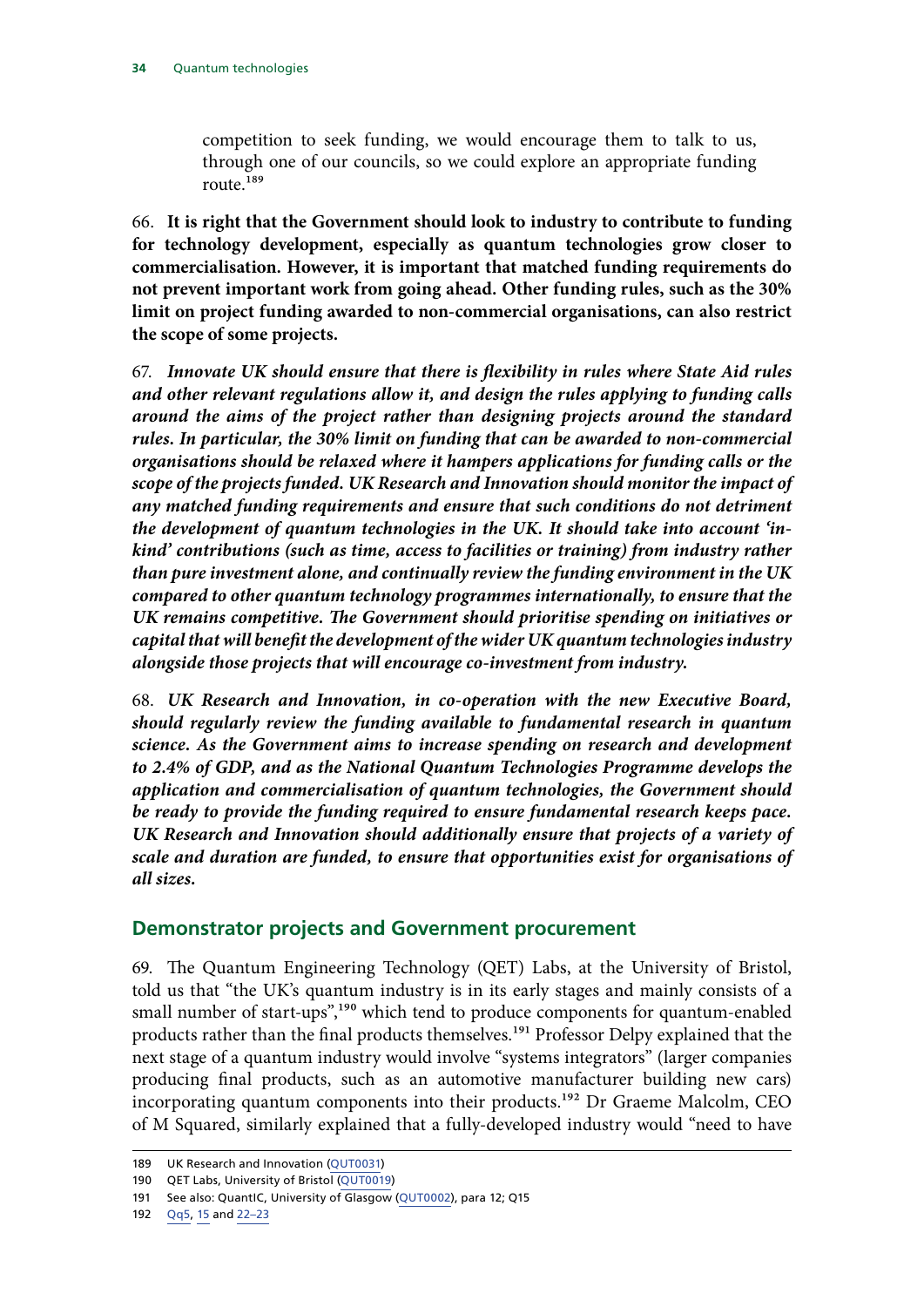the basic components, the supply chains, the integrations and the end users all lining up together".193 The Quantum Communications Hub, however, warned that demand from end-users was currently low:

> Perhaps the biggest barrier remaining for the commercialisation and uptake of quantum communications technologies is the growth of markets and the stimulation of market pull. Disruptive technologies often start with 'technology push' and this now needs to change.<sup>194</sup>

The Ministry of Defence agreed that "the first priority [for the second phase of the National Programme] should be engaging industry and end-users to stimulate technology translation and early adoption".<sup>195</sup>

70. Fraunhofer UK Research Ltd told us that it perceived "a realisation in industry that quantum technology is coming" and said that "there is now a glint in the eye of Tier 1 companies at the very mention of quantum technologies".<sup>196</sup> This was not, however, a common opinion.<sup>197</sup> Professor Knight warned:

> There is low industry awareness, and it worries me. When I am in North America and talk to CEOs and chairs of companies, they are fully aware of new technologies and their development. There is not quite that sense yet in some of the big companies here in the UK, so we need to do more work on it.198

Dr Peter Thompson, CEO of the National Physical Laboratory, told us that although large parts of industry did not yet recognise the potential of quantum technology, his experience of engaging with large companies indicated that attitudes could be changed "quite rapidly".<sup>199</sup> The National Physical Laboratory recommended that "in order to better engage large industry, near-market technology solutions need to be practically demonstrated, to provide industry with the confidence to invest in this area".<sup>200</sup> Support for such demonstrator projects was widespread among our witnesses.<sup>201</sup> Dr Thompson emphasised that "proof of value, or the route to proof of value" must be demonstrated, "rather than proof of concept".<sup>202</sup>

71. The Government Office for Science noted in its 2016 report on quantum technologies that the "Government is not subject to the same near-term commercial constraints as private sector organisations", which "gives it a unique ability to act as a demonstration client".203 The Institute of Physics told us, however, that—outside the defence sector—

<sup>193</sup> [Q188](http://data.parliament.uk/writtenevidence/committeeevidence.svc/evidencedocument/science-and-technology-committee/quantum-technologies/oral/86312.html)

<sup>194</sup> Quantum Communications Hub ([QUT0009](http://data.parliament.uk/writtenevidence/committeeevidence.svc/evidencedocument/science-and-technology-committee/quantum-technologies/written/80929.html))

<sup>195</sup> Ministry of Defence ([QUT0026\)](http://data.parliament.uk/writtenevidence/committeeevidence.svc/evidencedocument/science-and-technology-committee/quantum-technologies/written/85434.html), para 22

<sup>196</sup> Fraunhofer UK Research Ltd ([QUT0021](http://data.parliament.uk/writtenevidence/committeeevidence.svc/evidencedocument/science-and-technology-committee/quantum-technologies/written/81021.html))

<sup>197</sup> For example, see: University of Strathclyde ([QUT0004](http://data.parliament.uk/writtenevidence/committeeevidence.svc/evidencedocument/science-and-technology-committee/quantum-technologies/written/80895.html)); Institute of Physics ([QUT0010](http://data.parliament.uk/writtenevidence/committeeevidence.svc/evidencedocument/science-and-technology-committee/quantum-technologies/written/80942.html)), para 11; PA Consulting Group ([QUT0014](http://data.parliament.uk/writtenevidence/committeeevidence.svc/evidencedocument/science-and-technology-committee/quantum-technologies/written/80975.html)), para 3; [Qq302](http://data.parliament.uk/writtenevidence/committeeevidence.svc/evidencedocument/science-and-technology-committee/quantum-technologies/oral/86927.html) and [368](http://data.parliament.uk/writtenevidence/committeeevidence.svc/evidencedocument/science-and-technology-committee/quantum-technologies/oral/89730.html)

<sup>198</sup> [Q40](http://data.parliament.uk/writtenevidence/committeeevidence.svc/evidencedocument/science-and-technology-committee/quantum-technologies/oral/84595.html)  $199 \quad \overline{O302}$ 

<sup>200</sup> National Physical Laboratory ([QUT0017](http://data.parliament.uk/writtenevidence/committeeevidence.svc/evidencedocument/science-and-technology-committee/quantum-technologies/written/81005.html)), para 41

<sup>201</sup> For example, see: Quantum Technology Hub for Sensors and Metrology [\(QUT0013\)](http://data.parliament.uk/writtenevidence/committeeevidence.svc/evidencedocument/science-and-technology-committee/quantum-technologies/written/80962.html); Institute of Physics [\(QUT0010\)](http://data.parliament.uk/writtenevidence/committeeevidence.svc/evidencedocument/science-and-technology-committee/quantum-technologies/written/80942.html), para 9; PA Consulting Group [\(QUT0014\)](http://data.parliament.uk/writtenevidence/committeeevidence.svc/evidencedocument/science-and-technology-committee/quantum-technologies/written/80975.html), para 14; National Physical Laboratory ([QUT0017](http://data.parliament.uk/writtenevidence/committeeevidence.svc/evidencedocument/science-and-technology-committee/quantum-technologies/written/81005.html)), paras 41 and 48; EU COST action QTSpace [\(QUT0018](http://data.parliament.uk/writtenevidence/committeeevidence.svc/evidencedocument/science-and-technology-committee/quantum-technologies/written/81008.html)); [Qq142,](http://data.parliament.uk/writtenevidence/committeeevidence.svc/evidencedocument/science-and-technology-committee/quantum-technologies/oral/86312.html) [231](http://data.parliament.uk/writtenevidence/committeeevidence.svc/evidencedocument/science-and-technology-committee/quantum-technologies/oral/86927.html), [279](http://data.parliament.uk/writtenevidence/committeeevidence.svc/evidencedocument/science-and-technology-committee/quantum-technologies/oral/86927.html) and [297](http://data.parliament.uk/writtenevidence/committeeevidence.svc/evidencedocument/science-and-technology-committee/quantum-technologies/oral/86927.html)

<sup>202</sup> [Q303](http://data.parliament.uk/writtenevidence/committeeevidence.svc/evidencedocument/science-and-technology-committee/quantum-technologies/oral/86927.html)

<sup>203</sup> Government Office for Science, '[The Quantum Age: technological opportunities'](https://assets.publishing.service.gov.uk/government/uploads/system/uploads/attachment_data/file/564946/gs-16-18-quantum-technologies-report.pdf) (2016), p48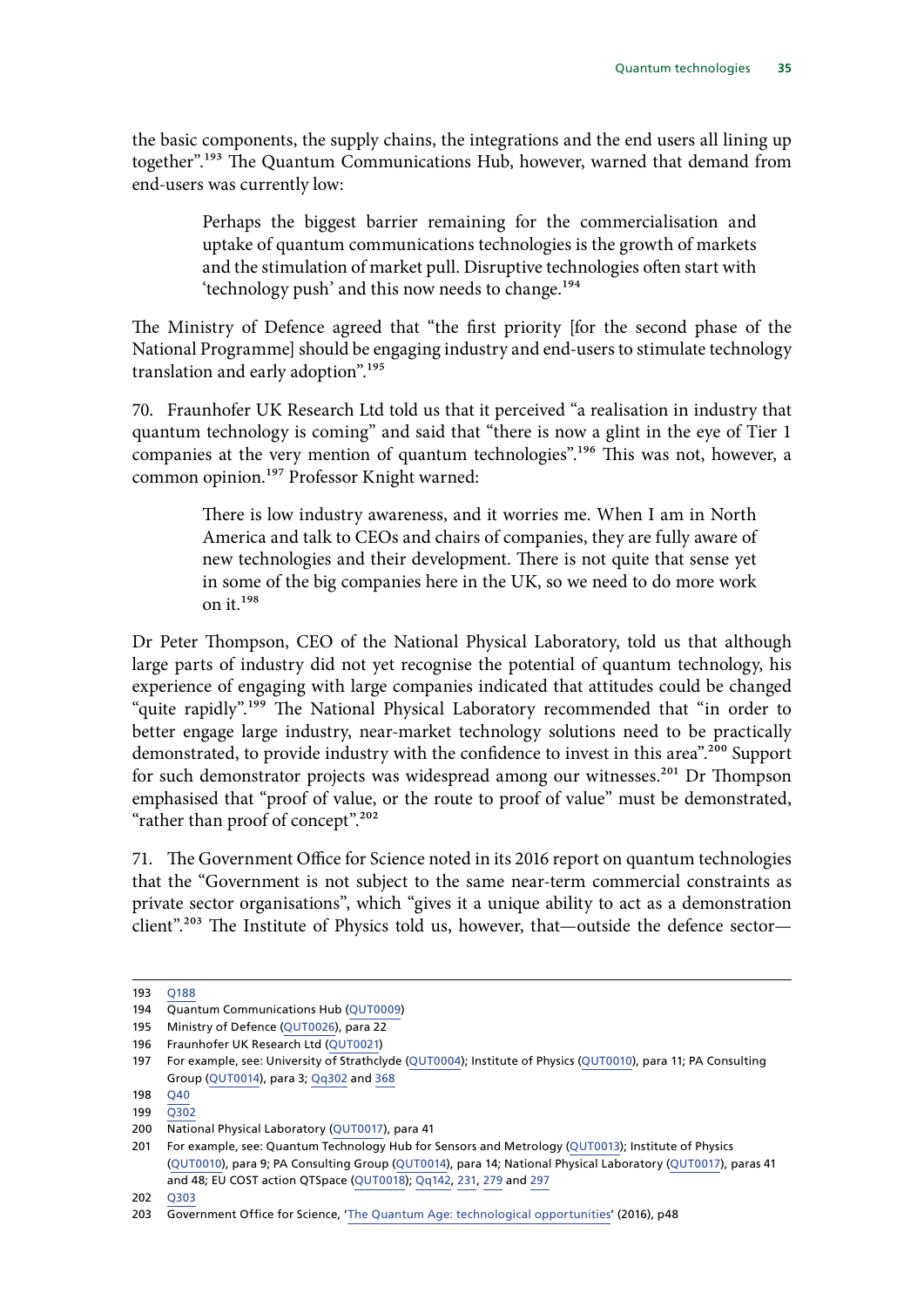public bodies could be supporting more demonstrator projects.<sup>204</sup> Professor Kai Bongs, Director of the National Quantum Hub for Sensors and Metrology, told us that his Hub had been involved in two demonstrator projects funded by the Defence Science and Technology Laboratory, and that these had "proven extremely efficient in deeply involving the industry".<sup>205</sup> He outlined the sort of demonstrator projects that he felt the Government should be looking to support:

> We see benefits mainly in areas where there is large public interest but maybe more fragmented and smaller scale company infrastructure projects. For instance, the Department for Transport could look into sensors for drainage under rail tracks or sinkholes under roads, which are billion-level problems, but are quite hard to solve with conventional technologies; or you might think about [the Department for Environment, Food and Rural Affairs] investing in sensors to look for river embankments in flood areas.<sup>206</sup>

Indeed, we heard of a variety of potential demonstrator projects during the course of our inquiry, such as:

- atomic clocks and quantum sensors could be used to develop systems that deliver short-term precision-timing and navigational capability, providing resilience to temporary interruptions in global navigation satellite systems;<sup>207</sup>
- quantum sensors could provide accurate mapping of structures and conditions underground, which could help construction projects plan around hidden obstacles to avoid delays and additional costs;<sup>208</sup>
- quantum cryptography systems could be integrated into communication networks to enhance communication security;<sup>209</sup>
- space-based ventures could stimulate the development of quantum technologies for more conventional use, for example satellite-mounted quantum sensors could improve natural resource discovery and environmental monitoring;<sup>210</sup> and
- in the longer term, quantum computers may find diverse applications, including for drug development, product design or logistical management.<sup>211</sup>

72. The Science Minister, Sam Gyimah MP, assured us that he was "looking at the opportunity for Government to play a role in [the development of quantum technologies] as a procurer of innovation".<sup>212</sup> However, pressed on what he was doing to encourage Government support for technology demonstration projects outside of the Ministry of Defence, the Minister told us that:

208 Institute of Physics ([QUT0010](http://data.parliament.uk/writtenevidence/committeeevidence.svc/evidencedocument/science-and-technology-committee/quantum-technologies/written/80942.html)), para 9 and [Q300](http://data.parliament.uk/writtenevidence/committeeevidence.svc/evidencedocument/science-and-technology-committee/quantum-technologies/oral/86927.html)

<sup>204</sup> Institute of Physics ([QUT0010](http://data.parliament.uk/writtenevidence/committeeevidence.svc/evidencedocument/science-and-technology-committee/quantum-technologies/written/80942.html)), para 9

<sup>205</sup> [Q231](http://data.parliament.uk/writtenevidence/committeeevidence.svc/evidencedocument/science-and-technology-committee/quantum-technologies/oral/86927.html)

<sup>206</sup> [Q231](http://data.parliament.uk/writtenevidence/committeeevidence.svc/evidencedocument/science-and-technology-committee/quantum-technologies/oral/86927.html)

<sup>207</sup> For example: Teledyne e2v ([QUT0016\)](http://data.parliament.uk/writtenevidence/committeeevidence.svc/evidencedocument/science-and-technology-committee/quantum-technologies/written/80995.html); National Physical Laboratory [\(QUT0017\)](http://data.parliament.uk/writtenevidence/committeeevidence.svc/evidencedocument/science-and-technology-committee/quantum-technologies/written/81005.html), para 54; [Qq297–299](http://data.parliament.uk/writtenevidence/committeeevidence.svc/evidencedocument/science-and-technology-committee/quantum-technologies/oral/86927.html); National Physical Laboratory ([QUT0028\)](http://data.parliament.uk/writtenevidence/committeeevidence.svc/evidencedocument/science-and-technology-committee/quantum-technologies/written/87005.html); see also: Government Office for Science, 'Satellite-derived Time and Position: A [Study of Critical Dependencies'](https://assets.publishing.service.gov.uk/government/uploads/system/uploads/attachment_data/file/676675/satellite-derived-time-and-position-blackett-review.pdf) (2018), p69

<sup>209</sup> [Q300](http://data.parliament.uk/writtenevidence/committeeevidence.svc/evidencedocument/science-and-technology-committee/quantum-technologies/oral/86927.html)

<sup>210</sup> EU COST action QTSpace ([QUT0018\)](http://data.parliament.uk/writtenevidence/committeeevidence.svc/evidencedocument/science-and-technology-committee/quantum-technologies/written/81008.html); [Q300](http://data.parliament.uk/writtenevidence/committeeevidence.svc/evidencedocument/science-and-technology-committee/quantum-technologies/oral/86927.html)

<sup>211</sup> Airbus [\(QUT0001](http://data.parliament.uk/writtenevidence/committeeevidence.svc/evidencedocument/science-and-technology-committee/quantum-technologies/written/80089.html)); Manchester Metropolitan University [\(QUT0003\)](http://data.parliament.uk/writtenevidence/committeeevidence.svc/evidencedocument/science-and-technology-committee/quantum-technologies/written/80865.html), para 13; [Qq82](http://data.parliament.uk/writtenevidence/committeeevidence.svc/evidencedocument/science-and-technology-committee/quantum-technologies/oral/84595.html) and [300](http://data.parliament.uk/writtenevidence/committeeevidence.svc/evidencedocument/science-and-technology-committee/quantum-technologies/oral/86927.html)

<sup>212</sup> [Q380](http://data.parliament.uk/writtenevidence/committeeevidence.svc/evidencedocument/science-and-technology-committee/quantum-technologies/oral/89730.html)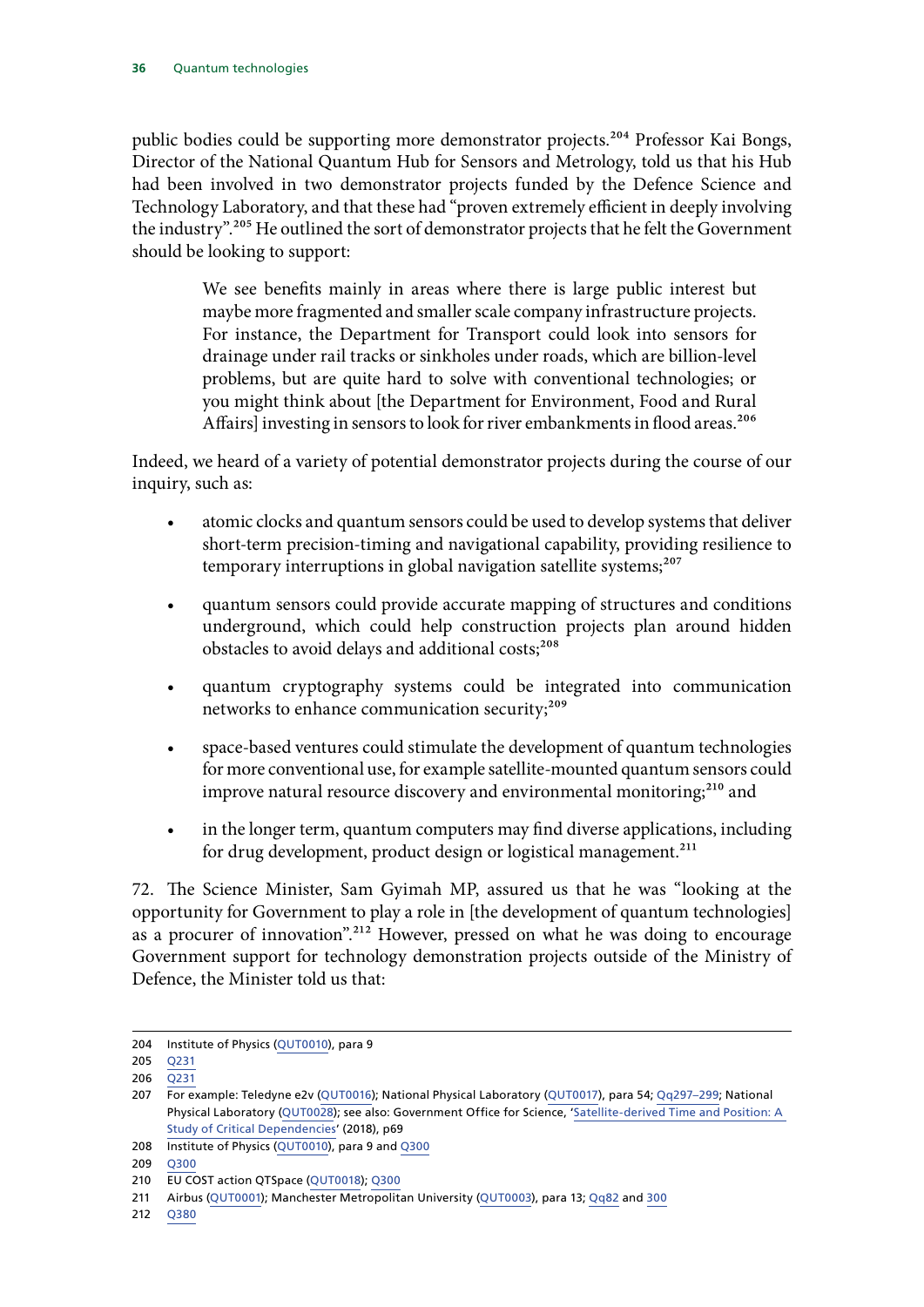My Department […] does a lot of work with [the Department for Digital, Culture, Media and Sport]. We are currently going through a review of quantum computing and quantum technologies. We will report by the end of this year, and there will be recommendations for Ministers to follow [...] As for other Departments, there is work going on, but it is not directly within my area of responsibility to drive the quantum technologies and how they could be exploited in the transport Department.<sup>213</sup>

Professor Sir Mark Walport, Chief Executive of UKRI, added that "the chief scientist network has an important role to play" in raising awareness of the potential of quantum technologies across Government.<sup>214</sup>

73. **Awareness across industry of the potential for quantum technologies, in particular in the short-term, needs to be improved.** *The new Executive Board should engage with businesses and industry bodies that are not yet actively pursuing opportunities presented by quantum technologies, articulating the near-term capabilities expected of such technologies and investigating what specific product requirements and technology demonstrations are needed to drive uptake in different sectors. This activity should aim to raise industrial awareness of quantum technologies and feed into the Executive Board's roadmap and strategy for developing the UK quantum technologies industry.*

74. **We commend the Ministry of Defence on its support for quantum technology demonstrator projects. Similar opportunities exist for other Government departments to support the development of quantum technology products that they would benefit from, with the added advantage of assisting the nascent UK quantum industry by demonstrating the value of quantum technologies to other potential end-users.** *In collaboration with the Chief Scientific Adviser network, the new Executive Board of the National Quantum Technologies Programme should identify opportunities for Government Departments to support quantum technology demonstrator projects and encourage their uptake by assessing the positive impacts that such projects could achieve for the Department and for the UK quantum technologies industry, if successful.*

#### **The Small Business Research Initiative**

75. The opportunity for Government departments to support the commercialisation of new technologies is the focus of the Small Business Research Initiative (SBRI),<sup>215</sup> which aims to "help [innovators] demonstrate and develop their new technologies" as well as "[helping] government organisations solve tough challenges by connecting them with innovative businesses".216 The SBRI provides support to public bodies, through Innovate UK, to run competitions inviting businesses to bid for contracts to develop innovative solutions to specific challenges faced by the public sector body.<sup>217</sup> The initiative was re-launched in 2008 but was not allocated any defined funding.<sup>218</sup> An independent, Government-commissioned review of SBRI (the 'Connell Review') concluded in 2017 that

<sup>213</sup> [Q377](http://data.parliament.uk/writtenevidence/committeeevidence.svc/evidencedocument/science-and-technology-committee/quantum-technologies/oral/89730.html)

<sup>214</sup> [Q401](http://data.parliament.uk/writtenevidence/committeeevidence.svc/evidencedocument/science-and-technology-committee/quantum-technologies/oral/89730.html)

<sup>215</sup> '[SBRI: the Small Business Research Initiative'](https://www.gov.uk/government/collections/sbri-the-small-business-research-initiative), UK Research and Innovation, accessed 6 November 2018

<sup>216</sup> Innovate UK, '[SBRI](https://assets.publishing.service.gov.uk/government/uploads/system/uploads/attachment_data/file/642084/SBRI_helping_government_helping_business_2017_infographic_04092017.pdf)' (2017)

<sup>217</sup> Innovate UK, ['Government Challenges, Ideas from Business, Innovative Solutions](https://assets.publishing.service.gov.uk/government/uploads/system/uploads/attachment_data/file/436237/CO-011_SBRI_JUN15_Brochure_WEB_FINAL.pdf)' (2015)

<sup>218</sup> David Connell, '[Leveraging Public Procurement to Grow the Innovation Economy: An Independent Review of the](https://assets.publishing.service.gov.uk/government/uploads/system/uploads/attachment_data/file/669605/Leveraging_Public_Procurement_David_Connell_report.pdf)  [Small Business Research Initiative](https://assets.publishing.service.gov.uk/government/uploads/system/uploads/attachment_data/file/669605/Leveraging_Public_Procurement_David_Connell_report.pdf)' (2017), p38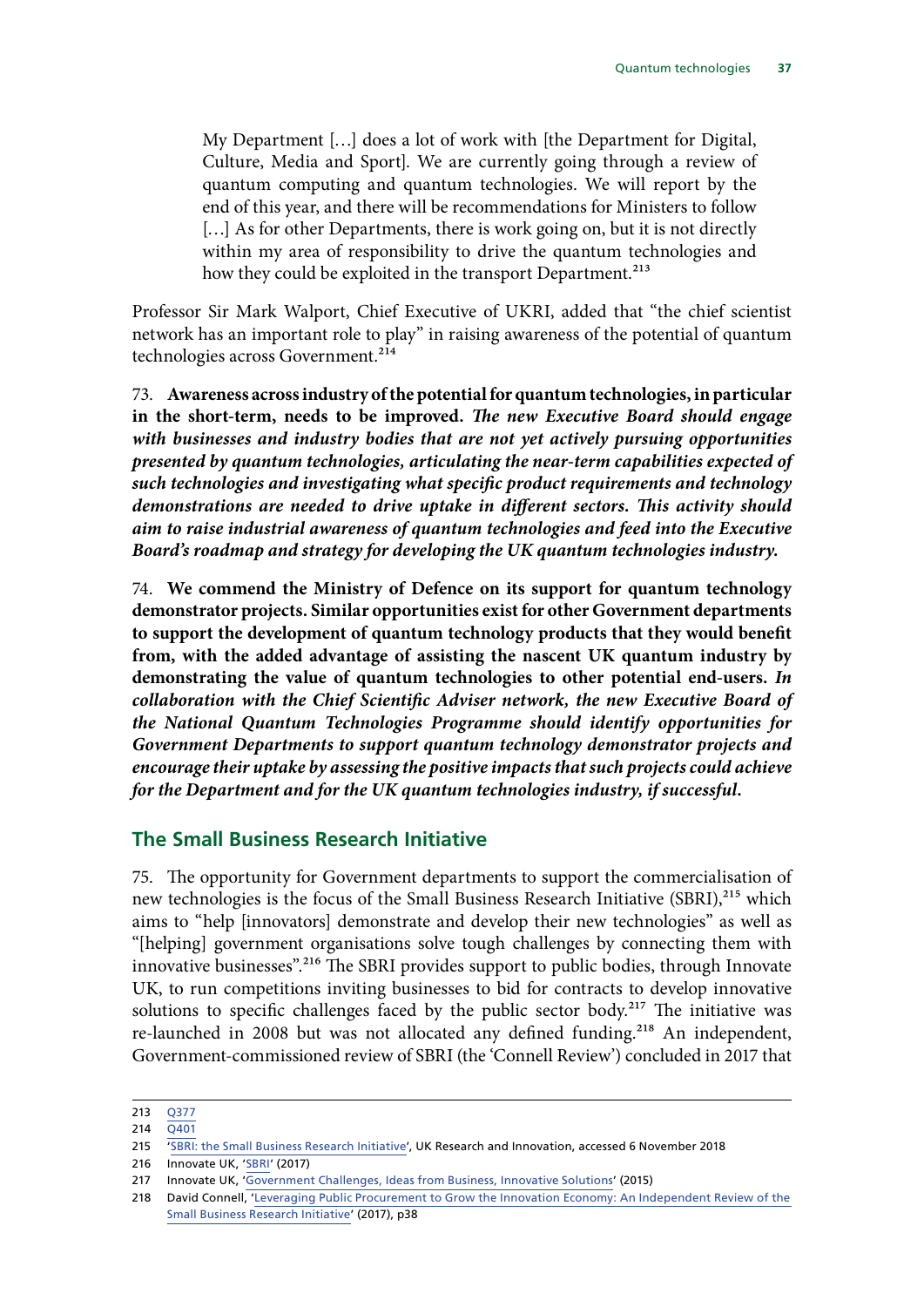"the public sector is still not taking full advantage of SBRI's potential".<sup>219</sup> It noted that SBRI spending targets were missed before being abandoned, and that spending fell by 24% from 2014–15 to 2015–16, the last year for which records are available.<sup>220</sup> The review made several recommendations on how to make better use of the opportunity presented by SBRI, including:

- the establishment of a central SBRI fund into which public sector organisations could bid to fund a programme of SBRI competitions, to reach around £250m per annum within six years;
- the establishment of a 'National SBRI Fund Board', comprising public and private sector representatives, to oversee the central SBRI fund, set funding conditions and guidelines for SBRI programmes and review departmental or agency programme proposals; and
- the introduction of a third phase of funding for a small number of projects, combined with a drive to ensure that funding for first and second phase projects meet guidelines (£50,000–100,000 for Phase 1 and £250,000–1m for Phase 2).<sup>221</sup>

76. We wrote to the Chancellor of the Exchequer in April 2018, seeking clarification on how the Government intended to act upon the recommendations of the Connell Review.<sup>222</sup> In response, the Secretary of State for Business, Energy and Industrial Strategy informed us that the Government was "taking on board recommendations for a central fund and the need for departments to build SBRI capability", but set out no new measures that it would take beyond what had been set out in the Industrial Strategy White Paper.<sup>223</sup> The White Paper, however, was published prior to the publication of the Connell review and so did not respond to its recommendations.<sup>224</sup> Instead, it announced the Government's intention to "refocus the SBRI to increase its impact for innovative businesses", aligning it with the Government's Grand Challenges, and to establish a GovTech Catalyst as "a first step" towards "building capability in the public sector to drive productivity by adopting SBRI solutions".<sup>225</sup> The GovTech Catalyst was created to "help public bodies to identify challenges that could be solved with new digital technologies and build capability to run SBRI competitions".<sup>226</sup> It has been allocated  $£20m$  to support 15 challenges over three years.<sup>227</sup>

- 219 David Connell, '[Leveraging Public Procurement to Grow the Innovation Economy: An Independent Review of](https://assets.publishing.service.gov.uk/government/uploads/system/uploads/attachment_data/file/669605/Leveraging_Public_Procurement_David_Connell_report.pdf)  [the Small Business Research Initiative'](https://assets.publishing.service.gov.uk/government/uploads/system/uploads/attachment_data/file/669605/Leveraging_Public_Procurement_David_Connell_report.pdf) (2017), p7; The Government acknowledged to our predecessor Committee that SBRI had "yet to reach its full potential"—House of Commons Science and Technology Committee, Second Special Report of Session 2017–19, ['Managing intellectual property and technology transfer: Government](https://publications.parliament.uk/pa/cm201719/cmselect/cmsctech/318/318.pdf)  [Response](https://publications.parliament.uk/pa/cm201719/cmselect/cmsctech/318/318.pdf)', HC 318, p3
- 220 David Connell, 'Leveraging Public Procurement to Grow the Innovation Economy: An Independent Review of the [Small Business Research Initiative](https://assets.publishing.service.gov.uk/government/uploads/system/uploads/attachment_data/file/669605/Leveraging_Public_Procurement_David_Connell_report.pdf)' (2017), pp38–42

<sup>221</sup> David Connell, '[Leveraging Public Procurement to Grow the Innovation Economy: An Independent Review of the](https://assets.publishing.service.gov.uk/government/uploads/system/uploads/attachment_data/file/669605/Leveraging_Public_Procurement_David_Connell_report.pdf)  [Small Business Research Initiative](https://assets.publishing.service.gov.uk/government/uploads/system/uploads/attachment_data/file/669605/Leveraging_Public_Procurement_David_Connell_report.pdf)' (2017), pp14–17

<sup>222</sup> [Letter](https://www.parliament.uk/documents/commons-committees/treasury/Correspondence/2017-19/180424-Chairs-to-Chancellor-re-SBRI-Connell-Review.pdf) from Rt Hon Norman Lamb MP, Rt Hon Nicky Morgan MP and Rachel Reeves MP to Rt Hon Philip Hammond MP, 24 April 2018

<sup>223</sup> [Letter](https://www.parliament.uk/documents/commons-committees/science-technology/Correspondence/180515-Secretary-of-State-for-BEIS-to-Chairs-small-business-research-initiative.pdf) from Rt Hon Greg Clark MP to Rt Hon Norman Lamb MP, Rt Hon Nicky Morgan MP and Rachel Reeves MP, 15 May 2018

<sup>224</sup> HM Government, '[Industrial Strategy: Building a Britain fit for the future'](https://assets.publishing.service.gov.uk/government/uploads/system/uploads/attachment_data/file/664563/industrial-strategy-white-paper-web-ready-version.pdf)

<sup>225</sup> HM Government, '[Industrial Strategy: Building a Britain fit for the future'](https://assets.publishing.service.gov.uk/government/uploads/system/uploads/attachment_data/file/664563/industrial-strategy-white-paper-web-ready-version.pdf), p70; The Grand Challenges are intended to improve UK lives and productivity by addressing major global changes, currently comprising 'artificial intelligence and data', 'ageing society', 'clean growth' and 'future of mobility'—HM Government, '[Industrial Strategy: Building a Britain fit for the future'](https://assets.publishing.service.gov.uk/government/uploads/system/uploads/attachment_data/file/664563/industrial-strategy-white-paper-web-ready-version.pdf), pp30–55

<sup>226</sup> [Letter from Rt Hon Greg Clark MP](https://www.parliament.uk/documents/commons-committees/science-technology/Correspondence/180515-Secretary-of-State-for-BEIS-to-Chairs-small-business-research-initiative.pdf) to Rt Hon Norman Lamb MP, Rt Hon Nicky Morgan MP and Rachel Reeves MP, 15 May 2018

<sup>227</sup> '[GovTech Catalyst information](https://www.gov.uk/government/collections/govtech-catalyst-information)', Government Digital Service, accessed 6 November 2018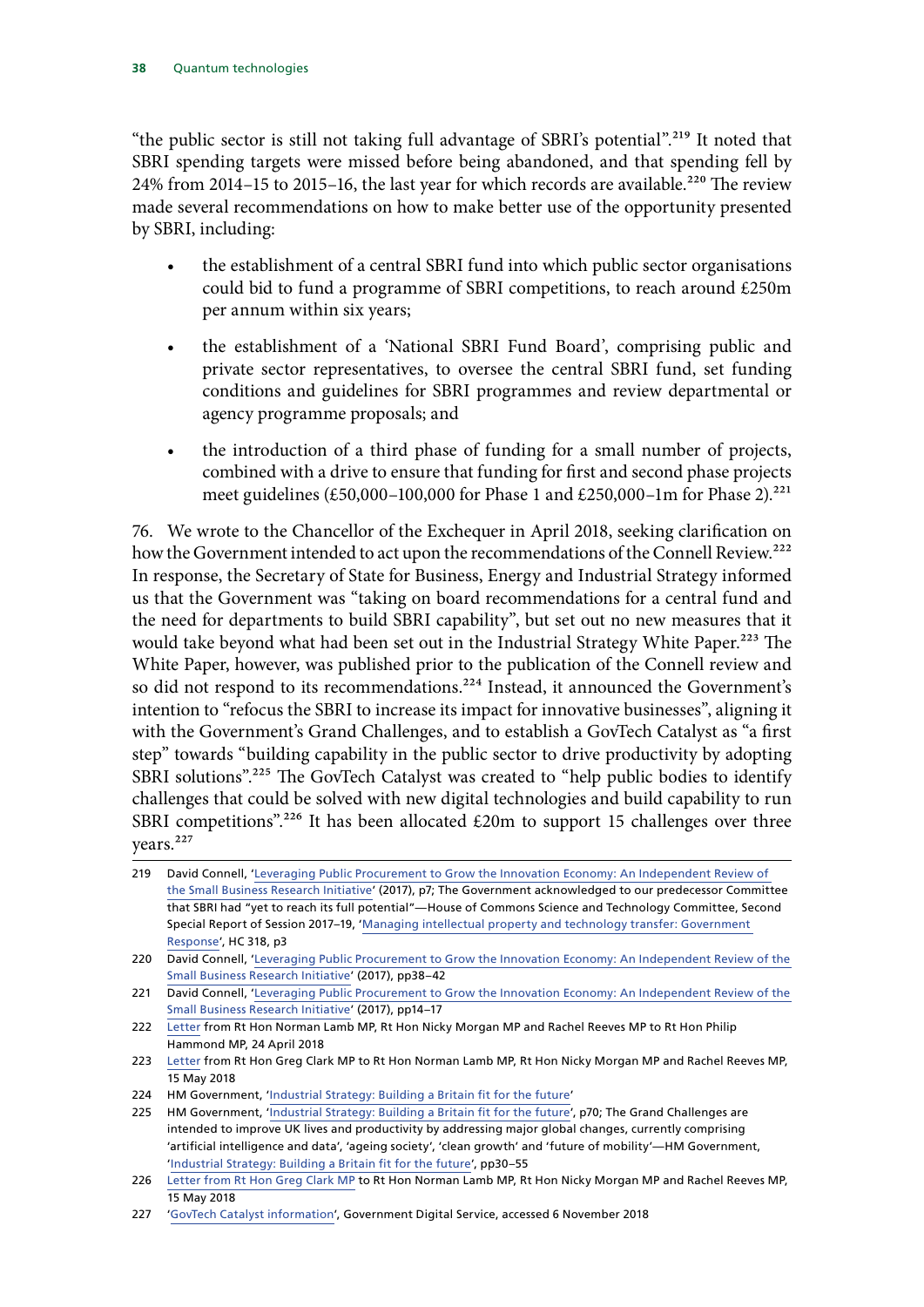77. Despite the lack of any clear proposed action to promote the use of SBRI to support the development of a UK quantum technologies industry, the Science Minister told us that the Government was "looking at how [it] could use [the SBRI] more actively".<sup>228</sup>

78. **We agree with the Connell Review that the Small Business Research Initiative has a "unique and valuable role to play in the innovation and procurement landscape", supporting UK businesses in developing innovative new products while enabling public sector bodies to source innovative solutions to the challenges they face. However, the Government's response to the Connell Review so far appears limited. The GovTech Catalyst only supports public bodies in sourcing digital technology solutions and the three-year, £20m GovTech Fund is significantly smaller than the £250m that the Connell Review recommended to be spent per annum through SBRI, or the £200m target the Government had for SBRI spending in 2014–15.** *We recommend that the Government fully adopts the recommendations of the Connell Review, and establishes a central SBRI fund with a National Board to oversee its delivery as part of the 2019 Spending Review.*

79. **Quantum technologies promise significant opportunities for UK economic growth as well as improvements to Government departments' capabilities. Quantum technologies are therefore particularly well-suited to the aims and implementation of the Small Business Research Initiative.** *We recommend that the Government establishes a QuantumTech Catalyst to drive public sector organisations' use of the Small Business Research Initiative for quantum technologies, in the same way that the GovTech Catalyst has for digital technologies. The new QuantumTech Catalyst should seek to launch a first round of challenges within six months of this Report's publication.*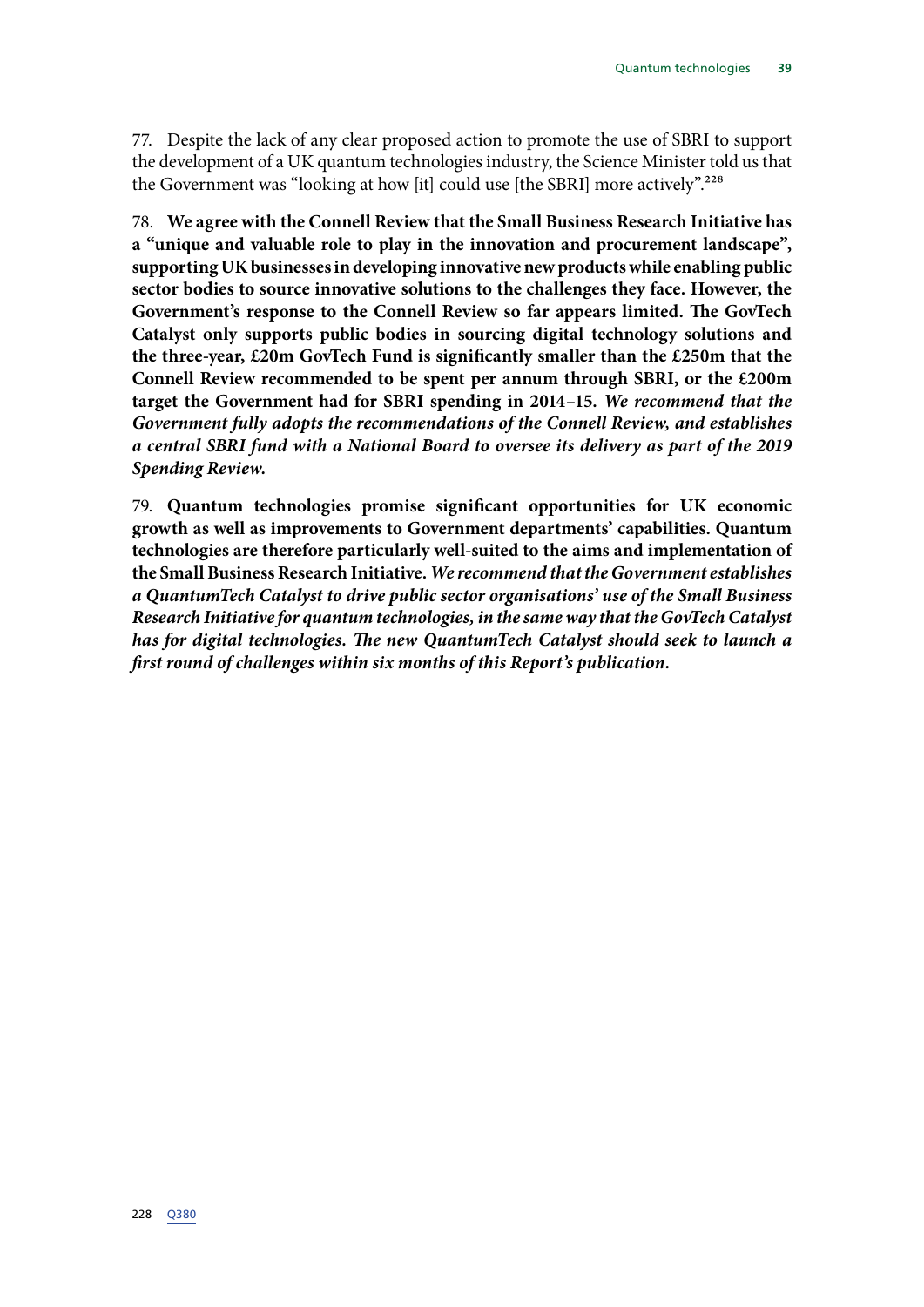# **6** Continuing the National Programme— Skills

80. A current or imminent skills shortage was identified as an obstacle to the growth of quantum technology activity in the UK by a wide variety of witnesses.<sup>229</sup> For example, Airbus told us that "the UK simply will not have enough engineers trained to meet the future demand for quantum-based solutions".230 The University of Sussex told us that "there is a severe skills shortage of qualified quantum engineers", and that in their opinion, this shortage was "the most crucial challenge" facing the UK quantum sector.<sup>231</sup> Professor John Morton, Director of the Quantum Science and Technology Institute at University College London, qualified that "the lack of skilled people in quantum technologies is currently a key bottleneck not just in the UK but around the world".<sup>232</sup>

81. The National Quantum Technologies Programme currently supports PhD-level training through three Centres for Doctoral Training focusing on quantum engineering and three Training and Skills Hubs in Quantum Systems Engineering, as well as through the Doctoral Training Partnership funds for PhD studentships at the Quantum Technology Hubs.<sup>233</sup> This has been complemented with PhD funding from the Defence Science and Technology Laboratory, which has so far supported 46 studentships.<sup>234</sup> The National Programme has additionally invested £16m in a quantum technology fellowship programme, to fund 14 "key researchers" to develop their careers.235 Professor Morton told us that "the UK can be said to be world leading in training and skills in quantum technologies", citing industry approval and interest from international competitors who want to learn more about the UK's training programmes.<sup>236</sup> Indeed, many witnesses emphasised the importance of continuing the different elements of the National Programme's current training schemes into the second phase.<sup>237</sup> Professor Martin Dawson, Head of the Fraunhofer Centre for Applied Photonics, agreed that "UK universities are very good at training highly qualified people" in quantum science, and that the Centres for Doctoral Training were "aligning themselves to training […] quantum engineers" rather than physicists, which he viewed as "a really crucial thing".<sup>238</sup> However, along with several other witnesses, he warned that the existing training programmes were not training enough students.<sup>239</sup>

238 [Q214](http://data.parliament.uk/writtenevidence/committeeevidence.svc/evidencedocument/science-and-technology-committee/quantum-technologies/oral/86312.html)

<sup>229</sup> See, for example: Airbus [\(QUT0001](http://data.parliament.uk/writtenevidence/committeeevidence.svc/evidencedocument/science-and-technology-committee/quantum-technologies/written/80089.html)); Networked Quantum Information Technologies Hub [\(QUT0006\)](http://data.parliament.uk/writtenevidence/committeeevidence.svc/evidencedocument/science-and-technology-committee/quantum-technologies/written/80906.html), para 11.1; University of Sussex ([QUT0007](http://data.parliament.uk/writtenevidence/committeeevidence.svc/evidencedocument/science-and-technology-committee/quantum-technologies/written/80907.html)), para 4.2; UCL Quantum Science and Technology Institute ([QUT0008](http://data.parliament.uk/writtenevidence/committeeevidence.svc/evidencedocument/science-and-technology-committee/quantum-technologies/written/80927.html)), para 16; Institute of Physics ([QUT0010](http://data.parliament.uk/writtenevidence/committeeevidence.svc/evidencedocument/science-and-technology-committee/quantum-technologies/written/80942.html)), para 17; Quantum Technology Hub for Sensors and Metrology ([QUT0013](http://data.parliament.uk/writtenevidence/committeeevidence.svc/evidencedocument/science-and-technology-committee/quantum-technologies/written/80962.html)), section 7; Professor Sir Peter Knight ([QUT0015](http://data.parliament.uk/writtenevidence/committeeevidence.svc/evidencedocument/science-and-technology-committee/quantum-technologies/written/80985.html)); National Physical Laboratory ([QUT0017\)](http://data.parliament.uk/writtenevidence/committeeevidence.svc/evidencedocument/science-and-technology-committee/quantum-technologies/written/81005.html), para 52

<sup>230</sup> Airbus [\(QUT0001](http://data.parliament.uk/writtenevidence/committeeevidence.svc/evidencedocument/science-and-technology-committee/quantum-technologies/written/80089.html))

<sup>231</sup> University of Sussex ([QUT0007](http://data.parliament.uk/writtenevidence/committeeevidence.svc/evidencedocument/science-and-technology-committee/quantum-technologies/written/80907.html)), paras 4.2 and 5.1

<sup>232</sup> [Q113](http://data.parliament.uk/writtenevidence/committeeevidence.svc/evidencedocument/science-and-technology-committee/quantum-technologies/oral/84595.html)

<sup>233</sup> National Quantum Technologies Programme, ['Growing a skilled workforce in quantum technologies'](http://uknqt.epsrc.ac.uk/files/skilledworkforce/) (2016); UK Research and Innovation [\(QUT0031\)](http://data.parliament.uk/writtenevidence/committeeevidence.svc/evidencedocument/science-and-technology-committee/quantum-technologies/written/91952.html)

<sup>234</sup> National Quantum Technologies Programme, ['Growing a skilled workforce in quantum technologies'](http://uknqt.epsrc.ac.uk/files/skilledworkforce/) (2016)

<sup>235</sup> National Quantum Technologies Programme, ['Growing a skilled workforce in quantum technologies'](http://uknqt.epsrc.ac.uk/files/skilledworkforce/) (2016)

<sup>236</sup> [Q113](http://data.parliament.uk/writtenevidence/committeeevidence.svc/evidencedocument/science-and-technology-committee/quantum-technologies/oral/84595.html)

<sup>237</sup> See, for example: University of Sussex ([QUT0007\)](http://data.parliament.uk/writtenevidence/committeeevidence.svc/evidencedocument/science-and-technology-committee/quantum-technologies/written/80907.html), paras 4.5–4.6; Professor Sir Peter Knight [\(QUT0015\)](http://data.parliament.uk/writtenevidence/committeeevidence.svc/evidencedocument/science-and-technology-committee/quantum-technologies/written/80985.html); QET Labs, University of Bristol ([QUT0019](http://data.parliament.uk/writtenevidence/committeeevidence.svc/evidencedocument/science-and-technology-committee/quantum-technologies/written/81019.html)), para 10; [Qq113,](http://data.parliament.uk/writtenevidence/committeeevidence.svc/evidencedocument/science-and-technology-committee/quantum-technologies/oral/84595.html) [240](http://data.parliament.uk/writtenevidence/committeeevidence.svc/evidencedocument/science-and-technology-committee/quantum-technologies/oral/86927.html) and [262](http://data.parliament.uk/writtenevidence/committeeevidence.svc/evidencedocument/science-and-technology-committee/quantum-technologies/oral/86927.html)

<sup>239</sup> [Q214;](http://data.parliament.uk/writtenevidence/committeeevidence.svc/evidencedocument/science-and-technology-committee/quantum-technologies/oral/86312.html) see also: University of Sussex ([QUT0007](http://data.parliament.uk/writtenevidence/committeeevidence.svc/evidencedocument/science-and-technology-committee/quantum-technologies/written/80907.html)), paras 4.2-4.4; National Physical Laboratory [\(QUT0017\)](http://data.parliament.uk/writtenevidence/committeeevidence.svc/evidencedocument/science-and-technology-committee/quantum-technologies/written/81005.html), para 52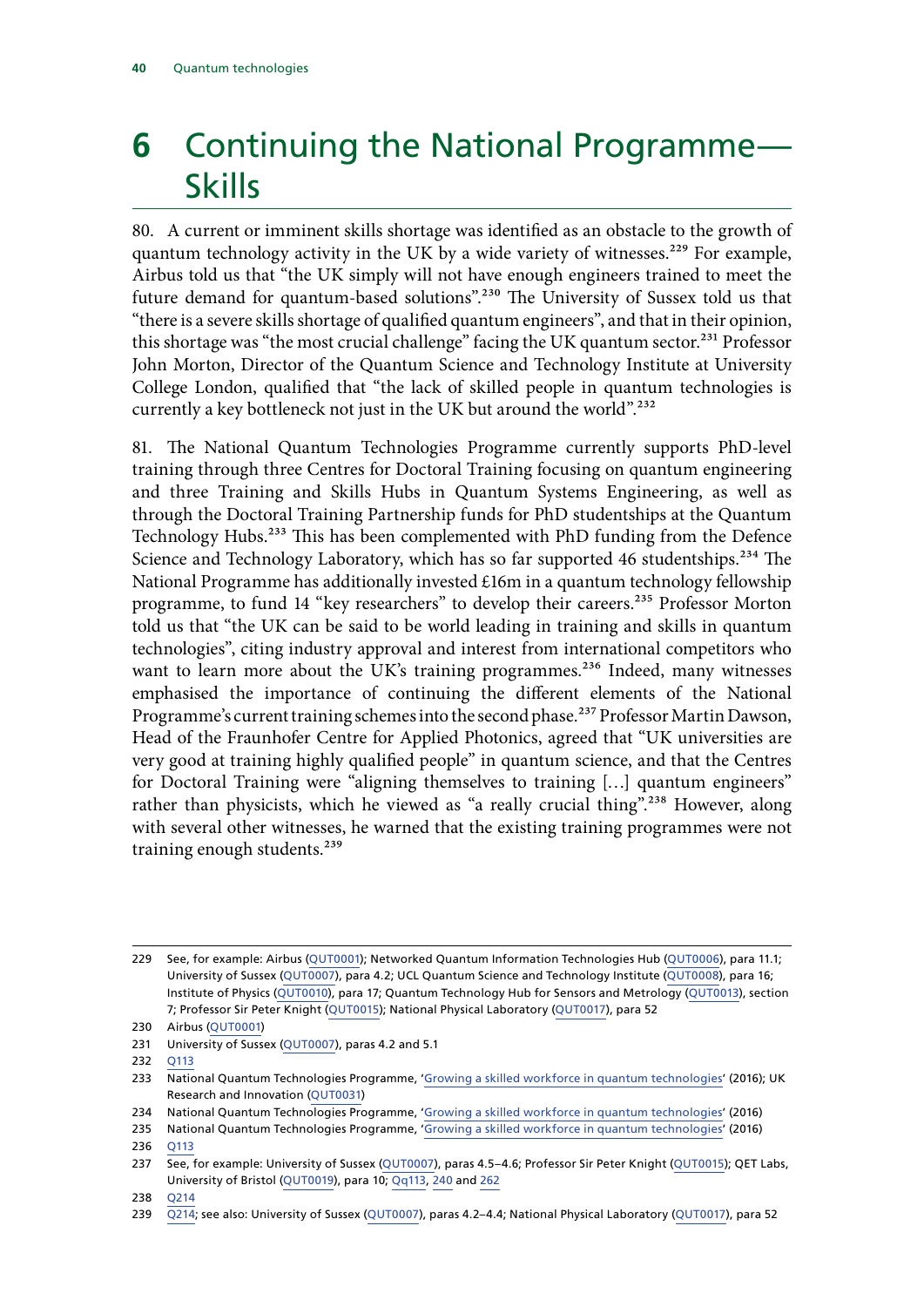82. Besides the shortage of suitably-qualified personnel, Dr Malcolm, CEO of M Squared, told us that the UK also had a "global disadvantage" in the "mix between commercial and technical skills" available in its workforce:

> More education in the management of technological innovation and the commercialisation of it would help a lot. That is the really rare bit—we struggle to find people that can close \$20 million business, because we need that detailed mix of skills there.<sup>240</sup>

This tallies with the conclusions of a 2018 report on science, technology, engineering and mathematical (STEM) training in the UK, published by the National Audit Office.<sup>241</sup> This did not focus specifically on quantum technologies, but similarly reported that the UK's STEM skills problem consisted more of a skills "mismatch" than a simple shortage, with STEM graduates frequently lacking the employability and practical skills needed to enter the workforce.<sup>242</sup>

83. The National Quantum Technologies Programme established three Training and Skills Hubs in Quantum Systems Engineering in recognition of the fact that "quantum engineers are multi-disciplinary individuals who combine practical engineering skills and specialist technical knowledge […] with broader communication skills, commercial awareness and engineering skills".243 The Training and Skills Hubs were based at universities and were intended to train quantum engineers through taught courses, research project-based doctoral training and networking activities. They also offer coworking and mobility initiatives, such as secondments, intensive short courses, workshops and mentoring schemes, to integrate training with quantum technologies communities in academia, industry, government and civil society. However, the three Hubs combined train only around 20 students per year.<sup>244</sup>

84. Professor Kai Bongs, Director of the National Hub for Sensors and Metrology, indicated that engaging industry in the design and delivery of training programmes could be beneficial for students and businesses alike:

> We have good experiences with secondment programmes between us and Teledyne e2v and between us and M Squared, for instance. Companies have a large appetite to take secondments of students for half a year, which helps make the students aware of the company, and it provides a little prod and the possibility for existing engineers in the company to get informed.<sup>245</sup>

85. In addition to providing students with the softer skills and work experience that they might not otherwise gain, and helping to raise awareness of quantum science at the host company, we heard that industry involvement in training programmes could also ease funding constraints. QuantIC, the national Hub for quantum-enhanced imaging, told

<sup>240</sup> [Q214;](http://data.parliament.uk/writtenevidence/committeeevidence.svc/evidencedocument/science-and-technology-committee/quantum-technologies/oral/86312.html) Teledyne e2v similarly told us that "the quantum programme needs to become alert" to the fact that the skills it needs to engage "are not wholly academic skills"—Teledyne e2v ([QUT0016\)](http://data.parliament.uk/writtenevidence/committeeevidence.svc/evidencedocument/science-and-technology-committee/quantum-technologies/written/80995.html)

<sup>241</sup> National Audit Office, '[Delivering STEM Skills for the Economy](https://www.nao.org.uk/wp-content/uploads/2018/01/Delivering-STEM-Science-technology-engineering-and-mathematics-skills-for-the-economy.pdf)' (2018)

<sup>242</sup> National Audit Office, '[Delivering STEM Skills for the Economy](https://www.nao.org.uk/wp-content/uploads/2018/01/Delivering-STEM-Science-technology-engineering-and-mathematics-skills-for-the-economy.pdf)' (2018), paras 10 and 2.13–2.21

<sup>243</sup> Engineering and Physical Sciences Research Council, '[Training and Skills Hubs in Quantum Systems Engineering:](https://epsrc.ukri.org/files/funding/calls/2015/quantumhubs/)  [Invitation for proposals'](https://epsrc.ukri.org/files/funding/calls/2015/quantumhubs/) (2015)

<sup>244</sup> This figure is based on past student numbers and future spaces available at the three Hubs: Imperial College London, '[Quantum Systems Engineering Skills and Training Hub: Frequently Asked Questions'](http://www.imperial.ac.uk/quantum-systems-engineering-hub/prospective-students/frequently-asked-questions/); University of Bristol Quantum Technology Enterprise Centre, ['QTEC Fellows 2017–18](http://www.bristol.ac.uk/qtec/people/qtec-fellows-2017-18/)'; and UCL Quantum Science and Technology Institute, ['CDT and Skills Hub'](https://www.ucl.ac.uk/quantum/study-here/cdt-and-skills-hub)—all accessed 7 November 2018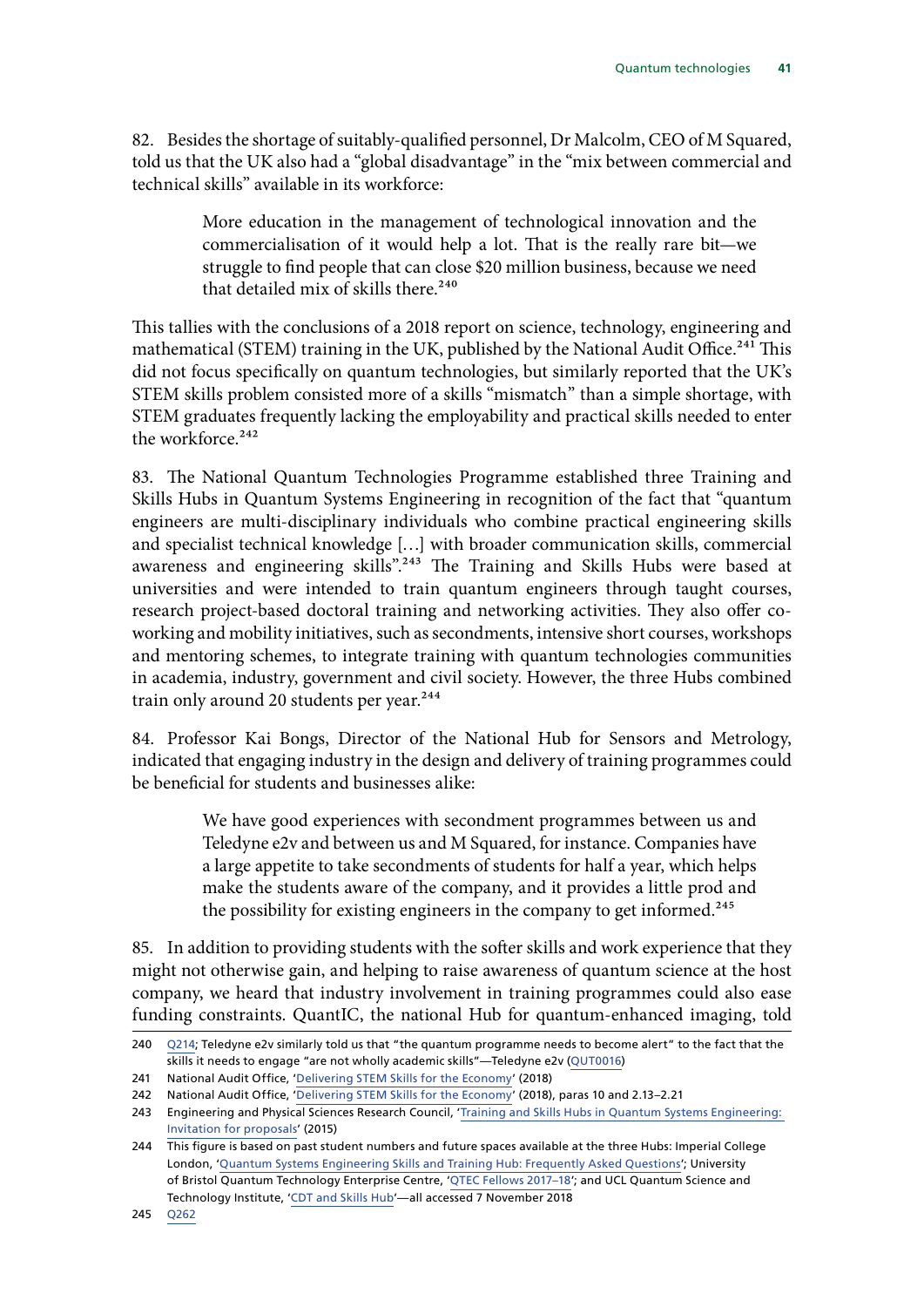us that by introducing industrially-led PhD studentships, they had leveraged £481,000 of industrial funding to match £500,000 of their own investment and fund 12 studentships.<sup>246</sup> However, QET Labs, at the University of Bristol, warned us that the Government could not yet expect industry to fully fund training as "businesses do not yet project significant enough return on investment to support PhDs conducting this fundamental research".<sup>247</sup>

86. Professor Bongs suggested that there was a strong appetite from industry to support quantum technology training schemes, with universities currently "oversubscribed" with companies wanting to host secondments.<sup>248</sup> Dr Andrew Shields, Quantum Technologies R&D Lead for Toshiba Research Europe Ltd, told us that Toshiba supported "a lot of PhD studentships" through the Centres for Doctoral Training and through secondments, which he said had worked well.<sup>249</sup> However, we heard from other companies working in the field that they supported relatively few studentships.<sup>250</sup> Dr Mark Bentall, Head of Technology Development and Innovation at Airbus Defence and Space, explained that studentship opportunities at Airbus were constrained by the limited amount of work it was undertaking on quantum technologies, and indicated that more opportunities could be created if the National Programme instigated challenge-based technology development projects.251 Professor Trevor Cross, Chief Technology Officer at Teledyne e2v, advised that more flexible mechanisms for industry engagement could facilitate increased industry support for training programmes:

> The Centres for Doctoral Training work best if you get in at the beginning, which means once every five years when the CDTs are refreshed […] That once-every-five-years opportunity is probably not the best for engaging industry, which may not be able to do it one year; but next year, when the boat has left the port, it might be possible.<sup>252</sup>

Another factor that may have contributed to the low number of students supported by some companies was the perceived lack of influence over the content and delivery of training programmes that some companies reported.<sup>253</sup>

87. The Government announced that the £235m allocated for the extension of the National Quantum Technologies Programme would cover:

> A new training and skills package, including Centres for Doctoral Training, that will inspire people to consider careers uncovering the opportunities that will come with quantum technologies.<sup>254</sup>

- 252 0335
- 253 For example, see: [Qq214](http://data.parliament.uk/writtenevidence/committeeevidence.svc/evidencedocument/science-and-technology-committee/quantum-technologies/oral/86312.html) and [330](http://data.parliament.uk/writtenevidence/committeeevidence.svc/evidencedocument/science-and-technology-committee/quantum-technologies/oral/86927.html)

<sup>246</sup> QuantIC ([QUT0002\)](http://data.parliament.uk/writtenevidence/committeeevidence.svc/evidencedocument/science-and-technology-committee/quantum-technologies/written/80838.html), para 2

<sup>247</sup> QET Labs, University of Bristol ([QUT0019](http://data.parliament.uk/writtenevidence/committeeevidence.svc/evidencedocument/science-and-technology-committee/quantum-technologies/written/81019.html)), para 12

<sup>248</sup> [Q263](http://data.parliament.uk/writtenevidence/committeeevidence.svc/evidencedocument/science-and-technology-committee/quantum-technologies/oral/86927.html)

 $249 \quad \overline{O333}$ 

<sup>250</sup> [Qq335–336](http://data.parliament.uk/writtenevidence/committeeevidence.svc/evidencedocument/science-and-technology-committee/quantum-technologies/oral/86927.html)

<sup>251</sup> [Qq336](http://data.parliament.uk/writtenevidence/committeeevidence.svc/evidencedocument/science-and-technology-committee/quantum-technologies/oral/86927.html) and [339–340](http://data.parliament.uk/writtenevidence/committeeevidence.svc/evidencedocument/science-and-technology-committee/quantum-technologies/oral/86927.html); see also Airbus ([QUT0001\)](http://data.parliament.uk/writtenevidence/committeeevidence.svc/evidencedocument/science-and-technology-committee/quantum-technologies/written/80089.html)

<sup>254</sup> '[New funding puts UK at the forefront of cutting edge quantum technologies'](https://www.gov.uk/government/news/new-funding-puts-uk-at-the-forefront-of-cutting-edge-quantum-technologies), Department for Business, Energy and Industrial Strategy and Department for Digital, Media, Culture and Sport, accessed 6 November 2018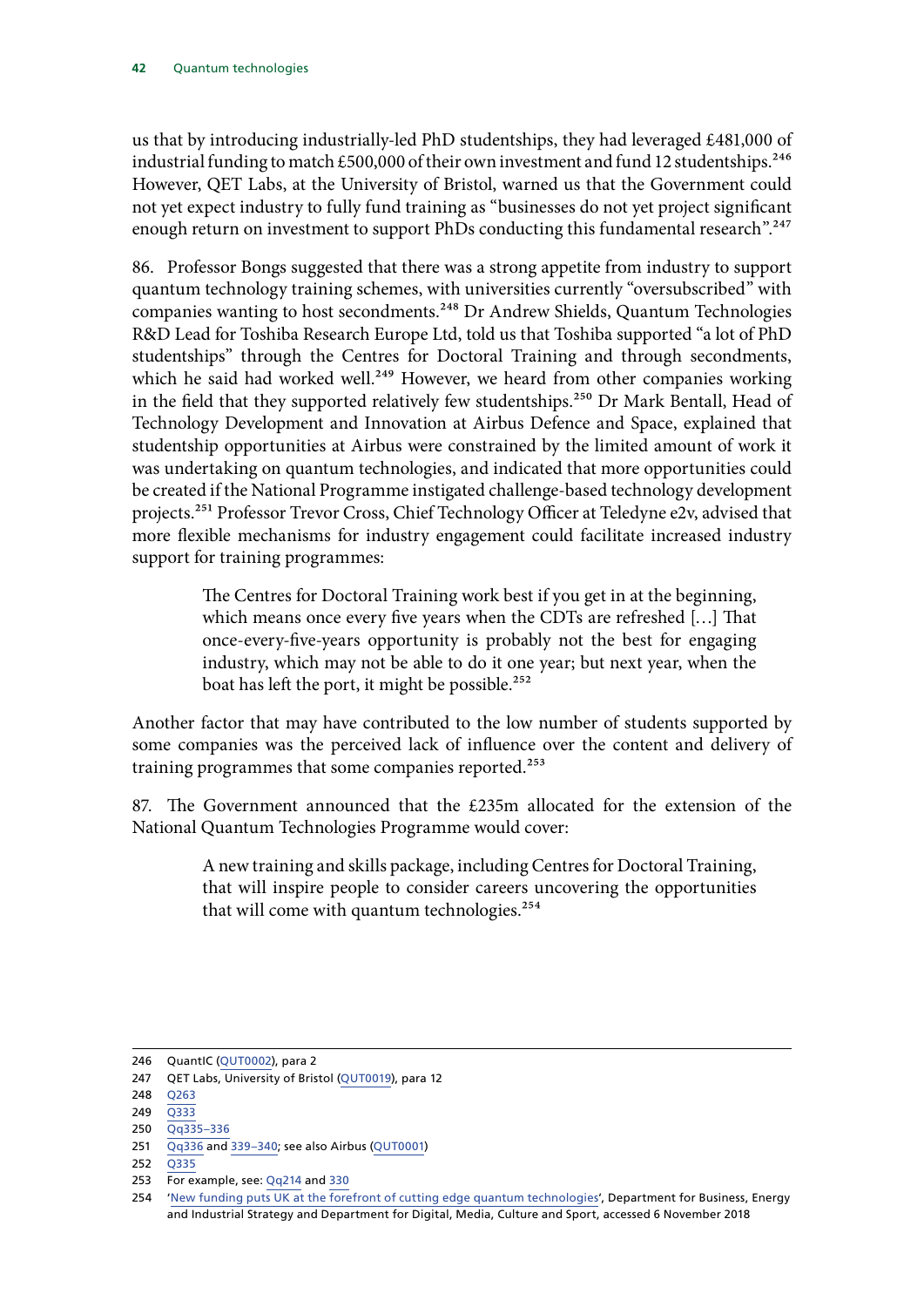UKRI additionally informed us that quantum technologies were "a priority in the Engineering and Physical Sciences Research Council's 2018 call for Centres for Doctoral Training".255 Decisions on funding for the continuation of existing Centres for Doctoral Training and the establishment of new ones are due to be taken toward the end of 2018, in time for new student cohorts to start in October 2019.<sup>256</sup>

88. **There is significant concern in the quantum technology community that the future development of quantum technologies in the UK could be constrained by the lack of a suitably skilled workforce. This skills shortage is not unique to the UK, and the existing training programmes provided under the National Quantum Technologies Programme are well-regarded, but increasing and improving the training offered must be a priority for the second phase of the National Programme.**

89. *The Government should continue and expand the National Quantum Technologies Programme's current training programmes. The new Executive Board, in co-operation with UKRI, should engage with companies working on quantum technologies or closely*  related fields to help tailor the content of doctoral training programmes to ensure that *they provide the balance of skills needed by industry. This will require exposure to commercial practices and requirements, which could be provided through secondments, industry-led projects during the first year of a Centre for Doctoral Training course or industry-proposed and sponsored PhD projects. This should be completed in time for renewal of the Centres for Doctoral Training next year. Furthermore, UKRI should find ways to make the terms on which industry can input into training programmes more flexible, to facilitate increased engagement (for example by enabling input outside of the five-year funding cycles of Centres for Doctoral Training). In exchange, UKRI should seek contributions from industry to fund additional studentships. The Government should be ready to co-invest where industry funding is available.*

#### **Qualification levels**

90. Professor Morton told us that quantum technology "is an area that requires some very advanced training", and that "the skills required to make a big impact in this area are at the masters or postgraduate level at present".<sup>257</sup> However, many other witnesses felt those with lower qualification levels were already needed or would be needed soon.<sup>258</sup> Jonathan Flint, President-Elect of the Institute of Physics, argued that:

> As near-to-market products are produced, we will need apprentice-level skills in things like electronics and cryogenics—people who do hands-on manufacture and testing of those very complex things.<sup>259</sup>

Professor Ian Walmsley, Director of the Networked Quantum Information Technologies Hub, warned that the Hubs were already "beginning to see […] difficulty in getting the skilled engineers who are needed to take the technology out of the laboratory and build

257 [Qq113](http://data.parliament.uk/writtenevidence/committeeevidence.svc/evidencedocument/science-and-technology-committee/quantum-technologies/oral/84595.html) and [115](http://data.parliament.uk/writtenevidence/committeeevidence.svc/evidencedocument/science-and-technology-committee/quantum-technologies/oral/84595.html)

<sup>255</sup> UK Research and Innovation ([QUT0031](http://data.parliament.uk/writtenevidence/committeeevidence.svc/evidencedocument/science-and-technology-committee/quantum-technologies/written/91952.html))

<sup>256</sup> '[CDT and Skills Hub](https://www.ucl.ac.uk/quantum/study-here/cdt-and-skills-hub)', UCL Quantum Science and Technology Institute, accessed 9 November 2018

<sup>258</sup> For example, see: [Qq115–116,](http://data.parliament.uk/writtenevidence/committeeevidence.svc/evidencedocument/science-and-technology-committee/quantum-technologies/oral/84595.html) [216](http://data.parliament.uk/writtenevidence/committeeevidence.svc/evidencedocument/science-and-technology-committee/quantum-technologies/oral/86312.html) and [265](http://data.parliament.uk/writtenevidence/committeeevidence.svc/evidencedocument/science-and-technology-committee/quantum-technologies/oral/86927.html)

<sup>259</sup> [Q115](http://data.parliament.uk/writtenevidence/committeeevidence.svc/evidencedocument/science-and-technology-committee/quantum-technologies/oral/84595.html)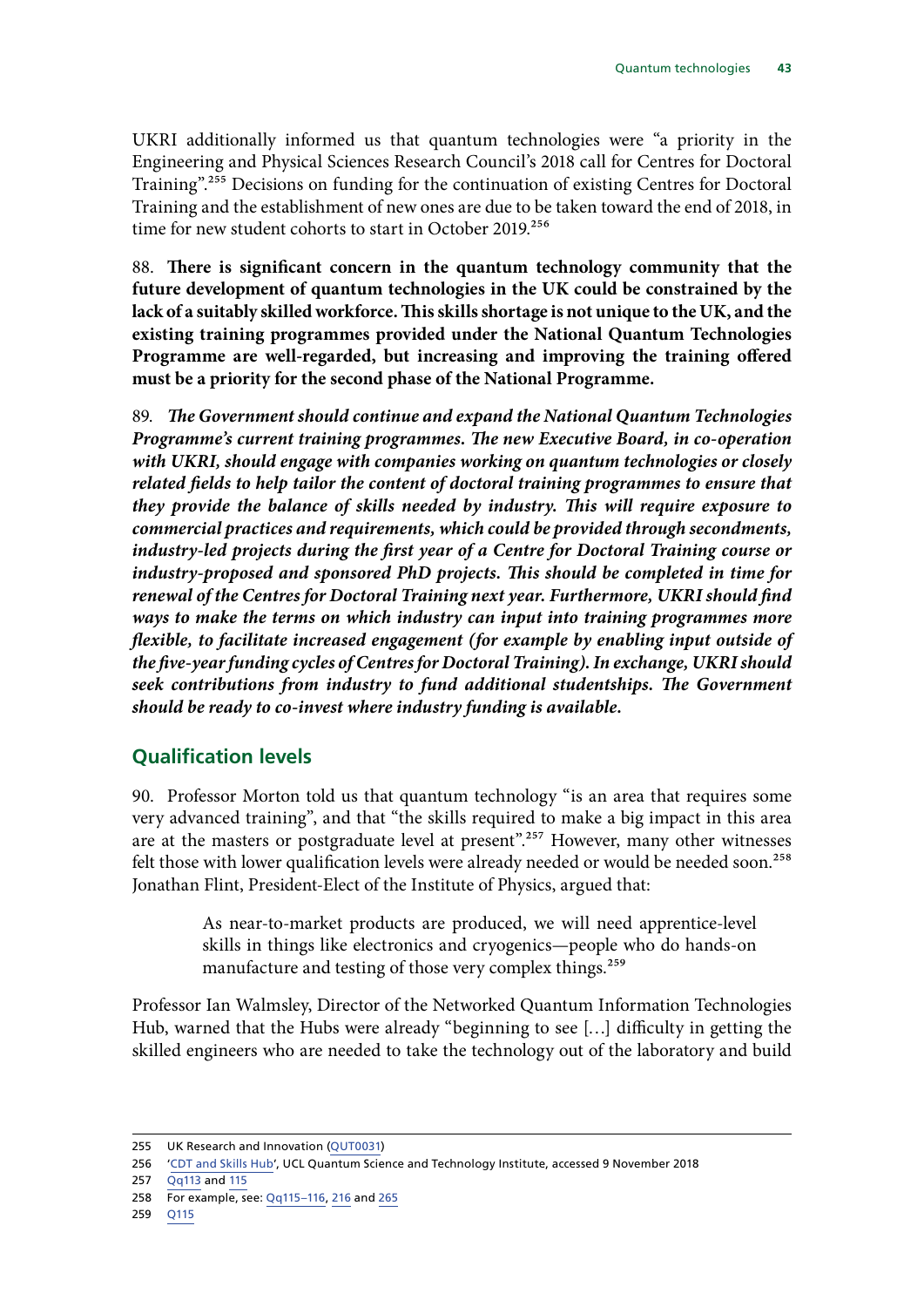the next stage", adding that "it is likely that high-level technical and technician skills will also be needed".<sup>260</sup> He noted that training at these levels was "not properly catered for in the current programme".261 The Institute of Physics similarly warned us that:

> Training support is needed on a larger scale and at differing entry points [than currently provided by the National Quantum Technologies Programme]—for example, at apprenticeship level. Any new quantum technologies programme must include a strategy for skills development that addresses the future needs of the entire quantum technologies supply chain, and should not be limited to Centres for Doctoral Training.<sup>262</sup>

Professor Walmsley suggested that "there are opportunities to [deliver technical training], by partnering with the skills agency, further education colleges and [other new partners]".<sup>263</sup>

### **Technical education and continuing professional development**

91. The Government announced reforms to technical education in 2016, with existing apprenticeship 'frameworks' being replaced by new, employer-designed 'standards' and the introduction of 'T Levels', which will provide college-based technical education equivalent to A Levels.<sup>264</sup> T Levels will encompass training in technical and practical skills as well as extended periods of work experience with relevant employers.<sup>265</sup> The Government has created a framework of 15 'occupational routes'—groups of occupations that share common knowledge, skills and behaviours—to which every T level and apprenticeship standard will belong. There will be one T level for each of 11 of these routes, including 'health and science' and 'engineering and manufacturing'.<sup>266</sup> The 'occupational maps', detailing the skilled occupations that can be achieved through an apprenticeship or T Level in each route, have been published and contain roles relevant to quantum technologies, such as science technicians and design and development technicians.<sup>267</sup> However, many of the corresponding apprenticeship standards are still in development, as is the content of the new T level curricula.<sup>268</sup> Apprenticeship standards are developed by 'trailblazer' groups of ten or more employers overseen by the Institute for Apprenticeships, while T level curricula are being developed by T level panels made up of employers, professional bodies and educational providers, convened by the Department for Education.<sup>269</sup> The Department for Education has said that it "will begin engaging much more comprehensively with employers" once the pilot phase for T levels ends in 2019, to

<sup>260</sup> [Q261](http://data.parliament.uk/writtenevidence/committeeevidence.svc/evidencedocument/science-and-technology-committee/quantum-technologies/oral/86927.html)

<sup>261</sup> [Q261](http://data.parliament.uk/writtenevidence/committeeevidence.svc/evidencedocument/science-and-technology-committee/quantum-technologies/oral/86927.html)

<sup>262</sup> Institute of Physics ([QUT0010](http://data.parliament.uk/writtenevidence/committeeevidence.svc/evidencedocument/science-and-technology-committee/quantum-technologies/written/80942.html)), para 18; Professor Kai Bongs, Director of the Quantum Technology Hub for Sensors and Metrology, similarly told us that "we should look not only at engineers, but at highly skilled technicians. There is more need to provide new training in that area"—[Q265](http://data.parliament.uk/writtenevidence/committeeevidence.svc/evidencedocument/science-and-technology-committee/quantum-technologies/oral/86927.html)

<sup>263</sup> [Qq261–262](http://data.parliament.uk/writtenevidence/committeeevidence.svc/evidencedocument/science-and-technology-committee/quantum-technologies/oral/86927.html)

<sup>264</sup> Department for Business, Innovation and Skills and Department for Education, '[Post-16 Skills Plan](https://assets.publishing.service.gov.uk/government/uploads/system/uploads/attachment_data/file/536043/Post-16_Skills_Plan.pdf)' (2016)

<sup>265</sup> Department for Education, '[Implementation of T Level Programmes: Government consultation response](https://assets.publishing.service.gov.uk/government/uploads/system/uploads/attachment_data/file/711472/Implementation_of_T_Level_programmes-Government_consultation_response.pdf)' (2018)

<sup>266</sup> Department for Education, '[Post-16 Technical Education Reforms: T Level action plan'](https://assets.publishing.service.gov.uk/government/uploads/system/uploads/attachment_data/file/650969/T_level_Action_Plan.pdf) (2017), pp10–14; Department for Education, '[Implementation of T Level Programmes: Government consultation response](https://assets.publishing.service.gov.uk/government/uploads/system/uploads/attachment_data/file/711472/Implementation_of_T_Level_programmes-Government_consultation_response.pdf)' (2018), p18

<sup>267</sup> '[Occupational Maps'](https://www.instituteforapprenticeships.org/about/occupational-maps/), Institute for Apprenticeships, accessed 7 November 2018; Institute for Apprenticeships, '[Occupational Map: Engineering and Manufacturing'](https://www.instituteforapprenticeships.org/media/1866/engineering-pdf.pdf) and '[Occupational Map: Health and Science](https://www.instituteforapprenticeships.org/media/1868/health-pdf.pdf)' (2018)

<sup>268</sup> Institute for Apprenticeships, '[Occupational Map: Engineering and Manufacturing'](https://www.instituteforapprenticeships.org/media/1866/engineering-pdf.pdf) and '[Occupational Map:](https://www.instituteforapprenticeships.org/media/1868/health-pdf.pdf)  [Health and Science'](https://www.instituteforapprenticeships.org/media/1868/health-pdf.pdf) (2018); Department for Education, '[Post-16 Technical Education Reforms: T Level action plan](https://assets.publishing.service.gov.uk/government/uploads/system/uploads/attachment_data/file/650969/T_level_Action_Plan.pdf)' (2017), p13

<sup>269</sup> Institute for Apprenticeships, "How to' guide for trailblazers' (2017), p; Department for Education, 'Post-16 [Technical Education Reforms: T Level action plan](https://assets.publishing.service.gov.uk/government/uploads/system/uploads/attachment_data/file/650969/T_level_Action_Plan.pdf)' (2017), pp12–14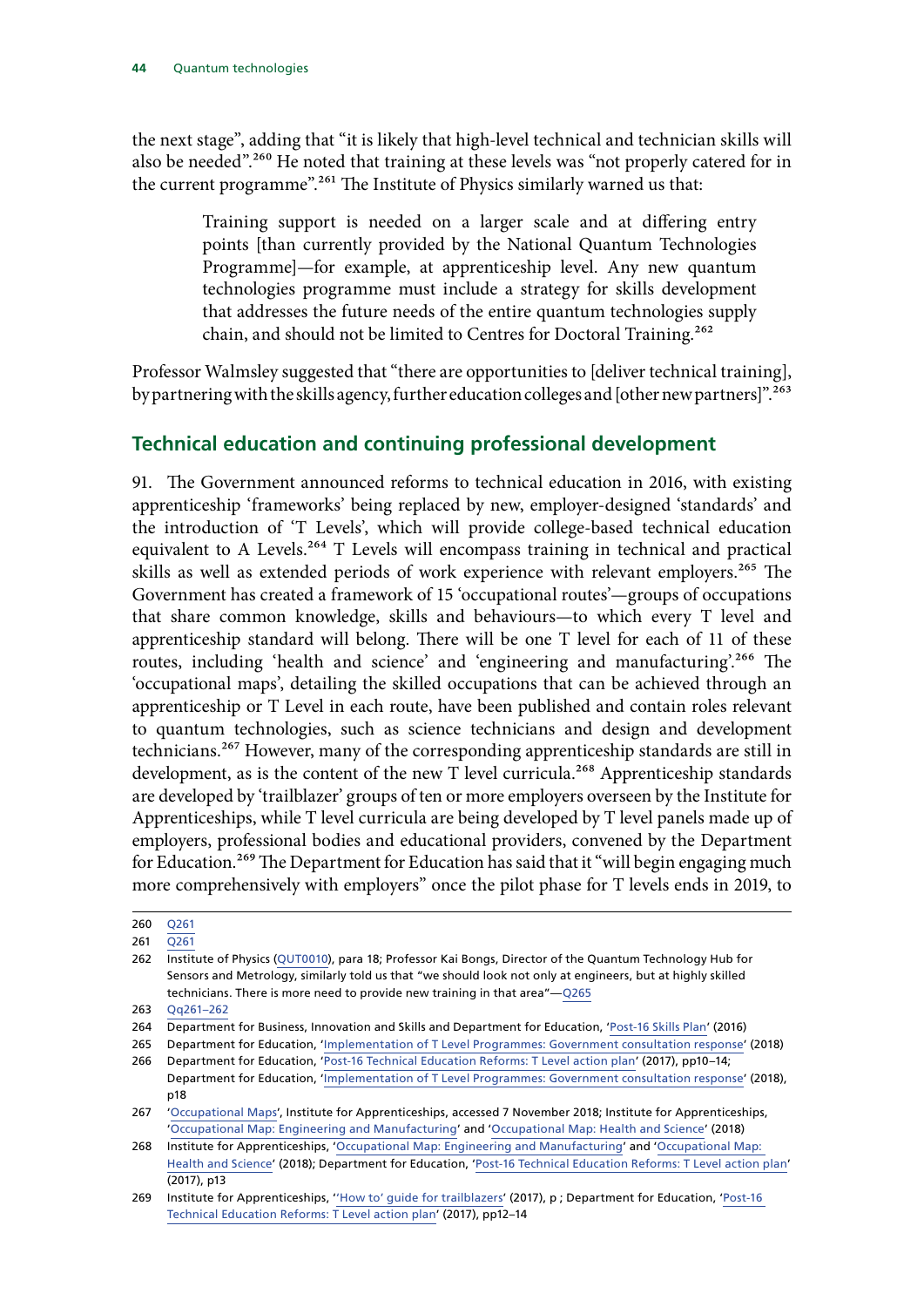"design the detail of qualifications, deliver work placements and ensure the broader system is ready for T level delivery".<sup>270</sup> However, the National Audit Office has found that "many employers, particularly small and medium-sized enterprises, struggle to engage with the design process [for apprenticeships] due to the resources required".<sup>271</sup> It also noted that:

> Some further education providers have reported difficulties accessing capital funding under the new funding system led by Local Enterprise Partnerships, and are therefore disincentivised from taking on the financial risk involved in running costly STEM courses.272

92. Training in quantum technologies will be needed for existing members of the UK workforce, as well as those joining it. Dr Mark Bentall, Head of Technology Development and Innovation at Airbus Defence and Space, explained that Airbus had an engineering workforce of 8,500, "very few of whom understand quantum technologies and how they can exploit and use them". He argued that this was "the workforce we need to bring up to speed".<sup>273</sup> Professor Trevor Cross, Chief Technology Officer at Teledyne e2v, also raised the need for existing engineers to be trained in quantum technologies:

> I am thinking about more continuing professional development and short courses. I would like my already degree-qualified people to be able to dip into shorter courses in universities. I know that those things exist, but today the mechanisms are a bit clunky and difficult when we are trying to get people from industry in to get a bit of exposure. I would like to see more in that area<sup>274</sup>

Dr Peter Thompson, Chief Executive Officer of the National Physical Laboratory, proposed focused training courses for existing employees as an efficient way of improving awareness of quantum technologies:

> We heard many times from industry that we should come to companies and train 100 staff in what quantum technology means for them. That is a very efficient way to do it. If the programme can support that kind of modular training course to get out into companies, it will make a difference very early.275

The UCL Quantum Science and Technology Institute agreed that a priority for the next phase of the National Programme should be to "[augment] the population of informed decision-makers in finance and business". It noted that the identification of applications for quantum devices had so far been "strongly dependent on companies who happen to have informed 'quantum champions' among their workforce", leading it to recommend that "the UK's training offerings should prioritise the enlargement of this cohort".276

- 274 [Q327](http://data.parliament.uk/writtenevidence/committeeevidence.svc/evidencedocument/science-and-technology-committee/quantum-technologies/oral/86927.html)
- 275 [Q328](http://data.parliament.uk/writtenevidence/committeeevidence.svc/evidencedocument/science-and-technology-committee/quantum-technologies/oral/86927.html)

<sup>270</sup> Department for Education, '[Post-16 Technical Education Reforms: T Level action plan'](https://assets.publishing.service.gov.uk/government/uploads/system/uploads/attachment_data/file/650969/T_level_Action_Plan.pdf) (2017), pp17–18

<sup>271</sup> National Audit Office, '[Delivering STEM Skills for the Economy](https://www.nao.org.uk/wp-content/uploads/2018/01/Delivering-STEM-Science-technology-engineering-and-mathematics-skills-for-the-economy.pdf)' (2018), para 3.9

<sup>272</sup> National Audit Office, '[Delivering STEM Skills for the Economy](https://www.nao.org.uk/wp-content/uploads/2018/01/Delivering-STEM-Science-technology-engineering-and-mathematics-skills-for-the-economy.pdf)' (2018), para 3.10

<sup>273</sup> [Q337](http://data.parliament.uk/writtenevidence/committeeevidence.svc/evidencedocument/science-and-technology-committee/quantum-technologies/oral/86927.html)

<sup>276</sup> UCL Quantum Science and Technology Institute ([QUT0008](http://data.parliament.uk/writtenevidence/committeeevidence.svc/evidencedocument/science-and-technology-committee/quantum-technologies/written/80927.html)), Executive Summary and para 5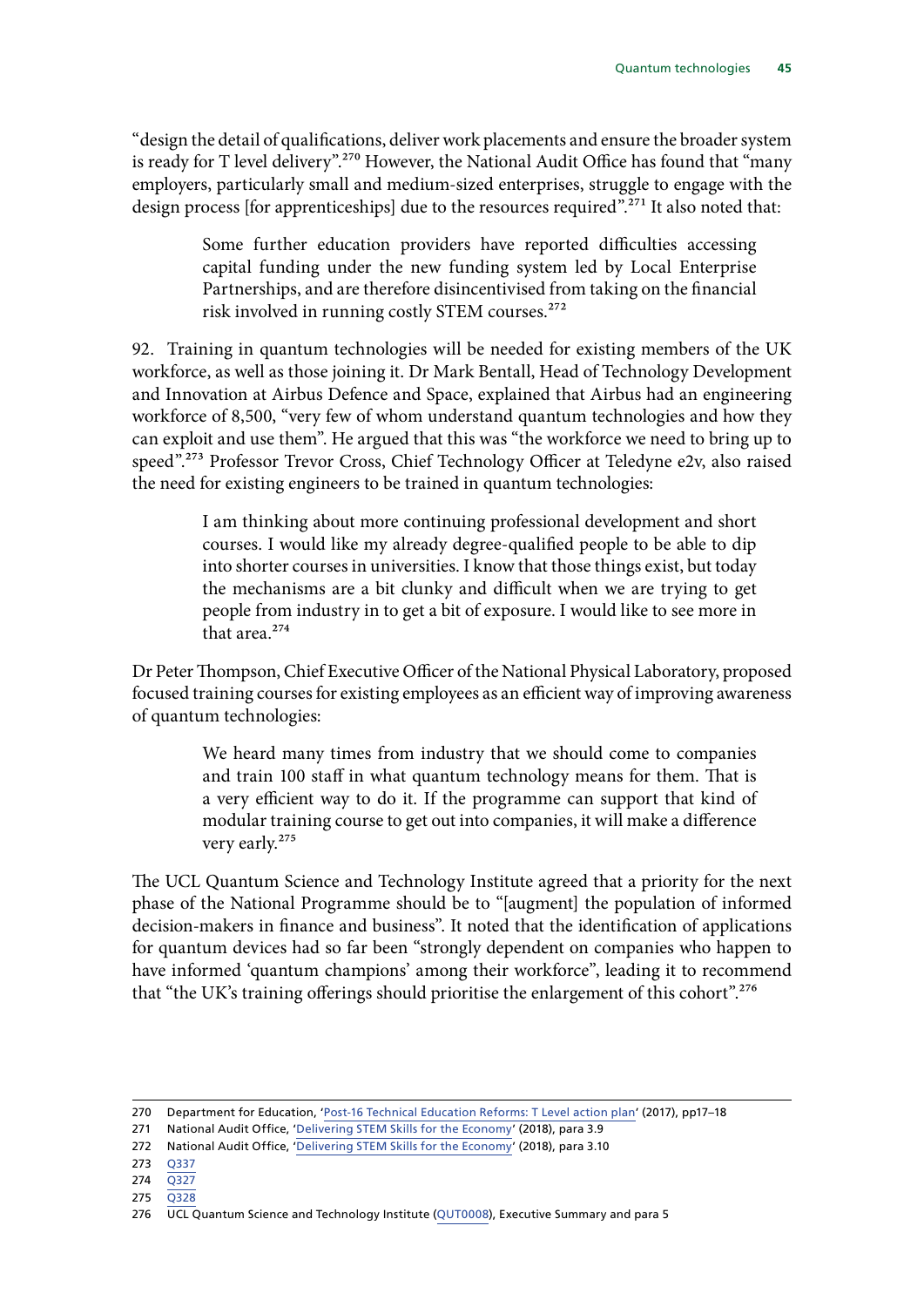93. It is not clear what the new "training and skills package" announced for the next phase of the National Quantum Technologies programme will cover beyond Centres for Doctoral Training.277 UKRI told us that it was "seeking to increase skills at all levels, to maintain a broad disciplinary talent base, and work with partners to identify key skills gaps and build capacity across disciplines", and had therefore "committed to develop a longer-term talent strategy, working closely with [its] partners".<sup>278</sup>

94. **The future workforce required for a successful UK quantum technologies industry will not be composed entirely of PhD-level graduates and above. Although workers at lower qualification levels may not need skills as specifically tailored to quantum technologies as for those with higher qualifications, the growth of a quantum technologies industry will add to the demand for engineering and scientific graduates, technicians and apprentices. In addition to training being required for those entering the workforce, we believe that it is also required for engineers, technicians and others already in the workforce.**

95. *The second phase of the National Quantum Technologies Programme must ensure that appropriate training is available at undergraduate, technician and apprenticeship level, alongside continued provision at PhD level. It should provide training opportunities for established workers as well as for those entering the workforce, for example through continuing professional development modules or short university-based courses, in a manner that is easy for companies to access. There should also be periodic, sector-specific workshops available to end-users of quantum technologies, with the aim of growing a network of quantum 'champions' in sectors where quantum technologies can already start to be applied. These modules, courses and workshops should all be available within three years of the publication of this Report.*

96. *The new Executive Board should engage with companies to ensure, facilitate and co-ordinate input from quantum technologies enterprises—both large companies and small and medium-sized enterprises—into the Institute for Apprenticeships' ongoing work on the development of apprenticeship standards and the 'health and science' and 'engineering and manufacturing' T levels. This endeavour should ensure that these training routes: flag the opportunity of the quantum technologies sector to students; cover the basic skills that enterprises working with quantum and related technologies*  require; and offer apprenticeships or work placements with enterprises working in *the quantum sector. The Executive Board should encourage and support quantum technology enterprises to offer apprenticeship places and work placements.*

<sup>277 &#</sup>x27;[New funding puts UK at the forefront of cutting edge quantum technologies'](https://www.gov.uk/government/news/new-funding-puts-uk-at-the-forefront-of-cutting-edge-quantum-technologies), Department for Business, Energy and Industrial Strategy and Department for Digital, Media, Culture and Sport, accessed 6 November 2018

<sup>278</sup> UK Research and Innovation ([QUT0031](http://data.parliament.uk/writtenevidence/committeeevidence.svc/evidencedocument/science-and-technology-committee/quantum-technologies/written/91952.html))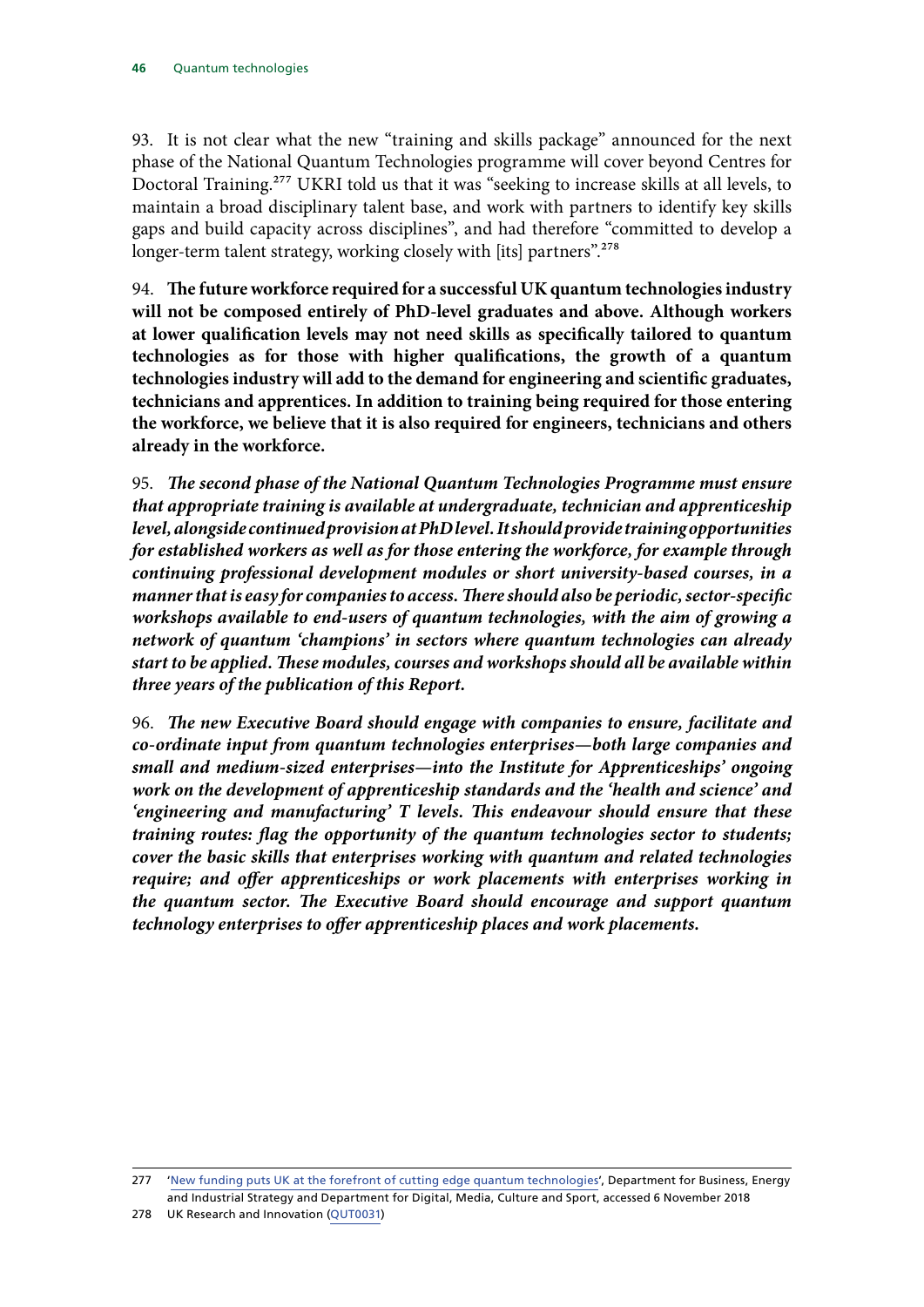# **7** The societal implications of quantum technologies

97. As with most new technologies, quantum technologies present a variety of potential benefits and risks to society. This Chapter explores what these are, and considers ways in which they can be managed.

### **Potential societal impacts**

98. The applications described in paragraphs 9 to 15 of this Report illustrate the potential for quantum technologies to benefit society across fields as diverse as medicine, construction, transport or telecommunication. Indeed, Professor Sir Mark Walport, Chief Executive of UK Research and Innovation, told us that there is "hardly any sector that does not have the opportunity to benefit" from quantum technologies.<sup>279</sup> This variety of potential uses, as well as the success of the first generation of quantum technologies, provides some of the optimism for the potential of the next generation. In 2016, the Government Office for Science estimated that altogether, quantum technologies could grow to be comparable to the consumer electronics manufacturing sector, then worth  $£240$ bn per year worldwide.<sup>280</sup> Although the Quantum Technology Hub for Sensors and Metrology cautioned that the "diversity and the underpinning nature of [quantum] technology makes predictive quantification of market size challenging",<sup>281</sup> we heard widespread agreement that the market potential for quantum technologies was substantial, whatever precise value it might finally cover.<sup>282</sup>

99. Professor Hensinger added that, beyond widespread technological applications, an additional societal benefit from research into quantum technologies is its unique ability to inspire young people to take an interest in science, technology, engineering or mathematics subjects:

> When I was young, there was a space programme. It was on the back of breakfast cereal packages, and, to be honest, the reason I am here is that I wanted to be the science officer on the Enterprise. With quantum computing, I now see a very similar thing.<sup>283</sup>

100. As with any new technology, there are, however, potential risks as well as opportunities. For example, the Royal Academy of Engineering told us that quantum technology could increase the speed and capacity of data analysis, and that "by accelerating the scope of artificial intelligence there will be positive and negative societal implications across the areas of health, security, privacy and equality".284 The Networked Quantum Information Technologies Hub noted that quantum sensors, such as small, accurate navigational devices, could "open up opportunities for innovative personalised services, but at the

283 [Q237](http://data.parliament.uk/writtenevidence/committeeevidence.svc/evidencedocument/science-and-technology-committee/quantum-technologies/oral/86927.html)

<sup>279</sup> [Q366](http://data.parliament.uk/writtenevidence/committeeevidence.svc/evidencedocument/science-and-technology-committee/quantum-technologies/oral/89730.html)

<sup>280</sup> Government Office for Science, '[The Quantum Age: technological opportunities'](https://assets.publishing.service.gov.uk/government/uploads/system/uploads/attachment_data/file/564946/gs-16-18-quantum-technologies-report.pdf) (2016), p56

<sup>281</sup> Quantum Technology Hub for Sensors and Metrology [\(QUT0013\)](http://data.parliament.uk/writtenevidence/committeeevidence.svc/evidencedocument/science-and-technology-committee/quantum-technologies/written/80962.html); Jonathan Flint, President-Elect of the Institute of Physics, agreed that "the products, competitors and industrial landscape are not yet defined, so no one can rightly say this will be worth £100 billion or whatever in X years"—[Q77](http://data.parliament.uk/writtenevidence/committeeevidence.svc/evidencedocument/science-and-technology-committee/quantum-technologies/oral/84595.html)

<sup>282</sup> For example, see: Dr Andrew Shields [\(QUT0020](http://data.parliament.uk/writtenevidence/committeeevidence.svc/evidencedocument/science-and-technology-committee/quantum-technologies/written/81020.html)), M Squared [\(QUT0024](http://data.parliament.uk/writtenevidence/committeeevidence.svc/evidencedocument/science-and-technology-committee/quantum-technologies/written/81354.html)) and [Qq78](http://data.parliament.uk/writtenevidence/committeeevidence.svc/evidencedocument/science-and-technology-committee/quantum-technologies/oral/84595.html), [223–224](http://data.parliament.uk/writtenevidence/committeeevidence.svc/evidencedocument/science-and-technology-committee/quantum-technologies/oral/86927.html) and [275](http://data.parliament.uk/writtenevidence/committeeevidence.svc/evidencedocument/science-and-technology-committee/quantum-technologies/oral/86927.html)

<sup>284</sup> Royal Academy of Engineering ([QUT0012](http://data.parliament.uk/writtenevidence/committeeevidence.svc/evidencedocument/science-and-technology-committee/quantum-technologies/written/80961.html))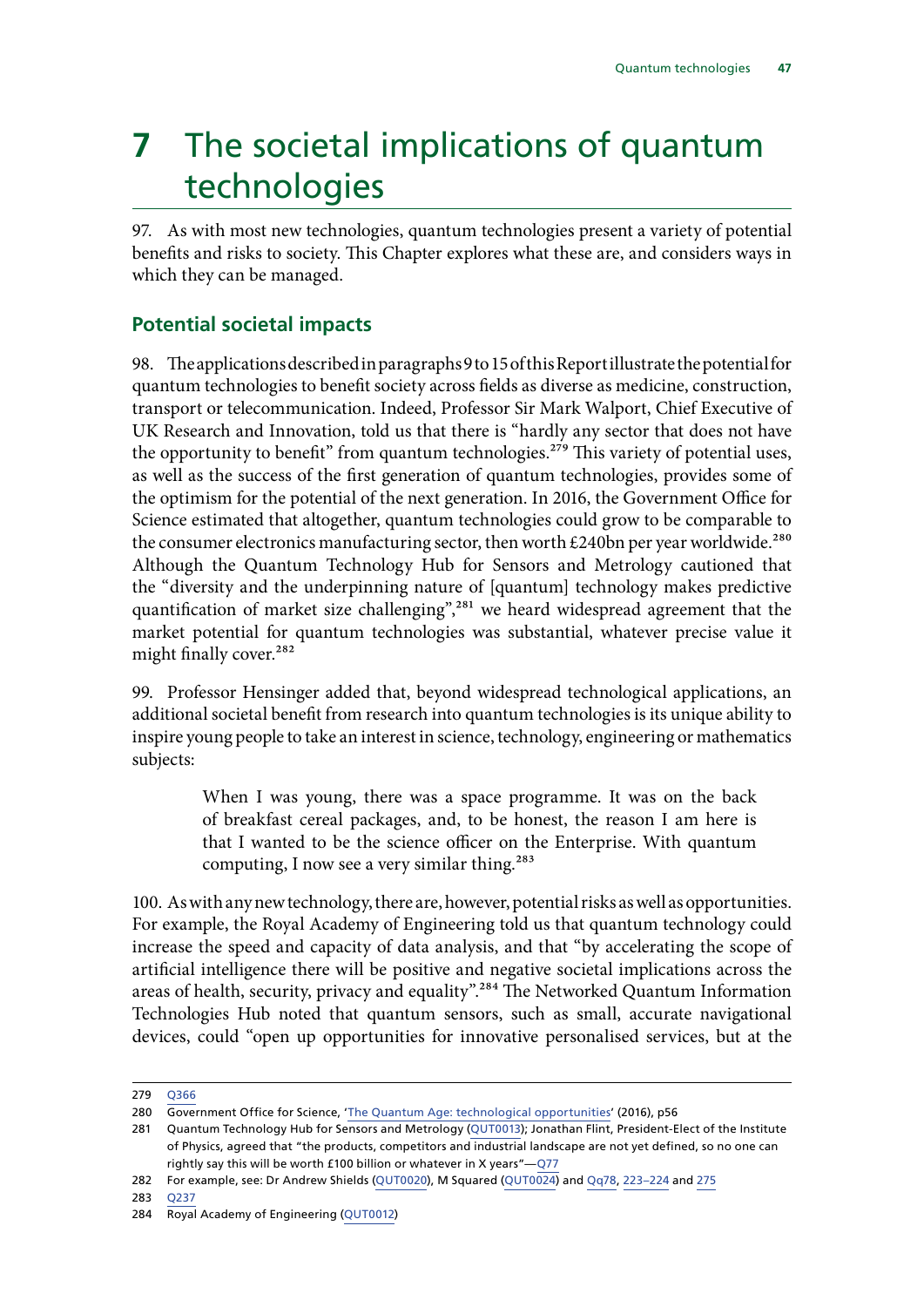same time create new risks related to monitoring, profiling and social control".<sup>285</sup> Several witnesses, including UKRI, told us that the societal implications of quantum technologies would develop similarly to other technological advances and could mostly be managed through existing regulatory frameworks.<sup>286</sup> However, Professor Knight told us that quantum technology was "a revolutionary cross-sectoral technology, the deployment of which will have an impact on society as great as the digital revolution".<sup>287</sup> The Networked Quantum Information Technologies Hub made the point that "it is still very early to assess the most likely applications for quantum information technologies".<sup>288</sup> It noted, however, that if certain quantum technologies did provide dramatic improvements in capability but at high initial cost, then this could led to potentially problematic concentrations of power among the few organisations with access to such technologies.<sup>289</sup>

101. One particular issue was the anticipated ability of quantum computers to undermine conventional digital security methods.<sup>290</sup> Currently, when sensitive digital information is communicated between two points, it is usually protected by being transmitted in an 'encrypted' form.291 A mathematical 'encryption key' is used to convert the information into a format that can only be meaningfully interpreted by being converted back to its original form using a corresponding 'decryption key'. The calculations that are required to be able to break such encryption methods would take conventional computers millions of years to complete but could rapidly be performed by a quantum computer.<sup>292</sup> The Government Office for Science has warned that the development of a quantum computer large enough to be able to easily crack cryptographic defences in this way would have "such serious consequences that it is sometimes called the crypto-apocalypse".<sup>293</sup> Professor Knight warned that this problem needed to be taken seriously:

> We have to assume that the encryption we use to secure the Internet will fail within the decade […] All the things we do when we use [standard Internet security methods] for secure engagement—trading, commerce, entertainment and securing our own identity—have to be rolled up in a replacement within a decade.<sup>294</sup>

However, he indicated that the Government, industry and academia had started work on replacement systems that would be safe from quantum computers, which he was confident would avert the potential security risk "provided […] that we do not lose our nerve on the

<sup>285</sup> Networked Quantum Information Technologies Hub, ['Thinking Ahead to a World with Quantum Computers:](https://nqit.ox.ac.uk/sites/www.nqit.ox.ac.uk/files/2016-11/RRI%20Landscape%20Report%20November%202016.pdf)  [The Landscape of Responsible Research and Innovation in Quantum Computing](https://nqit.ox.ac.uk/sites/www.nqit.ox.ac.uk/files/2016-11/RRI%20Landscape%20Report%20November%202016.pdf)' (2016), p47

<sup>286</sup> For example, see: Quantum Communications Hub ([QUT0009](http://data.parliament.uk/writtenevidence/committeeevidence.svc/evidencedocument/science-and-technology-committee/quantum-technologies/written/80929.html)); Quantum Technology Hub for Sensors and Metrology ([QUT0013](http://data.parliament.uk/writtenevidence/committeeevidence.svc/evidencedocument/science-and-technology-committee/quantum-technologies/written/80962.html)); UK Research and Innovation [\(QUT0023](http://data.parliament.uk/writtenevidence/committeeevidence.svc/evidencedocument/science-and-technology-committee/quantum-technologies/written/81338.html)), para 27; Ministry of Defence ([QUT0026\)](http://data.parliament.uk/writtenevidence/committeeevidence.svc/evidencedocument/science-and-technology-committee/quantum-technologies/written/85434.html), para 29; [Q128](http://data.parliament.uk/writtenevidence/committeeevidence.svc/evidencedocument/science-and-technology-committee/quantum-technologies/oral/84595.html)

<sup>287</sup> Professor Sir Peter Knight ([QUT0015](http://data.parliament.uk/writtenevidence/committeeevidence.svc/evidencedocument/science-and-technology-committee/quantum-technologies/written/80985.html))

<sup>288</sup> Networked Quantum Information Technologies Hub [\(QUT0006\)](http://data.parliament.uk/writtenevidence/committeeevidence.svc/evidencedocument/science-and-technology-committee/quantum-technologies/written/80906.html), para 12.1

<sup>289</sup> Networked Quantum Information Technologies Hub, ['Thinking Ahead to a World with Quantum Computers:](https://nqit.ox.ac.uk/sites/www.nqit.ox.ac.uk/files/2016-11/RRI%20Landscape%20Report%20November%202016.pdf)  [The Landscape of Responsible Research and Innovation in Quantum Computing](https://nqit.ox.ac.uk/sites/www.nqit.ox.ac.uk/files/2016-11/RRI%20Landscape%20Report%20November%202016.pdf)' (2016), pp40 and 60–61

<sup>290</sup> For example, see National Institute of Standards and Technology, '[Report on Post-Quantum Cryptography](https://nvlpubs.nist.gov/nistpubs/ir/2016/NIST.IR.8105.pdf)' (2016)

<sup>291</sup> For more information, see: 'Data Encryption', [POSTbrief 19](https://researchbriefings.parliament.uk/ResearchBriefing/Summary/POST-PB-0019), Parliamentary Office of Science and Technology, March 2016

<sup>292</sup> Government Office for Science, '[The Quantum Age: technological opportunities'](https://assets.publishing.service.gov.uk/government/uploads/system/uploads/attachment_data/file/564946/gs-16-18-quantum-technologies-report.pdf) (2016), p16

<sup>293</sup> Government Office for Science, '[The Quantum Age: technological opportunities'](https://assets.publishing.service.gov.uk/government/uploads/system/uploads/attachment_data/file/564946/gs-16-18-quantum-technologies-report.pdf) (2016), p50

<sup>294</sup> [Q7](http://data.parliament.uk/writtenevidence/committeeevidence.svc/evidencedocument/science-and-technology-committee/quantum-technologies/oral/84595.html)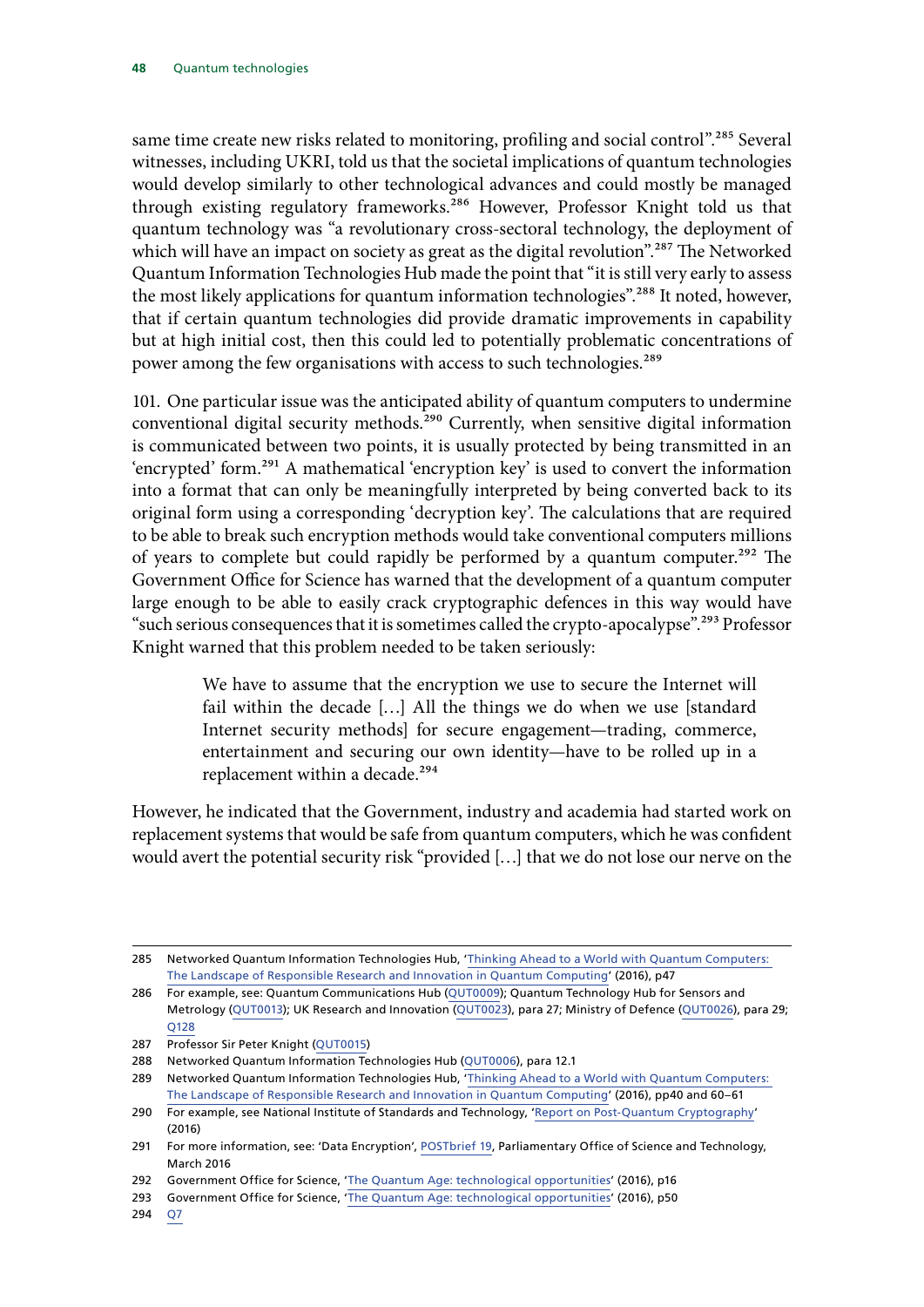funding of the National Programme".<sup>295</sup> Professor Tim Spiller, Director of the Quantum Communications Hub, explained that there were two broad approaches to protecting encrypted information from attack by a quantum computer:

- sensitive information could be sent using quantum communication technologies that guaranteed detection of any interception of the message (see paragraphs 12 and 13 of this Report); or
- the conventional mathematical techniques used to encrypt information against attack from existing computers could be replaced with "evolved" techniques that sought to be immune from attack by conventional and quantum computers.<sup>296</sup>

Professor Morton agreed that, despite its high profile, the problem of digital security was unlikely to pose an insurmountable challenge.<sup>297</sup> However, he qualified that:

> Better awareness in industry that [standard Internet security methods] will be broken over the coming years is important, and I do not think that people are sufficiently aware of that. We should do more to support the adoption of post-quantum methods, and increasing awareness of those methods.298

102. Professor Spiller warned that future quantum computers already posed a threat to data that requires long-term security since "information that is sent encrypted at the moment can be stored and decrypted in the future".<sup>299</sup> Examples of such data included information relating to national security, medical data and other personal information. Professor Spiller told us that although neither of the two approaches to providing protection against quantum computers were yet ready for large-scale deployment, the security community would be "well positioned" to implement them once quantum communications technologies were more commercially viable and the development of mathematical methods for quantum-safe encryption were more advanced.<sup>300</sup> On the latter point, he highlighted a competition administered by the US National Institute of Standards and Technology aiming to determine new, standardised methods for providing digital security that would be safe against conventional and quantum computers, which he said he expected to conclude in 2019.<sup>301</sup>

103. **As with most new technologies, quantum technologies present a variety of potential benefits and risks to society. The future development of quantum computers could undermine the methods currently used to keep sensitive digital information secure. If the encryption methods used to secure communications over the Internet and other systems were to become vulnerable, this would have significant economic and societal impact. Ongoing work, involving quantum communications systems and 'postquantum' cryptography methods, is expected to be able to provide technical solutions to this problem. However, there is a concern that low awareness of the problem could hinder timely implementation of such solutions.** *The Government should monitor the development of potential solutions to the threat of quantum computers undermining* 

299 [Q137](http://data.parliament.uk/writtenevidence/committeeevidence.svc/evidencedocument/science-and-technology-committee/quantum-technologies/oral/86312.html)

<sup>295</sup> [Q9](http://data.parliament.uk/writtenevidence/committeeevidence.svc/evidencedocument/science-and-technology-committee/quantum-technologies/oral/84595.html)

<sup>296</sup>  $\overline{O172}$ 297 [Q125](http://data.parliament.uk/writtenevidence/committeeevidence.svc/evidencedocument/science-and-technology-committee/quantum-technologies/oral/84595.html)

<sup>298</sup> [Q133](http://data.parliament.uk/writtenevidence/committeeevidence.svc/evidencedocument/science-and-technology-committee/quantum-technologies/oral/84595.html)

<sup>300</sup> [Q178](http://data.parliament.uk/writtenevidence/committeeevidence.svc/evidencedocument/science-and-technology-committee/quantum-technologies/oral/86312.html)

<sup>301</sup> [Q178;](http://data.parliament.uk/writtenevidence/committeeevidence.svc/evidencedocument/science-and-technology-committee/quantum-technologies/oral/86312.html) see also '[Post-Quantum Cryptography Standardization](https://csrc.nist.gov/Projects/Post-Quantum-Cryptography/Post-Quantum-Cryptography-Standardization)', National Institute of Standards and Technology, accessed 9 October 2018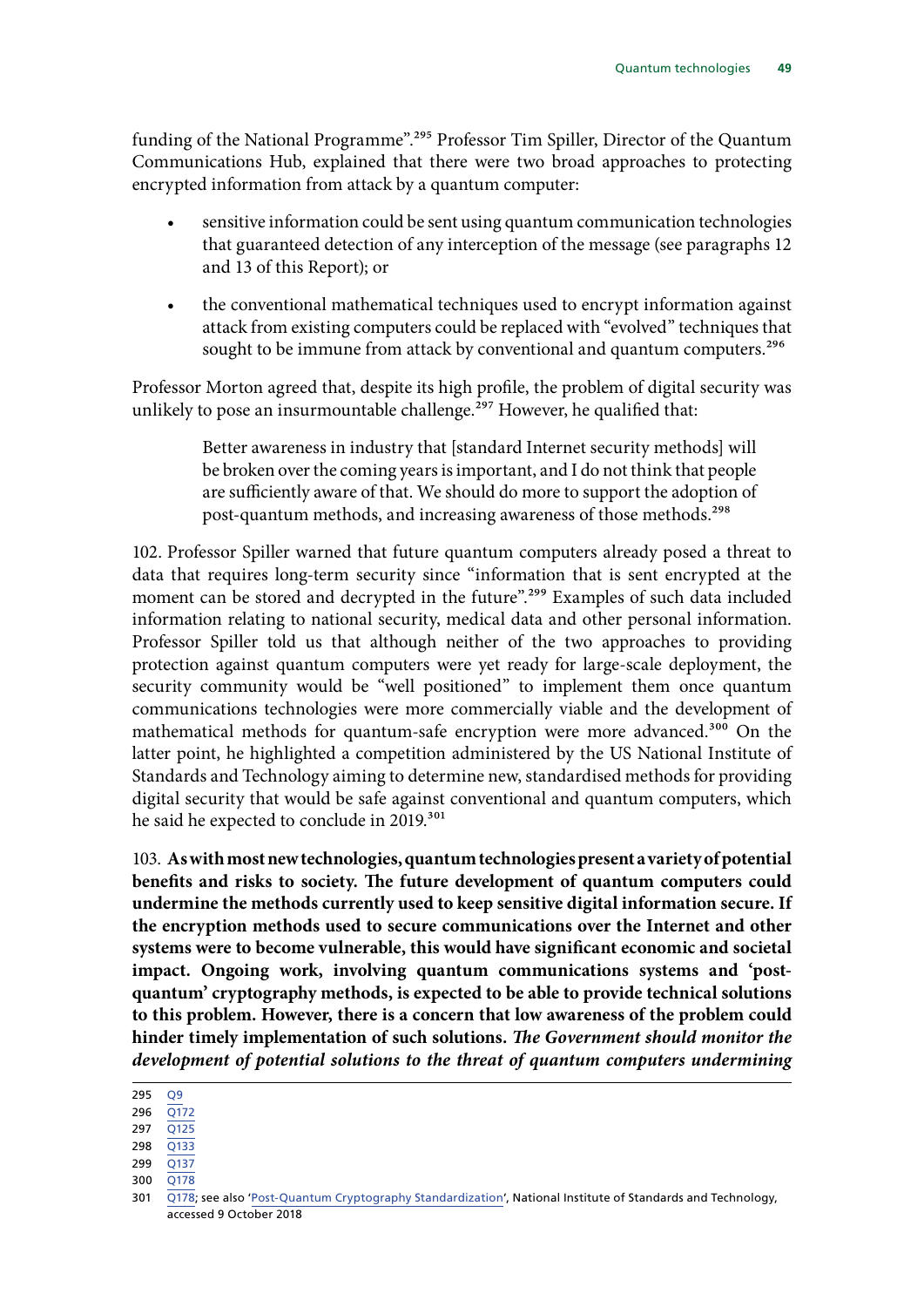*digital security techniques, including the agreement of new security standards. It must ensure that the relevant organisations and businesses are aware of the problem and its solutions, and act to ensure the timely implementation of solutions required to guarantee the continuity of widespread digital security systems. The Government should continue to encourage and participate in international dialogue with like-minded countries to address these issues.*

104. Although quantum communication systems that are immune to interception would enhance security when used for legitimate purposes, the same systems could undermine security if used to evade legal interception by law enforcement or security agencies. Professor John Morton flagged that it needed to be considered "whether un-hackable and un-interceptable communications are acceptable from a security perspective".<sup>302</sup> Citing a case in 2016 in which the American Government struggled to access data on a phone belonging to a terrorist, Professor Michael Pepper, representing the Royal Academy of Engineering, explained that "it is a problem with the present technology, and it will become a bit more severe when quantum cryptography enters the domestic arena".<sup>303</sup> Professor Spiller suggested that one way to ensure law enforcement agencies could intercept messages protected by future quantum communication technologies would be to maintain a system of "trusted nodes" within the communications network, points at which messages would transfer from one quantum communication system to another and hence temporarily lose their quantum-derived protection.<sup>304</sup> The organisation operating the network would control access to the trusted nodes and could provide access to law enforcement or security agencies to allow them to intercept the messages in their unprotected state at these trusted nodes. Professor Spiller argued that establishing geographical points in the communications network at which quantum communication systems would not be applied would be more secure than purposefully designing vulnerabilities in the quantum communications systems themselves:

> The moment you build a vulnerability into the system that can be unlocked then other people can unlock it too. It is better to do it with physical trusted nodes at certain places where you know you can access data.305

105. Beyond quantum communications technologies, Airbus told us that "quantum sensors would deliver the ability to identify submarines on the sea bed from an aircraft without global positioning systems", and said that "this will be an essential sovereign capability supporting the defence of UK".<sup>306</sup> However, Dr Mark Bentall, Head of Technology Development and Innovation at Airbus Defence and Space, clarified that the same technology would also "clearly" pose a threat to the UK nuclear deterrent if other nations acquired the same capability:

> Obviously submarines operate under secrecy, and that is one of their key capabilities. All the time that secrecy is maintained, their capability is maintained, but as soon as there is capability to sense clearly underwater, it is a significant problem.<sup>307</sup>

- 304 [Q175](http://data.parliament.uk/writtenevidence/committeeevidence.svc/evidencedocument/science-and-technology-committee/quantum-technologies/oral/86312.html)
- 305 [Q175](http://data.parliament.uk/writtenevidence/committeeevidence.svc/evidencedocument/science-and-technology-committee/quantum-technologies/oral/86312.html)

307 [Q280](http://data.parliament.uk/writtenevidence/committeeevidence.svc/evidencedocument/science-and-technology-committee/quantum-technologies/oral/86927.html)

<sup>302</sup> [Q125](http://data.parliament.uk/writtenevidence/committeeevidence.svc/evidencedocument/science-and-technology-committee/quantum-technologies/oral/84595.html)

<sup>303</sup> [Q126;](http://data.parliament.uk/writtenevidence/committeeevidence.svc/evidencedocument/science-and-technology-committee/quantum-technologies/oral/84595.html) see also ['Apple rejects order to unlock gunman's phone'](https://www.bbc.co.uk/news/technology-35594245), BBC News, 17 February 2016

<sup>306</sup> Airbus [\(QUT0001](http://data.parliament.uk/writtenevidence/committeeevidence.svc/evidencedocument/science-and-technology-committee/quantum-technologies/written/80089.html))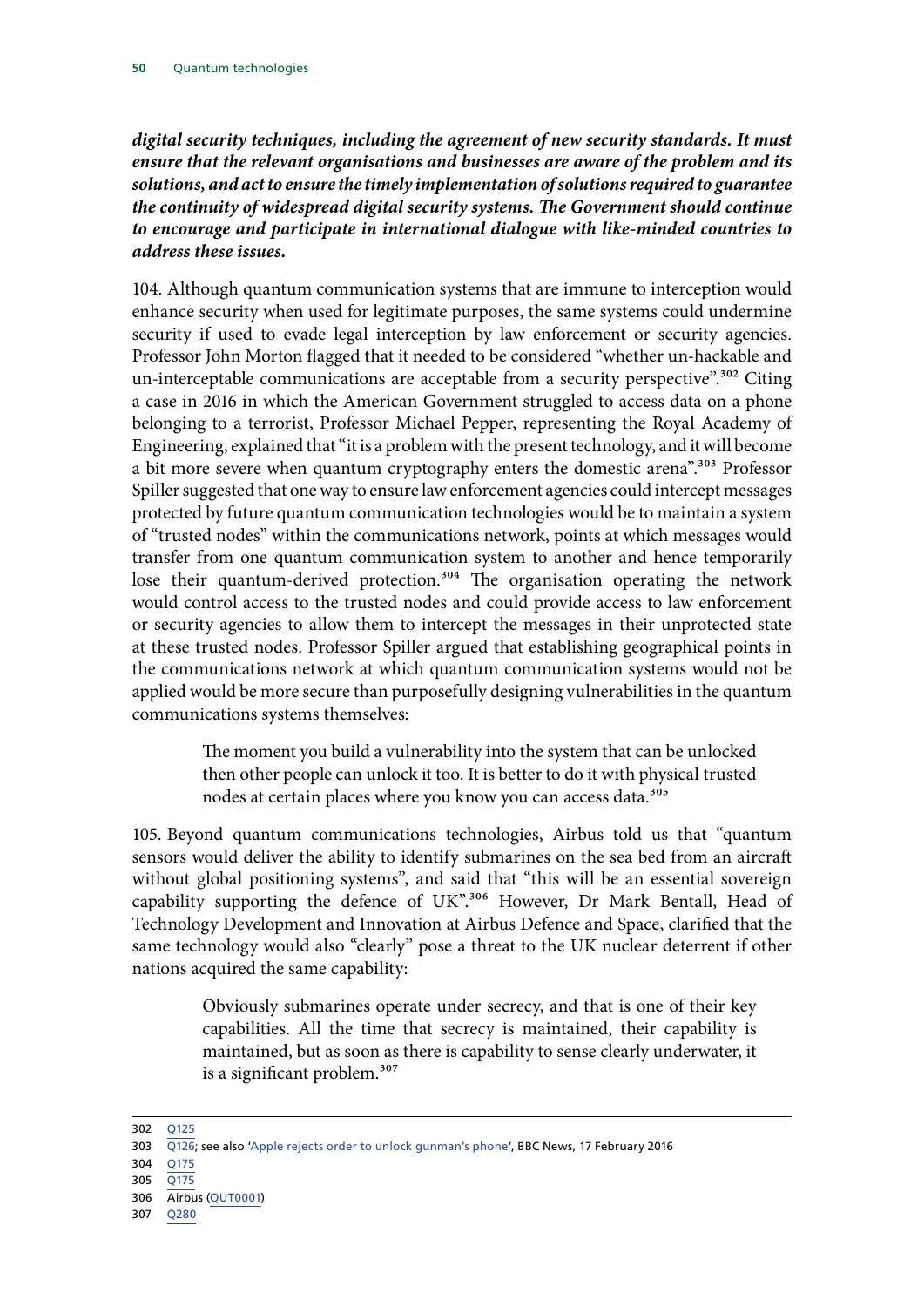106. In response, the Ministry of Defence told us that "given the challenges of wide-area sensing in open-ocean conditions, it is unlikely that such [anti-submarine] capabilities will provide a radical change in capability in the medium term".<sup>308</sup> A workshop hosted by the National Quantum Technologies Programme, examining the implications of quantum technologies for defence and national security, similarly concluded that:

> Although plausible in the future, [submarine detection] would require levels of sensitivity that are currently beyond the state of the art, and there are also operational requirements which would need to be overcome […] so that realising this in practice would be a huge challenge.<sup>309</sup>

The Ministry of Defence assured us that it "continues to identify, develop and assess technologies which can be used to both find and hide submarines", with particular alertness to quantum technologies afforded by the department's close relationship with the National Quantum Technologies Programme.<sup>310</sup>

107. **Quantum technologies have important implications for national security as well as for economic prosperity.** *The Government must ensure that the second phase of the National Quantum Technologies Programme gives equal priority to benefitting the UK's national security and its prosperity. There should be good co-ordination between military and civil aspects of future quantum technologies in all components of the second phase of the National Programme.*

#### *Responsible research and innovation*

108. In order to manage the societal impacts of new technologies, the National Quantum Technologies Programme has adopted a Responsible Research and Innovation (RRI) framework, which UKRI told us was a "well-developed stream of work".311 The Networked Quantum Information Technologies Hub reported in 2016 that "in comparison with RRI in some other areas of science and technology, there has been less attention, to date, given to quantum technologies".<sup>312</sup> The Hub has subsequently led the National Programme's RRI activity since 2017.<sup>313</sup> It has said that RRI should entail "a varied range of multi-level activities undertaken by multiple actors across the research and innovation lifecycles", including:

- dedicated interviews and focus groups with researchers, led by RRI specialists;
- workshops addressing key issues, involving researchers and other stakeholders;
- production of technology and risk assessments;
- public engagement activities; and
- engagement with industry, civil society and other key communities.<sup>314</sup>

<sup>308</sup> Ministry of Defence ([QUT0029\)](http://data.parliament.uk/writtenevidence/committeeevidence.svc/evidencedocument/science-and-technology-committee/quantum-technologies/written/89361.html), para 3

<sup>309</sup> National Quantum Technologies Programme, ['Responsible Innovation in Quantum Technologies applied to](https://nqit.ox.ac.uk/sites/www.nqit.ox.ac.uk/files/2018-11/Responsible%20Innovation%20in%20Quantum%20Technologies%20applied%20to%20Defence%20and%20National%20Security%20PDFNov18.pdf)  [Defence and National Security](https://nqit.ox.ac.uk/sites/www.nqit.ox.ac.uk/files/2018-11/Responsible%20Innovation%20in%20Quantum%20Technologies%20applied%20to%20Defence%20and%20National%20Security%20PDFNov18.pdf)' (2018), p12

<sup>310</sup> Ministry of Defence ([QUT0029\)](http://data.parliament.uk/writtenevidence/committeeevidence.svc/evidencedocument/science-and-technology-committee/quantum-technologies/written/89361.html), para 4

<sup>311</sup> UK Research and Innovation ([QUT0023\)](http://data.parliament.uk/writtenevidence/committeeevidence.svc/evidencedocument/science-and-technology-committee/quantum-technologies/written/81338.html), para 38

<sup>312</sup> Networked Quantum Information Technologies Hub, ['Thinking Ahead to a World with Quantum Computers:](https://nqit.ox.ac.uk/sites/www.nqit.ox.ac.uk/files/2016-11/RRI%20Landscape%20Report%20November%202016.pdf)  [The Landscape of Responsible Research and Innovation in Quantum Computing](https://nqit.ox.ac.uk/sites/www.nqit.ox.ac.uk/files/2016-11/RRI%20Landscape%20Report%20November%202016.pdf)' (2016), p5

<sup>313</sup> Networked Quantum Information Technologies Hub, ['Annual Report 2017'](http://uknqt.epsrc.ac.uk/files/nqitannualreport1516/) (2017), p40

<sup>314</sup> Networked Quantum Information Technologies Hub, ['Thinking Ahead to a World with Quantum Computers:](https://nqit.ox.ac.uk/sites/www.nqit.ox.ac.uk/files/2016-11/RRI%20Landscape%20Report%20November%202016.pdf)  [The Landscape of Responsible Research and Innovation in Quantum Computing](https://nqit.ox.ac.uk/sites/www.nqit.ox.ac.uk/files/2016-11/RRI%20Landscape%20Report%20November%202016.pdf)' (2016), pp18 and 80–82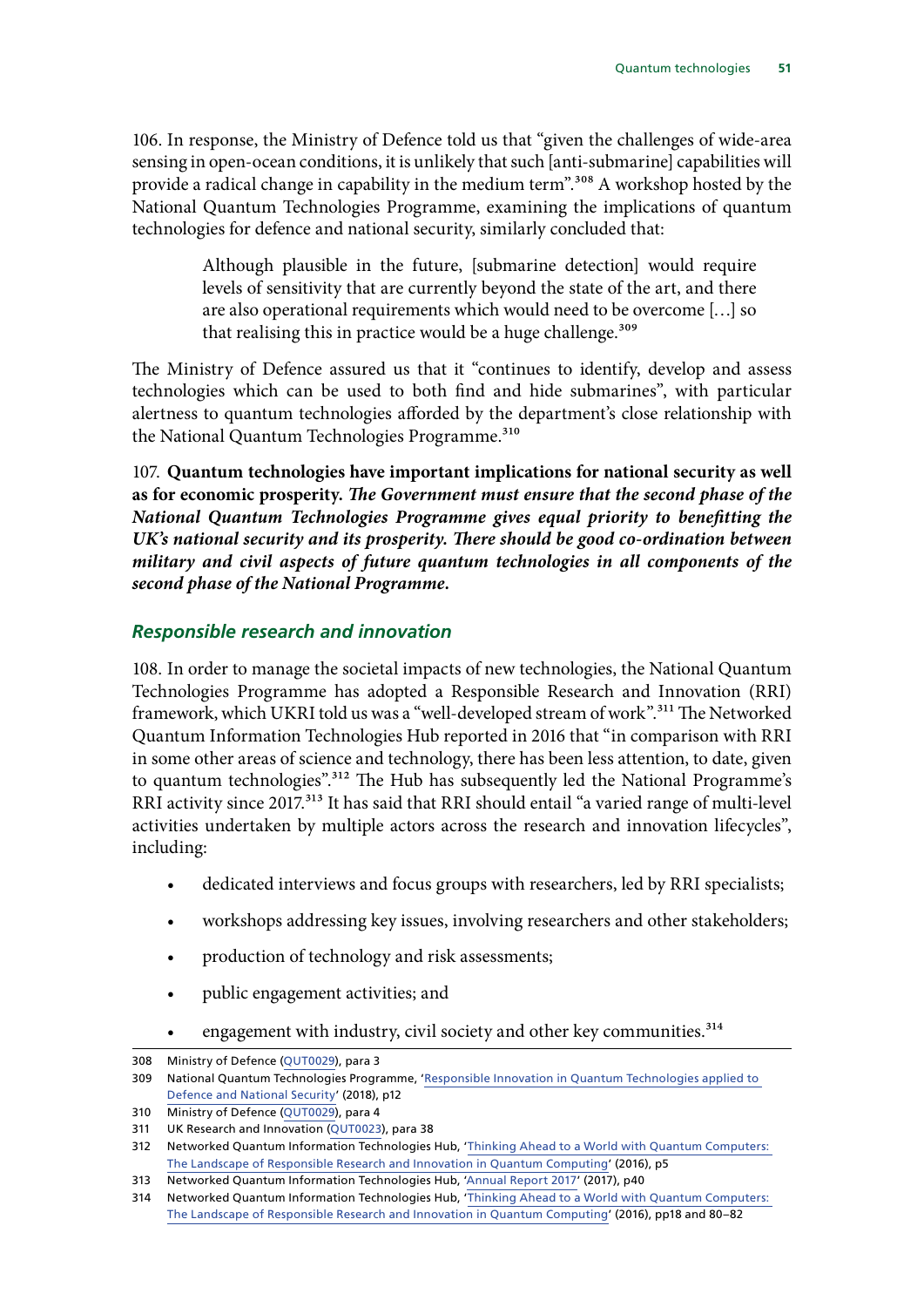The Networked Quantum Information Technologies Hub's director, Professor Ian Walmsley, told us that:

> [The Responsible Research and Innovation framework] is intended to engage with publics of various kinds to understand how quantum technologies, in particular quantum computing, are perceived, and to inform the public about what we are undertaking and how the field is evolving worldwide.<sup>315</sup>

In keeping with this aim, a 'public dialogue' exercise was commissioned in 2017 that involved 77 members of the public, each of whom attended two day-long workshops that explored the participants' knowledge, hopes and concerns regarding quantum technologies—one workshop held before and one held after an engagement activity with one of the National Quantum Technology Hubs (such as a tour of a laboratory and a lecture on quantum technologies).316 A report summarising the findings from this exercise concluded that there was low initial public awareness of what quantum technologies were, but that overall support for the development of quantum technologies grew as people's understanding increased, provided that research was subject to proportionate governance mechanisms.<sup>317</sup> In addition to the public dialogue exercise, the Hubs have hosted or participated in a variety of other public outreach events to raise public awareness of quantum technologies.<sup>318</sup>

109. The output of RRI-focused work beyond public engagement, however, seems less extensive. The Networked Quantum Information Technologies Hub is the only Hub whose latest annual report mentions any RRI activity other than public outreach.<sup>319</sup> The Networked Quantum Information Technologies Hub's annual report does list a varied RRI work programme involving or directed at researchers working on quantum technologies, including training workshops, conference talks and the development of online resources.<sup>320</sup> The Hub has also published a white paper examining the RRI implications of quantum technologies for defence and national security, which it intends to follow with a paper on the implications for artificial intelligence.<sup>321</sup> However, it is not clear what proportion of the UK quantum technologies research community this work programme reaches, or what requirement there is for all researchers to demonstrate that they have properly considered the potential societal impacts of their research. Indeed, Professor Walmsley painted a mixed picture of the extent to which RRI had become embedded in research culture:

<sup>315</sup> [Q234](http://data.parliament.uk/writtenevidence/committeeevidence.svc/evidencedocument/science-and-technology-committee/quantum-technologies/oral/86927.html)

<sup>316</sup> EPSRC, ['Quantum Technologies Public Dialogue Report'](https://epsrc.ukri.org/newsevents/pubs/epsrc-quantum-technologies-public-dialogue-full-report/) (2018), pp6–7

<sup>317</sup> EPSRC, ['Quantum Technologies Public Dialogue Report'](https://epsrc.ukri.org/newsevents/pubs/epsrc-quantum-technologies-public-dialogue-full-report/) (2018), pp2–4

<sup>318</sup> For example, see: Networked Quantum Information Technologies Hub, '[Annual Report 2018](https://nqit.ox.ac.uk/sites/www.nqit.ox.ac.uk/files/2018-06/NQIT%20Annual%20Report%202018%20%28for%20web%29.pdf)' (2018), pp42–45; Quantum Communication Hub, ['Annual Report 2016–17'](http://uknqt.epsrc.ac.uk/files/quantum-communications-hub-annual-report-16-17/) (2017), pp30–31; Quantum Technology Hub for Sensors and Metrology, ['Annual Report 2015–16](https://www.quantumsensors.org/wp-content/uploads/2017/08/qt-hub-annual-report-2015-2016-web.pdf)' (2017), p52; QuantIC, ['Annual Report 2015–16](http://uknqt.epsrc.ac.uk/files/quanticannualreport1516/)' (2016), p35

<sup>319</sup> Quantum Communications Hub, ['Annual Report 2016–17'](http://uknqt.epsrc.ac.uk/files/quantum-communications-hub-annual-report-16-17/) (2017); Quantum Technology Hub for Sensors and Metrology, ['Annual Report 2015–16](https://www.quantumsensors.org/wp-content/uploads/2017/08/qt-hub-annual-report-2015-2016-web.pdf)' (2017); QuantIC, ['Annual Report 2015–16](http://uknqt.epsrc.ac.uk/files/quanticannualreport1516/)' (2016); these Hubs did not mention RRI activity beyond public outreach in their evidence to our inquiry either—QuantIC [\(QUT0002](http://data.parliament.uk/writtenevidence/committeeevidence.svc/evidencedocument/science-and-technology-committee/quantum-technologies/written/80838.html)); Quantum Communications Hub ([QUT0009](http://data.parliament.uk/writtenevidence/committeeevidence.svc/evidencedocument/science-and-technology-committee/quantum-technologies/written/80929.html)); Quantum Technology Hub for Sensors and Metrology ([QUT0013\)](http://data.parliament.uk/writtenevidence/committeeevidence.svc/evidencedocument/science-and-technology-committee/quantum-technologies/written/80962.html)

<sup>320</sup> Networked Quantum Information Technologies Hub, ['Annual Report 2018](https://nqit.ox.ac.uk/sites/www.nqit.ox.ac.uk/files/2018-06/NQIT%20Annual%20Report%202018%20%28for%20web%29.pdf)' (2018), p41

<sup>321</sup> Networked Quantum Information Technologies Hub, ['Responsible Innovation in Quantum Technologies applied](https://nqit.ox.ac.uk/sites/www.nqit.ox.ac.uk/files/2018-11/Responsible%20Innovation%20in%20Quantum%20Technologies%20applied%20to%20Defence%20and%20National%20Security%20PDFNov18.pdf)  [to Defence and National Security](https://nqit.ox.ac.uk/sites/www.nqit.ox.ac.uk/files/2018-11/Responsible%20Innovation%20in%20Quantum%20Technologies%20applied%20to%20Defence%20and%20National%20Security%20PDFNov18.pdf)' (2018); Networked Quantum Information Technologies Hub, ['Annual Report](https://nqit.ox.ac.uk/sites/www.nqit.ox.ac.uk/files/2018-06/NQIT%20Annual%20Report%202018%20%28for%20web%29.pdf)  [2018'](https://nqit.ox.ac.uk/sites/www.nqit.ox.ac.uk/files/2018-06/NQIT%20Annual%20Report%202018%20%28for%20web%29.pdf) (2018), p41; Although all of the Quantum Technology Hubs are listed in this document, all three authors are affiliated with the Networked Quantum Information Technologies Hub—'[Responsible Research and](https://www.cs.ox.ac.uk/projects/NQITRRI/index.html)  [Innovation in Networked Quantum IT](https://www.cs.ox.ac.uk/projects/NQITRRI/index.html)', University of Oxford, accessed 15 November 2018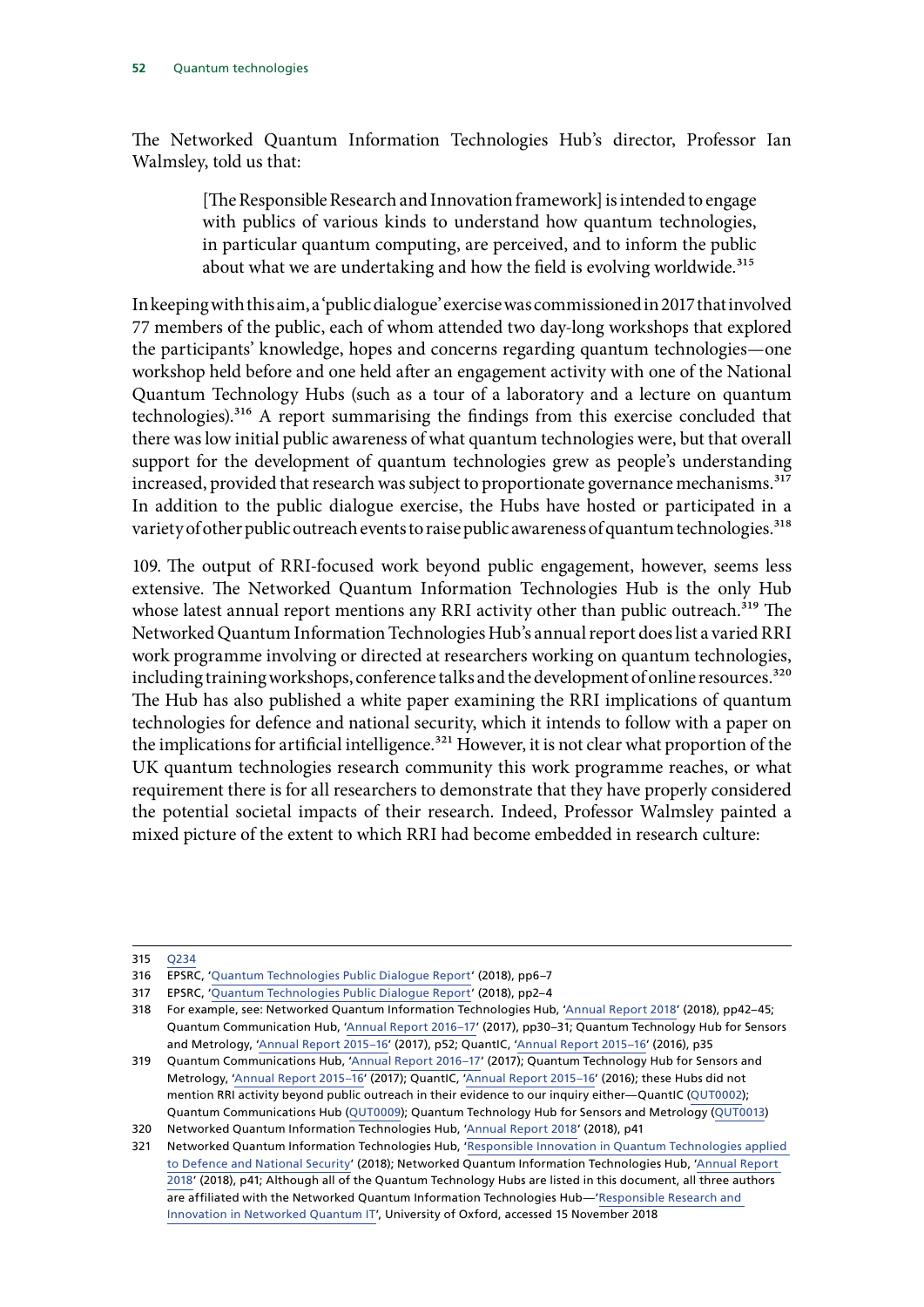It is certainly becoming part of the culture, but the scale of the programme and the focus of going beyond research to technology development has meant that we have had to change awareness among researchers, as well as among external partners, about what it means and its implications. People have begun to embrace and understand that.<sup>322</sup>

Professor Delpy, Chair of the National Programme's Strategic Advisory Board, assured us that:

> We have made sure that, as part of their programme description, all the researchers in the Hubs identify the potential social implications of their research. We are open about that and try either to address it or to put in place any mitigations that are needed.<sup>323</sup>

However, he told us that this work had not yet uncovered "any adverse impacts that we have had to address".324

110. The Networked Quantum Information Technologies Hub's 2016 review of responsible research and innovation (RRI) emphasised that "RRI is a shared responsibility":

> Scientists have a responsibility which comes from being in the forefront of research […] and from their special expertise, but governments, funders, industrial partners, and early adopters of technology have at least as large a role to play.<sup>325</sup>

Those working at or interacting with Innovation Centres will be focused on the development of quantum technologies for real-world application, and will therefore be well-placed to assist researchers in considering the potential societal impacts of different quantum technologies.

111. **Public engagement is an important aspect of managing the societal impacts of new technologies, and we commend the National Quantum Technologies Programme for its work on this front. However, potential societal impacts must also be rigorously considered by experts working on the technology. The Networked Quantum Information Technologies Hub is producing white papers on the RRI implications of quantum technologies for different application areas. However, RRI activities in the other Hubs appear to focus almost exclusively on public outreach. Given the significant anticipated applications of quantum technologies, we are concerned to hear that the National Quantum Technologies Programme has not yet identified any potential adverse societal impacts that have had to be addressed.**

112. *The National Quantum Technologies Programme's Responsible Research and Innovation (RRI) work should continue into a second phase of the National Programme. All of the National Quantum Hubs should identify an RRI lead responsible for coordinating RRI work across the Hub and to act as the primary point of contact for internal and external stakeholders on RRI matters within six months of this Report's publication. Each Hub should publish a review of the potential societal impacts of* 

<sup>322</sup> [Q237](http://data.parliament.uk/writtenevidence/committeeevidence.svc/evidencedocument/science-and-technology-committee/quantum-technologies/oral/86927.html)

<sup>323</sup>  $\overline{O12}$ 

<sup>324</sup> [Q12](http://data.parliament.uk/writtenevidence/committeeevidence.svc/evidencedocument/science-and-technology-committee/quantum-technologies/oral/84595.html)

<sup>325</sup> Networked Quantum Information Technologies Hub, ['Thinking Ahead to a World with Quantum Computers'](https://nqit.ox.ac.uk/sites/www.nqit.ox.ac.uk/files/2016-11/RRI%20Landscape%20Report%20November%202016.pdf) (2016), p78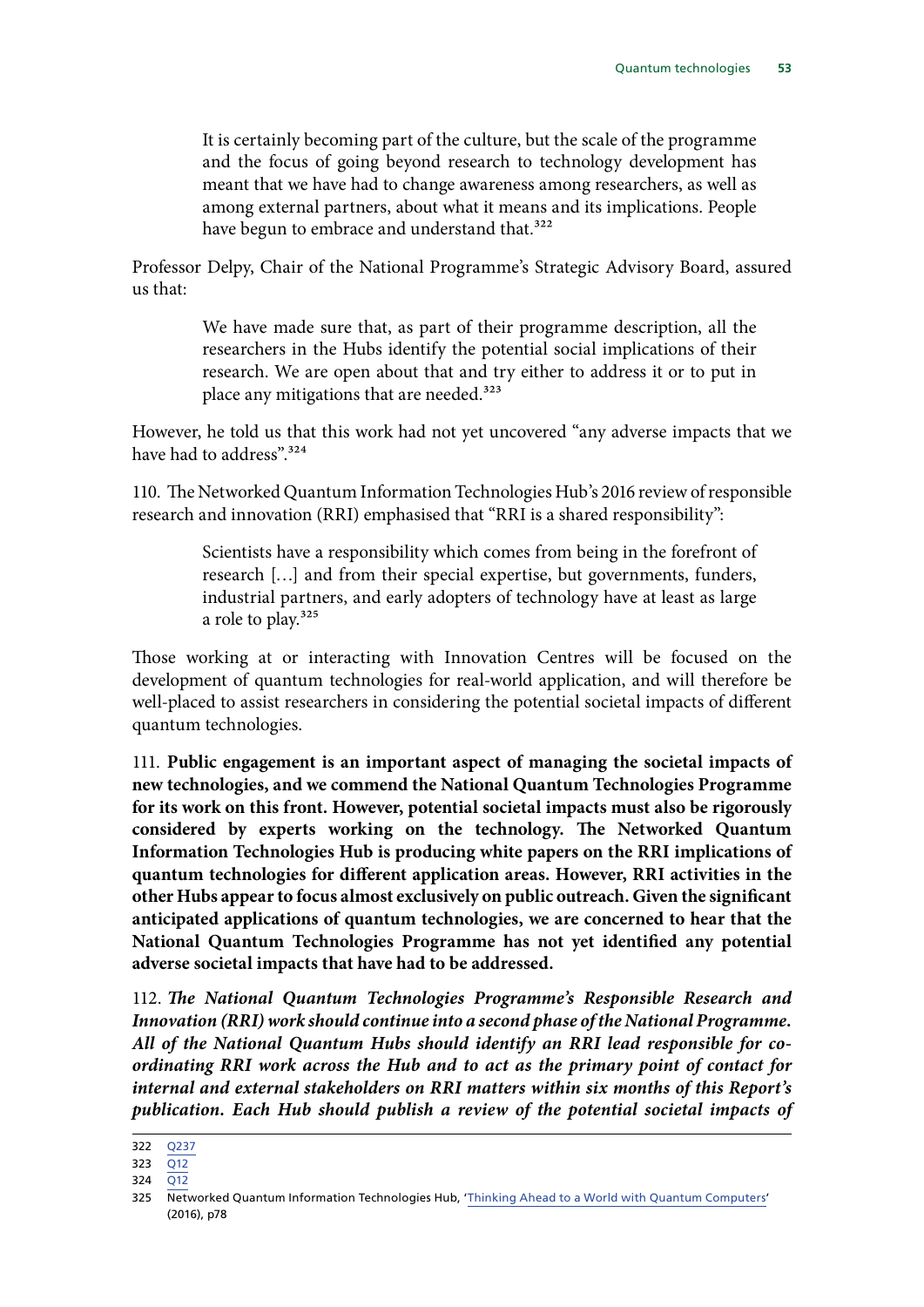*quantum technologies in their sector within a year of this Report being published, to be updated annually. These reviews should contain summaries for policymakers, describing potential implications and outlining possible measures to maximise the potential positive impacts and mitigate any negative impacts. The drafting process for these reports should involve researchers at all career stages, and be supported through training, conferences and workshops.*

113. *Innovation Centres should contribute to the National Quantum Technologies Programme's responsible research and innovation (RRI) programme of work. Each Innovation Centre should appoint an RRI lead, similar to those to be appointed at the Hubs. The Innovation Centres should be actively engaged in all relevant Hubs' annual reviews of the potential societal impacts of quantum technologies.*

114. In October 2018, the Australian Strategic Policy Institute, a defence-oriented think tank, published a report examining the problem of international research collaboration that could potentially threaten national security.<sup>326</sup> It focused on the Chinese People's Liberation Army's supposed policy of "picking flowers in foreign lands to make honey in China"—the practice of sending Chinese researchers, often with an obscured military affiliation, to collaborate with universities in countries in the 'Five Eyes' network or in the EU in order to gain expertise in research areas of relevance to defence or national security that can then be taken back to China.<sup>327</sup> The Australian Strategic Policy Institute noted that around 2,500 scientists had been sponsored by the Chinese military to travel to these countries as students or visiting scholars since 2007, with the number of scientific papers co-authored by Chinese military-affiliated authors and foreign authors rising steadily from 95 in 2007 to 734 in 2017.<sup>328</sup> Using co-authored publications as a proxy for the extent of collaboration, UK institutions had the most engagement with Chinese military-affiliated researchers between 2012 and 2017.<sup>329</sup> Quantum physics and its applications, such as in cryptography and navigation technology, were highlighted as fields in which this had been most prominent. In particular, the report warned that "while foreign universities' ties with the People's Liberation Army have grown, it isn't clear that universities have developed an understanding of the People's Liberation Army and how their collaboration with it differs from familiar forms of scientific collaboration".<sup>330</sup> The Australian Strategic Policy Institute made a series of recommendations in light of its findings, including:

- to raise awareness among universities and businesses of the potential risks of collaboration with scientists affiliated with the People's Liberation Army, and how such affiliations may be masked;
- to ensure information sharing between defence, intelligence, export control and immigration agencies as well as among international partners regarding scientific collaboration with the People's Liberation Army, in particular where there are any cases of deception;

<sup>326</sup> Australian Strategic Policy Institute, ['Picking flowers, making honey: The Chinese military's collaboration with](https://s3-ap-southeast-2.amazonaws.com/ad-aspi/2018-10/Picking%20flowers%2C%20making%20honey_0.pdf?H5sGNaWXqMgTG_2F2yZTQwDw6OyNfH.u)  [foreign universities'](https://s3-ap-southeast-2.amazonaws.com/ad-aspi/2018-10/Picking%20flowers%2C%20making%20honey_0.pdf?H5sGNaWXqMgTG_2F2yZTQwDw6OyNfH.u) (2018)

<sup>327</sup> The 'Five Eyes' network comprises the intelligence communities of the USA, the UK, Canada, Australia and New Zealand—'[UKUSA Agreement Release: 1940–1956'](https://www.nsa.gov/news-features/declassified-documents/ukusa/), US National Security Agency, accessed 13 November 2018

<sup>328</sup> Australian Strategic Policy Institute, 'Picking flowers, making honey: The Chinese military's collaboration with [foreign universities'](https://s3-ap-southeast-2.amazonaws.com/ad-aspi/2018-10/Picking%20flowers%2C%20making%20honey_0.pdf?H5sGNaWXqMgTG_2F2yZTQwDw6OyNfH.u) (2018), p4

<sup>329</sup> Australian Strategic Policy Institute, ['Picking flowers, making honey: The Chinese military's collaboration with](https://s3-ap-southeast-2.amazonaws.com/ad-aspi/2018-10/Picking%20flowers%2C%20making%20honey_0.pdf?H5sGNaWXqMgTG_2F2yZTQwDw6OyNfH.u)  [foreign universities'](https://s3-ap-southeast-2.amazonaws.com/ad-aspi/2018-10/Picking%20flowers%2C%20making%20honey_0.pdf?H5sGNaWXqMgTG_2F2yZTQwDw6OyNfH.u) (2018), p8

<sup>330</sup> Australian Strategic Policy Institute, ['Picking flowers, making honey: The Chinese military's collaboration with](https://s3-ap-southeast-2.amazonaws.com/ad-aspi/2018-10/Picking%20flowers%2C%20making%20honey_0.pdf?H5sGNaWXqMgTG_2F2yZTQwDw6OyNfH.u)  [foreign universities'](https://s3-ap-southeast-2.amazonaws.com/ad-aspi/2018-10/Picking%20flowers%2C%20making%20honey_0.pdf?H5sGNaWXqMgTG_2F2yZTQwDw6OyNfH.u) (2018), p5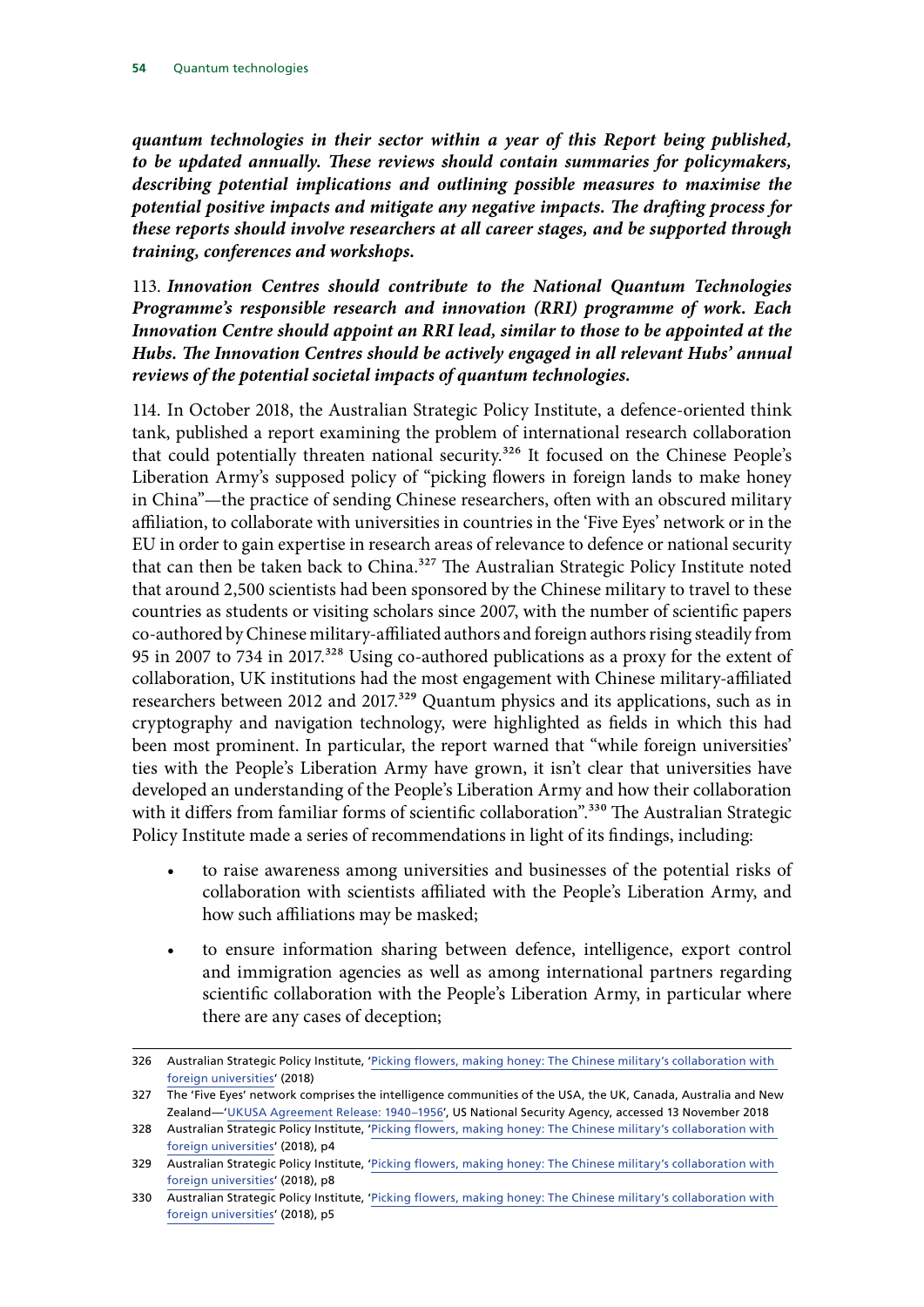- for robust scrutiny of visa applications by foreign military personnel; and
- to regulate scientific training given to foreign military personnel and regulate funding awarded for scientific collaboration with non-allied militaries.<sup>331</sup>

115. **Concerns have been raised about the potential threats to national security arising from collaboration between UK researchers and researchers affiliated with foreign militaries.** *Training in the potential threats arising from collaboration with researchers affiliated with foreign militaries, and the methods that can be used to obscure affiliation, should be included as part of the National Quantum Technology Programme's responsible research and innovation framework. In its response to this Report, the Government should set out what analysis it has made of the potential threat, what action it is consequently taking, what it expects of universities, businesses and other organisations with regards to managing collaborations with researchers affiliated with foreign militaries, and what support or guidance it is offering to universities to help them counter any potential threat.*

#### *Foreign direct investment*

116. The 2015 National Security Risk Assessment identified growing risks to the UK's national security, including:

- the resurgence of state-based threats and intensifying wider state competition;
- the proliferation and growing importance of technology; and
- the erosion of the rules-based international order, making it harder to tackle global threats.<sup>332</sup>

In 2017, the Government additionally stated that national security challenges "now exist in an increasingly complex international economic and political landscape, with greater interconnectivity of nations and ever greater flows of capital" and acknowledged that "foreign control of [UK] businesses […] increasingly raises national security concerns".333 It has outlined a variety of ways in which foreign control of UK business could threaten national security:

- increased access to businesses, physical assets, people, operations or data could facilitate espionage;
- control over businesses, physical assets or intellectual property (such as the computer code used to run an asset) that provide a critical service could enable foreign entities to undertake disruptive or destructive actions or increase the impact of such action; and
- investments could be exploited to adversely dictate or alter services or ownership could be used as inappropriate leverage in other negotiations.<sup>334</sup>

<sup>331</sup> Australian Strategic Policy Institute, ['Picking flowers, making honey: The Chinese military's collaboration with](https://s3-ap-southeast-2.amazonaws.com/ad-aspi/2018-10/Picking%20flowers%2C%20making%20honey_0.pdf?H5sGNaWXqMgTG_2F2yZTQwDw6OyNfH.u)  [foreign universities'](https://s3-ap-southeast-2.amazonaws.com/ad-aspi/2018-10/Picking%20flowers%2C%20making%20honey_0.pdf?H5sGNaWXqMgTG_2F2yZTQwDw6OyNfH.u) (2018), pp18–20

<sup>332</sup> [National Security Strategy and Strategic Defence and Security Review 2015,](https://assets.publishing.service.gov.uk/government/uploads/system/uploads/attachment_data/file/478936/52309_Cm_9161_NSS_SD_Review_PRINT_only.pdf) paras 3.1–3.4 and 3.23–3.35

<sup>333</sup> Department of Business, Energy and Industrial Strategy, 'National Security and Infrastructure Investment [Review: The Government's review of the national security implications of foreign ownership or control'](https://assets.publishing.service.gov.uk/government/uploads/system/uploads/attachment_data/file/652505/2017_10_16_NSII_Green_Paper_final.pdf) (2017), paras 48 and 72

<sup>334</sup> Department of Business, Energy and Industrial Strategy, '[National Security and Infrastructure Investment](https://assets.publishing.service.gov.uk/government/uploads/system/uploads/attachment_data/file/652505/2017_10_16_NSII_Green_Paper_final.pdf)  [Review: The Government's review of the national security implications of foreign ownership or control'](https://assets.publishing.service.gov.uk/government/uploads/system/uploads/attachment_data/file/652505/2017_10_16_NSII_Green_Paper_final.pdf) (2017), para 46; Secretary of State for Business, Energy and Industrial Strategy, ['National Security and Investment: A](https://assets.publishing.service.gov.uk/government/uploads/system/uploads/attachment_data/file/728310/20180723_-_National_security_and_investment_-_final_version_for_printing__1_.pdf)  [consultation on proposed legislative reforms'](https://assets.publishing.service.gov.uk/government/uploads/system/uploads/attachment_data/file/728310/20180723_-_National_security_and_investment_-_final_version_for_printing__1_.pdf) (2018), paras 3.51–3.54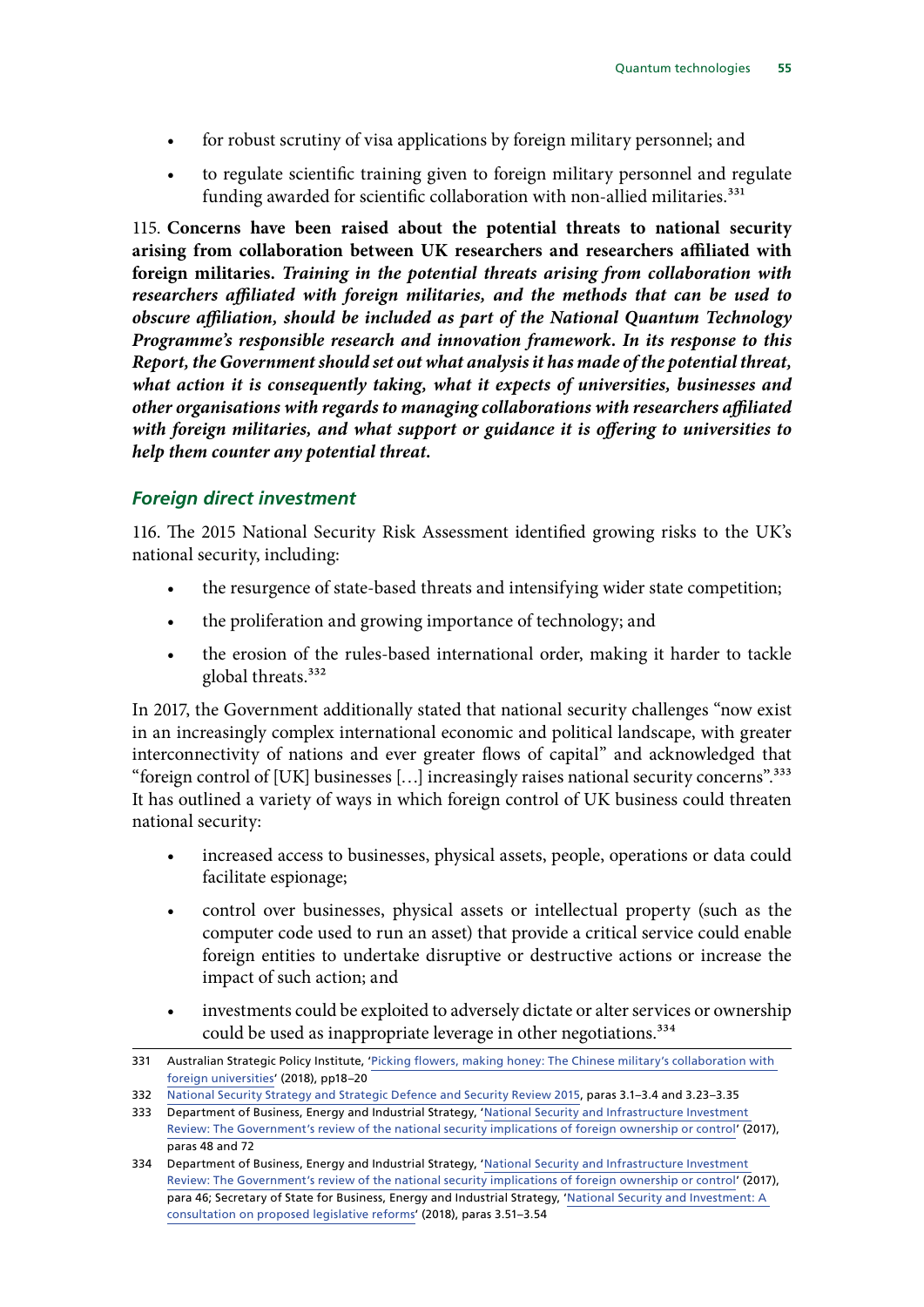117. The Enterprise Act 2002 allows the Government to intervene in "relevant merger situations", in which two enterprises are brought under common ownership or control.<sup>335</sup> Such control could consist of the acquisition of majority voting rights in an enterprise, but also more subtle situations of material influence, such as minority shareholdings, representation at board-level or certain financial or other arrangements.<sup>336</sup> However, in 2017, the Government stated that it "[lacked] comprehensive statutory powers in relation to business ownership and control".<sup>337</sup> Correspondingly, amendments to the Enterprise Act 2002 were made by secondary legislation in 2018 to reduce the thresholds required for the Government to be able to intervene in mergers between domestic and foreign enterprises active in specific areas of the economy. Given the potential military uses of quantum technologies (as described in paragraphs 101 to 107 of this Report), these areas of the economy explicitly included "the development and production of quantum technology".<sup>338</sup>

118. Despite these amendments, the Government has since repeated that:

The UK's current powers to prevent or mitigate [hostile exploitation of acquisition of control or influence over UK entities or assets] are no longer sufficient in light of the risks posed by national security, technological and economic changes.<sup>339</sup>

The Government has therefore proposed new primary legislation to reform the powers it has for preventing hostile actors from using ownership of, or influence over, businesses and assets to harm national security.<sup>340</sup> The proposed legislation is based on a consultation that the Government held in 2017, which set out three potential options:

- an expanded set of business transactions that the Government could "call-in" for review, to examine on national security grounds;
- a mandatory notification regime for foreign investment into the provision of "essential functions" in the economy (for example in the civil nuclear and defence sectors, or in specific businesses, assets or projects); or
- a combination of the two.<sup>341</sup>

<sup>335</sup> Enterprise Act 2002, [Part 3](https://www.legislation.gov.uk/ukpga/2002/40/part/3)

<sup>336</sup> Enterprise Act 2002, sections [23](https://www.legislation.gov.uk/ukpga/2002/40/section/23) and [26](https://www.legislation.gov.uk/ukpga/2002/40/section/26)—see also: Department for Business, Energy and Industrial Strategy, '[Enterprise Act 2002: Changes to the Turnover and Share of Supply Tests for Mergers—Guidance 2018'](https://assets.publishing.service.gov.uk/government/uploads/system/uploads/attachment_data/file/715174/EA02_guidance.pdf) (2018); Competition and Markets Authority, ['Mergers—the CMA's jurisdiction and procedure'](https://assets.publishing.service.gov.uk/government/uploads/system/uploads/attachment_data/file/384055/CMA2__Mergers__Guidance.pdf) (2014), pp15–36

<sup>337</sup> Department of Business, Energy and Industrial Strategy, '[National Security and Infrastructure Investment](https://assets.publishing.service.gov.uk/government/uploads/system/uploads/attachment_data/file/652505/2017_10_16_NSII_Green_Paper_final.pdf)  [Review: The Government's review of the national security implications of foreign ownership or control'](https://assets.publishing.service.gov.uk/government/uploads/system/uploads/attachment_data/file/652505/2017_10_16_NSII_Green_Paper_final.pdf) (2017), para 43

<sup>338</sup> Enterprise Act 2002 (Share of Supply Test) (Amendment) Order 2018 [\(SI 2018/578](https://www.legislation.gov.uk/uksi/2018/578/pdfs/uksi_20180578_en.pdf)) and the Enterprise Act 2002 (Turnover Test) (Amendment) Order 2018 ([SI 2018/593\)](http://www.legislation.gov.uk/uksi/2018/593/pdfs/uksi_20180593_en.pdf); Department for Business, Energy and Industrial Strategy, '[Enterprise Act 2002: Changes to the Turnover and Share of Supply Tests for Mergers—Guidance 2018'](https://assets.publishing.service.gov.uk/government/uploads/system/uploads/attachment_data/file/715174/EA02_guidance.pdf) (2018), pp13–24

<sup>339</sup> Secretary of State for Business, Energy and Industrial Strategy, '[National Security and Investment: A consultation](https://assets.publishing.service.gov.uk/government/uploads/system/uploads/attachment_data/file/728310/20180723_-_National_security_and_investment_-_final_version_for_printing__1_.pdf)  [on proposed legislative reforms](https://assets.publishing.service.gov.uk/government/uploads/system/uploads/attachment_data/file/728310/20180723_-_National_security_and_investment_-_final_version_for_printing__1_.pdf)' (2018), p20

<sup>340</sup> Secretary of State for Business, Energy and Industrial Strategy, '[National Security and Investment: A consultation](https://assets.publishing.service.gov.uk/government/uploads/system/uploads/attachment_data/file/728310/20180723_-_National_security_and_investment_-_final_version_for_printing__1_.pdf)  [on proposed legislative reforms](https://assets.publishing.service.gov.uk/government/uploads/system/uploads/attachment_data/file/728310/20180723_-_National_security_and_investment_-_final_version_for_printing__1_.pdf)' (2018)

<sup>341</sup> Department of Business, Energy and Industrial Strategy, '[National Security and Infrastructure Investment](https://assets.publishing.service.gov.uk/government/uploads/system/uploads/attachment_data/file/652505/2017_10_16_NSII_Green_Paper_final.pdf)  [Review: The Government's review of the national security implications of foreign ownership or control'](https://assets.publishing.service.gov.uk/government/uploads/system/uploads/attachment_data/file/652505/2017_10_16_NSII_Green_Paper_final.pdf) (2017), paras 114–140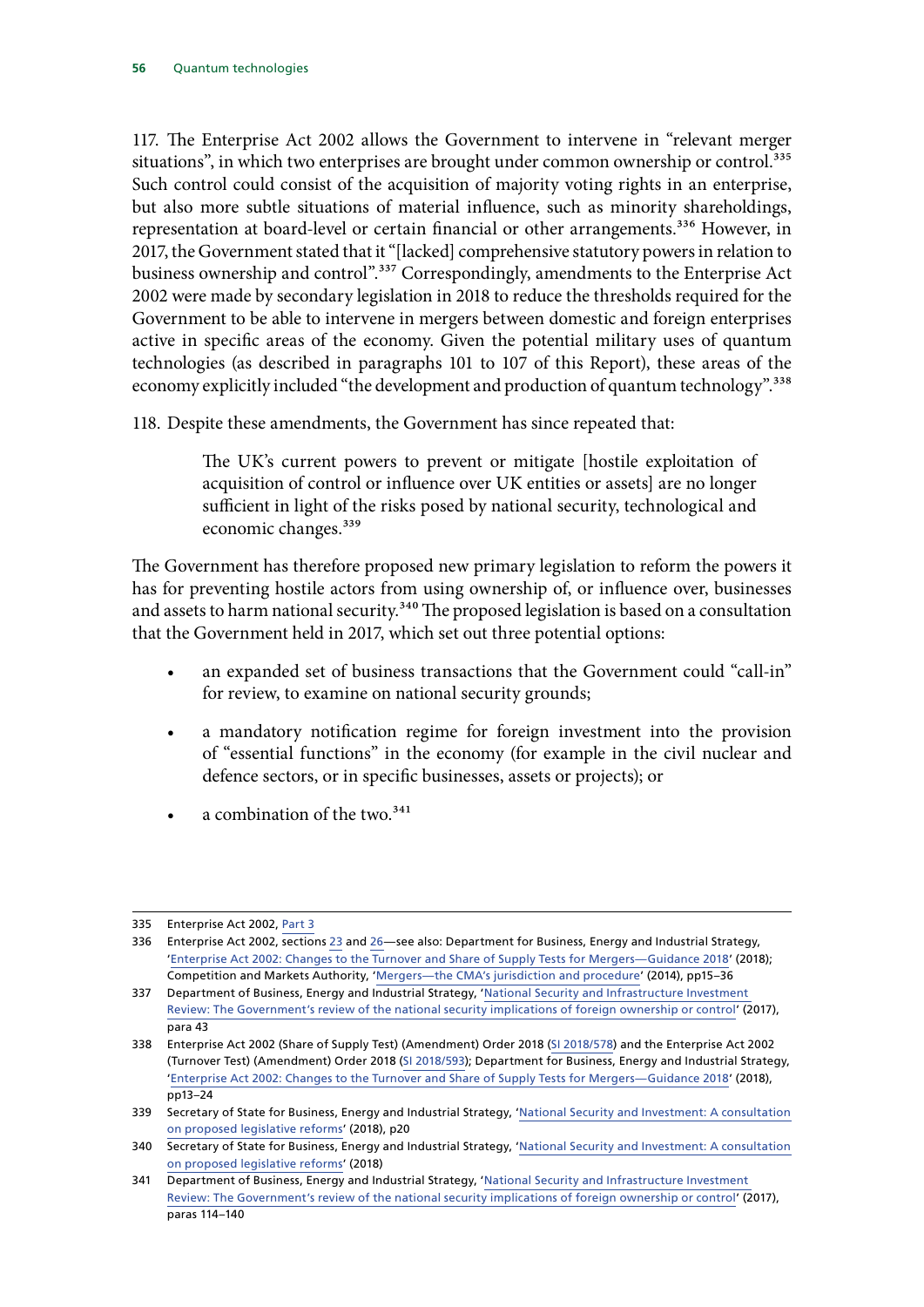The Government reported that the consultation revealed "narrowly, more support for an expanded call-in power rather than a mandatory notification regime" with "very little support for the combined option".<sup>342</sup> There were two principal arguments against a mandatory notification regime.<sup>343</sup> First, a mandatory approach would require clear definitions of which transactions would require notification, which it was felt would provide less flexibility in the context of a rapidly changing environment and would require frequent amendments to the regulations setting out the scope of the notification regime. Second, the notification and screening processes involved in a mandatory approach was felt by some to represent an unreasonable burden, for businesses as well as the Government, especially given the very small proportion of business transactions that are expected to have any impact upon national security.<sup>344</sup> The combination of an expanded call-in regime with a mandatory notification requirement was felt to involve the burden to business and Government of a mandatory regime without reducing the uncertainty for business over which transactions could be called-in by the Government (given that the mandatory notification requirement was intended to apply only to a subset of the expanded transactions liable to be called-in).<sup>345</sup>

119. The Government therefore pursued a voluntary notification regime in its proposed legislation, which set out plans to:

- remove the thresholds on the turnover of the acquired company and the share of market supply of the merging enterprises required for the Government to be able to intervene;
- reduce the threshold on the percentage of voting rights that the acquiring enterprise has following the transaction, from 50% to 25% (although the current and proposed regimes both recognise other ways in which influence can be gained, beyond shares or voting rights);
- broaden the scope of the legislation to include the acquisition of influence over "entities" rather than just "enterprises"—entities will not be defined exhaustively but an indicative list will be published; and
- expand the scope of the legislation to include the acquisition of shares of, or influence over, "assets" (defined as real and personal property, intellectual property and contractual rights).<sup>346</sup>

<sup>342</sup> Secretary of State for Business, Energy and Industrial Strategy, '[National Security and Investment: A consultation](https://assets.publishing.service.gov.uk/government/uploads/system/uploads/attachment_data/file/728310/20180723_-_National_security_and_investment_-_final_version_for_printing__1_.pdf)  [on proposed legislative reforms](https://assets.publishing.service.gov.uk/government/uploads/system/uploads/attachment_data/file/728310/20180723_-_National_security_and_investment_-_final_version_for_printing__1_.pdf)' (2018), p26

<sup>343</sup> Secretary of State for Business, Energy and Industrial Strategy, '[National Security and Investment: A consultation](https://assets.publishing.service.gov.uk/government/uploads/system/uploads/attachment_data/file/728310/20180723_-_National_security_and_investment_-_final_version_for_printing__1_.pdf)  [on proposed legislative reforms](https://assets.publishing.service.gov.uk/government/uploads/system/uploads/attachment_data/file/728310/20180723_-_National_security_and_investment_-_final_version_for_printing__1_.pdf)' (2018), paras 2.14–2.16

<sup>344</sup> Richard Harrington MP, Parliamentary Under-Secretary of State for Business and Industry, has said that there have been eight interventions on national security grounds under the regime established by the Enterprise Act 2002, from "literally thousands of [merger and acquisition] transactions"—Oral evidence taken before the Business, Energy and Industrial Strategy Committee and the Defence Committee on 30 October 2018, HC (2017–19) 1640, [Q5](http://data.parliament.uk/writtenevidence/committeeevidence.svc/evidencedocument/business-energy-and-industrial-strategy-committee/national-security-and-investment/oral/92148.pdf)

<sup>345</sup> Secretary of State for Business, Energy and Industrial Strategy, '[National Security and Investment: A consultation](https://assets.publishing.service.gov.uk/government/uploads/system/uploads/attachment_data/file/728310/20180723_-_National_security_and_investment_-_final_version_for_printing__1_.pdf)  [on proposed legislative reforms](https://assets.publishing.service.gov.uk/government/uploads/system/uploads/attachment_data/file/728310/20180723_-_National_security_and_investment_-_final_version_for_printing__1_.pdf)' (2018), para 2.13

<sup>346</sup> Secretary of State for Business, Energy and Industrial Strategy, '[National Security and Investment: A consultation](https://assets.publishing.service.gov.uk/government/uploads/system/uploads/attachment_data/file/728310/20180723_-_National_security_and_investment_-_final_version_for_printing__1_.pdf)  [on proposed legislative reforms](https://assets.publishing.service.gov.uk/government/uploads/system/uploads/attachment_data/file/728310/20180723_-_National_security_and_investment_-_final_version_for_printing__1_.pdf)' (2018), paras 24–27, 3.11, 3.12, 3.19–3.23, 3.51–3.74; Competition and Markets Authority, '[Mergers: Guidance on the CMA's jurisdiction and procedure](https://assets.publishing.service.gov.uk/government/uploads/system/uploads/attachment_data/file/384055/CMA2__Mergers__Guidance.pdf)' (2014), paras 4.1–4.30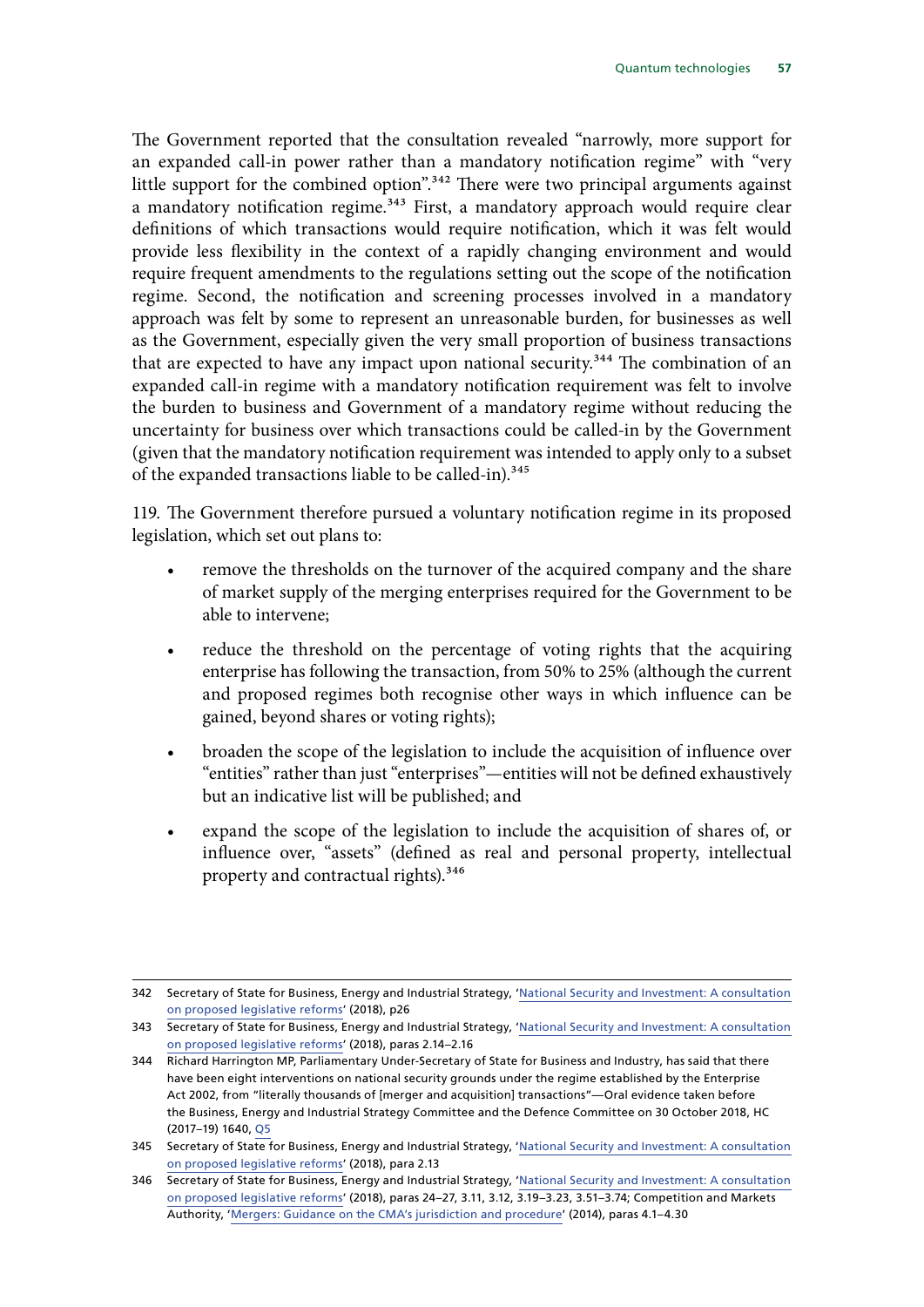120. Although the responses to the consultation favoured, narrowly, an expanded callin regime with no mandatory notification requirement, the majority of the consultation respondents represented business interests rather than national security interests.<sup>347</sup> Whereas some representatives of the business community have expressed concern at the level of Government interference permitted under the proposed legislation, the Royal United Services Institute, a defence think tank, has raised concern at the current framework and suggested that "it would make sense to require self-reporting by British companies in sensitive sectors, over a certain financial threshold, [to make] the job of monitoring easier".<sup>348</sup> The Government's consultation document highlighted that "a reliance on voluntary notification or use of the call-in power […] carries the risk that the Government may be unaware of transactions that could raise national security concerns", 349 but the Government's summary of responses made very little reference to this issue.<sup>350</sup> The Government's proposals for the new regime set out relatively little detail about how the Government intended to ensure that it becomes aware of all transactions that could threaten national security in time to review them, stating only that:

> In order to ensure it becomes aware of trigger events (or potential trigger events) that may raise national security concerns, the Government will increase its resources dedicated to 'market monitoring' and invest in the tools and systems necessary. This additional resource will also ensure that parties, if unsure about the Government's national security interest, can engage informally with officials at an early stage in their proposed trigger  $e$ vent $351$

In an exchange of correspondence, Richard Harrington MP, Parliamentary Under-Secretary of State at the Department for Business, Energy and Industrial Strategy, told us that whereas "mergers relating to publicly listed companies are announced to the market", for mergers involving private companies, the Government "may become aware [of the merger] either because it was notified by the Competition and Markets Authority, the company itself, or through other sources such as departmental relationships with the relevant sector or press reporting".<sup>352</sup> We note that of the countries reviewed by the UK Government in considering its options (the USA, Canada, Australia and France), all bar the USA operate a mandatory notification regime.<sup>353</sup>

352 Department for Business, Energy and Industrial Strategy [\(QUT0033](http://data.parliament.uk/writtenevidence/committeeevidence.svc/evidencedocument/science-and-technology-committee/quantum-technologies/written/92469.html))

<sup>347</sup> Department of Business, Energy and Industrial Strategy, '[National Security and Infrastructure Investment](https://assets.publishing.service.gov.uk/government/uploads/system/uploads/attachment_data/file/728312/July_18_GP_Response_Summary_for_WR_final_version_for_comms__1_.pdf)  [Review: Summary of responses to the Government's consultation on long-term reform proposals'](https://assets.publishing.service.gov.uk/government/uploads/system/uploads/attachment_data/file/728312/July_18_GP_Response_Summary_for_WR_final_version_for_comms__1_.pdf) (2018), Annex A

<sup>348</sup> '[Britain Needs New Safeguards to Deal with Chinese Investment](https://rusi.org/commentary/britain-needs-new-safeguards-deal-chinese-investment)', Royal United Services Institute, accessed 15 November 2018; see also: '[Plan to tighten UK takeover rules are 'disproportionate''](https://www.ft.com/content/e872204e-e6a1-11e8-8a85-04b8afea6ea3?accessToken=zwAAAWcXH0rQkdPociBO5qER6NOKhQS4r-puow.MEYCIQDCzS1OM4ECJ91j_qFbUKqMQOPWibzMWYyCmQcNLI1IHwIhAMp-SeT07CJJqflmPRwOHGzJDwIh96_r8IMvjBeJmJ6N&sharetype=gift?token=00314196-e5a1-48ef-b82e-77da923c4515), Financial Times, 15 November 2018

<sup>349</sup> Department of Business, Energy and Industrial Strategy, '[National Security and Infrastructure Investment](https://assets.publishing.service.gov.uk/government/uploads/system/uploads/attachment_data/file/652505/2017_10_16_NSII_Green_Paper_final.pdf)  [Review: The Government's review of the national security implications of foreign ownership or control'](https://assets.publishing.service.gov.uk/government/uploads/system/uploads/attachment_data/file/652505/2017_10_16_NSII_Green_Paper_final.pdf) (2017), para 110

<sup>350</sup> The risk that transactions could complete without the Government being aware of them was discussed only in relation to the Government's ability to intervene in a transaction after it had already taken place, with no firm conclusion on this given—Department of Business, Energy and Industrial Strategy, '[National Security and](https://assets.publishing.service.gov.uk/government/uploads/system/uploads/attachment_data/file/728312/July_18_GP_Response_Summary_for_WR_final_version_for_comms__1_.pdf)  [Infrastructure Investment Review: Summary of responses to the Government's consultation on long-term reform](https://assets.publishing.service.gov.uk/government/uploads/system/uploads/attachment_data/file/728312/July_18_GP_Response_Summary_for_WR_final_version_for_comms__1_.pdf)  [proposals](https://assets.publishing.service.gov.uk/government/uploads/system/uploads/attachment_data/file/728312/July_18_GP_Response_Summary_for_WR_final_version_for_comms__1_.pdf)' (2018), paras 50–51

<sup>351</sup> Secretary of State for Business, Energy and Industrial Strategy, 'National Security and Investment: A consultation [on proposed legislative reforms](https://assets.publishing.service.gov.uk/government/uploads/system/uploads/attachment_data/file/728310/20180723_-_National_security_and_investment_-_final_version_for_printing__1_.pdf)' (2018), para 7.14

<sup>353</sup> Department of Business, Energy and Industrial Strategy, 'National Security and Infrastructure Investment [Review: The Government's review of the national security implications of foreign ownership or control'](https://assets.publishing.service.gov.uk/government/uploads/system/uploads/attachment_data/file/652505/2017_10_16_NSII_Green_Paper_final.pdf) (2017), para 65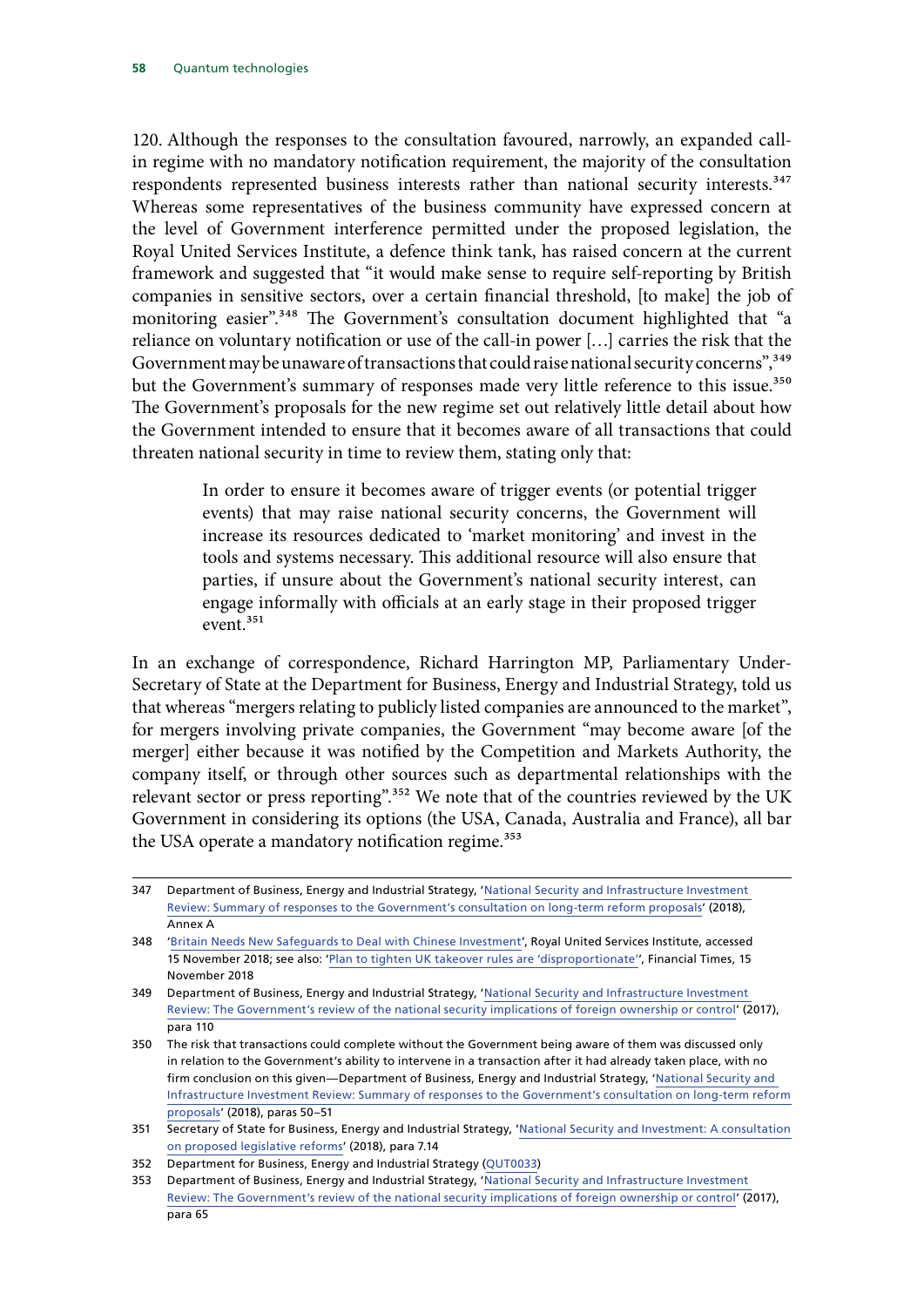121. **We agree with the Government that, although foreign investment in the UK is almost always benign and welcome, there is the potential for certain transactions that increase foreign influence over British entities to pose significant threats to national security. We recognise the Government's desire to avoid placing undue burden on businesses in its new regime for national security and investment. However, we are concerned that a voluntary notification regime leaves the Government unable to guarantee that it will be aware of all potential transactions that could threaten national security. The Government's consultation on this matter reported only a narrow preference against a mandatory notification regime, and did not appear to incorporate the views of the national security community. The consultation also reported little support for a combined approach, which was felt to involve the costs of the mandatory regime without providing the certainty to businesses of a purely mandatory regime. However, the costs would be limited and greater certainty would be provided if the mandatory notification regime applied to a sufficiently well-defined area of the economy. Following amendments to the Enterprise Act 2002, enterprises that research, develop, produce or supply services involving quantum technologies are already subject to a stricter foreign investment regime than most other enterprises.**

122. *In addition to the voluntary regime for national security and investment recently proposed by the Government, we recommend that the Government establishes a mandatory notification regime for enterprises researching, developing, producing or supplying services involving quantum technologies, when they are first approached by foreign entities with offers of investment fulfilling the criteria under which the Government can currently intervene under the Enterprise Act 2002. The sanctions for not reporting a relevant merger should include criminal offences, civil financial penalties and 'director disqualification'. The National Quantum Technologies Programme, through the Hubs, Innovation Centres, new national quantum computing centre and training programmes, should raise awareness of, and provide guidance on, the mandatory notification requirements. The Government should also ensure that there is capacity within the National Programme for the provision of advice to relevant enterprises when specific cases arise.*

123. Acknowledging the fact that, under a voluntary notification regime there may be "instances where the Government only becomes aware of a trigger event that raises national security concerns after it has taken place or has completed", the White Paper's proposals provide for the Government to be able to retrospectively call in a trigger event for review within a set period after the transaction itself has occurred.<sup>354</sup> The proposed period for this is six months, which the Government itself notes is considerably shorter than the equivalent period under comparable regimes internationally (including those in Germany, Australia and the USA).<sup>355</sup> The White Paper states the Government's opinion that "it is important that the prescribed period is not unnecessarily lengthy, in order to reduce uncertainty for parties to a trigger event", but it does not provide any justification for this period to be significantly shorter in the UK than in other comparable jurisdictions.

<sup>354</sup> Secretary of State for Business, Energy and Industrial Strategy, '[National Security and Investment: A consultation](https://assets.publishing.service.gov.uk/government/uploads/system/uploads/attachment_data/file/728310/20180723_-_National_security_and_investment_-_final_version_for_printing__1_.pdf)  [on proposed legislative reforms](https://assets.publishing.service.gov.uk/government/uploads/system/uploads/attachment_data/file/728310/20180723_-_National_security_and_investment_-_final_version_for_printing__1_.pdf)' (2018), paras 6.26–6.35

<sup>355</sup> Secretary of State for Business, Energy and Industrial Strategy, '[National Security and Investment: A consultation](https://assets.publishing.service.gov.uk/government/uploads/system/uploads/attachment_data/file/728310/20180723_-_National_security_and_investment_-_final_version_for_printing__1_.pdf)  [on proposed legislative reforms](https://assets.publishing.service.gov.uk/government/uploads/system/uploads/attachment_data/file/728310/20180723_-_National_security_and_investment_-_final_version_for_printing__1_.pdf)' (2018), paras 6.31–6.32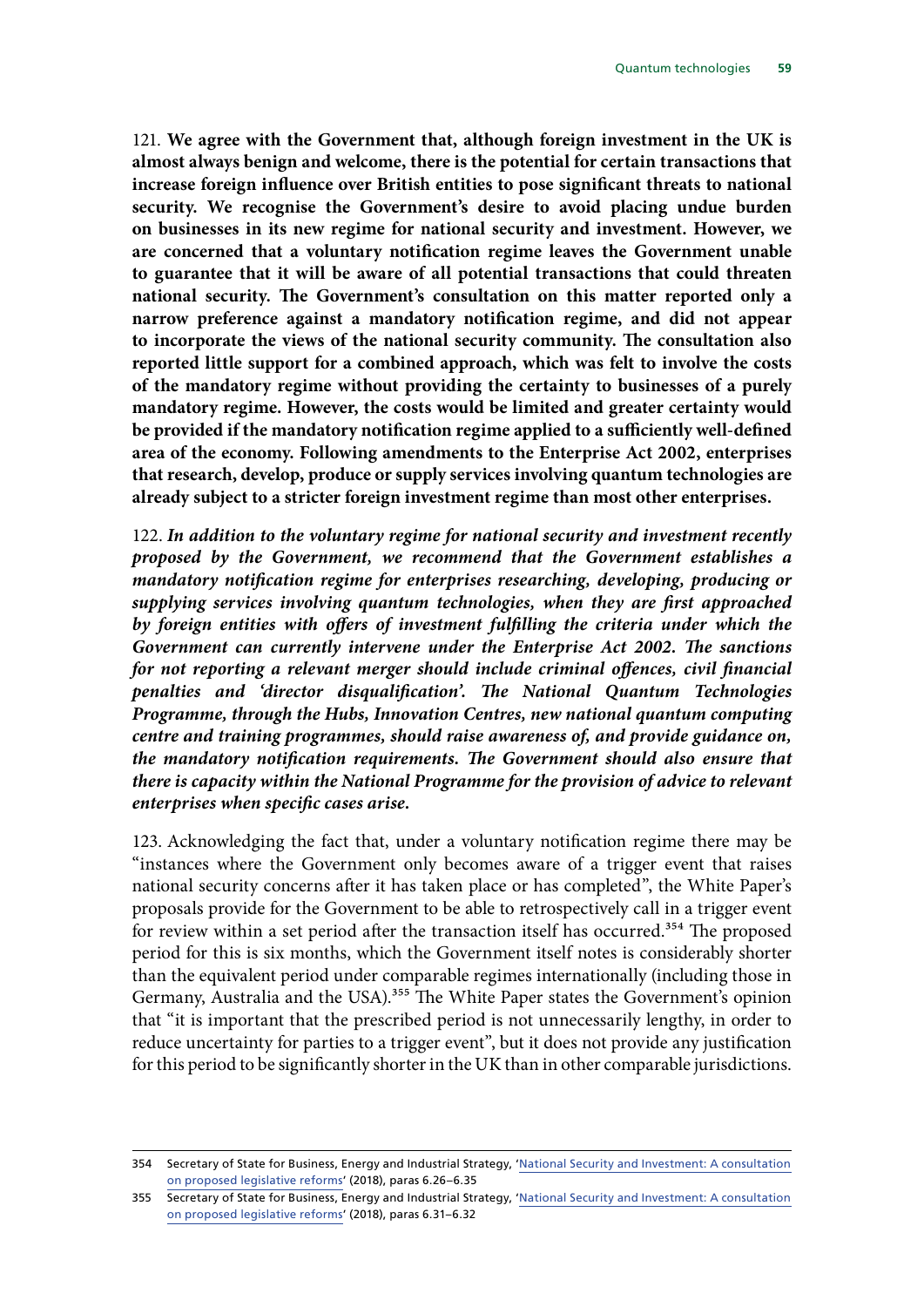Responding to our enquiries, the Business and Industry Minister simply told us that "each [of the other international regimes] has been developed under a different legal framework, while some are based on voluntary notification and others on mandatory notification".<sup>356</sup>

124. **In situations that would be subject to a voluntary notification regime (for example where enterprises do not work with quantum technologies, or where transactions involving enterprises working with quantum technologies fall outside of the merger situations covered under the Enterprise Act 2002), it is possible that the Government will learn of a transaction that threatens national security after the transaction has completed. It is important that the Government is still able to act to protect national security in these cases. A time limit within which the Government could retrospectively intervene once it learns of a transaction would also incentivise enterprises who consider a transaction to be a potential threat to national security to notify the Government of it, without impacting upon enterprises involved in transactions that are clearly of no threat to national security. The Government's proposed legislation includes such a period of six months—significantly shorter than the duration of equivalent periods in comparable regimes in other countries. The fact that equivalent periods are significantly longer across a diversity of comparable international regimes appears to be an argument for the UK to adopt a longer period, rather than, as the Business and Industry Minister suggested, a reason to not.**

125. *We recommend that, wherever the proposed voluntary notification regime applies, the Government increases the period in which it can retrospectively intervene in business transactions, as a result of national security concerns, to five years, in line with other countries such as Germany. This would allow the Government a greater window to intervene where it is not notified of relevant transactions. This time limit should be reviewed, and amended if necessary, after five years, to see if it has been used and to see if it has placed burden on business.*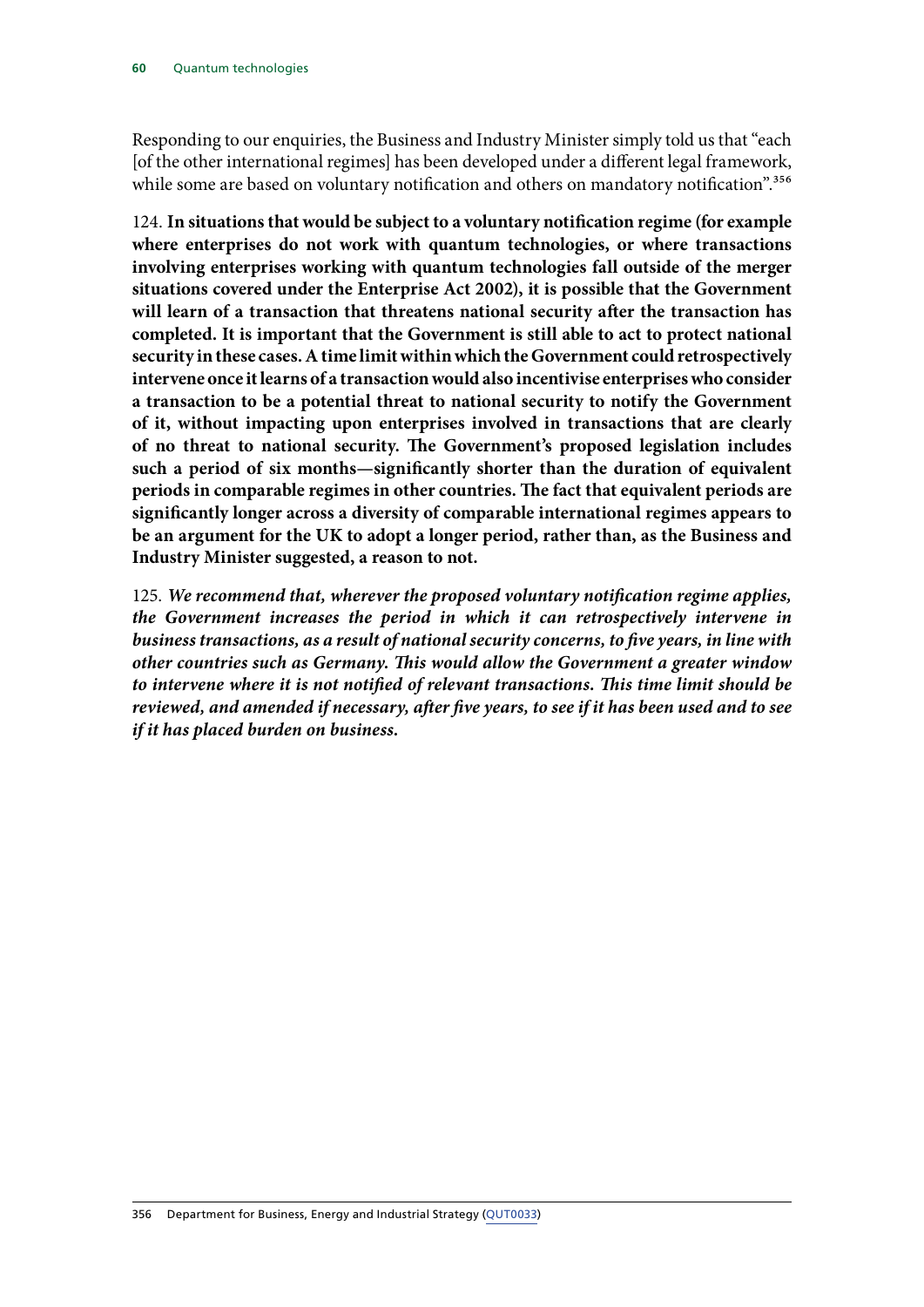## Conclusions and recommendations

#### Quantum Technologies and their Applications

1. Quantum technologies offer the potential for significant economic growth and improved capabilities across multiple industry sectors. The first phase of the National Quantum Technologies Programme has placed the UK in a world-leading position. The Government announced £235m of funding for quantum technologies in the 2018 Budget, taking total funding for the next phase of the National Quantum Technologies Programme to £315m. We welcome the Government's decision to support a second phase of the National Quantum Technologies Programme with this funding, which is broadly commensurate with the Strategic Advisory Board's estimated requirements. (Paragraph 26)

#### Continuing the National Programme—Governance

- 2. Although the first phase of the National Quantum Technologies Programme is widely seen to have been successful, we believe that there is room for improvement in the co-ordination across the Programme as it moves into a second phase, in particular between its more academically-focused and its more commerciallyfocused activities. (Paragraph 31)
- 3. The governing body of the second phase of the National Quantum Technologies Programme should engage with, and seek guidance from, academia, industry, regulators, standards bodies and Government bodies overseeing national security and defence. Industry should have a strong collective influence on the decisions of the governing body, in keeping with the increased role and investment expected of industry as quantum technologies achieve market readiness. (Paragraph 35)
- 4. We have heard strong support from across the UK quantum technologies community for the establishment of a new governance structure for the second phase of the National Quantum Technologies Programme. *The Government should establish a new Executive Board to oversee the second phase of the National Quantum Technologies Programme within three months of this Report's publication. The new Board should have the power to make decisions over the delivery of the second phase of the National Programme, and a corresponding level of control over the funding allocated to the next phase of the National Programme. It should have a clearly defined mission statement and be held accountable for delivering on it. The mission statement should include an overall aim to support the development of a UK quantum technologies industry that delivers the maximum economic, national security and societal benefit for the UK public as a whole. The new Board should comprise representatives from academia, small and medium-sized enterprises, large companies, standards bodies, regulators and the Government, including from national security and defence organisations*. (Paragraph 38)
- 5. *The Executive Board should produce a detailed roadmap, or series of roadmaps, for the future potential markets for quantum technologies in the UK, in consultation with appropriate experts from the market sectors identified. The roadmap should assess the likely size and timeframe of each potential market, as well as the technological*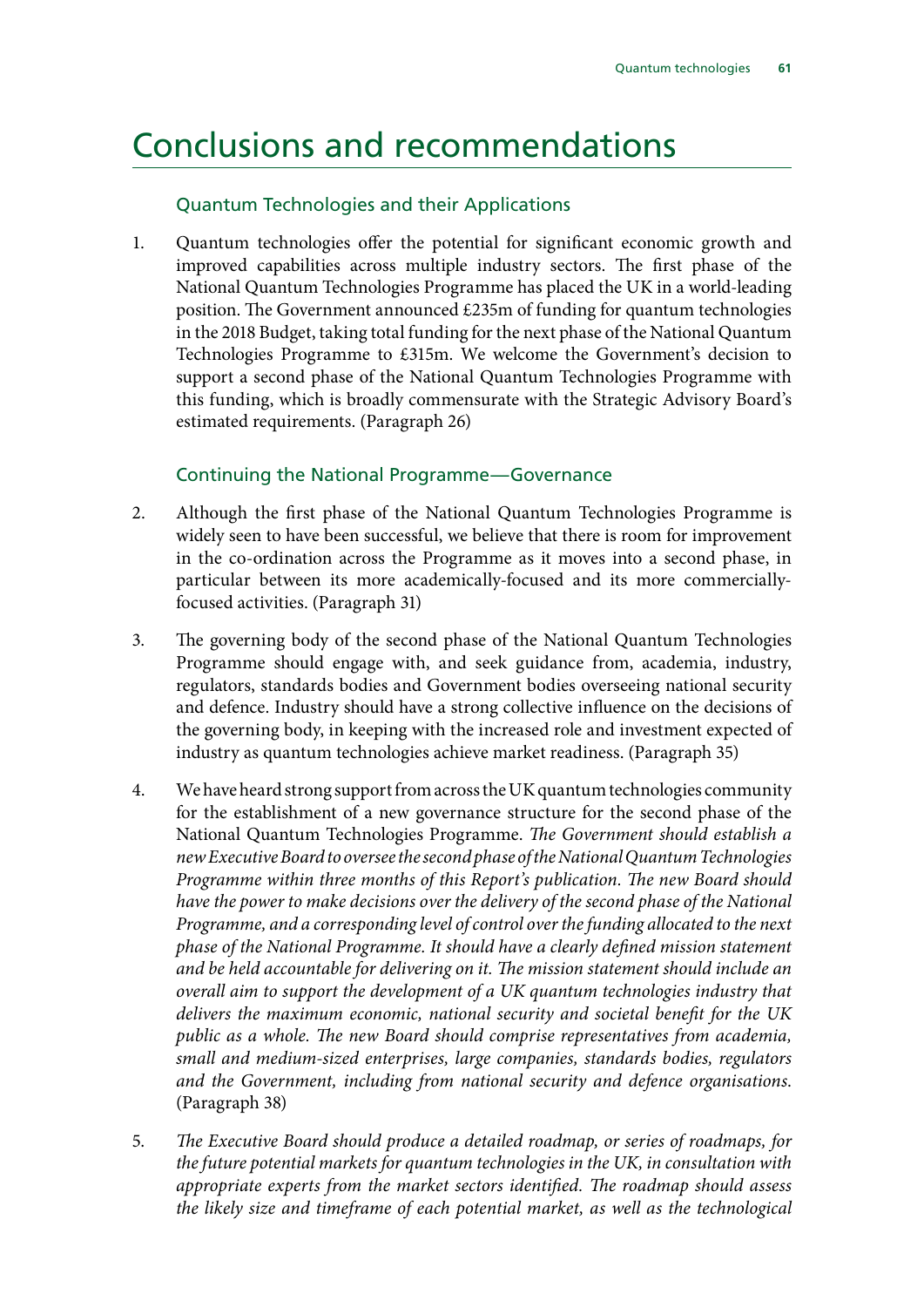*developments, infrastructure, workforce, supply chains and regulatory measures that are expected to be required to harness each market opportunity. The roadmap should cover the next twenty years and be updated annually. It should be publicly available, with a first iteration completed within one year of this Report's publication*. (Paragraph 42)

6. *The Executive Board should use the roadmap(s) of future quantum technology markets to identify potential obstacles to the development and commercialisation of quantum technologies in the UK and to define a strategy to overcome these. The strategy should be published and updated alongside the roadmap and include clear, measurable milestones, to be reviewed annually*. (Paragraph 43)

#### Continuing the National Programme—Innovation Centres

- 7. We agree with UK Research and Innovation that the establishment of Innovation Centres is a "priority" for the National Programme going forward. The announcements made confirming the extension of the National Quantum Technologies Programme into a second phase did not, however, reference Innovation Centres and proposed something comparable only in the quantum computing domain. Although the new quantum computing centre is welcome, it is worth noting that quantum computing is the quantum technology furthest from market. The drive to advance technologies from the existing Hubs towards greater market readiness—for example, through an Innovation Centre or Innovation Centres—would therefore appear to be most urgent for other quantum technologies. (Paragraph 51)
- 8. *The second phase of the National Quantum Technologies Programme should establish Innovation Centres to provide access to facilities for developing, manufacturing, testing and validating quantum technologies, as well as to act as focal points around which collaboration and supply chains can consolidate. This will require Innovation Centres to exist, at least in part, as physical centres rather than as 'virtual networks'. Reflecting the need for Innovation Centres to focus on the development of commercial products, Innovation Centres should target specific market sectors rather than reflecting the different types of quantum technologies, although multiple sector-specific Innovation Centres could co-occupy sites where they require the same shared technical facilities. While we support the use of suitable existing infrastructure to house Innovation Centres where it can deliver what is required more quickly and at a reduced cost, this should not dilute the concept of Innovation Centres or weaken the drive to establish them as soon as possible. In its response to this Report, the Government should confirm its intention to set up Innovation Centres and outline how many it intends to establish, which sectors they will cover and what the timeline is for their establishment. The Executive Board must ensure that there is good co-ordination between the new Innovation Centres and the Hubs and ensure that technologies are supported through research, development and commercialisation and to provide strategic oversight so that activities in Innovation Centres and Hubs complement each other.* (Paragraph 52)
- 9. The proposed Innovation Centres bear resemblance to the Catapult Centres that already exist. The Government, UK Research and Innovation, and the new Executive Board of the National Quantum Technologies Programme should ensure that the planning of Innovation Centres incorporates lessons learned from the experience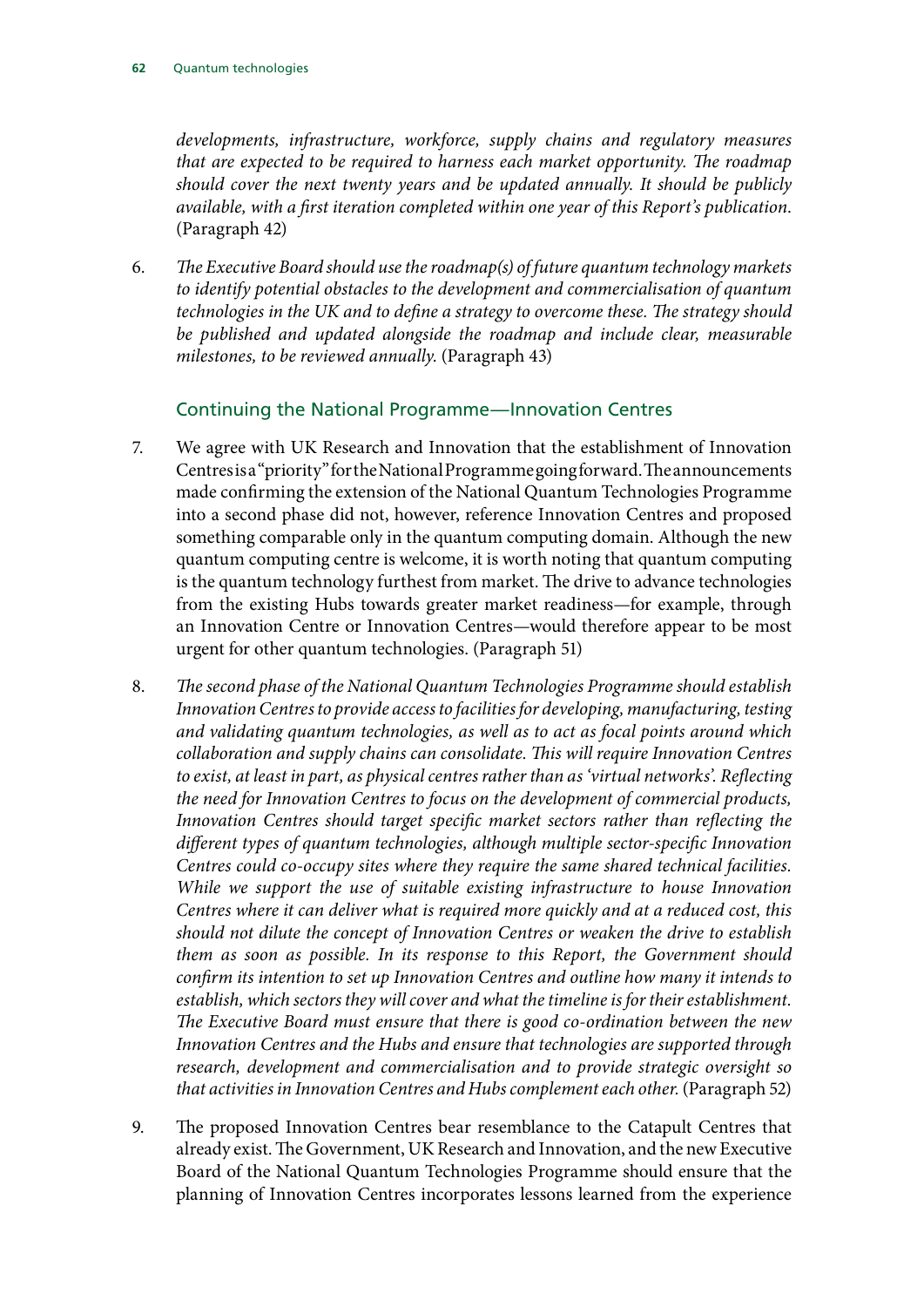and assessment of the Catapult Centres. The Innovation Centres should have clear purpose statements, measurable objectives and be subject to periodic performance assessment. (Paragraph 54)

10. We welcome the Government's decision to fund a new national centre for quantum computing. *The new national quantum computing centre should focus on the development of software for quantum computers as well as hardware*. (Paragraph 56)

#### Continuing the National Programme—Funding

- 11. It is right that the Government should look to industry to contribute to funding for technology development, especially as quantum technologies grow closer to commercialisation. However, it is important that matched funding requirements do not prevent important work from going ahead. Other funding rules, such as the 30% limit on project funding awarded to non-commercial organisations, can also restrict the scope of some projects. (Paragraph 66)
- 12. *Innovate UK should ensure that there is flexibility in rules where State Aid rules and other relevant regulations allow it, and design the rules applying to funding calls around the aims of the project rather than designing projects around the standard rules. In particular, the 30% limit on funding that can be awarded to non-commercial organisations should be relaxed where it hampers applications for funding calls or the scope of the projects funded. UK Research and Innovation should monitor the impact of any matched funding requirements and ensure that such conditions do not detriment the development of quantum technologies in the UK. It should take into account 'in-kind' contributions (such as time, access to facilities or training) from industry rather than pure investment alone, and continually review the funding environment in the UK compared to other quantum technology programmes internationally, to ensure that the UK remains competitive. The Government should prioritise spending on initiatives or capital that will benefit the development of the wider UK quantum technologies industry alongside those projects that will encourage co-investment from industry*. (Paragraph 67)
- 13. *UK Research and Innovation, in co-operation with the new Executive Board, should regularly review the funding available to fundamental research in quantum science. As the Government aims to increase spending on research and development to 2.4% of GDP, and as the National Quantum Technologies Programme develops the application and commercialisation of quantum technologies, the Government should be ready to provide the funding required to ensure fundamental research keeps pace. UK Research and Innovation should additionally ensure that projects of a variety of scale and duration are funded, to ensure that opportunities exist for organisations of all sizes*. (Paragraph 68)
- 14. Awareness across industry of the potential for quantum technologies, in particular in the short-term, needs to be improved. *The new Executive Board should engage with businesses and industry bodies that are not yet actively pursuing opportunities presented by quantum technologies, articulating the near-term capabilities expected of such technologies and investigating what specific product requirements and technology demonstrations are needed to drive uptake in different sectors. This activity should*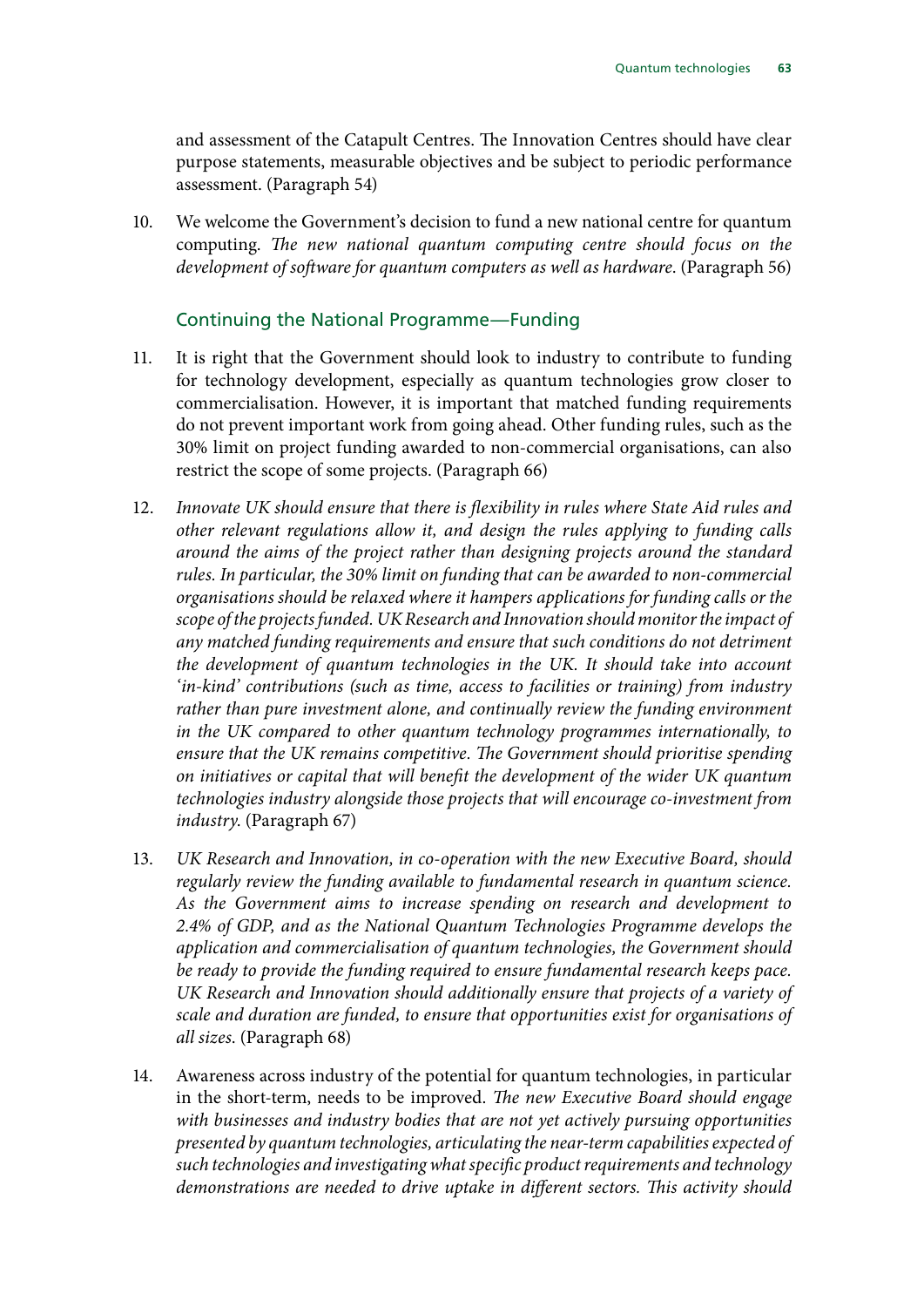*aim to raise industrial awareness of quantum technologies and feed into the Executive Board's roadmap and strategy for developing the UK quantum technologies industry*. (Paragraph 73)

- 15. We commend the Ministry of Defence on its support for quantum technology demonstrator projects. Similar opportunities exist for other Government departments to support the development of quantum technology products that they would benefit from, with the added advantage of assisting the nascent UK quantum industry by demonstrating the value of quantum technologies to other potential end-users. *In collaboration with the Chief Scientific Adviser network, the new Executive Board of the National Quantum Technologies Programme should identify opportunities for Government Departments to support quantum technology demonstrator projects and encourage their uptake by assessing the positive impacts that such projects could achieve for the Department and for the UK quantum technologies industry, if successful*. (Paragraph 74)
- 16. We agree with the Connell Review that the Small Business Research Initiative has a "unique and valuable role to play in the innovation and procurement landscape", supporting UK businesses in developing innovative new products while enabling public sector bodies to source innovative solutions to the challenges they face. However, the Government's response to the Connell Review so far appears limited. The GovTech Catalyst only supports public bodies in sourcing digital technology solutions and the three-year, £20m GovTech Fund is significantly smaller than the £250m that the Connell Review recommended to be spent per annum through SBRI, or the £200m target the Government had for SBRI spending in 2014–15. *We*  recommend that the Government fully adopts the recommendations of the Connell *Review, and establishes a central SBRI fund with a National Board to oversee its delivery as part of the 2019 Spending Review*. (Paragraph 78)
- 17. Quantum technologies promise significant opportunities for UK economic growth as well as improvements to Government departments' capabilities. Quantum technologies are therefore particularly well-suited to the aims and implementation of the Small Business Research Initiative. *We recommend that the Government establishes a QuantumTech Catalyst to drive public sector organisations' use of the Small Business Research Initiative for quantum technologies, in the same way that the GovTech Catalyst has for digital technologies. The new QuantumTech Catalyst should seek to launch a first round of challenges within six months of this Report's publication*. (Paragraph 79)

#### Continuing the National Programme—Skills

- 18. There is significant concern in the quantum technology community that the future development of quantum technologies in the UK could be constrained by the lack of a suitably skilled workforce. This skills shortage is not unique to the UK, and the existing training programmes provided under the National Quantum Technologies Programme are well-regarded, but increasing and improving the training offered must be a priority for the second phase of the National Programme. (Paragraph 88)
- 19. *The Government should continue and expand the National Quantum Technologies Programme's current training programmes. The new Executive Board, in co-operation*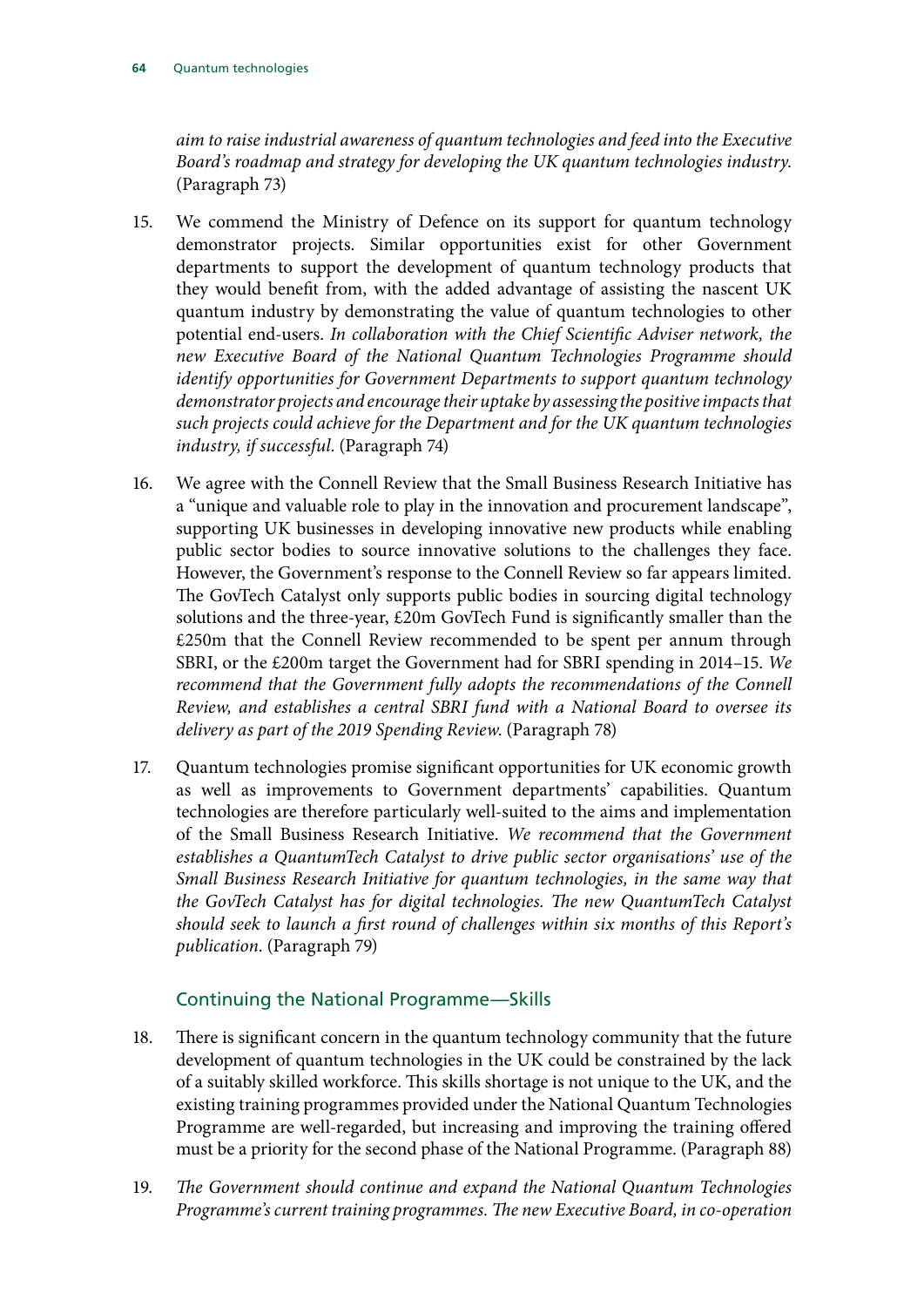*with UKRI, should engage with companies working on quantum technologies or closely related fields to help tailor the content of doctoral training programmes to ensure that they provide the balance of skills needed by industry. This will require exposure to commercial practices and requirements, which could be provided through secondments, industry-led projects during the first year of a Centre for Doctoral Training course or industry-proposed and sponsored PhD projects. This should be completed in time for renewal of the Centres for Doctoral Training next year. Furthermore, UKRI should find ways to make the terms on which industry can input into training programmes more flexible, to facilitate increased engagement (for example by enabling input outside of the five-year funding cycles of Centres for Doctoral Training). In exchange, UKRI should seek contributions from industry to fund additional studentships. The Government should be ready to co-invest where industry funding is available*. (Paragraph 89)

- 20. The future workforce required for a successful UK quantum technologies industry will not be composed entirely of PhD-level graduates and above. Although workers at lower qualification levels may not need skills as specifically tailored to quantum technologies as for those with higher qualifications, the growth of a quantum technologies industry will add to the demand for engineering and scientific graduates, technicians and apprentices. In addition to training being required for those entering the workforce, we believe that it is also required for engineers, technicians and others already in the workforce. (Paragraph 94)
- 21. *The second phase of the National Quantum Technologies Programme must ensure that appropriate training is available at undergraduate, technician and apprenticeship level, alongside continued provision at PhD level. It should provide training opportunities for established workers as well as for those entering the workforce, for example through continuing professional development modules or short university-based courses, in a manner that is easy for companies to access. There should also be periodic, sectorspecific workshops available to end-users of quantum technologies, with the aim of growing a network of quantum 'champions' in sectors where quantum technologies can already start to be applied. These modules, courses and workshops should all be available within three years of the publication of this Report*. (Paragraph 95)
- 22. *The new Executive Board should engage with companies to ensure, facilitate and coordinate input from quantum technologies enterprises—both large companies and small and medium-sized enterprises—into the Institute for Apprenticeships' ongoing work on the development of apprenticeship standards and the 'health and science' and 'engineering and manufacturing' T levels. This endeavour should ensure that these training routes: flag the opportunity of the quantum technologies sector to students; cover the basic skills that enterprises working with quantum and related technologies require; and offer apprenticeships or work placements with enterprises working in the quantum sector. The Executive Board should encourage and support quantum technology enterprises to offer apprenticeship places and work placements*. (Paragraph 96)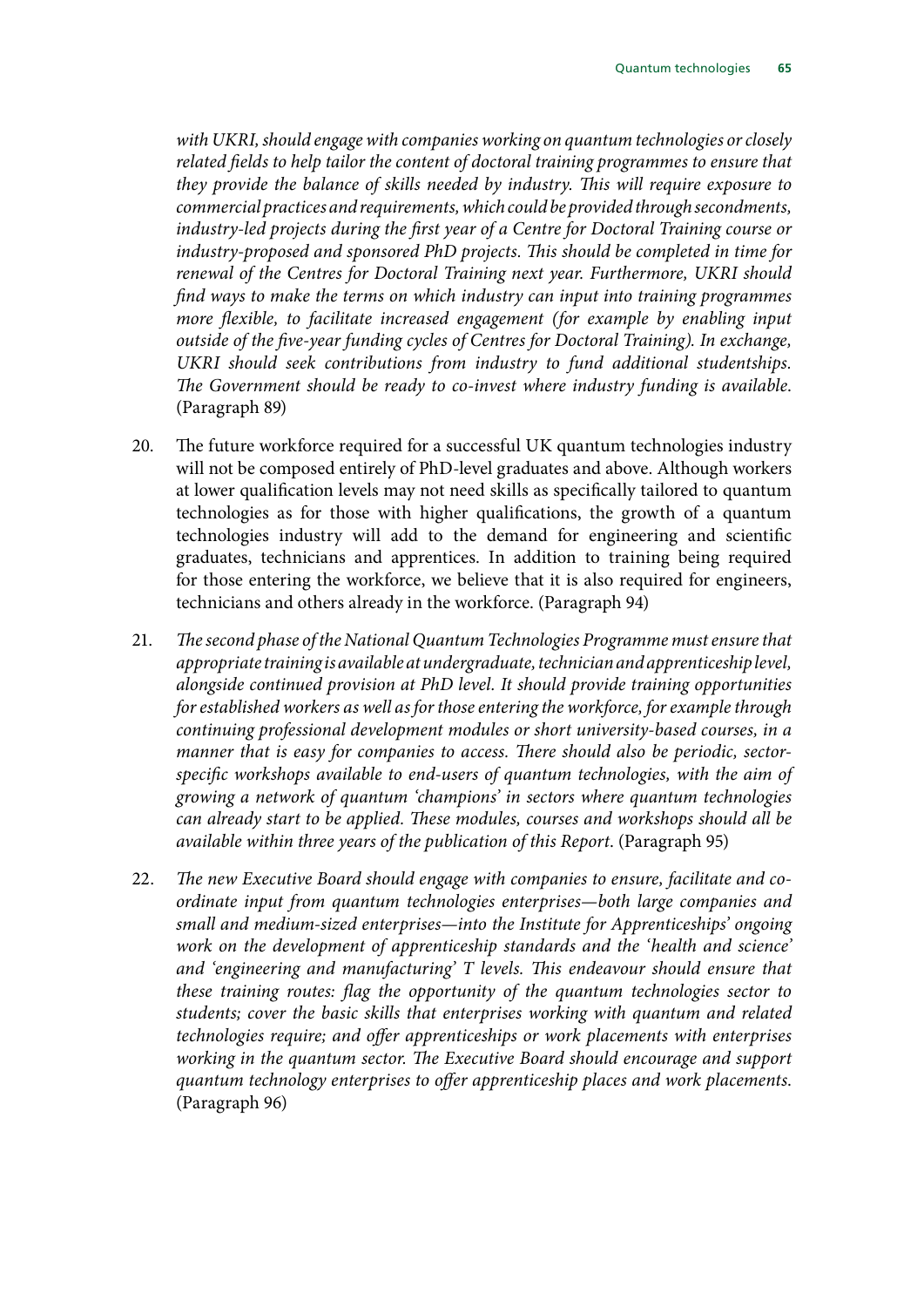#### The societal implications of quantum technologies

- 23. As with most new technologies, quantum technologies present a variety of potential benefits and risks to society. The future development of quantum computers could undermine the methods currently used to keep sensitive digital information secure. If the encryption methods used to secure communications over the Internet and other systems were to become vulnerable, this would have significant economic and societal impact. Ongoing work, involving quantum communications systems and 'post-quantum' cryptography methods, is expected to be able to provide technical solutions to this problem. However, there is a concern that low awareness of the problem could hinder timely implementation of such solutions. *The Government should monitor the development of potential solutions to the threat of quantum computers undermining digital security techniques, including the agreement of new security standards. It must ensure that the relevant organisations and businesses are aware of the problem and its solutions, and act to ensure the timely implementation of solutions required to guarantee the continuity of widespread digital security systems. The Government should continue to encourage and participate in international dialogue with like-minded countries to address these issues*. (Paragraph 103)
- 24. Quantum technologies have important implications for national security as well as for economic prosperity. *The Government must ensure that the second phase of the National Quantum Technologies Programme gives equal priority to benefitting the UK's national security and its prosperity. There should be good co-ordination between military and civil aspects of future quantum technologies in all components of the second phase of the National Programme*. (Paragraph 107)
- 25. Public engagement is an important aspect of managing the societal impacts of new technologies, and we commend the National Quantum Technologies Programme for its work on this front. However, potential societal impacts must also be rigorously considered by experts working on the technology. The Networked Quantum Information Technologies Hub is producing white papers on the RRI implications of quantum technologies for different application areas. However, RRI activities in the other Hubs appear to focus almost exclusively on public outreach. Given the significant anticipated applications of quantum technologies, we are concerned to hear that the National Quantum Technologies Programme has not yet identified any potential adverse societal impacts that have had to be addressed. (Paragraph 111)
- 26. *The National Quantum Technologies Programme's Responsible Research and Innovation (RRI) work should continue into a second phase of the National Programme. All of the National Quantum Hubs should identify an RRI lead responsible for coordinating RRI work across the Hub and to act as the primary point of contact for internal and external stakeholders on RRI matters within six months of this Report's publication. Each Hub should publish a review of the potential societal impacts of quantum technologies in their sector within a year of this Report being published, to be updated annually. These reviews should contain summaries for policymakers, describing potential implications and outlining possible measures to maximise the potential positive impacts and mitigate any negative impacts. The drafting process for these reports should involve researchers at all career stages, and be supported through training, conferences and workshops*. (Paragraph 112)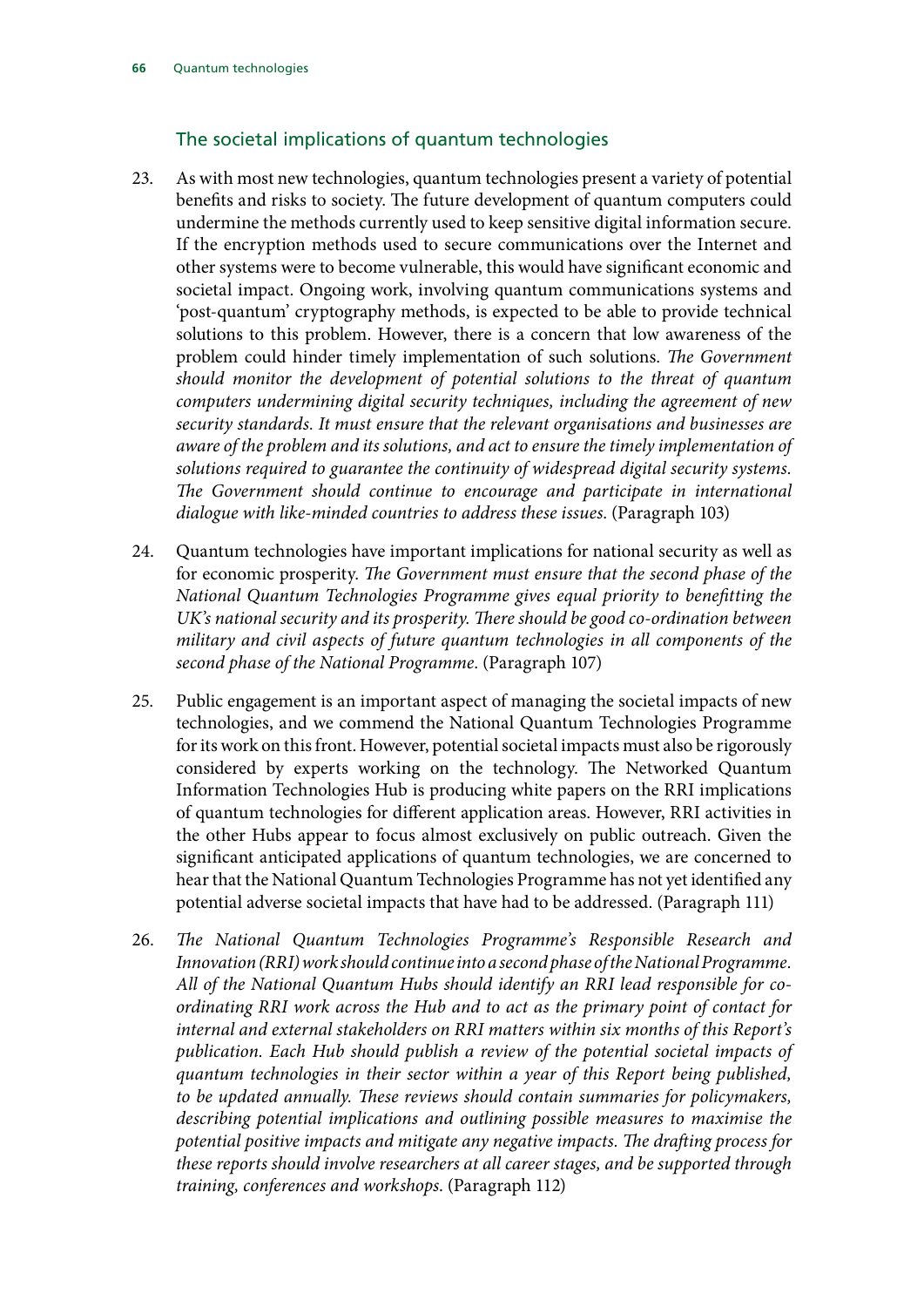- 27. *Innovation Centres should contribute to the National Quantum Technologies Programme's responsible research and innovation (RRI) programme of work. Each Innovation Centre should appoint an RRI lead, similar to those to be appointed at the Hubs. The Innovation Centres should be actively engaged in all relevant Hubs' annual reviews of the potential societal impacts of quantum technologies*. (Paragraph 113)
- 28. Concerns have been raised about the potential threats to national security arising from collaboration between UK researchers and researchers affiliated with foreign militaries. *Training in the potential threats arising from collaboration with researchers affiliated with foreign militaries, and the methods that can be used to obscure affiliation, should be included as part of the National Quantum Technology Programme's responsible research and innovation framework. In its response to this Report, the Government should set out what analysis it has made of the potential threat, what action it is consequently taking, what it expects of universities, businesses and other organisations with regards to managing collaborations with researchers affiliated with foreign militaries, and what support or guidance it is offering to universities to help them counter any potential threat*. (Paragraph 115)
- 29. We agree with the Government that, although foreign investment in the UK is almost always benign and welcome, there is the potential for certain transactions that increase foreign influence over British entities to pose significant threats to national security. We recognise the Government's desire to avoid placing undue burden on businesses in its new regime for national security and investment. However, we are concerned that a voluntary notification regime leaves the Government unable to guarantee that it will be aware of all potential transactions that could threaten national security. The Government's consultation on this matter reported only a narrow preference against a mandatory notification regime, and did not appear to incorporate the views of the national security community. The consultation also reported little support for a combined approach, which was felt to involve the costs of the mandatory regime without providing the certainty to businesses of a purely mandatory regime. However, the costs would be limited and greater certainty would be provided if the mandatory notification regime applied to a sufficiently welldefined area of the economy. Following amendments to the Enterprise Act 2002, enterprises that research, develop, produce or supply services involving quantum technologies are already subject to a stricter foreign investment regime than most other enterprises. (Paragraph 121)
- 30. *In addition to the voluntary regime for national security and investment recently proposed by the Government, we recommend that the Government establishes a mandatory notification regime for enterprises researching, developing, producing or supplying services involving quantum technologies, when they are first approached by foreign entities with offers of investment fulfilling the criteria under which the Government can currently intervene under the Enterprise Act 2002. The sanctions for not reporting a relevant merger should include criminal offences, civil financial penalties and 'director disqualification'. The National Quantum Technologies Programme, through the Hubs, Innovation Centres, new national quantum computing centre and training programmes, should raise awareness of, and provide guidance*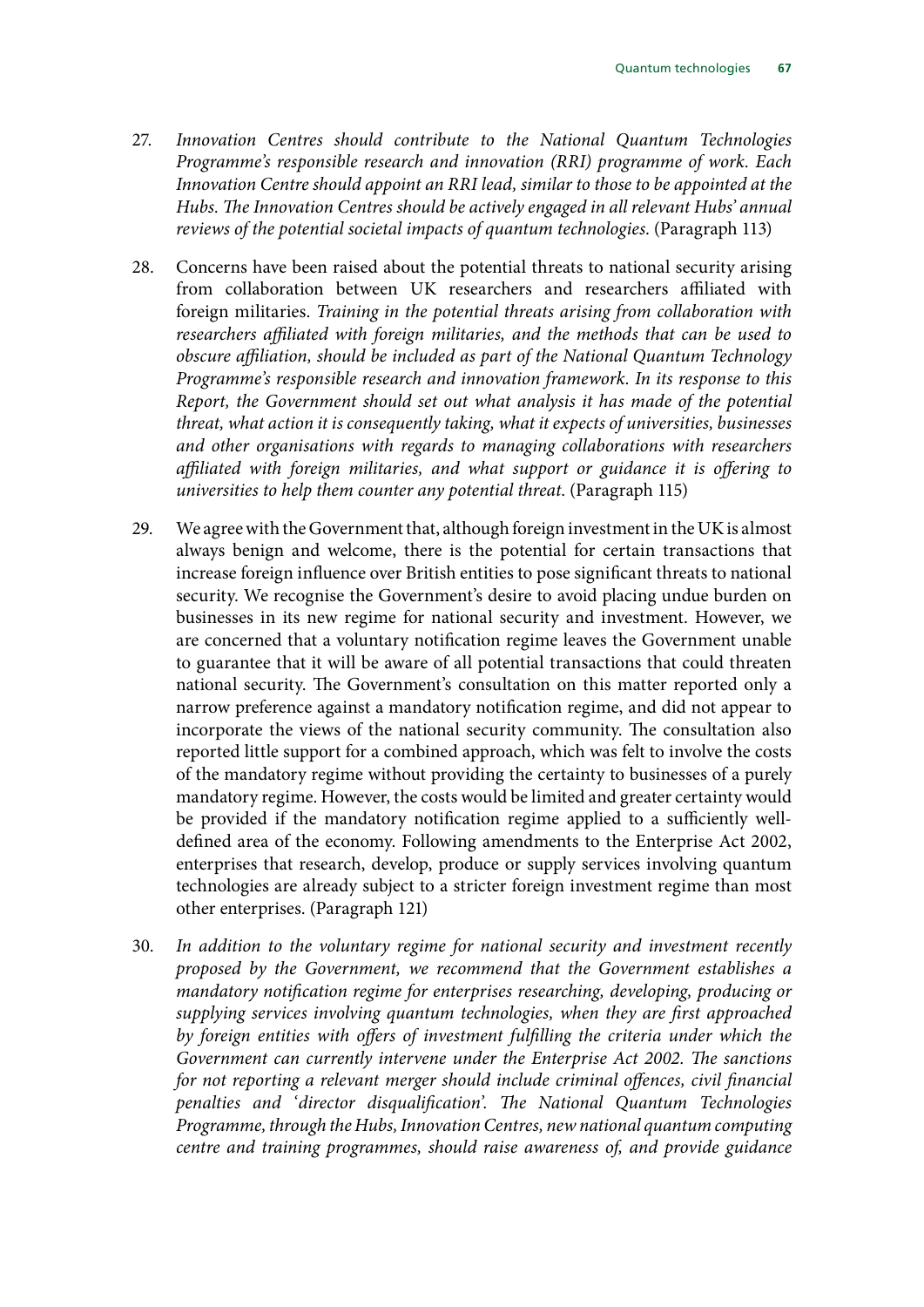*on, the mandatory notification requirements. The Government should also ensure that there is capacity within the National Programme for the provision of advice to relevant enterprises when specific cases arise*. (Paragraph 122)

- 31. In situations that would be subject to a voluntary notification regime (for example where enterprises do not work with quantum technologies, or where transactions involving enterprises working with quantum technologies fall outside of the merger situations covered under the Enterprise Act 2002), it is possible that the Government will learn of a transaction that threatens national security after the transaction has completed. It is important that the Government is still able to act to protect national security in these cases. A time limit within which the Government could retrospectively intervene once it learns of a transaction would also incentivise enterprises who consider a transaction to be a potential threat to national security to notify the Government of it, without impacting upon enterprises involved in transactions that are clearly of no threat to national security. The Government's proposed legislation includes such a period of six months—significantly shorter than the duration of equivalent periods in comparable regimes in other countries. The fact that equivalent periods are significantly longer across a diversity of comparable international regimes appears to be an argument for the UK to adopt a longer period, rather than, as the Business and Industry Minister suggested, a reason to not. (Paragraph 124)
- 32. *We recommend that, wherever the proposed voluntary notification regime applies, the Government increases the period in which it can retrospectively intervene in business transactions, as a result of national security concerns, to five years, in line with other countries such as Germany. This would allow the Government a greater window to intervene where it is not notified of relevant transactions. This time limit should be reviewed, and amended if necessary, after five years, to see if it has been used and to see if it has placed burden on business*. (Paragraph 125)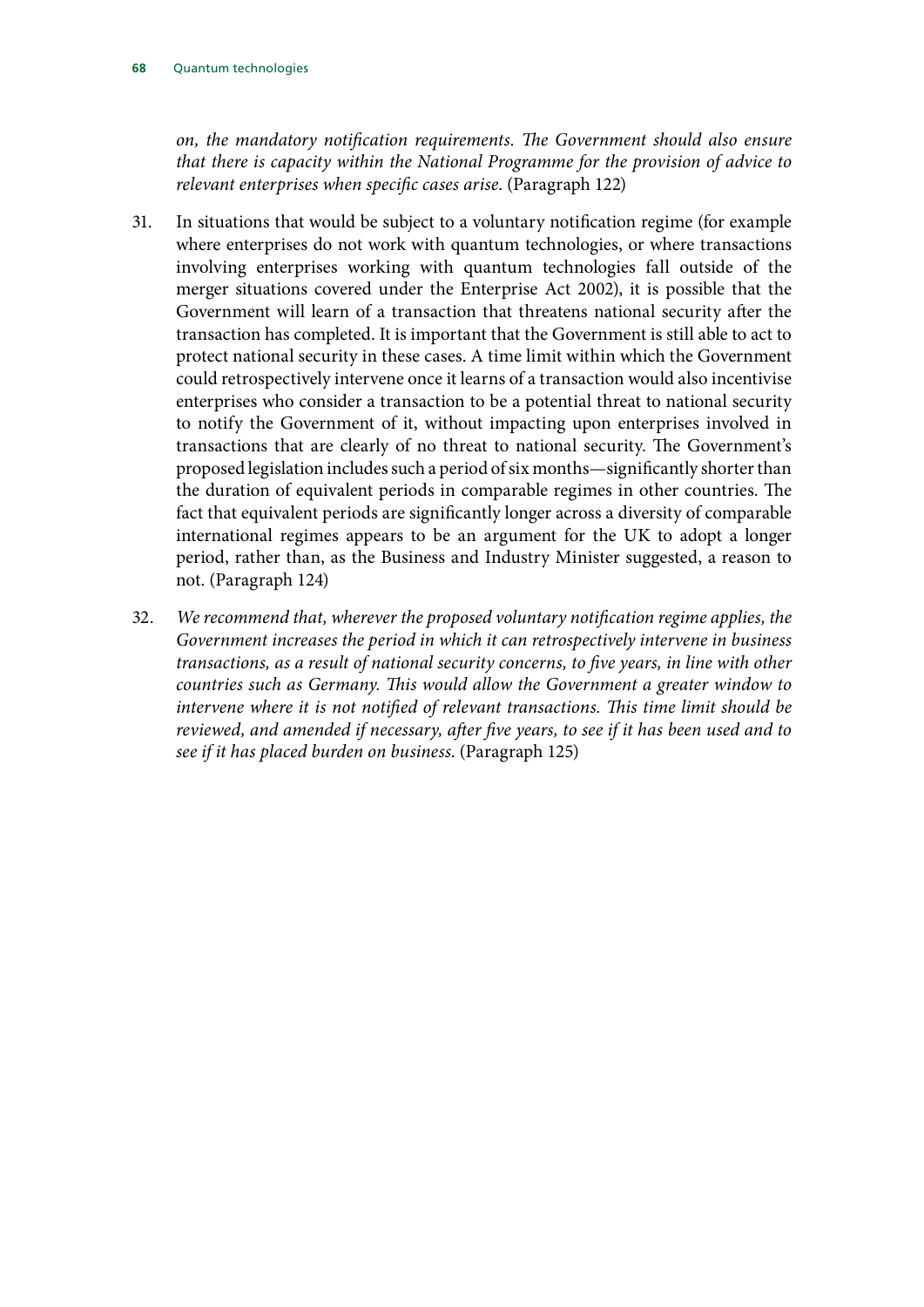### Formal Minutes

#### **Tuesday 27 November 2018**

Members present:

Norman Lamb, in the Chair

Vicky Ford Bill Grant Darren Jones Martin Whitfield Stephen Metcalfe Damien Moore

Draft Report (*Quantum technologies*), proposed by the Chair, brought up and read.

*Ordered*, That the draft Report be read a second time, paragraph by paragraph.

Paragraphs 1 to 125 read and agreed to.

Summary agreed to.

*Resolved*, That the Report be the Twelfth Report of the Committee to the House.

*Ordered*, That the Chair make the Report to the House.

*Ordered*, That embargoed copies of the Report be made available (Standing Order No. 134).

[Adjourned till Tuesday 4 December at 9.00am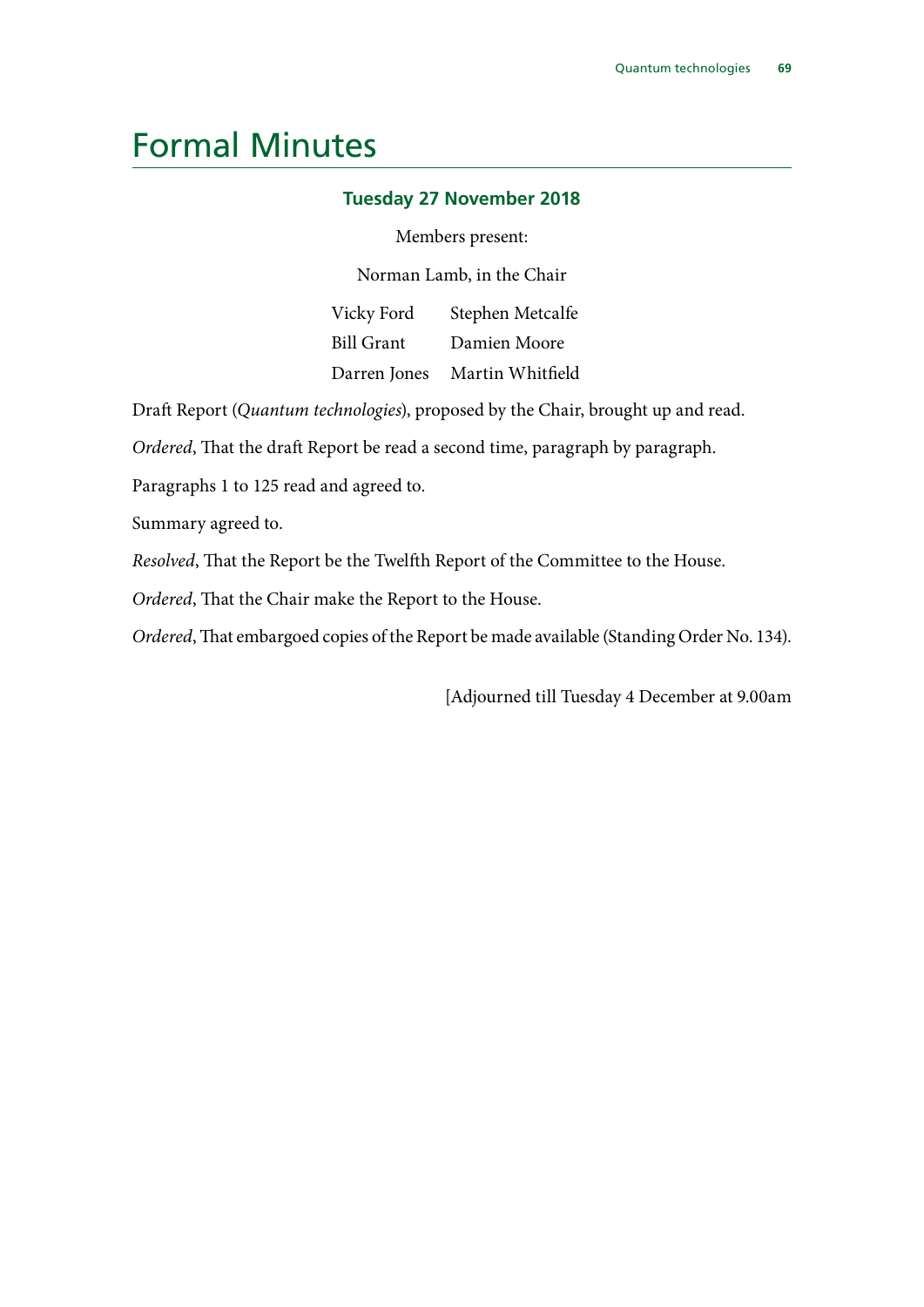## **Witnesses**

The following witnesses gave evidence. Transcripts can be viewed on the [inquiry publications](https://www.parliament.uk/business/committees/committees-a-z/commons-select/science-and-technology-committee/inquiries/parliament-2017/quantum-technologies-17-19/publications/) [page](https://www.parliament.uk/business/committees/committees-a-z/commons-select/science-and-technology-committee/inquiries/parliament-2017/quantum-technologies-17-19/publications/) of the Committee's website.

#### **Tuesday 5 June 2018**

| Professor Sir Peter Knight, Emeritus Professor, Imperial College London,<br>and Professor David Delpy, Chair of the Strategic Advisory Board, National<br>Quantum Technologies Programme                                                                                                                                                 | $Q1 - 75$ |
|------------------------------------------------------------------------------------------------------------------------------------------------------------------------------------------------------------------------------------------------------------------------------------------------------------------------------------------|-----------|
| Jonathan Flint, President-Elect, Institute of Physics, Professor Sir Michael<br>Pepper, Royal Academy of Engineering, Professor John Morton, Director,<br>Quantum Science and Technology Institute, University College London,<br>and Dr Ashley Montanaro, Lecturer in Applied Mathematics, University of<br><b>Bristol</b>              | Q76-134   |
| Thursday 28 June 2018                                                                                                                                                                                                                                                                                                                    |           |
| Professor Erling Riis, Head of the Department of Physics, University of<br>Strathclyde, Dr Sara Diegoli, Programme Manager, QuantIC, and Professor<br>Timothy Spiller, Director, Quantum Communications Hub                                                                                                                              | Q135-180  |
| Dr Graeme Malcolm, CEO, M2 Lasers, Professor Martin Dawson, Head of<br>the Fraunhofer Centre for Applied Photonics, Fraunhofer UK Research Ltd,<br>and Dr Richard Walker, CEO, Photon Force                                                                                                                                              | Q181-220  |
| Tuesday 17 July 2018                                                                                                                                                                                                                                                                                                                     |           |
| Professor Kai Bongs, Director, Quantum Technology Hub for Sensors<br>and Metrology, Professor Ian Walmsley, Director, Networked Quantum<br>Information Technologies Hub, and Professor Winfried Hensinger,<br>Professor of Quantum Technologies, University of Sussex                                                                    | Q221-273  |
| Professor Trevor Cross, Chief Technology Officer, Teledyne e2v, Dr Mark<br>Bentall, Head of Technology Development and Innovation, Airbus Defence<br>and Space, Dr Andrew Shields, Quantum Technologies R&D Lead, Toshiba<br>Research Europe Ltd, and Dr Peter Thompson, Chief Executive Officer,<br><b>National Physical Laboratory</b> | Q274-355  |
| <b>Wednesday 12 September 2018</b>                                                                                                                                                                                                                                                                                                       |           |
| Sam Gyimah MP, Minister for Universities, Science, Research and<br>Innovation, Department for Business, Energy and Industrial Strategy,<br>Professor Sir Mark Walport, Chief Executive, UK Research and Innovation                                                                                                                       | Q356-450  |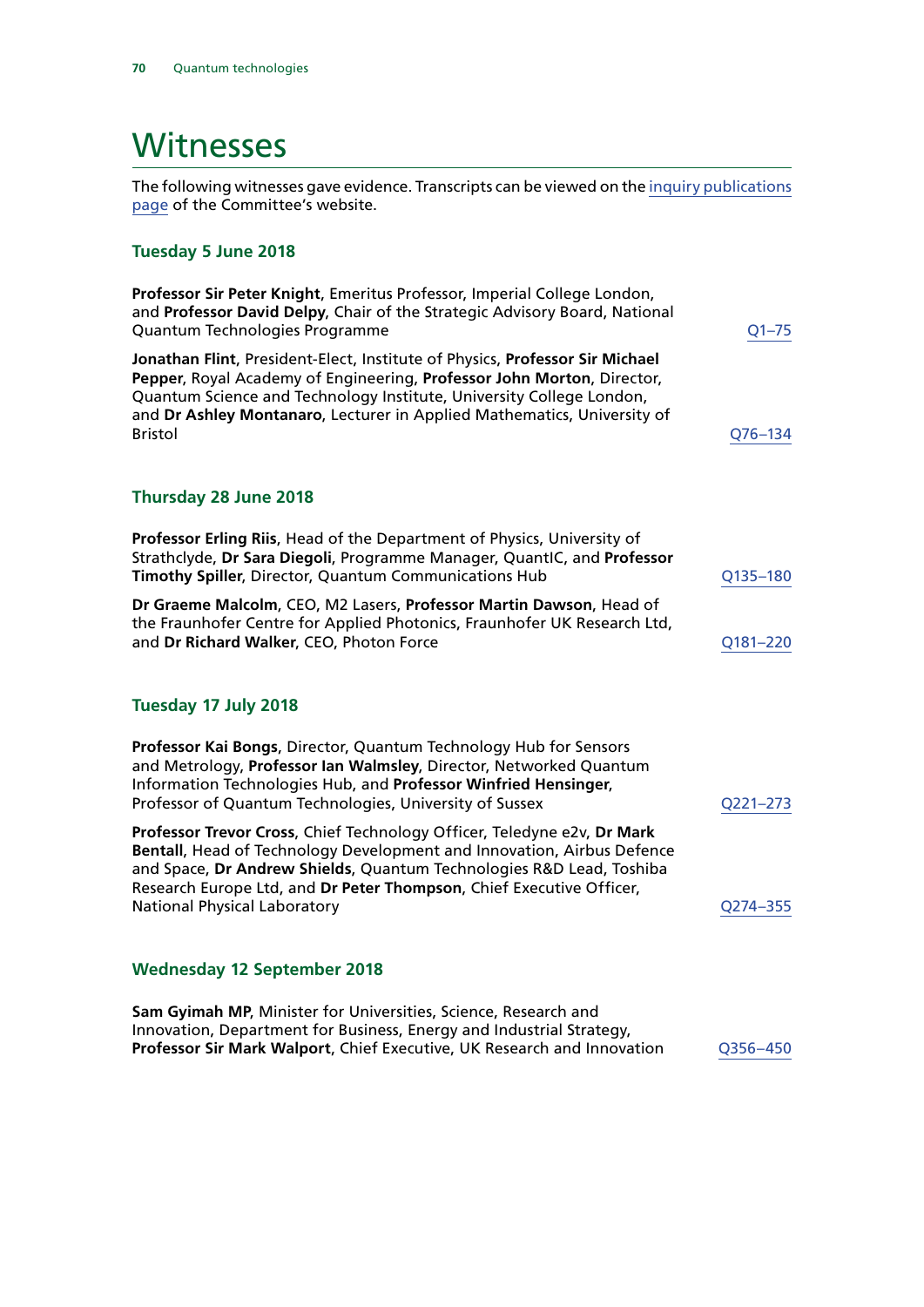## Published written evidence

The following written evidence was received and can be viewed on the [inquiry publications](https://www.parliament.uk/business/committees/committees-a-z/commons-select/science-and-technology-committee/inquiries/parliament-2017/quantum-technologies-17-19/publications/) [page](https://www.parliament.uk/business/committees/committees-a-z/commons-select/science-and-technology-committee/inquiries/parliament-2017/quantum-technologies-17-19/publications/) of the Committee's website.

QUT numbers are generated by the evidence processing system and so may not be complete.

- Airbus ([QUT0001](http://data.parliament.uk/WrittenEvidence/CommitteeEvidence.svc/EvidenceDocument/Science%20and%20Technology/Quantum%20technologies/Written/80089.html))
- BT Group [\(QUT0032](http://data.parliament.uk/WrittenEvidence/CommitteeEvidence.svc/EvidenceDocument/Science%20and%20Technology/Quantum%20technologies/Written/92106.html))
- Department for Business, Energy and Industrial Strategy ([QUT0030\)](http://data.parliament.uk/WrittenEvidence/CommitteeEvidence.svc/EvidenceDocument/Science%20and%20Technology/Quantum%20technologies/Written/91929.html), [\(QUT0033\)](http://data.parliament.uk/WrittenEvidence/CommitteeEvidence.svc/EvidenceDocument/Science%20and%20Technology/Quantum%20technologies/Written/92469.html)
- The EPSRC Quantum Communications Hub ([QUT0009](http://data.parliament.uk/WrittenEvidence/CommitteeEvidence.svc/EvidenceDocument/Science%20and%20Technology/Quantum%20technologies/Written/80929.html))
- EU COST action QTSpace [\(QUT0018](http://data.parliament.uk/WrittenEvidence/CommitteeEvidence.svc/EvidenceDocument/Science%20and%20Technology/Quantum%20technologies/Written/81008.html))
- Fraunhofer UK Research Ltd [\(QUT0021](http://data.parliament.uk/WrittenEvidence/CommitteeEvidence.svc/EvidenceDocument/Science%20and%20Technology/Quantum%20technologies/Written/81021.html))
- 7 Institute of Physics [\(QUT0010\)](http://data.parliament.uk/WrittenEvidence/CommitteeEvidence.svc/EvidenceDocument/Science%20and%20Technology/Quantum%20technologies/Written/80942.html), [\(QUT0034](http://data.parliament.uk/WrittenEvidence/CommitteeEvidence.svc/EvidenceDocument/Science%20and%20Technology/Quantum%20technologies/Written/92544.html))
- M Squared [\(QUT0024](http://data.parliament.uk/WrittenEvidence/CommitteeEvidence.svc/EvidenceDocument/Science%20and%20Technology/Quantum%20technologies/Written/81354.html))
- 9 Manchester Metropolitan University [\(QUT0003\)](http://data.parliament.uk/WrittenEvidence/CommitteeEvidence.svc/EvidenceDocument/Science%20and%20Technology/Quantum%20technologies/Written/80865.html)
- Ministry of Defence ([QUT0026](http://data.parliament.uk/WrittenEvidence/CommitteeEvidence.svc/EvidenceDocument/Science%20and%20Technology/Quantum%20technologies/Written/85434.html)), [\(QUT0029](http://data.parliament.uk/WrittenEvidence/CommitteeEvidence.svc/EvidenceDocument/Science%20and%20Technology/Quantum%20technologies/Written/89361.html))
- Montanaro, Dr Ashley and others [\(QUT0005\)](http://data.parliament.uk/WrittenEvidence/CommitteeEvidence.svc/EvidenceDocument/Science%20and%20Technology/Quantum%20technologies/Written/80900.html)
- National Physical Laboratory [\(QUT0017\)](http://data.parliament.uk/WrittenEvidence/CommitteeEvidence.svc/EvidenceDocument/Science%20and%20Technology/Quantum%20technologies/Written/81005.html), ([QUT0028\)](http://data.parliament.uk/WrittenEvidence/CommitteeEvidence.svc/EvidenceDocument/Science%20and%20Technology/Quantum%20technologies/Written/87005.html)
- Networked Quantum Information Technologies Hub (NQIT) ([QUT0006\)](http://data.parliament.uk/WrittenEvidence/CommitteeEvidence.svc/EvidenceDocument/Science%20and%20Technology/Quantum%20technologies/Written/80906.html)
- PA Consulting Group [\(QUT0014](http://data.parliament.uk/WrittenEvidence/CommitteeEvidence.svc/EvidenceDocument/Science%20and%20Technology/Quantum%20technologies/Written/80975.html))
- Professor Sir Peter Knight [\(QUT0015\)](http://data.parliament.uk/WrittenEvidence/CommitteeEvidence.svc/EvidenceDocument/Science%20and%20Technology/Quantum%20technologies/Written/80985.html)
- QET Labs, University of Bristol [\(QUT0019](http://data.parliament.uk/WrittenEvidence/CommitteeEvidence.svc/EvidenceDocument/Science%20and%20Technology/Quantum%20technologies/Written/81019.html))
- 17 QuantIC, University of Glasgow [\(QUT0002\)](http://data.parliament.uk/WrittenEvidence/CommitteeEvidence.svc/EvidenceDocument/Science%20and%20Technology/Quantum%20technologies/Written/80838.html)
- Quantum Technology Hub for Sensors and Metrology, University of Birmingham ([QUT0013\)](http://data.parliament.uk/WrittenEvidence/CommitteeEvidence.svc/EvidenceDocument/Science%20and%20Technology/Quantum%20technologies/Written/80962.html)
- Royal Academy of Engineering [\(QUT0012](http://data.parliament.uk/WrittenEvidence/CommitteeEvidence.svc/EvidenceDocument/Science%20and%20Technology/Quantum%20technologies/Written/80961.html))
- Shields, Dr Andrew [\(QUT0020](http://data.parliament.uk/WrittenEvidence/CommitteeEvidence.svc/EvidenceDocument/Science%20and%20Technology/Quantum%20technologies/Written/81020.html))
- Teledyne e2v [\(QUT0016](http://data.parliament.uk/WrittenEvidence/CommitteeEvidence.svc/EvidenceDocument/Science%20and%20Technology/Quantum%20technologies/Written/80995.html))
- UCL Quantum Science and Technology Institute (UCLQ) ([QUT0008\)](http://data.parliament.uk/WrittenEvidence/CommitteeEvidence.svc/EvidenceDocument/Science%20and%20Technology/Quantum%20technologies/Written/80927.html)
- UK Diamond Quantum Technology Community Informal Group [\(QUT0025](http://data.parliament.uk/WrittenEvidence/CommitteeEvidence.svc/EvidenceDocument/Science%20and%20Technology/Quantum%20technologies/Written/84053.html))
- UK Research and Innovation [\(QUT0023\)](http://data.parliament.uk/WrittenEvidence/CommitteeEvidence.svc/EvidenceDocument/Science%20and%20Technology/Quantum%20technologies/Written/81338.html), ([QUT0031](http://data.parliament.uk/WrittenEvidence/CommitteeEvidence.svc/EvidenceDocument/Science%20and%20Technology/Quantum%20technologies/Written/91952.html))
- University of Strathclyde ([QUT0004\)](http://data.parliament.uk/WrittenEvidence/CommitteeEvidence.svc/EvidenceDocument/Science%20and%20Technology/Quantum%20technologies/Written/80895.html)
- University of Sussex ([QUT0007](http://data.parliament.uk/WrittenEvidence/CommitteeEvidence.svc/EvidenceDocument/Science%20and%20Technology/Quantum%20technologies/Written/80907.html))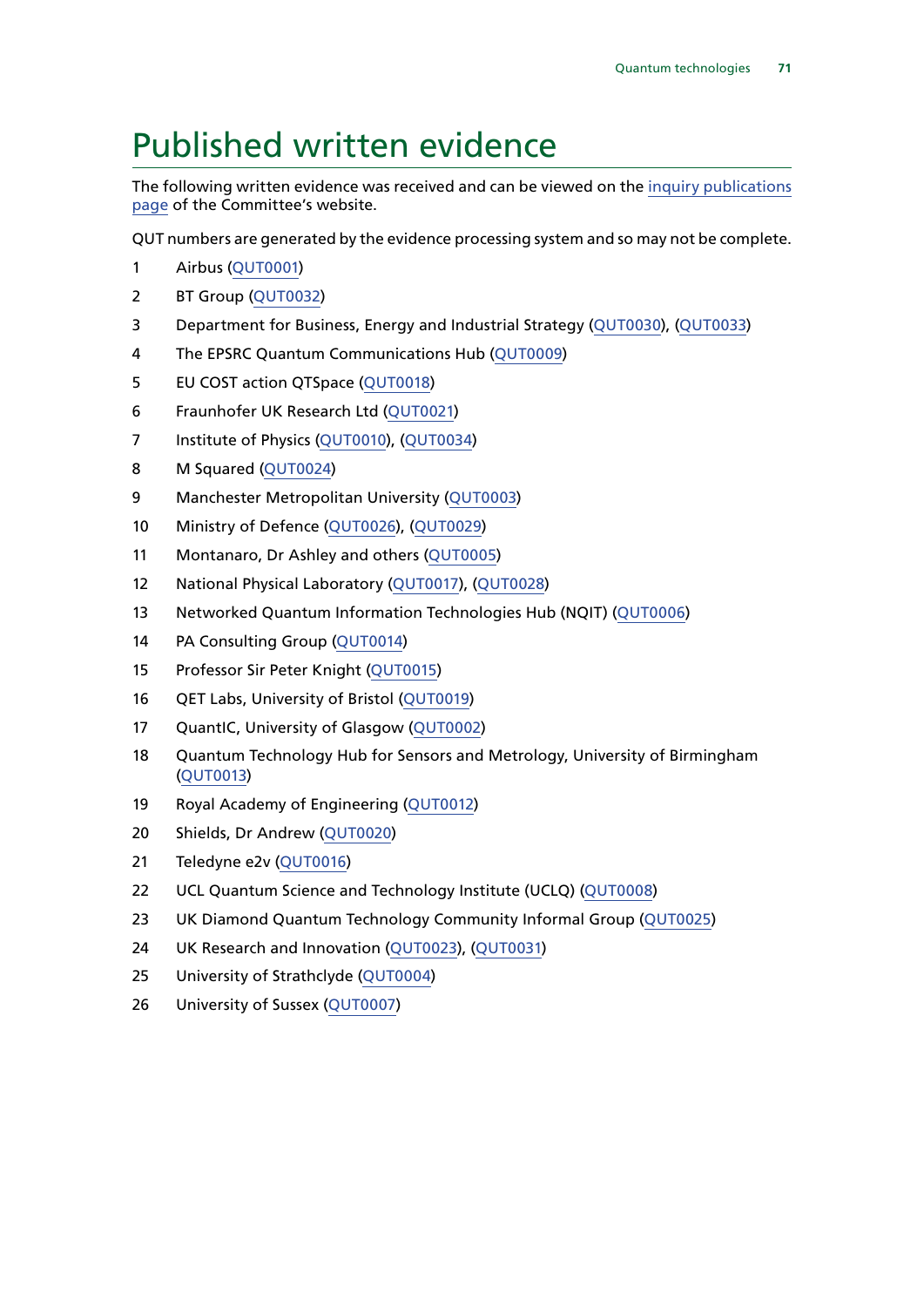## List of Reports from the Committee during the current Parliament

All publications from the Committee are available on the [publications page](https://www.parliament.uk/business/committees/committees-a-z/commons-select/science-and-technology-committee/inquiries/parliament-2017/quantum-technologies-17-19/publications/) of the Committee's website. The reference number of the Government's response to each Report is printed in brackets after the HC printing number.

## **Session 2017–19**

| <b>First Report</b>          | Pre-appointment hearing: chair of UK Research &<br>Innovation and executive chair of the Medical Research<br>Council                                                      | <b>HC 747</b>  |
|------------------------------|---------------------------------------------------------------------------------------------------------------------------------------------------------------------------|----------------|
| <b>Second Report</b>         | Brexit, science and innovation                                                                                                                                            | <b>HC 705</b>  |
| <b>Third Report</b>          | Genomics and genome editing in the NHS                                                                                                                                    | <b>HC 349</b>  |
| Fourth Report                | Algorithms in decision-making                                                                                                                                             | <b>HC 351</b>  |
| <b>Fifth Report</b>          | Biometrics strategy and forensic services                                                                                                                                 | <b>HC 800</b>  |
| Sixth Report                 | Research integrity                                                                                                                                                        | <b>HC 350</b>  |
| Seventh Report               | E-cigarettes                                                                                                                                                              | <b>HC 505</b>  |
| <b>Eighth Report</b>         | An immigration system that works for science and<br>innovation                                                                                                            | <b>HC 1061</b> |
| Ninth Report                 | Flu vaccination programme in England                                                                                                                                      | <b>HC 853</b>  |
| <b>Tenth Report</b>          | Research integrity: clinical trials transparency                                                                                                                          | <b>HC 1480</b> |
| <b>Eleventh Report</b>       | Evidence-based early years intervention                                                                                                                                   | <b>HC 506</b>  |
| Thirteenth Report            | Energy drinks and children                                                                                                                                                | <b>HC 821</b>  |
| <b>First Special Report</b>  | Science communication and engagement: Government<br>Response to the Committee's Eleventh Report of<br>Session 2016-17                                                     | <b>HC 319</b>  |
| <b>Second Special Report</b> | Managing intellectual property and technology<br>transfer: Government Response to the Committee's<br>Tenth Report of Session 2016-17                                      | HC 318         |
| <b>Third Special Report</b>  | Industrial Strategy: science and STEM skills:<br>Government Response to the Committee's Thirteenth<br>Report of Session 2016-17                                           | <b>HC 335</b>  |
| <b>Fourth Special Report</b> | Science in emergencies: chemical, biological,<br>radiological or nuclear incidents: Government<br>Response to the Committee's Twelfth Report of<br><b>Session 2016-17</b> | <b>HC 561</b>  |
| <b>Fifth Special Report</b>  | Brexit, science and innovation: Government Response<br>to the Committee's Second Report                                                                                   | <b>HC 1008</b> |
| <b>Sixth Special Report</b>  | Algorithms in decision-making: Government Response<br>to the Committee's Fourth Report                                                                                    | <b>HC 1544</b> |
| Seventh Special Report       | Research integrity: Government and UK Research and<br>Innovation Responses to the Committee's Sixth Report                                                                | <b>HC 1562</b> |